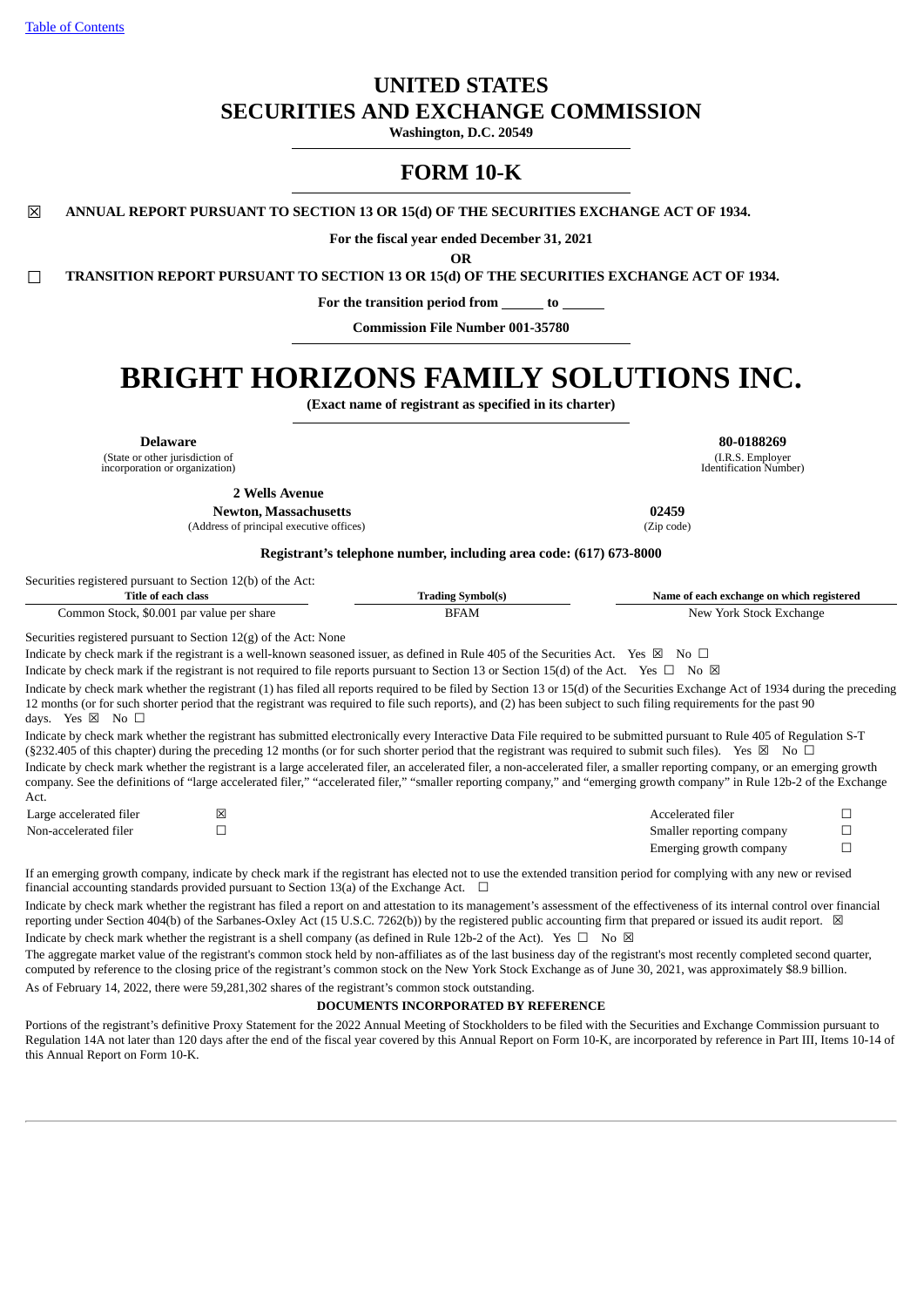# **BRIGHT HORIZONS FAMILY SOLUTIONS INC.**

# **TABLE OF CONTENTS**

|                   |                                                                                                              | Page |
|-------------------|--------------------------------------------------------------------------------------------------------------|------|
|                   | Part I.                                                                                                      |      |
| Item 1.           | <b>Business</b>                                                                                              | 4    |
| Item 1A.          | <b>Risk Factors</b>                                                                                          | 18   |
| Item 1B.          | <b>Unresolved Staff Comments</b>                                                                             | 29   |
| Item 2.           | <b>Properties</b>                                                                                            | 29   |
| Item 3.           | <b>Legal Proceedings</b>                                                                                     | 29   |
| Item 4.           | <b>Mine Safety Disclosures</b>                                                                               | 29   |
|                   | <b>Information about our Executive Officers</b>                                                              | 29   |
|                   | Part II.                                                                                                     |      |
| Item 5.           | Market for Registrant's Common Equity, Related Stockholder Matters and Issuer Purchases of Equity Securities | 31   |
| Item 6.           | [Reserved]                                                                                                   | 33   |
| Item 7.           | <b>Management's Discussion and Analysis of Financial Condition and Results of Operations</b>                 | 33   |
| Item 7A.          | <b>Quantitative and Qualitative Disclosures About Market Risk</b>                                            | 49   |
| Item 8.           | <b>Financial Statements and Supplementary Data</b>                                                           | 51   |
| Item 9.           | Changes in and Disagreements with Accountants on Accounting and Financial Disclosure                         | 87   |
| Item 9A.          | <b>Controls and Procedures</b>                                                                               | 88   |
| Item 9B.          | <b>Other Information</b>                                                                                     | 90   |
| Item 9C.          | <b>Disclosure Regarding Foreign Jurisdictions that Prevent Inspections</b>                                   | 90   |
|                   | Part III.                                                                                                    |      |
| Item 10.          | <b>Directors, Executive Officers and Corporate Governance</b>                                                | 90   |
| Item 11.          | <b>Executive Compensation</b>                                                                                | 90   |
| Item 12.          | Security Ownership of Certain Beneficial Owners and Management and Related Stockholder Matters               | 90   |
| Item 13.          | <b>Certain Relationships and Related Transactions, and Director Independence</b>                             | 90   |
| Item 14.          | <b>Principal Accountant Fees and Services</b>                                                                | 90   |
|                   | Part IV.                                                                                                     |      |
| Item 15.          | <b>Exhibits and Financial Statement Schedules</b>                                                            | 90   |
| Item 16.          | Form 10-K Summary                                                                                            | 93   |
| <b>Signatures</b> |                                                                                                              | 94   |
|                   |                                                                                                              |      |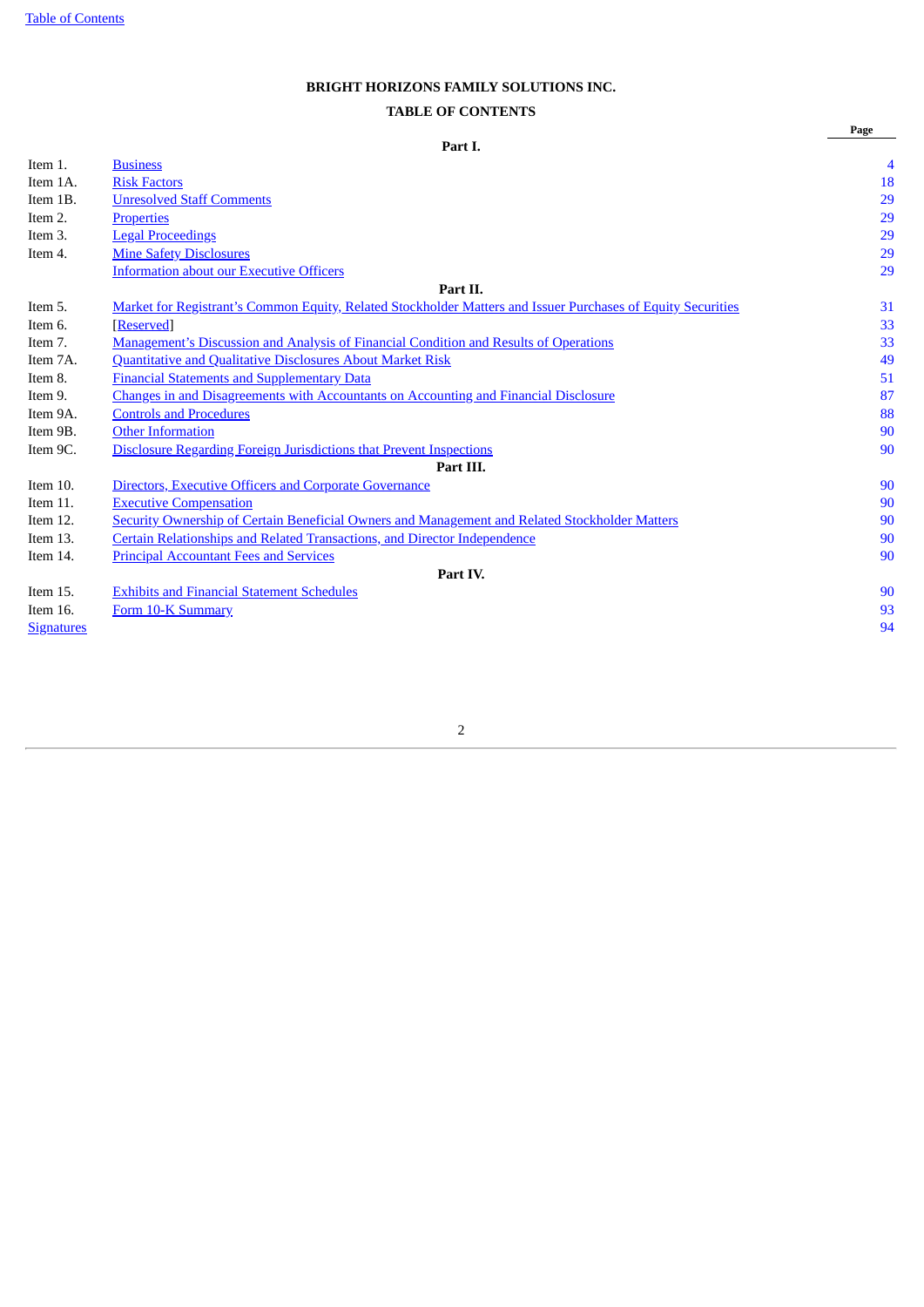#### **CAUTIONARY NOTE REGARDING FORWARD-LOOKING STATEMENTS**

This Annual Report on Form 10-K includes statements that express our opinions, expectations, beliefs, plans, objectives, assumptions or projections regarding future events or future results and therefore are, or may be deemed to be, "forward-looking statements" within the meaning of the Private Securities Litigation Reform Act of 1995 (the "Act"). The following cautionary statements are being made pursuant to the provisions of the Act and with the intention of obtaining the benefits of the "safe harbor" provisions of the Act. These forward-looking statements can generally be identified by the use of forward-looking terminology, including the terms "believes," "expects," "may," "will," "should," "seeks," "projects," "approximately," "intends," "plans," "estimates" or "anticipates," or, in each case, their negatives or other variations or comparable terminology. These forward-looking statements include all matters that are not historical facts. They appear in a number of places throughout this Annual Report and include statements regarding our intentions, beliefs or current expectations concerning, among other things, our results of operations, financial condition, liquidity, prospects, the industries in which we and our partners operate, the impact of COVID-19 and its variants on our near term and long term operations, our expectations around the timing to re-open remaining closed centers, center closures and new center openings, the continued operation of currently open centers, timing to enroll and ramp centers and back-up care services, enrollment and overall recovery, timing for revenue improvement, our cost management and cost-saving initiatives, labor costs and labor market, impact of government mandates/restrictions, continued performance and contributions from our back-up care segment, improvement in traditional in-center back-up care use and expansion of back-up care solutions, access to and impact of government support programs, impact of vaccine mandates, our growth in services, changing industry, geographic, labor, workforce and demographic trends, market share and leadership position, performance and growth factors, demand for services and changing needs of clients and customers, quality of our service offerings, our value proposition, seasonality, competitive strengths and differentiators, client concessions, client retention rate and satisfaction, health and safety protocols and proposition, growth strategies, opportunities for expansion, acquisitions and integration, investments, including in technology, marketing and personnel, utilization rates, marketing strategies, cross-selling opportunities, marketing initiatives and brand awareness, impact of our human capital and DE&I initiatives, intellectual property, legal and regulatory compliance, employee and labor relationships, ability to attract new clients, our geographic reach, our debt and indebtedness and covenants, ability to obtain financing, ability to attract key employees, dividend policy, impact of the macroeconomic environment and general economic conditions (including the ongoing impact of the COVID-19 pandemic), our properties and facilities, accreditation and quality standards, outcome of litigation and legal matters and proceedings, future interest payments, interest rates and hedge agreements, amortization expense, goodwill estimates, cash flow and use of cash, operating and capital expenditures, cash from operations, fixed asset expenditures, foreign exchange rates, tax rates and estimates, tax audits and settlements, tax benefits and equity transactions, credit risk, critical accounting policies and estimates, impact of new accounting pronouncements, share repurchases, and insurance and worker's compensation claims.

By their nature, forward-looking statements involve risks and uncertainties because they relate to events and depend on circumstances that may or may not occur in the future. We believe that these risks and uncertainties include, but are not limited to, those described under "Risk Factors" and elsewhere in this Annual Report and in our other public filings with the Securities and Exchange Commission.

Although we base these forward-looking statements on assumptions that we believe are reasonable when made, we caution you that forward-looking statements are not guarantees of future performance and that our actual results of operations, financial condition and liquidity, and the development of the industry in which we operate may differ materially from those made in or suggested by the forward-looking statements contained in this Annual Report. In addition, even if our results of operations, financial condition and liquidity, and the development of the industry in which we operate, are consistent with the forward-looking statements contained in this Annual Report, those results or developments may not be indicative of results or developments in subsequent periods.

Given these risks and uncertainties, you are cautioned not to place undue reliance on these forward-looking statements. Any forward-looking statement that we make in this Annual Report speaks only as of the date of such statement, and we undertake no obligation to update any forward-looking statements or to publicly announce the results of any revisions to any of those statements to reflect future events or developments, except as required by law.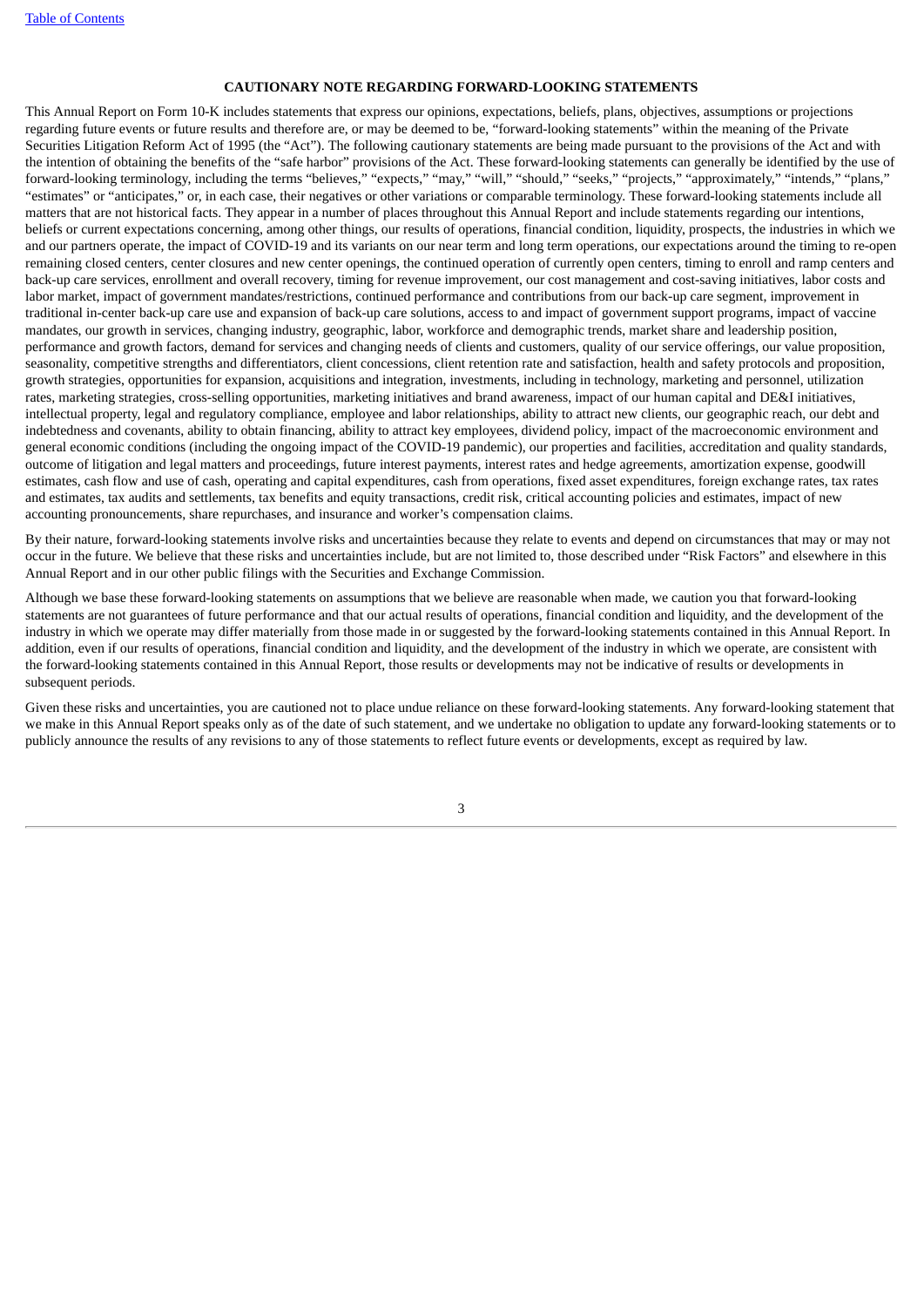#### **PART I**

# <span id="page-3-0"></span>**Item 1. Business**

#### **Our Company**

For 35 years, Bright Horizons has been a champion for working families — designing and delivering innovative education and care solutions. We are a leading provider of high-quality early education and child care, family care solutions, and workforce education services that are designed to help working families and client employees thrive personally and professionally. We provide services primarily under multi-year contracts with employers who offer early education and child care, back-up care, and educational advisory and other services as part of their employee benefits packages. These benefits help employers support their employees across life and career stages and to improve recruitment, employee engagement, productivity, retention, and career advancement. We are committed to providing the highest quality of education, care and service across all of our offerings.

We are organized in three reportable segments, which are aligned with our service offerings as follows:

- full service center-based child care (approximately 74% and 68% of our revenue in 2021 and 2020, respectively);
- back-up care (approximately 20% and 26% of our revenue in 2021 and 2020, respectively); and
- educational advisory and other services (approximately 6% of our revenue in 2021 and 2020).

As of December 31, 2021, we had more than 1,350 client relationships with employers across a diverse array of industries, including more than 200 Fortune 500 companies and more than 80 of *Working Mother* magazine's 2021 "100 Best Companies." As of December 31, 2021, we operated 1,014 early education and child care centers with the capacity to serve approximately 114,000 children and their families in the United States, the United Kingdom, the Netherlands, and India.

#### **Our History**

Guided by our HEART principles — *Honesty, Excellence, Accountability, Respect, and Teamwork* — we have operated early education and child care centers for employers and working parents since 1986. In 1998, we transformed our organization through the merger of Bright Horizons, Inc. and Corporate Family Solutions, Inc., both then Nasdaq-listed companies that were founded in 1986 and 1987, respectively. We were listed on Nasdaq from 1998 to May 2008 when we were acquired by investment funds affiliated with Bain Capital Partners LLC (referred to as our "going private transaction"). On January 30, 2013, we completed our initial public offering, and our common stock became listed on the New York Stock Exchange ("NYSE") under the symbol "BFAM."

Throughout our history, we have continued to grow while investing in our future. We have extended our international footprint to become a leading provider in the center-based child care market in the United Kingdom and have expanded into the Netherlands and India as a platform for further international expansion. In the United States, we have grown our partnerships with employer clients by expanding and enhancing our back-up care family supports, including the addition of elder care, virtual tutoring and school-age camps; by developing and growing our educational advisory services; and by adding to our other services by acquiring the Sittercity business. We continue to invest in new technologies to better support our full suite of services as well as enhance our customers' user experience, and we have increased our digital marketing efforts with additional focus on driving use of our services and maximizing enrollment in centers.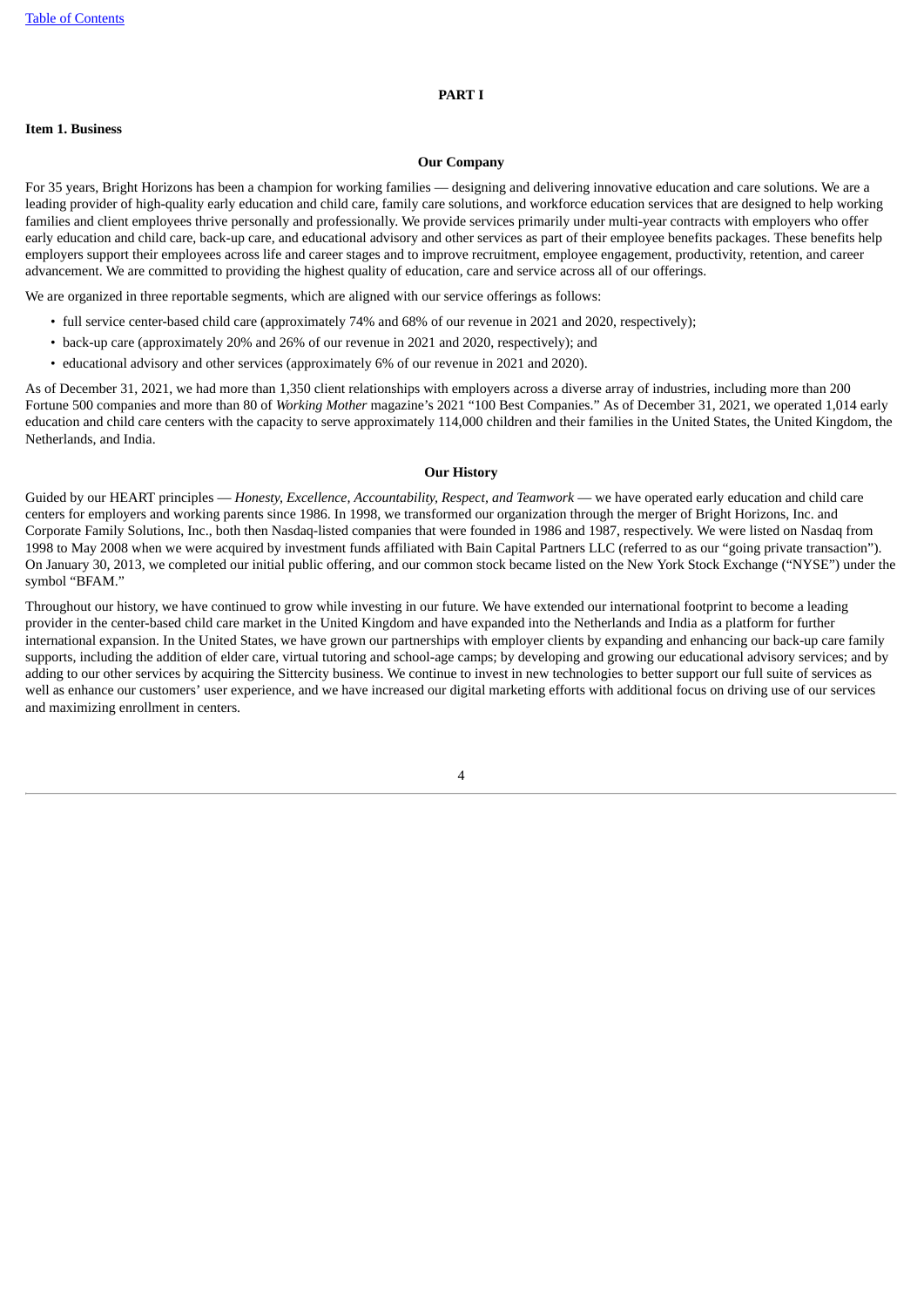# **COVID-19 Pandemic**

Since March 2020, our global operations have been significantly impacted by the ongoing COVID-19 pandemic and the measures undertaken to prevent its spread. During the early stages of the pandemic, most of our child care centers were temporarily closed. We responded by focusing on health and safety, supporting clients and their essential frontline workers and pivoting to expand back-up care solutions for clients and employees to meet the surge in need and demand. While nearly all of our centers have subsequently re-opened, we continue to be impacted by the ongoing effects of COVID-19, including the resurgence of infections and variants of the virus, which impacted enrollment growth, as well as the challenges of managing precautionary and preventative measures such as vaccination and masks mandates, virus exposures affecting our staff and families who attend our centers, and disrupted staff availability. We have and will continue to monitor and respond to the changing conditions, challenges and disruptions resulting from the COVID-19 pandemic, including labor constraints affecting the early education and child care industry, as well as the changing needs of clients, families and children. We do this while remaining focused on our strategic priorities to deliver high quality education and care services, connect across our service lines, extend our impact on new customers and clients, and preserve our strong culture. Delays in client and business return-to-office, changing workplace trends, and increased competition for labor, particularly for teaching staff, may temporarily slow our overall recovery and impact enrollment. It remains difficult to predict the full impact of the pandemic, but we remain committed to families, clients and our employees. In 2022, we continue to focus on growing enrollment in our centers and expanding the delivery of back-up use across our network of providers.

#### **Industry Overview and Trends**

We compete in the global market for early education and child care services as well as the market for workforce education services offered by clients as benefits to their employees.

The child care industry generally can be divided into center-based and home-based child care. Our full service segment operates in the center-based market, which is highly fragmented. The center-based child care market includes both retail and employer-sponsored centers. The employer-sponsored model has always been central to our business and is characterized by a single employer or consortium of employers entering into a long-term contract for the provision of child care at a center located at or near the employer sponsor's worksite. We believe we are one of the largest high quality providers of employer sponsored child care.

Additionally, we operate in the growing market for back-up care, which primarily consists of center-based back-up care, in-home care, and self-sourced reimbursed care. We also operate in the expanding market of educational advisory services, which consists of workforce education, tuition assistance, student loan repayment and related educational advising, as well as college admissions and college financial advisory services. We believe we are one of the largest and highest quality providers of back-up care and educational advisory services.

We believe that the following key factors contribute to growth in the markets for employer-sponsored child care, back-up care, and educational advisory services.

# *Recognized Return on Investment to Employers*

We believe employers across industries are looking at child care solutions to enhance their employee value proposition, including on-site child care and other dependent care solutions. We believe employers are looking to deploy creative solutions to address labor challenges and as part of an overall recruitment and retention strategy to attract their workforce back to the office and keeping them engaged onsite. Our broad suite of solutions position us well to assist employers with these strategies.

Studies conducted through our workforce consulting practice indicate that employer sponsors of center-based child care and back-up care services realize strong returns on their investments, particularly in terms of reduced turnover and increased productivity. We estimate that users of our back-up care services have been able to work an average additional six days annually that they otherwise would have missed due to breakdowns in child care arrangements. Additionally, according to a 2021 survey of our families, 89% of parents reported enhanced productivity as a result of their employer offering back-up care, and 87% of employees reported their back-up care benefit makes them more committed to their employer. In particular, our ability to continue to deliver a variety of child care support services and solutions to meet the needs of children and families during the pandemic demonstrated the value and importance of our services to our client partners, including the role our services played in ensuring those partners could continue to deliver on their own business priorities. We believe that this return on investment for employers, demonstrated across our full suite of solutions, will result in additional growth in employer-sponsored center-based child care, back-up care and educational advisory services.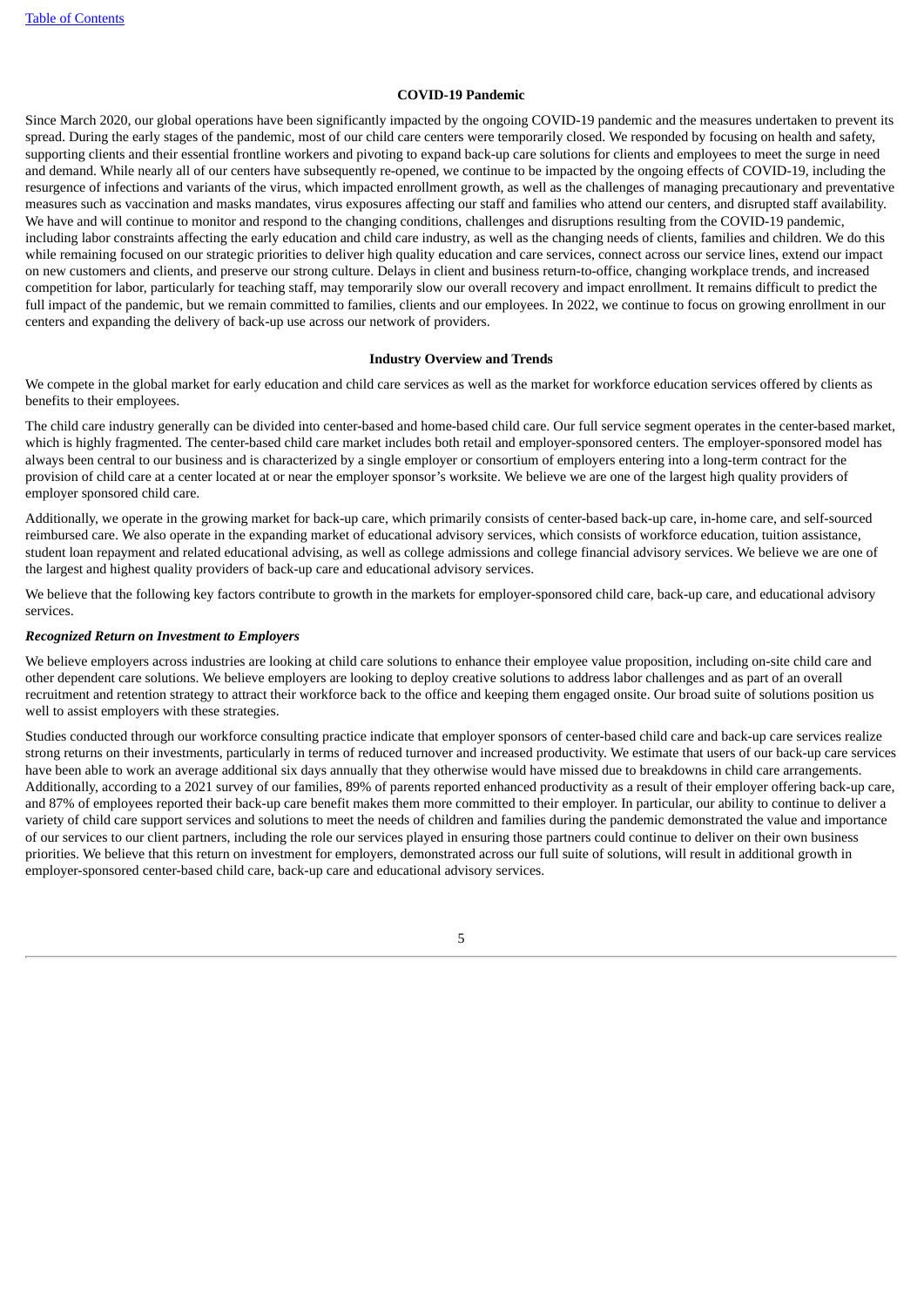# *Evolving Workforce*

We believe the labor challenges brought on by the pandemic have heightened employers' sensitivity to their employee value proposition, and Bright Horizons' services can be a significant element of their strategy. We also believe there is elevated focus and emphasis on recruitment and retention by employers, as well as on the continued education, training and up-skilling of the existing workforce. Due to the evolution and introduction of new technologies, as well as increased competition for talent, employers are focused on the needs of their employees. We believe that the modern worker values efforts by employers to support employees across life and career stages that help them thrive in the workplace. As automation, digital transformation, and other advances change nearly every facet of the labor market, there is an increased need for continued education and up-skilling of the existing workforce.

We believe these growing needs and changing trends, coupled with increased competition for talent, will encourage employers to invest in solutions and supports that enable workers to realize their full professional potential, including investments in center-based early education and child care, back-up care and educational advisory services as a means to meet their strategic goals and bolster employee engagement, recruitment, and retention. We believe our broad suite of solutions across early education and child care, back-up care and educational advisory services well position Bright Horizons to be a provider of choice for employers looking to deploy creative solutions to support their employees.

# *Increasing Participation of Working Parents in the Workforce*

A significant percentage of parents currently participate in the workforce, making child care services and family supports critical to employers and the overall health of the economy. While the COVID-19 pandemic impacted the workforce by temporarily reducing the number of working parents and shifting from traditional office environments to working remotely, we believe workforce participation levels will return to pre-COVID levels in the future, and the demand for child care supports for working parents will likewise increase. In 2021, women working full-time comprised approximately 50% of the workforce in the U.S., according to the Bureau of Labor Statistics. Additionally, in 2020, 66% of mothers with children under the age of 6 participated in the workforce in the U.S., and more than 55% of two-parent households comprised dual career earners. Despite workforce demographic shifts because of COVID-19, we believe that the number of working mothers, single and dual working parent families will return to pre-COVID-19 trends over time, resulting in an increasing need for child and dependent care, as well as other workplace solutions that support employees at each life and career stage.

# *Growing Demand for High-Quality Center-Based Early Education and Child Care Services*

We believe that recognition of the importance of early education and consistent quality child care has led to increased interest in higher-quality center-based early education and child care. There is continued focus on the establishment of objective, standards-based methods of defining and measuring the quality of child care, such as accreditation. We believe robust health and safety protocols and the social, educational and other developmental opportunities presented by center-based care are important factors for families when determining the preferred care options for their children. In accordance with a 2019 study conducted by the National Center for Education Statistics, more than 60% of families sought center-based care. In a highly fragmented market comprised largely of center operators lacking scale, we believe clients and families will favor larger industry participants with greater resources to consistently achieve the high quality standards and needs of clients and families. Additionally, child care center closures brought on by the pandemic have resulted in a decrease in overall available capacity, further contributing to supply/demand imbalance. We also believe that the increasing emphasis on the importance of early education and child care and ongoing efforts to make child care affordable and available for working families, will contribute to further growth in the global early education and child care market as well as the developing markets for back-up care and educational advisory services.

# *Diversity, Equity and Inclusion*

We are in the unique position of educating the next generation, and with that responsibility comes the opportunity to make a difference by modeling for children and families an environment that is open, curious, and genuinely interested in what is different. Our curriculum and teacher training program are designed to support inclusive classrooms and create culturally authentic learning environments that celebrate and explore all cultures and experiences. We are also exploring with clients how our services support their diversity, equity and inclusion objectives, particularly in workforce education. We believe that our workforce education offerings, along with back-up care and early education, can be a vital element of an employer's diversity, equity and inclusion strategy. Our services not only help employers attract and retain employees from different backgrounds, but more important, can also help to propel the career growth and development of employees who historically have had less access to higher education.

# **Our Competitive Strengths**

We believe we are a provider, partner and employer of choice because of our dedication to providing high-quality solutions to those we serve.

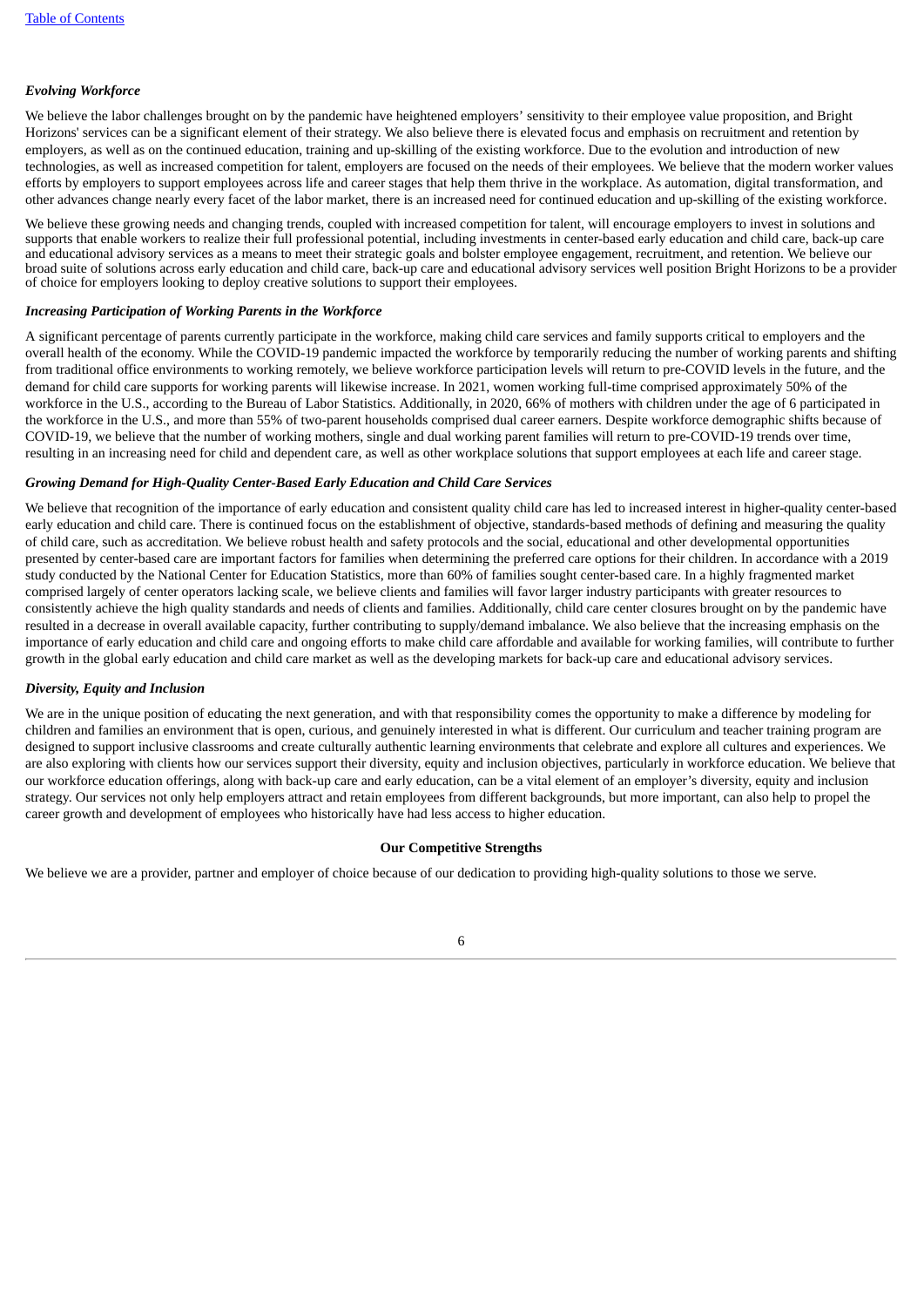# *Market Leading Service Provider*

We believe we are a leader in employer-sponsored center-based child care, back-up care, and educational advisory services, and that the breadth, depth and quality of our service offerings — developed over a successful 35 year history — represent significant competitive advantages. We estimate we have approximately six times more employer-sponsored centers in the United States than our closest competitor. We believe the broad geographic reach of our early education and child care centers and workplace solutions, with targeted clusters of centers in areas where we believe demand is generally higher and where income demographics are attractive, provides us with a competitive platform to market our suite of services to new and existing clients.

Our business is anchored in our commitment to consistently provide high-quality service offerings to employers and families. We have designed our child care centers to meet or exceed applicable accreditation and rating standards in all of our key markets, including standards set in the United States by the National Academy of Early Childhood Programs, a division of the National Association for the Education of Young Children (NAEYC), and in the United Kingdom by the Office of Standards in Education, Children's Services and Skills (OFSTED). We believe our commitment to achieving accreditation standards offers a competitive advantage in attracting and retaining families and in securing employer sponsorship opportunities as an increasing number of potential and existing employer clients require or expect adherence to accreditation criteria.

Our proprietary curriculum and educational practices are informed by the science of early learning and research on childhood development. Our resources and training programs guide teachers as they transform this research into practice through high-quality learning experiences and evidence-based instructional practices. We also believe that low teacher-to-child ratios and small group sizes are critical factors in delivering our curriculum effectively as well as helping to facilitate more personalized care. Our programs provide teacher-to-child ratios and group sizes that meet or exceed licensing standards.

Dedicated to the highest quality services in every category in which we operate, our standards of quality also extend to our back-up care and educational advisory services, whether care is delivered in Bright Horizons child care centers, through the quality child care centers and in-home care providers participating in our proprietary back-up care network, or advising provided by our team of education experts. In addition to our annual client retention rate of approximately 95%, we have consistently achieved satisfaction ratings of approximately 97% among respondents in our parent satisfaction surveys, which is a testament to our ability to deliver on our commitment to quality.

## *Collaborative, Long-Term Relationships with Diverse Customer Base*

We have more than 1,350 client relationships with employers across a diverse array of industries, including more than 200 of the Fortune 500 companies, with our largest client contributing 1% of our revenue in 2021 and our largest 10 clients representing approximately 8% of our revenue in the same year. Our business model emphasizes multi-year employer sponsorship contracts where our clients typically fund the development of new child care centers (which is typically owned or leased by the sponsor) at or near their worksites and frequently support the ongoing operations of these centers through operating subsidies.

Our multiple service points with both employers and employees give us unique insight into the corporate culture of our clients and enables us to identify and provide innovative and tailored solutions to address our clients' specific and evolving needs. In addition to full service center-based child care, we provide access to a multi-national back-up care network and educational advisory support, allowing us to offer various combinations of services and solutions to best meet the needs of specific clients or specific locations for a single client across geographies and life and career stages. We believe our tailored, collaborative approach to employer-sponsored dependent care and educational advising has contributed to an annual client retention rate of approximately 95% for employer-sponsored centers over the past 10 years and has allowed us to cross-sell and expand our service offerings to existing clients.

# *Market Leading People Practices*

Our ability to deliver consistently high-quality care, education and other services is directly related to our ability to attract, retain, motivate and develop our skilled workforce. We have consistently been named as a top employer by third-party sources in the United States, the United Kingdom and the Netherlands, including being named as one of the "100 Best Companies to Work For" by *Fortune Magazine* 20 times, as well as a great place to work in the United Kingdom and in the Netherlands by the Great Place to Work Institute. We have also been named one of the "Top Places to Work" by the Boston Globe 12 times and the Denver Post eight times.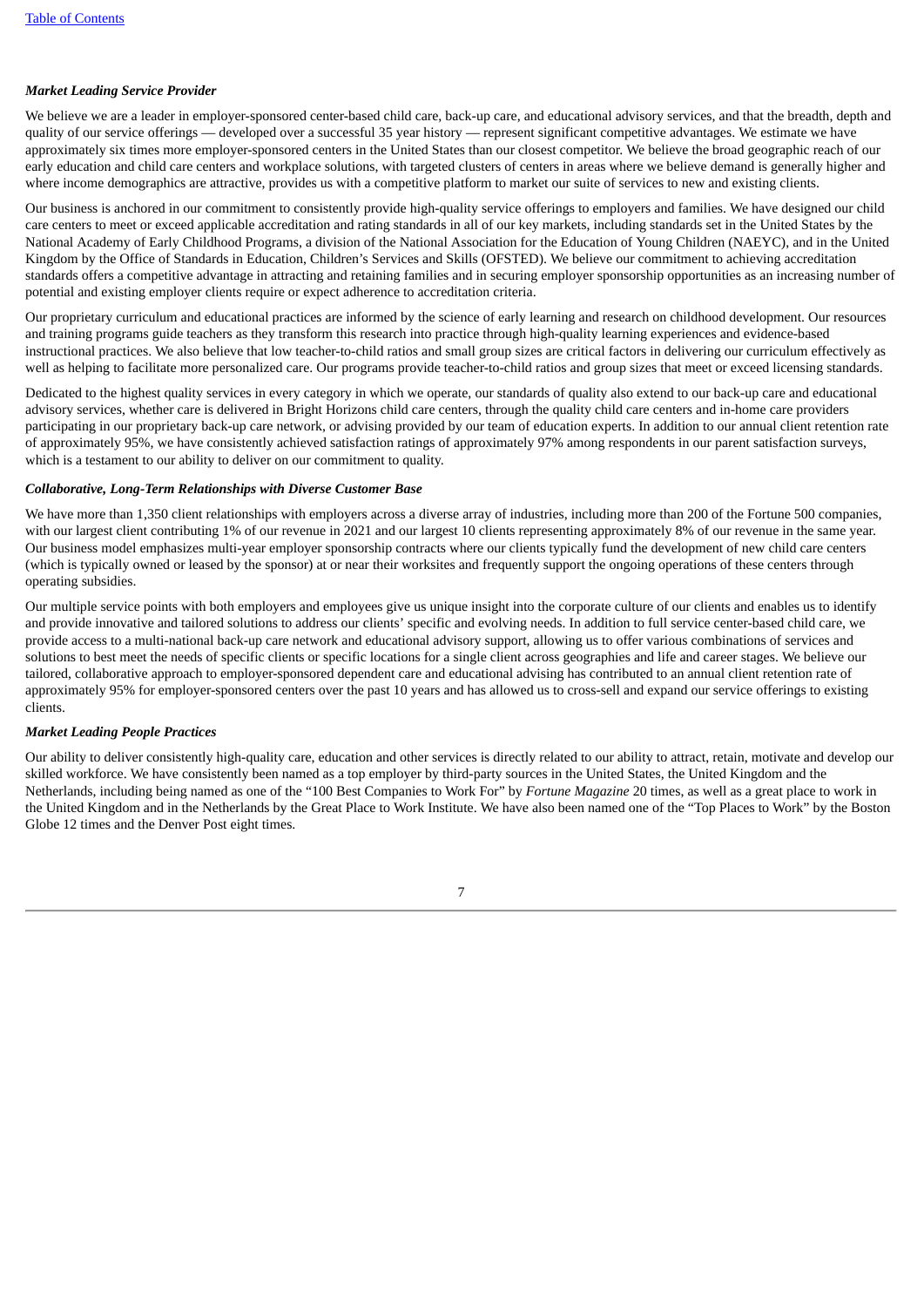We believe the education and experience of our center leaders and teachers exceed the industry average. In addition to ongoing in-center training, we have an in-house online training university that allows our employees to earn nationally-recognized child development credentials. Additionally, our Horizons Teacher Degree Program provides our early educators the ability to earn an associate and bachelor's degree in early childhood education completely paid for by Bright Horizons with no out-of-pocket expenses to the employee. We believe this program is unique in our industry and will continue to distinguish us as an employer of choice while helping to retain and incent teachers to grow their careers at Bright Horizons. For more information about our market leading people practices, please see the subsection below entitled "*Human Capital Management."*

#### *Capital-Efficient Operating Model Provides Platform for Growth with Attractive Economics*

We have a long history of proven financial results despite broader macro-economic fluctuations. With employer sponsors funding the majority of the capital required for new centers developed on their behalf, we have been able to grow our business with limited capital investment, which has contributed to strong cash flows from operations.

# *Proven Acquisition Track Record*

We have an established acquisition team that pursues targets using a proven framework to effectively evaluate potential transactions with the goal of maximizing our return on investment while minimizing risk. Over the last ten years, we have completed the acquisition of approximately 400 child care centers in the United States, the United Kingdom and the Netherlands, as well as providers of back-up care services and educational advisory and other services in the United States and the United Kingdom, helping us expand our client base, enhance the scope and reach of our service offerings, broaden our technological capabilities, and offer new services. In 2021, we acquired 18 child care centers as well as a school-age camp provider.

#### **Our Growth Strategy**

We believe there are significant opportunities to continue to grow our business globally by executing on the following proven strategies.

# *Grow Our Client Relationships*

- *Secure Relationships with New Employer Clients.* Our addressable market includes approximately 13,000 employers, each with at least 1,000 employees, within the industries that we currently serve in the United States and the United Kingdom. Our dedicated sales team focuses on establishing new client relationships and is supported by our workforce consulting practice, which helps potential clients identify the precise offerings that will best meet their strategic goals.
- *Cross-Sell and Expand Services to Existing Employer Clients.* We believe there is a significant opportunity to increase the number of our clients that use more than one of our services and to expand the services we provide to existing clients. Since going public in 2013, we have more than doubled the number of our clients who utilize more than one of our services to more than 400 clients as of December 31, 2021.
- Continue to Expand Through the Assumption of Management of Existing Sponsored Child Care Centers. Periodically, we assume the management of existing centers from the incumbent management which enables us to develop new client relationships, typically with no capital investment and no purchase price payment.

#### *Enable Continued Investments in Quality*

We look for opportunities to invest in quality as a way to enhance our reputation and partnership with our clients, their employees, and the families we serve, such as enhanced curriculum and enrichment activities. For parents and families, we offer timely webinar series and monthly podcasts that reflect current issues facing families, as well as share our curriculum with families at home through our online *World at Home* platform. By developing a strong reputation for high-quality services and facilities, we have been able to support price increases that have kept pace with our cost increases.

#### *Increase Utilization at Existing Centers and Use of Back-up Care and Educational Advisory Services*

We are continually looking to increase enrollment levels and utilization in our profit and loss centers in order to achieve continued growth and improved center economics. We look for opportunities to increase the use of our back-up care and educational advisory services, not only by growing client relationships, but also by driving use with existing clients. In 2021, we expanded our back-up care offerings to include virtual tutoring and broaden our school-age camp programs addressing education and care needs while extending the coverage of our services. We continue to invest in new technologies to better support our full suite of services and to enhance our customers' user experience to help drive utilization. We have expanded our marketing efforts with additional focus on driving awareness and use of our services, with a focus on maximizing occupancy levels in centers where we can improve our economics with increased enrollment.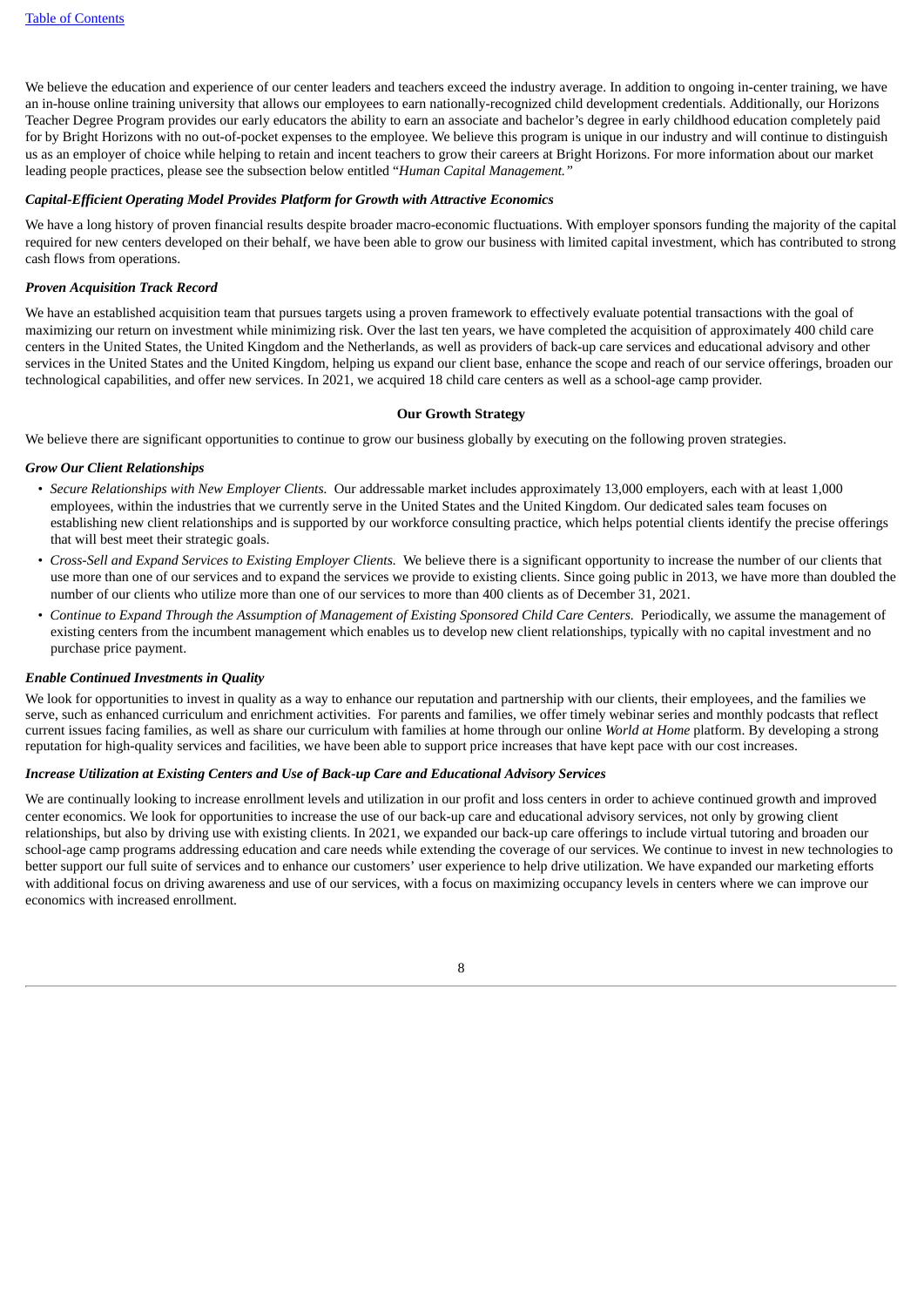# *Selectively Add New Lease/Consortium Centers and Expand Through Acquisitions*

We have typically added between 10 and 15 new lease/consortium centers (as more fully described below) annually in the years prior to COVID-19, focusing on urban or surrounding markets where demand is generally higher and where income demographics are generally more supportive of our highquality centers. In addition, we have a long track record of successfully completing and integrating selective acquisitions across all business lines. The domestic and international markets for child care and other work and family support services remain highly fragmented, and we will continue to seek attractive opportunities both for center acquisitions and the acquisition of complementary service offerings.

# **Our Operations**

Our services are designed to help families, employers, and their employees solve the challenges of the modern workforce across life and career stages. Our services are comprised of full service center-based child care, back-up care, and educational advisory and other services, which are also our reportable segments. Full service center-based child care includes traditional center-based early education and child care, preschool, and elementary education. Backup care includes center-based back-up child care, in-home care for children and adult/elder dependents, school-age camps, virtual tutoring and self-sourced reimbursed care. Educational advisory and other services consist of tuition assistance and student loan repayment program administration, workforce education, related educational advising, college admissions advisory services, and Sittercity, an online marketplace for families and caregivers. The following table sets forth our segment results for the year ended December 31, 2021:

|                                                 | <b>Full service</b><br>center-based |                                    | <b>Educational</b><br>advisory and |              |
|-------------------------------------------------|-------------------------------------|------------------------------------|------------------------------------|--------------|
|                                                 | child care                          | Back-up care                       | other services                     | <b>Total</b> |
|                                                 |                                     | (In thousands, except percentages) |                                    |              |
| Revenue                                         | 1.297.208                           | 351,103                            | 106.996                            | 1,755,307    |
| As a percentage of total revenue                | 74 %                                | <b>20 %</b>                        | 6 %                                | 100 %        |
| Income (loss) from operations                   | (8,431)                             | 115,173                            | 22.276                             | 129,018      |
| As a percentage of total income from operations | $(6)\%$                             | 89 %                               | 17 %                               | 100 %        |

Additional segment information is included in Note 17, *Segment and Geographic Information*, to the consolidated financial statements in Item 8 of this Annual Report on Form 10-K.

# *Full Service Center-Based Child Care Services*

We provide full service center-based child care at centers located at or near an employer sponsor's worksite, as well as convenient locations within the community. We operate our centers under two principal business models: a profit and loss ("P&L") model and a cost-plus model.

*Profit and Loss Model:* Approximately 75% of our centers operate under the P&L model. Under this model, we retain the financial risk of operating the center and are therefore subject to variability in financial performance due to fluctuations in enrollment levels. The P&L model is further classified into two subcategories:

- Sponsor model: Under the sponsor model, we provide early education and child care on an exclusive or priority enrollment basis for the employees of an employer sponsor, and the employer sponsor generally retains responsibility for the development of the child care center (which is owned or leased by the sponsor), as well as pre-opening capital equipment and ongoing maintenance and repair. Arrangements with employer sponsors generally have initial terms ranging from three to ten years with varying terms, renewal and termination options.
- Lease model: Under the lease model, the child care center is typically located in an office building or office park in a property that we lease, and we provide early education and child care services to the employees of multiple employers, as well as to families in the surrounding community. We typically enter into leases with initial terms ranging from 10 to 15 years for these centers, often with renewal options.

When we open a new P&L center, it generally takes two to three years for the center to ramp up to a steady state level of enrollment, as a center will typically enroll younger children at the outset with children aging into the older (preschool) classrooms over time. We refer to centers that have been open for three years or less as "ramping centers." A center will typically achieve breakeven operating performance between 12 to 24 months and will typically achieve a steady state level of enrollment that supports our average center operating profit by the end of three years, although the time period needed to reach a steady state level of enrollment may be longer or shorter. Centers that have been open more than three years are referred to as "mature centers."

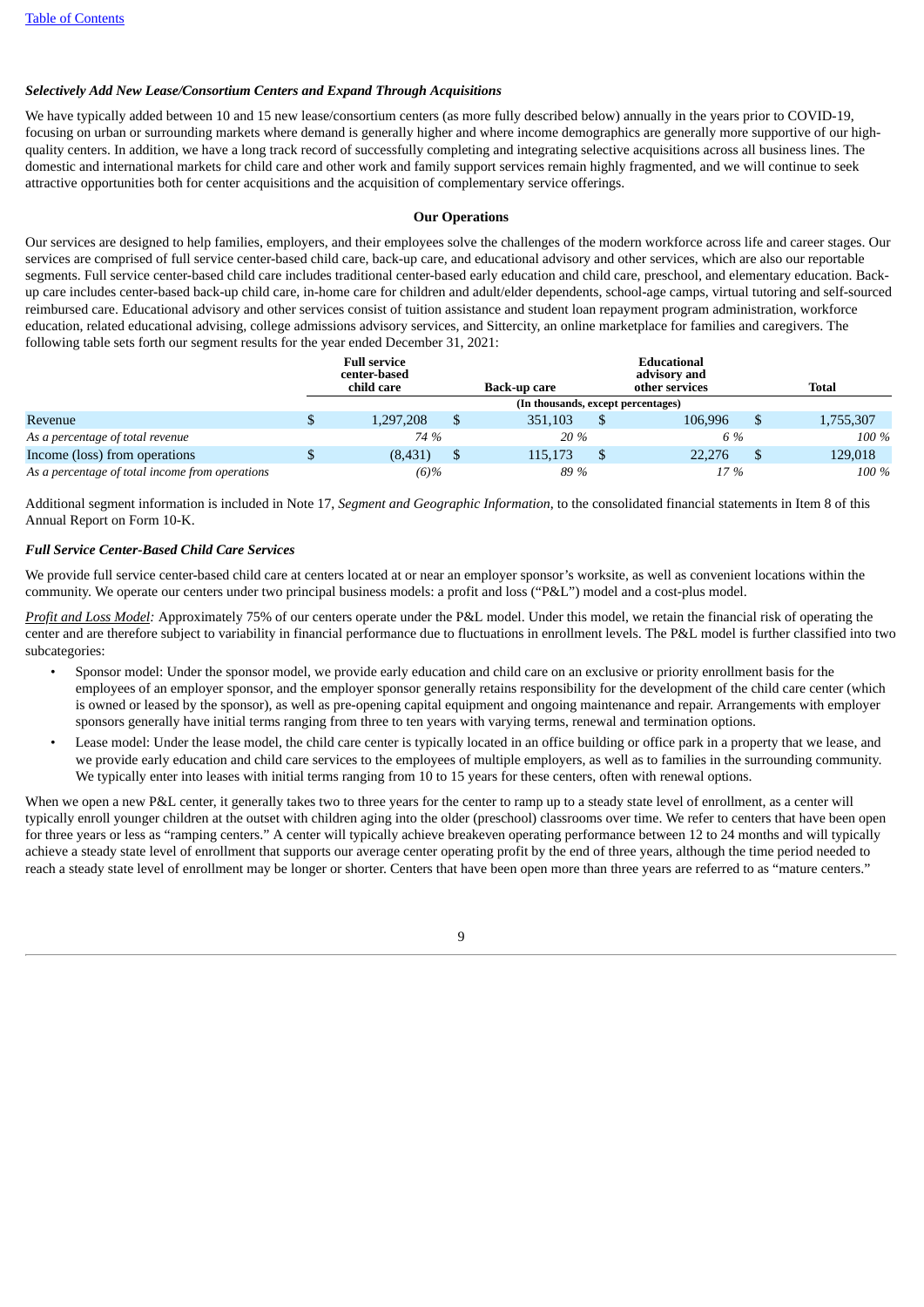*Cost Plus Model:* Approximately 25% of our centers operate under the cost-plus business model. Under this model, we receive a fee from the employer sponsor for managing and operating their center. Additionally, employer sponsors typically provide operating subsidies to support the ongoing provision of child care services to their employees if center operating costs exceed revenue from tuition paid by parents. The employer sponsor typically retains responsibility for the development of the child care center (which is owned or leased by the sponsor), as well as pre-opening capital equipment and ongoing maintenance and repair, and the center is profitable from the outset. Our cost-plus contracts typically have initial terms ranging from three to five years with varying terms, renewal and termination options.

Under all model types, we retain responsibility for all aspects of operating the child care center, including hiring and paying employees, ongoing training, curriculum, contracting with vendors, purchasing supplies, and collecting tuition.

Tuition paid by families generally represents approximately 90% of the revenue generated by this segment and is determined based on the age and developmental level of the child, the child's attendance schedule (full-time or part-time), the geographic location, and the extent to which an employer sponsor subsidizes tuition. Based on a sample of approximately 360 of our early education and child care centers in the United States, the current average tuition at our centers is \$2,200 per month for infants (typically ages 3 to 16 months), \$2,050 per month for toddlers (typically ages 16 months to 3 years) and \$1,750 per month for preschoolers (typically ages 3 to 5 years). Tuition at most of our early education and child care centers is payable in advance and is typically due monthly.

Historically, annual revenue per center typically averages between \$1.6 million and \$2.1 million at our centers in North America and averages between \$1.2 million and \$1.3 million at our centers in Europe, which is primarily driven by the size and capacity of centers. Our North American early education and child care centers have an average capacity of 128 children per location, while our centers in Europe have an average capacity of 84 children per location. Gross margin at our centers typically averages between 20% and 25%, with our cost-plus model centers typically at the lower end of that range and our lease centers at the higher end. In 2021, as our center operations continue to recover and manage the disruptions caused by COVID-19, annual revenue per center averaged approximately \$1.3 million in both North America and Europe, which in turn contributed to a contraction in gross margins to approximately 14% for the year.

Cost of services consists of direct expenses associated with the operation of early education and child care centers and is primarily comprised of personnel salaries and benefits, food costs, program supplies and materials, parent marketing and facilities costs, which include occupancy costs and depreciation. Personnel costs are the largest component of a center's operating costs and comprise approximately 70% of a center's operating expenses. In a P&L model center, we are often responsible for additional costs that are typically paid or provided directly by an employer sponsor in centers operating under the costplus model, such as facilities costs. As a result, personnel costs in centers operating under P&L models will often represent a lower percentage of overall costs when compared to centers operating under cost-plus models.

Selling, general and administrative expenses ("SGA") relating to full service center-based child care consist primarily of salaries and benefits (including stock-based compensation costs) for non-center personnel, which includes corporate, regional and business development personnel; accounting, legal and management/advisory fees; information technology; occupancy costs for corporate and regional personnel; and other general corporate expenses.

## *Back-up Care Services*

Back-up care offers family support services for dependents of all ages and provides coverage when regular care breaks down, as well as care coordination tools to assist families with their short and long-term care decisions. We provide back-up care services for children (primarily 0-12 years old) through our own full service centers, dedicated back-up child care centers, school-age camps, and in-home caregivers, as well as through our proprietary back-up care network of quality child care centers and in-home care providers. In addition, we provide back-up care services for adults/elders through our proprietary network of quality in-home care providers, and we offer virtual tutoring for school-age children through our network of tutoring service providers. We also help to facilitate back-up care services through our self-sourced reimbursed care program.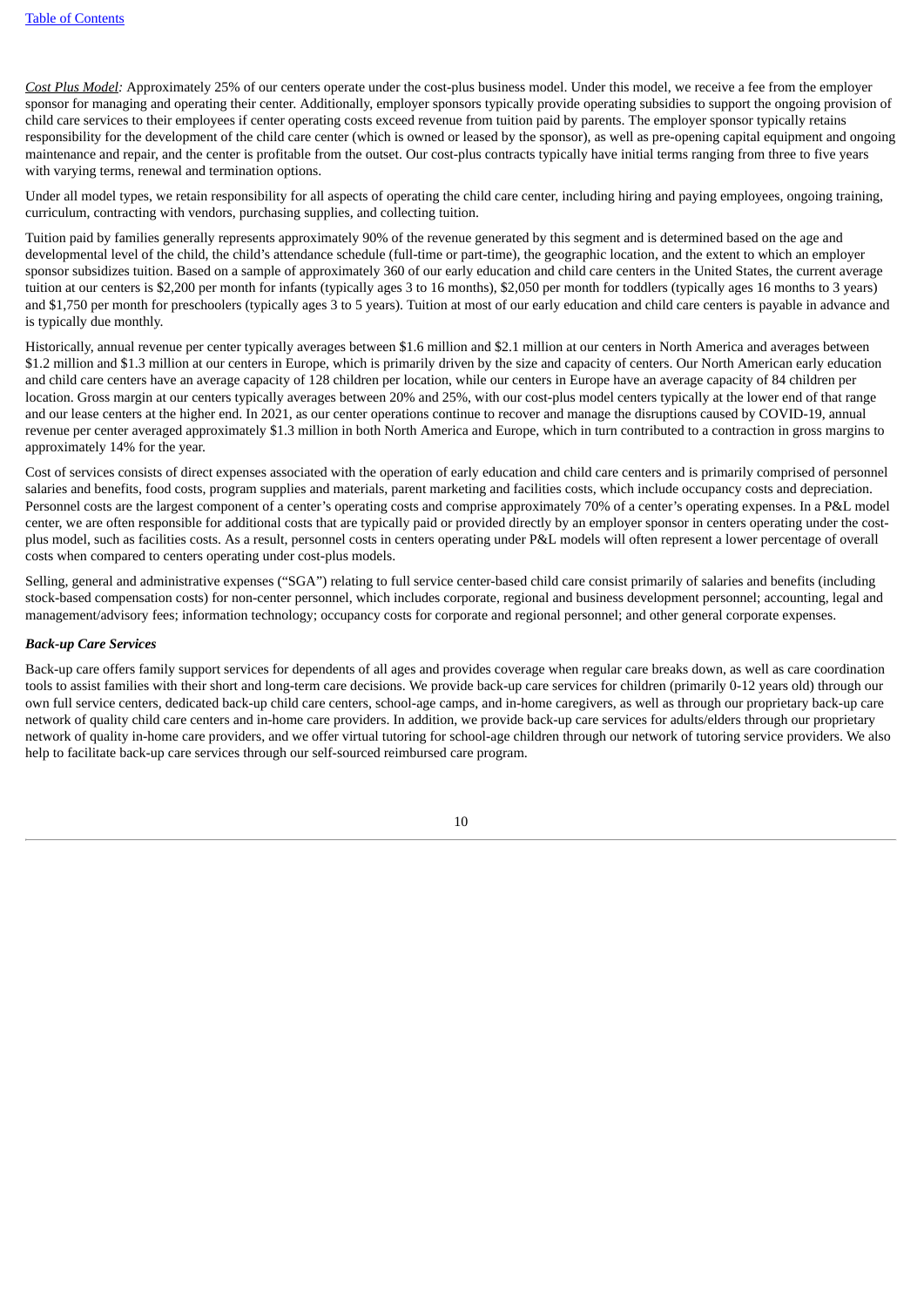Traditional back-up care offers families access to a contracted network of more than 4,000 in-home care agencies and center-based providers in locations where we do not otherwise have centers with available capacity or available in-home caregivers. Our dedicated back-up centers are operated in a similar structure to full service centers and are either exclusive to a single employer or have multiple employer sponsors and are part of our back-up care program. Self-sourced reimbursed care is an alternative care program, available to employer sponsors typically when other network care solutions are not available, which provides payments to their employees to assist with the cost of self-sourced dependent care. As we continue to find innovative solutions to help families with their care needs, we have expanded our back-up care solutions to include virtual tutoring and broaden our school-age camp programs that primarily operate during school vacations and the summer months. Care is arranged online or via our mobile application as well as through a 24/7 contact center allowing employees to reserve care in advance or at the last minute. We operate our own contact center in Broomfield, Colorado and we contract with additional contact centers in other geographies to complement our ability to handle demand fluctuations, provide business continuity, and deliver seamless service.

Back-up care revenue is comprised of fees paid by employer sponsors and, to a lesser extent, co-payments collected from users at the time of service. These arrangements generally have contractual terms of three years with varying terms, renewal and termination options. Fees for back-up care services are typically determined based on the number of back-up care uses purchased. Cost of services consist of direct expenses associated with the operation of dedicated back-up centers, fees paid to providers for care delivered as part of their contractual relationships with us, personnel and related direct service costs of the contact centers, and any other expenses related to the coordination or delivery of care and service. SGA related to back-up care is similar to SGA for full service center-based child care, with additional expenses related to the information technology necessary to operate this service, the ongoing development and maintenance of the provider network, and additional personnel needed as a result of more significant client management and reporting requirements.

#### *Educational Advisory and Other Services*

Our educational advisory services primarily consist of Bright Horizons EdAssist Solutions and Bright Horizons College Coach. Educational advisory services revenue is comprised of fees paid by employer clients for policy consulting, program management, coaching, and subscription content and, to a limited extent, retail fees collected from users at the point of service. Contracts are typically three years in length, with varying terms, renewal and termination options, and fees are generally determined based on the services being provided and the number of program participants. Cost of services consist of personnel and direct service costs of the contact centers, and other expenses related to the coordination and delivery of tuition assistance and student loan repayment program administration, and educational advisory and counseling services. SGA related to educational advisory services is similar to SGA for back-up care.

*Bright Horizons EdAssist Solutions.* EdAssist provides workforce education, tuition assistance and student loan repayment program administration, as well as related educational advising to corporate clients who offer these services as a talent development and workplace benefit to their employees. Our services help employers better align their workplace education programs with their business goals while maximizing their efficiency and effectiveness through our employee educational advisory services, our education network, and access to streamlined degree programs. Administration services are provided through proprietary software for the processing of tuition reimbursement, loan repayment transactions, and analysis of data, as well as a team of compliance professionals who evaluate and process employee applications for tuition reimbursement or student loan repayment and enforce the employer client's policies. We provide educational advising to client employees on a one-on-one basis through our team of advisors who help employees make better decisions regarding their education and financial wellness. Clients can also leverage our EdAssist Education Network of education providers and benefit from pre-negotiated tuition discounts. Customer service is also provided through our contact center in Broomfield, Colorado. The EdAssist Solutions services derive revenue directly from fees paid by employers.

*Bright Horizons College Coach.* Bright Horizons College Coach provides college admissions and college financing advisory services through our team of experts, whom have experience working in admissions or financial aid at colleges and universities. We also offer coaching and tools to assist families as they support their children with varying needs across life stages. Advisory services are provided at live/webinar events with expert presenters, through oneon-one coaching, as well as through our online learning center. We work with employer clients who offer these services as workplace benefits to their employees, and we also provide these services directly to families on a retail basis. College Coach derives revenue mainly from employer clients who contract with us for a specified number of workshops, access to our proprietary online learning center and one-on-one advising.

*Other Services.* Other services consists of Sittercity, an online marketplace for families and caregivers. Sittercity revenue is generated from subscriptions to a proprietary online search platform and marketplace that helps families find child care (babysitting/nannies), as well as senior and pet care.

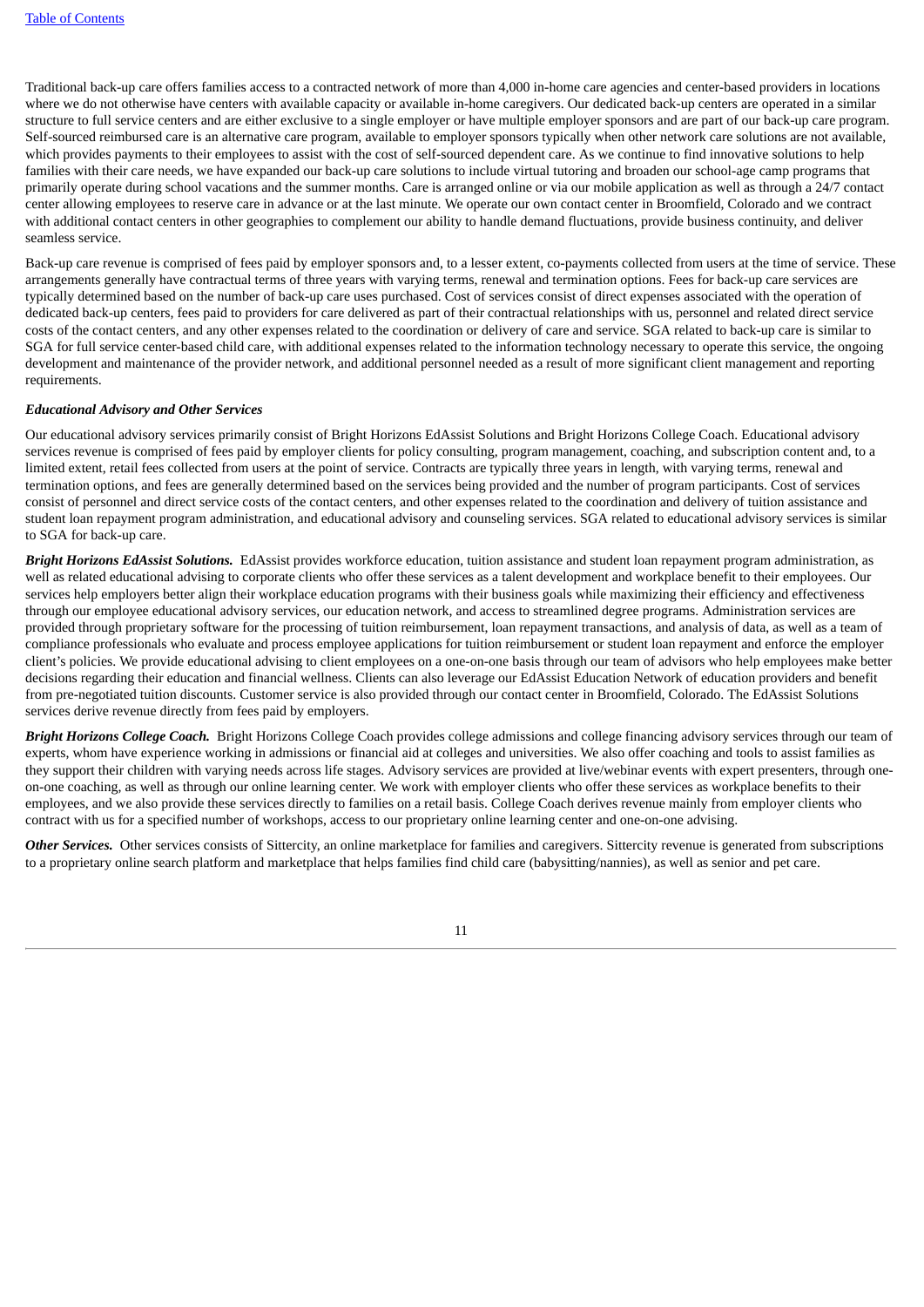# **Geography**

We operate in two primary regions: (1) North America, which includes the United States and Puerto Rico, and (2) Europe, which includes the United Kingdom, the Netherlands, and India. The following table sets forth information by geographic region for the year ended December 31, 2021:

|                                            | <b>North America</b> | <b>Europe</b>                      | <b>Total</b> |
|--------------------------------------------|----------------------|------------------------------------|--------------|
|                                            |                      | (In thousands, except percentages) |              |
| Revenue                                    | 1,293,103            | 462,204                            | 1,755,307    |
| As a percentage of total revenue           | 74 %                 | 26 %                               | 100 %        |
| Fixed assets, net                          | 346,030              | 252,104                            | 598,134      |
| As a percentage of total fixed assets, net | 58 %                 | 42 %                               | 100 %        |

Our international business primarily consists of child care centers throughout the United Kingdom and the Netherlands, with approximately 95% of the revenue generated in Europe related to the full service center-based child care segment. As of December 31, 2021, we had 650 centers in North America and 364 centers in Europe. Additional geographical information is included in Note 17, *Segment and Geographic Information*, to the consolidated financial statements in Item 8 of this Annual Report on Form 10-K.

#### **Seasonality**

Historically, our full service center-based child care and back-up care operations are subject to seasonal and quarterly fluctuations. Demand for early education and child care services has historically decreased during the summer months when school is not in session at which time families are often on vacation or have alternative child care arrangements. In addition, enrollment at our child care centers declines as older children transition to elementary schools. Demand for our services generally increases in September and October coinciding with the beginning of the new school year and remains relatively stable throughout the rest of the school year. Use of our back-up care services tends to be higher when schools are not in session and during holiday periods, which can increase the operating costs of the program and impact the results of operations. Our educational advisory and other services generally have limited seasonal fluctuations.

Results of operations may also fluctuate from quarter to quarter as a result of, among other things, the performance of existing centers, including enrollment and staffing fluctuations, the number and timing of new center openings, additions from acquisitions and center management transitions, the timing of new client launches in our back-up and educational advisory services, the length of time required for new centers to achieve profitability, center closings, the contract model mix (P&L versus cost-plus) of new and existing centers, the level of sponsorship payments, and general economic conditions.

# **Marketing**

## *Brand Awareness and Thought Leadership*

We market our services and build our brand through virtual events, social media earned and paid media placements, digital and print advertising, e-books, direct mail, and a robust search engine optimization strategy. Our senior leaders are involved at the national level with education, work/life and early child care advocacy, and we believe that their visibility and involvement helps attract new business. We believe that our proprietary research, events, and the availability of uniquely knowledgeable industry leaders help sustain our brand awareness and position Bright Horizons as a thought leader in the markets where we operate. For employer sponsors and their employees, we conduct our annual *Modern Family Index* and the *Working Learner Index,* capturing snapshots of critical market sectors at a particular moment in time. For parents and families, we offer timely webinar series as well as monthly podcasts that reflect current issues facing families.

# *Timely Approaches that Evolve With the Workplace*

We strive to meet clients' real-time needs as demonstrated by our capacity to pivot as the marketplace shifts, rolling out and marketing new services to meet evolving work environments and to support more people who are working and learning from home. Marketing tools have expanded to include text messages; targeted back-up journeys and campaigns; virtual center tours to allow parents to visit centers safely; outreach for flexible care offerings emphasizing virtual options including tutoring and camps; and sharing our curriculum with families at home through our online *World at Home* platform. Outreach for these efforts includes persona-based campaigns for back-to-school and return-to-office support; initiatives aimed at supporting enrolled families including age-based developmental notifications through our parent mobile app; a health, safety and wellness parent newsletter; and a parenting exchange workshop series.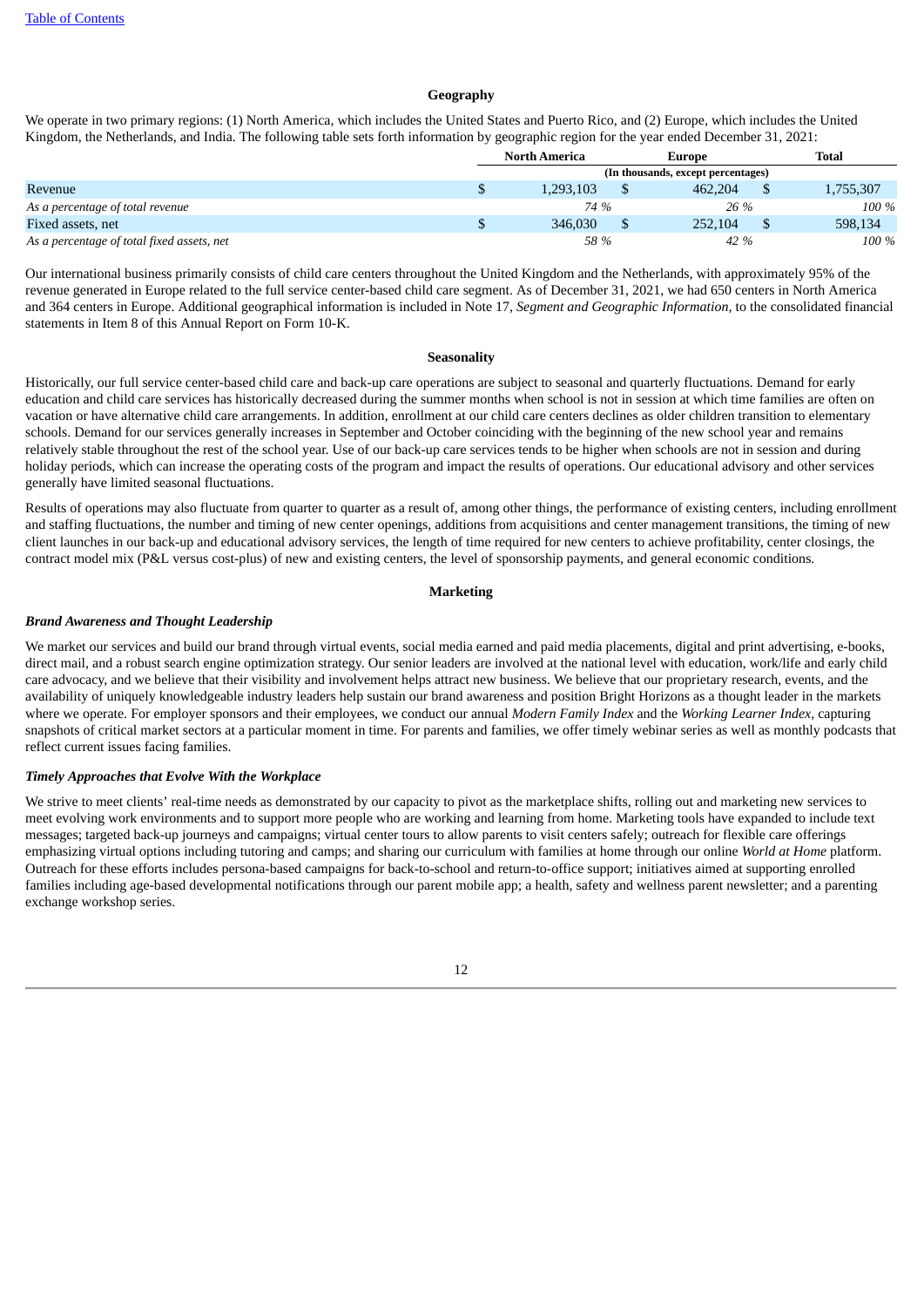# *Lead Generation and Conversion; Customer Retention*

Lead generation and conversion, and increased utilization, as well as customer retention, remain at the heart of our marketing efforts. We partner with employer sponsors to promote our early education and child care centers and other workplace solutions as important employee benefits within their organizations. Our *My Bright Horizons* is a portal for client employees to instantly access all their Bright Horizons benefits and BH Central, a self-service portal for client liaisons to track real-time benefit use and access materials to support internal marketing efforts, including a newsletter with tailored resource content. Other efforts include local digital advertising, partnerships with parent groups, Instagram page takeovers, ramped social efforts, direct mail, and webinars.

# **Competition**

We believe we are a leading provider of employer-sponsored center-based child care, back-up care, and workforce education services. We estimate that we have approximately six times more market share in the employer-sponsored center-based child care market in the United States than our closest competitors. The market for early education and child care services is highly fragmented, and we compete for enrollment and sponsorship of early education and child care centers with a variety of other organizations, including large community-based child care companies, regional child care providers, family day care, nannies, for-profit and not-for-profit full- and part-time nursery schools, public and private elementary schools, and not-for-profit and government-funded providers of center-based child care. Our principal competitors for employer-sponsored centers include KinderCare Education in the United States and Busy Bees in the United Kingdom. We also compete for enrollment on a center-by-center basis with these providers, along with many local and national providers, such as Learning Care Group, Goddard Schools, Primrose Schools, Childbase, KidsFoundation, Kids Planet, and CompaNanny. Competition for back-up care comes from IAC/Interactivecorp (Care.com) in addition to employee assistance programs and smaller work/life companies. In the educational advisory segment, competition comes from EdCor, Guild Education and InStride.

We believe the key factors in the competition for enrollment are quality, site convenience and cost. We believe many center-based child care providers are able to offer care at lower prices than we do by utilizing less intensive teacher-to-child ratios and offering lower compensation and benefits. While our child care tuition levels are generally higher than our competitors, we compete primarily based on the convenience of a worksite location and a higher level of program quality. In addition, some of our competitors may benefit from strong local name recognition (such as established regional providers) or comply, or are required to comply, with fewer or less costly health, safety, and operational regulations than those with which we comply (such as the more limited health, safety and operational regulatory requirements typically applicable to family day care operations in caregivers' homes). In the wake of COVID-19, we believe our enhanced health and safety protocols are market leading and are an important consideration for families and clients. We believe that our primary focus on serving employer clients, underscored by our track record for achieving and maintaining high-quality standards, also distinguishes us from our competitors.

We have and continue to invest in technology to better support our full suite of services to enhance our customers' user experience, improve utilization levels of our services within our client workforces and across our existing client base, and deliver more efficient and automated support services. Investments to leverage our web and mobile functionality across all of our services, as well as expand mobile capabilities are designed to ensure that our key systems deliver value and provide us with the platform to grow our position in the market. We believe we are well-positioned to continue attracting new employer sponsors due to our extensive service offerings, established reputation, position as a quality leader, and track record of serving major employer sponsors for 35 years.

# **Human Capital Management**

We know that education and care can change lives, and for 35 years Bright Horizons has been changing the way employees and their families live and work. To achieve this mission and to deliver results, we put our HEART Principles at the forefront of everything we do. Our HEART Principles -*Honesty, Excellence, Accountability, Respect, and Teamwork* — are the underlying tenets of our culture and are guided by the core belief that our people are the foundation to building and sustaining an organization that makes a significant impact in the lives of the children, families and adult learners we serve.

As of December 31, 2021, we had approximately 25,800 global employees (including part-time and substitute teachers), of whom approximately 2,600 were employed as corporate, divisional and regional employees, and approximately 23,200 were employed at our early education and child care centers and as in-home caregivers. The total number of employees includes approximately 16,300 in North America, 7,400 in the United Kingdom, 2,050 in the Netherlands and 35 in India. Corporate, divisional and regional staff members make up our "Home Team" employees, and staff members working at our early education and child care centers, including teachers and support personnel, and in-home caregivers make up our "Field" employees. The employees at one child care center, which has been closed due to the COVID-19 pandemic since early 2020, are represented by a labor union, and we are currently negotiating a collective bargaining agreement with this union in good faith.

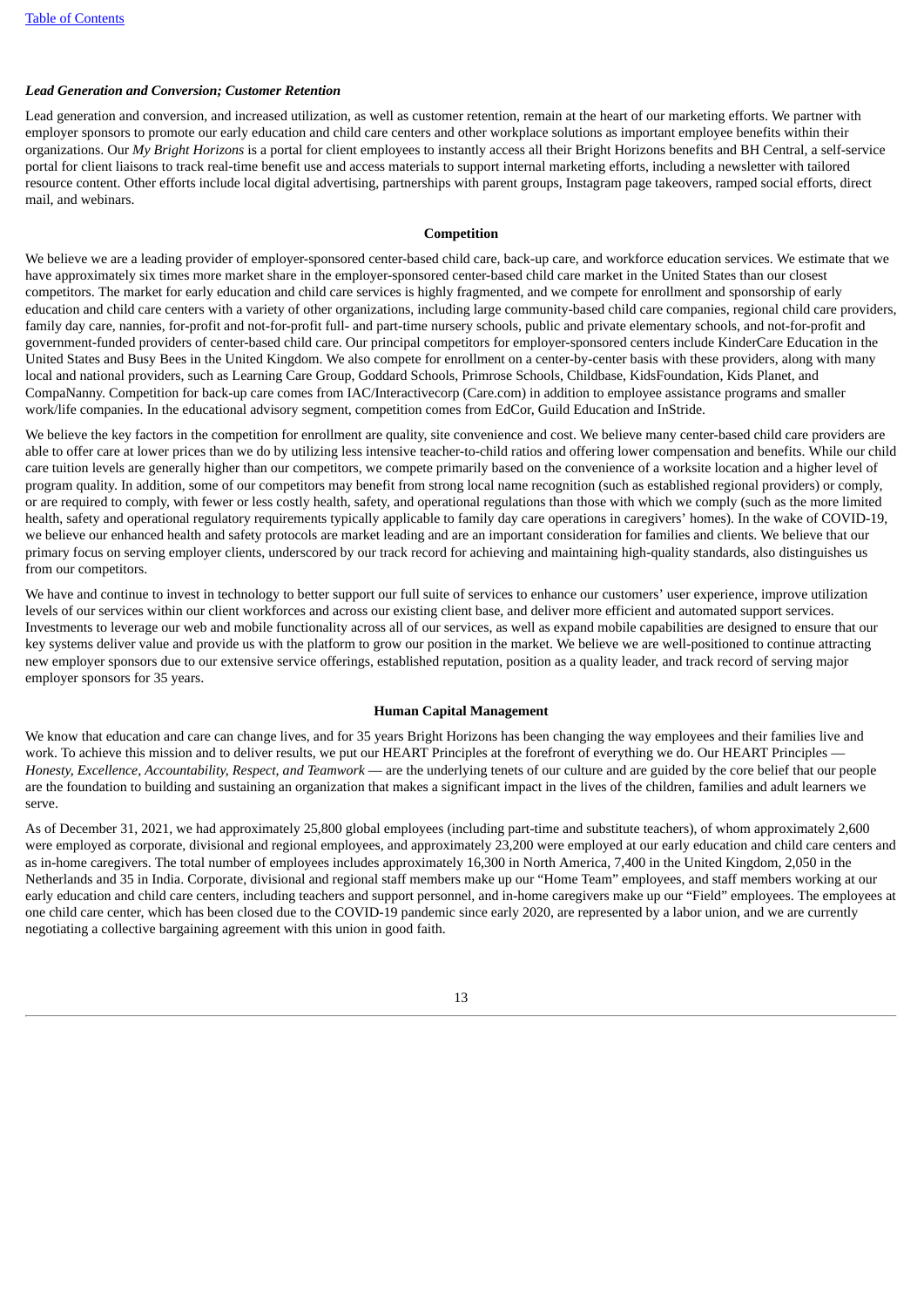We believe employers across industries are looking to deploy creative solutions to address labor challenges, enhance their employee value proposition and provide benefits for their workforce to enable their employees to excel both personally and professionally. While our broad suite of solutions position us well to assist employers with these strategies, our own services and solutions serve as a significant element of our own talent management strategy.

# *Talent Acquisition*

Our business is about serving people and our success depends on attracting, developing and retaining talented and highly qualified employees. We are continually investing in resources and creating programs to drive diversity, equity and inclusion, to provide fair and competitive pay and benefits to support our employees' well-being, and to foster personal growth and career development opportunities. We endeavor to create an environment that rewards performance, enhances our culture and employee experience, and retains and engages our talent.

In 2021, we launched an extensive talent acquisition campaign to recruit teachers and staff. We promoted a National Hiring Day and a new careers website to help our existing team, as well as new and prospective employees, understand the value proposition of a career at Bright Horizons. As part of our continued commitment to support the well-being of our Bright Horizons team, and to help address the challenges in recruiting and retaining top talent, the following are a few examples of the investments we have made, with respect to eligible employees in certain markets, to further strengthen our position as an employer of choice:

- Increased pay through off-cycle market adjustments for teachers and staff in a number of key markets;
- Expanded our back-up care benefit for full and part-time employees;
- Increased our child care tuition subsidy for teachers and center directors; and,
- Enhanced our mental health and wellness resources through a new and expanded well-being offering.

# *Our Benefits and Total Rewards*

More than 1,350 top employers trust us for proven solutions that support employees, advance careers, and maximize performance, and we offer our own employees the solutions and services we offer to our clients. From on-site child care to back-up care to help handle disruptions in child care gaps, and education programs that build critical skills, we believe our service offerings help our employees achieve more.

We also offer a comprehensive total rewards program aimed at varying health, home-life and financial needs. Our total rewards package, which may vary by geography, includes:

- Competitive pay and healthcare benefits;
- 401(k) retirement plans with matching contributions;
- Paid time off;
- Wellness initiatives with benefits relating to nutrition, stress management and financial well-being, mental health, work-life balance and an Employee Assistance Program;
- Child care tuition subsidies for both Field and Home Team employees;
- Tuition assistance programs, including the Horizons Teacher Degree Program which provides direct, no-cost access to an early education degree; and,
- Access to back-up care, EdAssist, College Coach and Sittercity.

We believe our total rewards package for teachers and center staff is robust and helps recruit and retain teachers in the industry.

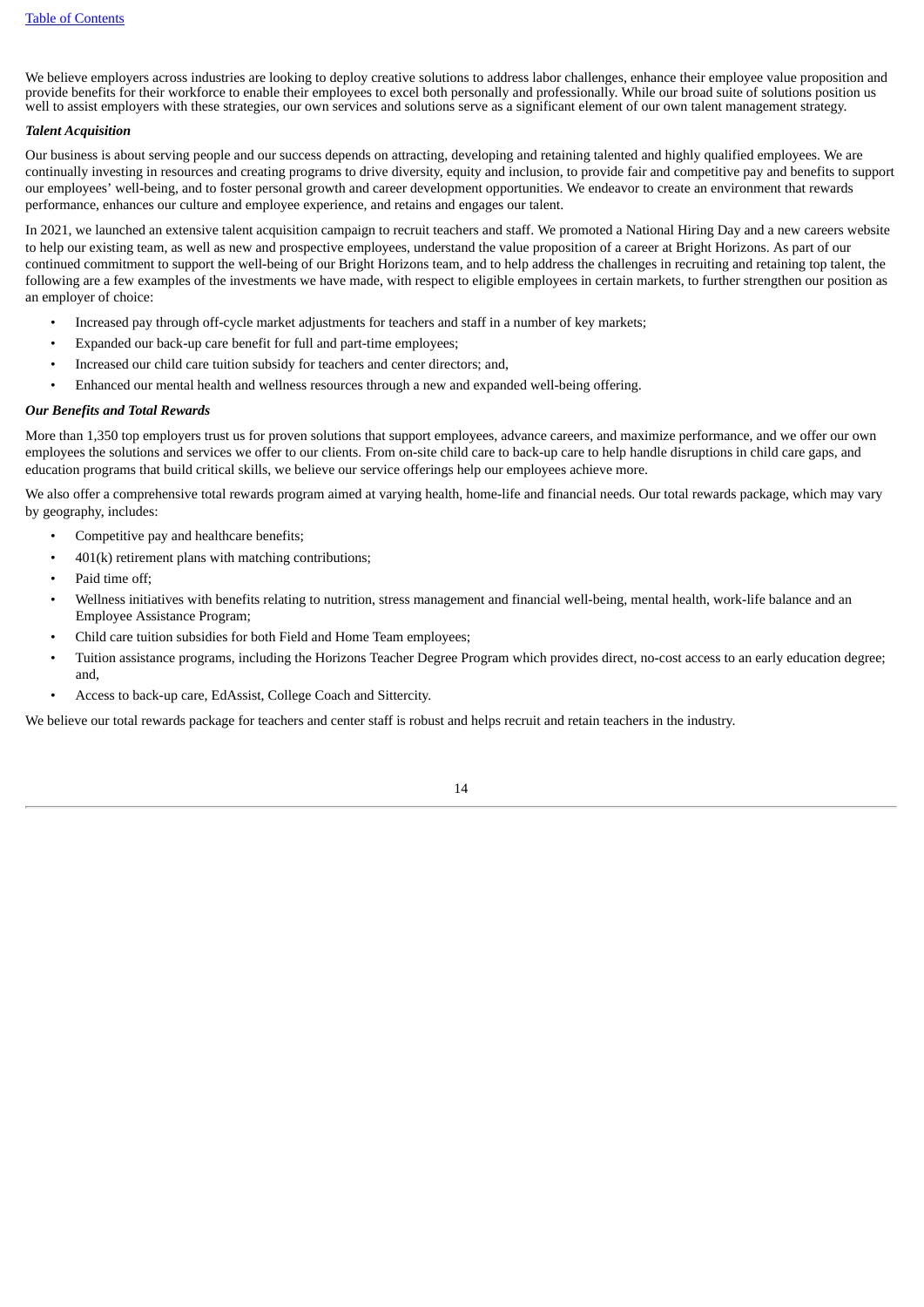# *Our Award Winning Culture*

We are honored and proud to have a long track record of being named an employer of choice. The following represent some of our most recent awards related to culture, diversity and inclusion that we believe are a product of the strong culture we have built at Bright Horizons and the programs and benefits we offer to our employees. These honors are awarded based largely on employee responses to surveys.

- "100 Best Companies to Work For" by FORTUNE Magazine Awarded 20 times most recently in 2021
- "Best Workplaces" in the United Kingdom by the Great Place to Work Institute Awarded 16 times most recently in 2021
- "Best Workplaces" in the Netherlands by the Great Place to Work Institute Awarded seven times most recently in 2020
- Forbes 2021 Best Employers for Diversity
- Bloomberg 2022 Gender Equality Index
- Human Rights Campaign Foundation's Corporate Equality Index 2022
- 2021 "Best Workplaces for Women" by the Great Place to Work Institute in the United Kingdom
- PEOPLE Magazine 2021 Companies that Care

#### *Our Diversity, Equity and Inclusion Focus*

At Bright Horizons, Diversity, Equity and Inclusion are core priorities that we believe are critical to our long-term success by improving the work we do, the services we provide and, ultimately, the value we create. We are an organization made up of employees, children and families from many cultures, backgrounds and experiences and we believe it is vital to have a workplace where all employees feel welcome, comfortable and a sense of belonging and where everyone's unique differences are celebrated and valued. As an organization built around people, having diverse talent at the Board level and throughout our organization helps us recruit and retain talent, reduce turnover and enhance all our offerings and service lines and the education we deliver daily to children and families.

Our Inclusion Vision, in which we are committed to creating inclusive environments where everyone has a sense of belonging and has the opportunity to *contribute and thrive in meaningful and impactful ways,* guides and defines our Diversity, Equity and Inclusion initiatives. To bring this vision to life, we leverage the groups below to facilitate interactive activities, ignite and engage in bold conversations, and lead diversity awareness and inclusive leadership trainings, webinars and discussion groups:

- *Inclusion Steering Committee* comprised of senior leaders and executive officers who inform the strategy for Bright Horizons' overall diversity, equity and inclusion initiatives.
- *Inclusion Council* includes representatives from Bright Horizons business units and functional departments, executive members, and co-chairs of our eight Employee Advisory Groups, and is guided by the Inclusion Steering Committee aimed at creating accountability in this area throughout the organization.
- *Employee Advisory Groups* voluntary, company-sponsored, internal associations dedicated to fostering a diverse and inclusive work environment within the context of Bright Horizons' mission, values, goals, business practices, and objectives.

We aim to hire a diverse workforce. As of December 31, 2021, workforce diversity representation was approximately as follows:

|                                 | Gender (Global) <sup>(1)</sup> | Racial Diversity (North America Only) <sup>(2)</sup> |
|---------------------------------|--------------------------------|------------------------------------------------------|
| Entire Workforce <sup>(3)</sup> | 94%                            | 51%                                                  |
| Home Team Employees             | 76%                            | 27%                                                  |
| <b>Field Employees</b>          | 96%                            | 54%                                                  |
| Senior Leaders <sup>(4)</sup>   | 67%                            | 17%                                                  |
| <b>Board of Directors</b>       | 50%                            | 20%                                                  |

(1) Gender is defined as percentage of women in the workforce.

(2) Racial Diversity is defined as: American Indian or Alaska Native, Asian, Black or African American, Hispanic or Latino, Native Hawaiian or Other Pacific Islander, or two or more races.

(3) Does not include employees that do not self-identify.

(4) Senior leader is defined as Vice President and equivalent, and above, and includes executive officers.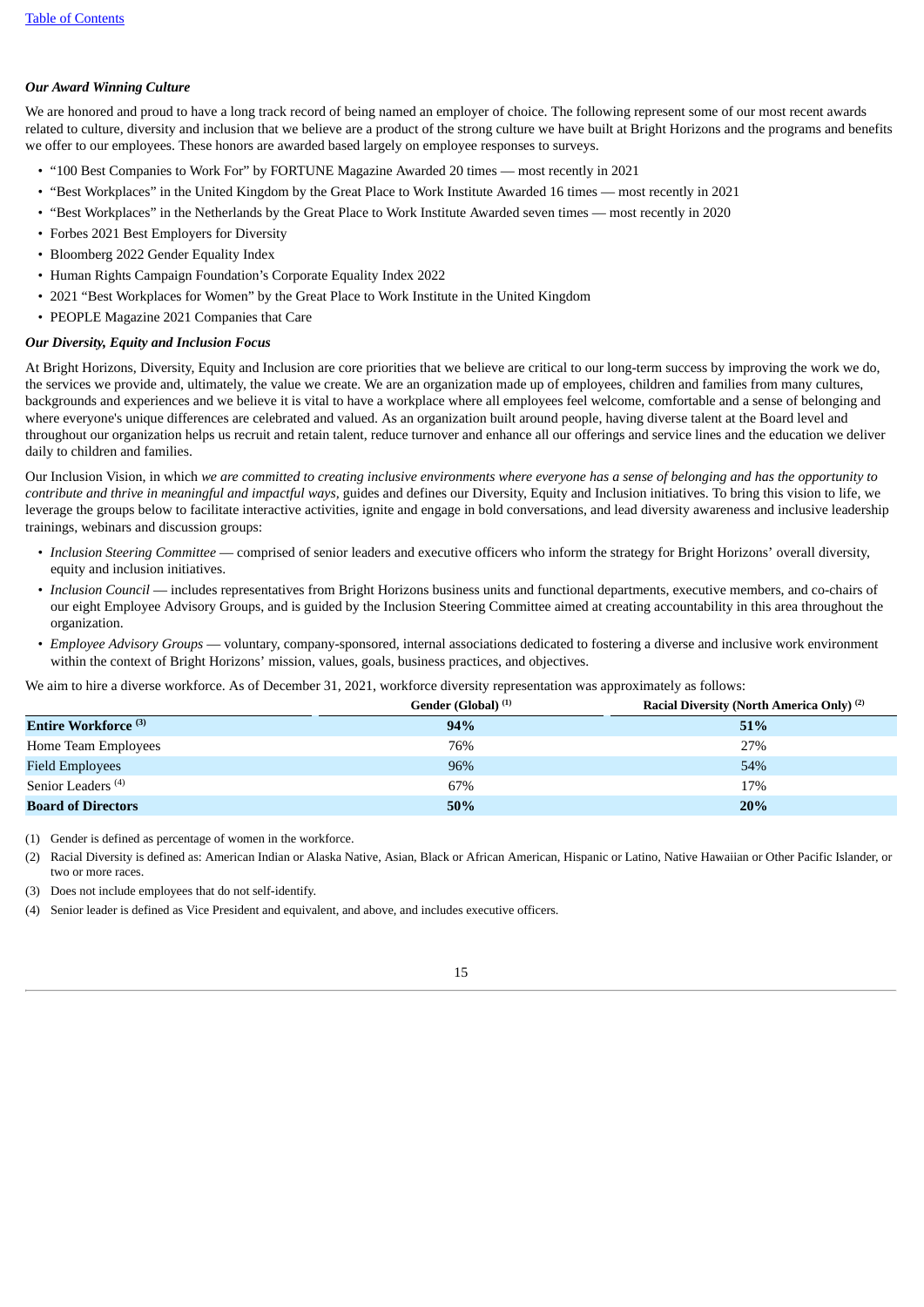We are focused on taking action to make real change, not for a moment in time, but for the long-term and, in 2021, launched a number of initiatives, including:

- **OneTen**: Bright Horizons joined the OneTen initiative, a coalition of leading employers committed to upskilling, hiring, and promoting one million Black individuals in America over the next 10 years in family-sustaining jobs with opportunities for advancement. Bright Horizons has the unique position of joining as both a participating employer and as a solution provider/talent developer.
- **Tent Partnership for Refugees:** Bright Horizons joined the Tent Partnership for Refugees, a global network of companies committed to supporting refugees around the world, and we support this initiative by inviting refugees to join our welcoming culture and the rewarding field of early education.

#### *Our Investment in Career Growth and Professional Development and our Horizons Teacher Degree Program*

We invest in our employees' career growth. Employee training and development opportunities are critical to our success as they drive our employees' growth, help develop leaders within our organization (through our leadership institute) and support our delivery of quality services to our clients and the families and learners we serve. We provide a robust, ongoing employee training and career development program that is available to all employees through our online training university. Our blended learning approach means employees have a selection of different learning methods available to them, including live interactive online webinars, face-to-face training for a variety of topics in multiple venues, eLearning modules, and video.

We support our teachers' development through a number of programs and resources, including an extensive training curriculum and, in the United States, our eCDA ("child development associate") program to enable us to deliver high quality services.

A central program offering is our Horizons Teacher Degree Program. The program, which is a first-of-its-kind offering in the early education field, removes financial barriers for employees pursuing a degree, including those posed by traditional tuition reimbursement programs, by allowing employees to earn an associate and bachelor's degree in early childhood education at no-cost. Participants do not have to pay for any expenses out of pocket, including tuition, fees and books. Since its inception in 2018, more than 2,000 teachers have enrolled and over 400 have already graduated.

#### *Our Employee Engagement*

Retaining and developing our workforce starts with our employees. At Bright Horizons we regularly listen to employees through our regular surveys and forums. Hearing directly from our employees helps us understand the employee experience, including evolving priorities related to workplace environment, employee relations, pay and benefits, flexibility, and career growth opportunities, all of which are critical to our mission to be and remain an employer of choice and a great place to work. During 2021, we surveyed employees to ensure that we continued to support their needs and focus on their priorities. This approach enabled us to act on real-time information to expand our benefits and compensation opportunities and to develop enhanced benefits offerings, including the mental health and wellness supports delivered by our expanded Employee Assistance Program offering.

## *Our Citizenship*

We support the communities in which we work and live, and we encourage our employees to do the same. We proudly stand behind our many employees who give their time to non-profit organizations, awarding grants to their chosen charities in recognition of their volunteer work in their communities. We also work alongside our employees to support the Bright Horizons Foundation for Children® and its important mission, to bring Bright Spaces® to children and families in homeless shelters and similar agencies helping at risk children and families, supporting our employees with Brightening Lives activities and Field and Home Team fundraising events.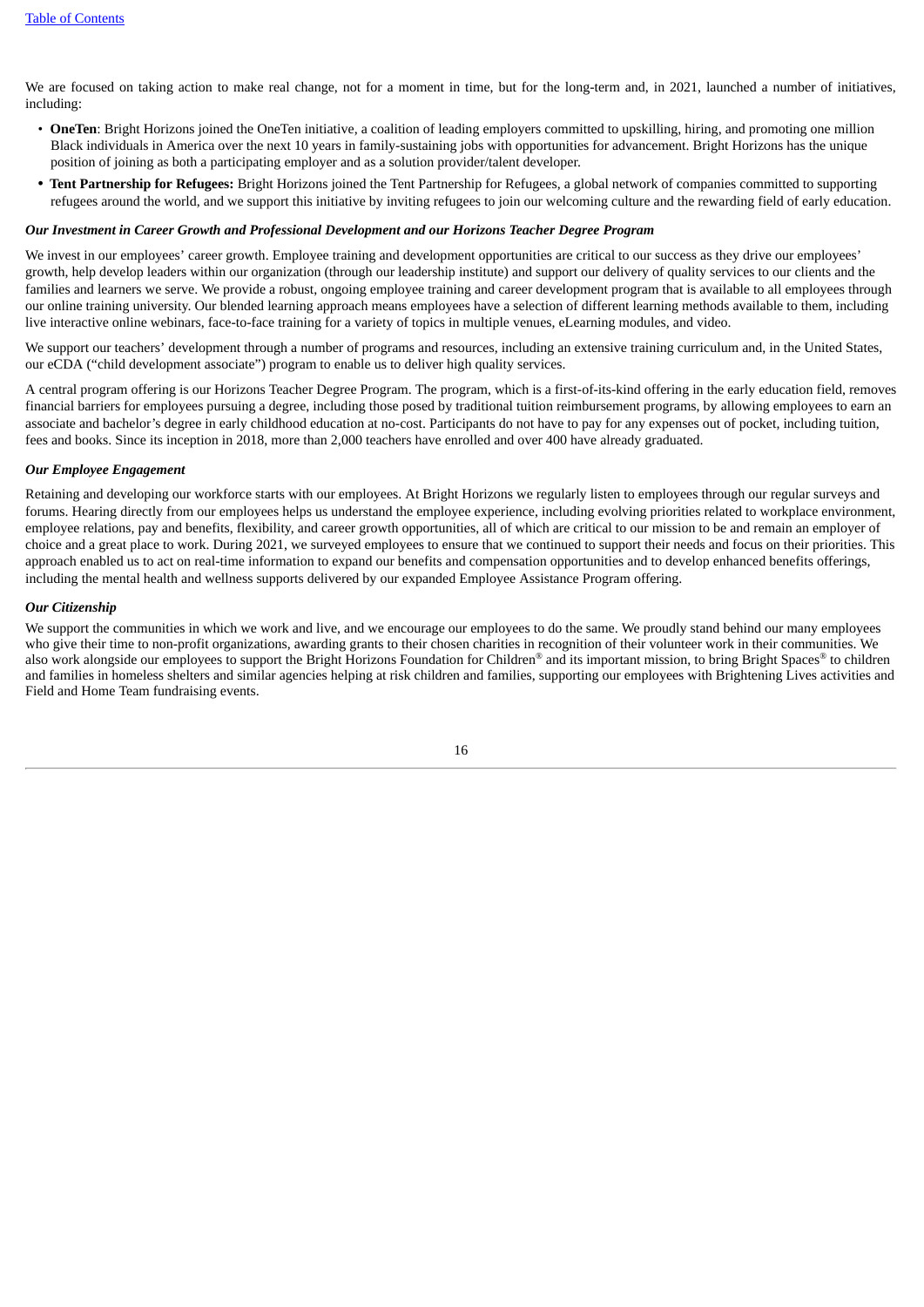# **Intellectual Property**

We believe our name and logo have significant value to our operations. We own and use various registered and unregistered trademarks covering the names Bright Horizons® and Bright Horizons Family Solutions®, our logo, and a number of other names, slogans and designs. We frequently license the use of our registered trademarks to our clients in connection with the use of our services, subject to customary restrictions. We actively protect our trademarks by registering the marks in a variety of countries and geographic areas, including the United States, the United Kingdom, the European Union, Australia, New Zealand, India, and other countries in Asia. These registrations are subject to varying terms and renewal options. However, not all of the trademarks or service marks have been registered in all of the countries in which we do business, and we are aware of persons using similar marks in certain countries in which we currently do not do business. Meanwhile, we monitor our trademarks and vigorously oppose the infringement of any of our registered marks as appropriate. We do not hold any patents. We hold copyright registrations for certain materials that are important to the operation of our business, and we generally rely on common law protection for those copyrighted works which are not critical to the operation of our business. We enter into agreements with our employees and other parties with which we do business to limit access to and disclosure of our technology and other proprietary information. We also license some intellectual property from third parties for use in our business and such licenses are not individually or in the aggregate material to our business.

#### **Regulatory Matters**

Our business operates in multiple jurisdictions, and we are subject to various national and regional laws and rules and regulations, including labor, licensing, health, fire and safety, and data privacy requirements and standards.

The following discussion highlights our key areas of focus. For a discussion of the risks associated with the laws and regulations that may materially impact us, please see the section entitled "*Risk Factors*" in Item 1A of this Annual Report on Form 10-K.

# *Licensing and Child Care Centers*

The laws and regulations relating to the provision of child care are numerous and complex. In most jurisdictions where we operate, our child care centers are required by law to meet a variety of operational requirements, including minimum qualifications and background checks for our center personnel as well as teacher-to-child ratios and various labor, licensing, and health, fire and safety regulations. Regulations may also impact the design and furnishing of our centers. We believe that our centers and operations comply in all material respects with all applicable laws and regulations.

#### *Health and Safety*

The health, safety and well-being of children, families and staff is our top priority. We have always adhered to rigorous health, hygiene, and disinfecting practices, and now follow enhanced safety protocols, which continue to evolve at both local and national levels. Our enhanced protocols were developed based on guidance from the Centers for Disease Control, state and local public authorities, and our partnership with medical professionals and experts that specialize in pediatric infectious diseases. We monitor governmental rules and regulations relating to COVID-19 health guidance and vaccinations as they develop. We have dedicated health and safety personnel and a Vice President of Global Safety, as well as centralized COVID-19 response teams that support our centers and other operations to ensure compliance with our policy requirements and practices. In partnership with our experts, we have supported the access to, and communication of the importance of, vaccinations. We have launched a series of webinars for staff to help them understand the vaccine, its development, and its efficacy, and we regularly provide staff with the latest information and resources about the vaccine, as well as testimonials and interviews with leading experts to help encourage our employees to get vaccinated. We also provided incentives to further encourage staff to receive their vaccinations.

We employ a variety of security measures at our early education and child care centers, which typically include secure electronic access systems as well as sign-in and sign-out procedures for children among other site-specific security measures. In addition, our trained teachers and clear sightline center designs help ensure the health and safety of children. Our early education and child care centers are designed to minimize the risk of injury to children by incorporating such features as child-sized amenities, rounded corners on furniture and fixtures, age-appropriate toys and equipment and cushioned fall zones surrounding play structures.

Each center is further guided by policies and procedures that address protocols for safe and appropriate care of children and center administration. These policies and procedures establish protocols in various areas, including the safe handling of medications, managing child illness or health emergencies, and a variety of other critical aspects of care to ensure that centers meet or exceed all mandated licensing standards. These policies and procedures are reviewed and updated continuously by a team of internal experts, and center personnel are trained on center practices using these policies and procedures. Our proprietary *We Care* system supports proper supervision of children and documents the transitions of children to and from the care of teachers and parents or from one classroom to another during the day.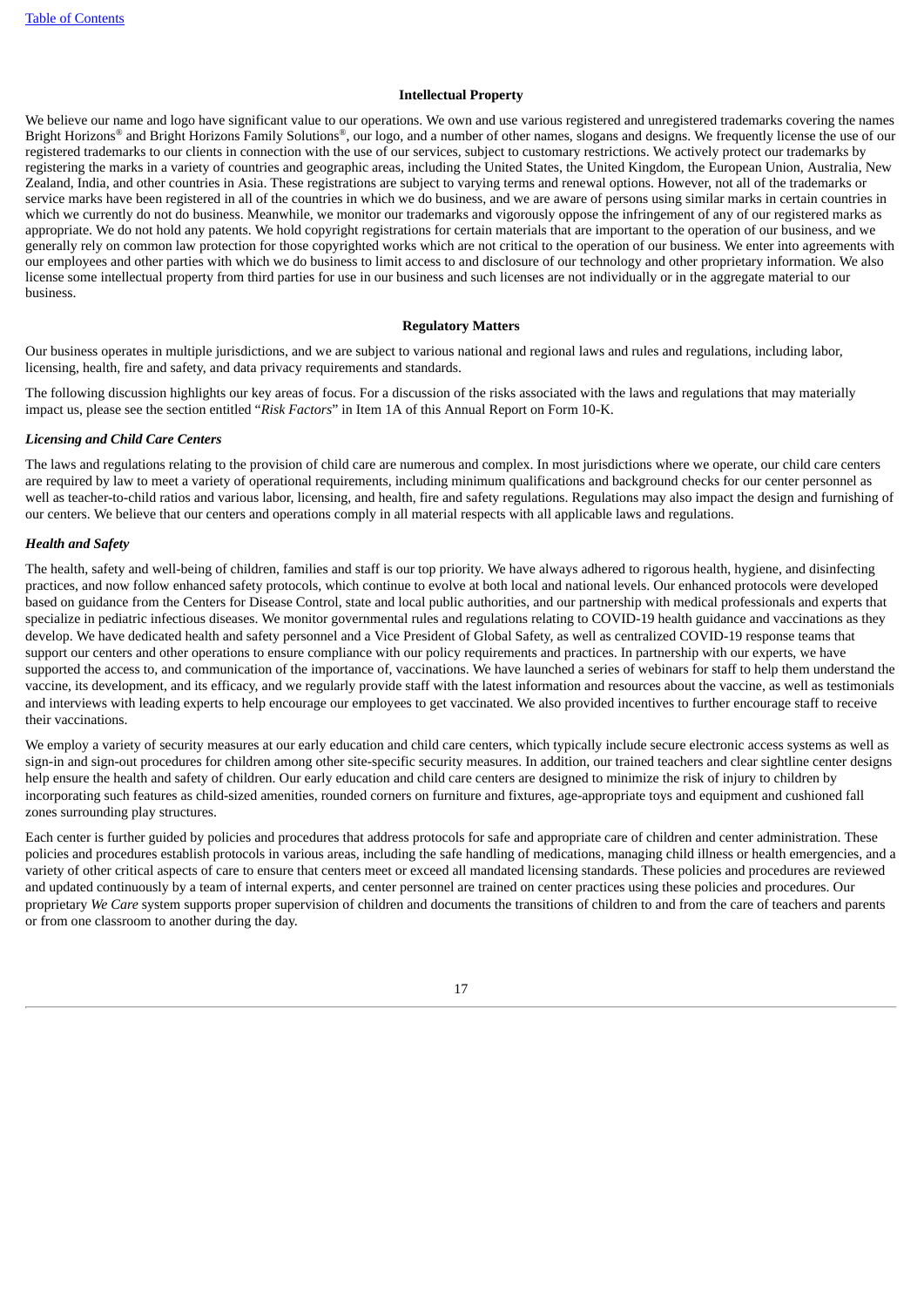We require the child care centers and in-home care providers that participate in our proprietary back-up care network to comply with our standards of quality, including caregiver screening and background checks, and training. The delivery of our back-up care services is subject to ongoing oversight and monitoring to ensure the health and safety of the children and adults we care for.

#### *Environmental*

Our operations, including the selection and development of the properties that we lease or own, and any construction or improvements that we make at those locations, are subject to a variety of national and local laws and regulations, including environmental, zoning and land use requirements. In addition, we have a practice of conducting site evaluations on each freestanding or newly constructed or renovated property that we own or lease. We have no known material environmental liabilities at this time.

# **Facilities**

Our early education and child care centers are primarily operated at or near work-site locations and vary in design and capacity in accordance with employer sponsor needs and regulatory requirements. Our North American early education and child care centers typically have an average capacity of 128 children, and our locations in Europe have an average capacity of 84 children. As of December 31, 2021, our early education and child care centers had a total licensed capacity of approximately 114,000 children, with the smallest center having a capacity of 15 children and the largest having a capacity of approximately 500 children.

We believe that attractive, spacious and child-friendly facilities with warm, nurturing and welcoming atmospheres are an important element in fostering a high-quality learning environment for children. Our centers are designed to be open and bright and to maximize supervision visibility. We devote considerable resources to equipping our centers with child-sized amenities, indoor and outdoor play areas comprised of age-appropriate materials and design, family hospitality areas and computer centers. Commercial kitchens are typically present in those centers where regulations require that hot meals be prepared on-site.

## **Available Information**

We file or furnish reports and other information with the Securities and Exchange Commission ("SEC") pursuant to Section 13(a) or 15(d) of the Securities Exchange Act of 1934, as amended, (the "Exchange Act"). Our annual reports on Form 10-K, quarterly reports on Form 10-Q, current reports on Form 8- K, and amendments to those reports are available free of charge on our website, www.brighthorizons.com, as soon as reasonably practicable after such material is electronically filed with or furnished to the SEC. Information filed electronically with, or furnished to, the SEC is also available at www.sec.gov. References to these websites do not constitute incorporation by reference of the information contained therein and should not be considered part of this document.

# <span id="page-17-0"></span>**Item 1A. Risk Factors**

The following risk factors and other information included in this Annual Report should be carefully considered. Set forth below are certain risks related to our business, industry and common stock that could have an adverse effect on our operations. The risks described below are not the only risks we face. Additional risks and uncertainties, not presently known to us or that we currently deem immaterial, may also impair our business, financial condition or results of operations.

# **Business and Operational Risks**

# The global COVID-19 pandemic has significantly disrupted our business and our financial condition and operating results and will continue to *adversely impact our business.*

The COVID-19 pandemic has substantially disrupted our global operations, and we expect to continue to be impacted as the conditions persist. The situation remains dynamic and subject to rapid and potentially material changes. As of December 31, 2021, we operated 1,014 early education and child care centers with the capacity to serve approximately 114,000 children and their families, of which 977 child care centers were open. While we are focused on the enrollment of our centers, the continued or additional disruptions to our business and potential adverse impacts to our financial condition and results of operations resulting from the COVID-19 pandemic include, but are not limited to:

- significant changes in the conditions of the markets we operate in limiting our ability to provide our services, especially center-based child care and center-based back-up child care, and potentially resulting in continued center closures or permanent center closures;
- reduced enrollment upon the re-opening of centers as families may limit their participation in various public activities and gatherings, including group child care;

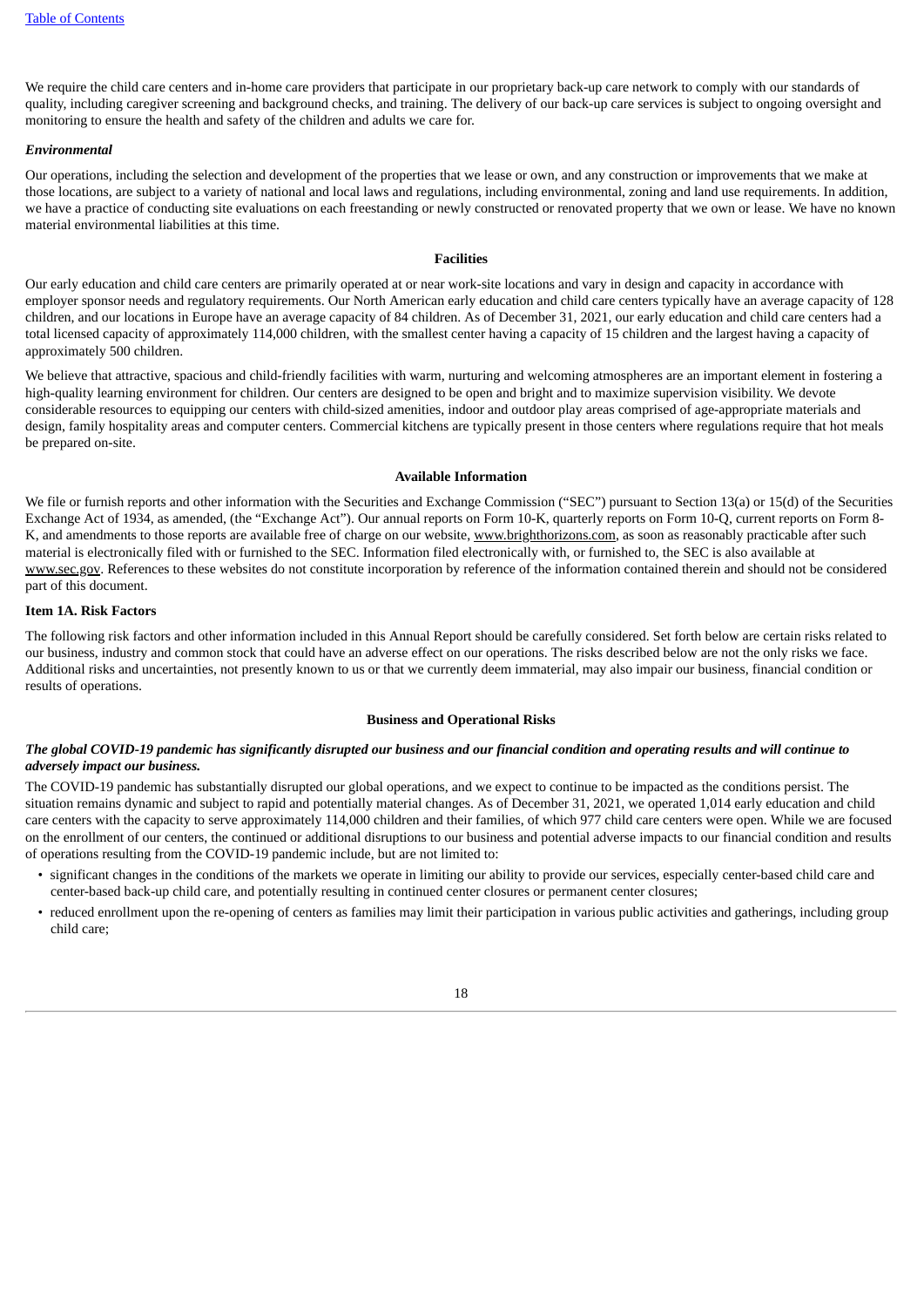- inability to hire and maintain an adequate level of center staff requiring us to reduce enrollment, close classrooms or centers in order to comply with mandated ratios, inability to retain teachers, and the impact to our operations if a significant percentage of our workforce is unable to return to work because of illness, quarantine, worker absenteeism, limitations on travel, or government or social distancing restrictions, or difficulty maintaining or retaining staff, which may have a disproportionate impact on our business compared to other companies that depend less on the in-person provision of services and do not directly provide care and education to young children;
- new or persistent COVID-19 variants could result in temporary classroom or center closures or permanent closure of centers outside of our control due in large part to the interdependence of our operations with our client partners' operating decisions and requirements, which may result in reduced demand or the adoption of alternative child care options;
- the adoption and efficacy of vaccines may have a disproportionate impact on our business compared to other companies that depend less on the inperson provision of services;
- reduced or shifting demand for our services due to adverse and uncertain economic and demographic conditions, including as a result of clients that have been adversely impacted, and/or increased unemployment, school and business closures, lockdown orders, long-term shift to a remote workforce, and general effects of a broad-based economic recession;
- incremental costs and general disruption associated with additional procedures and protocols required to maintain health and safety at our centers, and costs and reputational harm associated with a potential COVID-19 outbreak at our centers, or the failure of compliance with COVID-19 health and safety protocols;
- a reduction or limit on governmental grant funding for COVID-19 relief at the federal, state and local level could adversely impact our results of operations;
- legal actions or proceedings related to COVID-19;
- potential asset impairments or write-downs as we review assets impacted as a result of the ongoing COVID-19 pandemic;
- reduction in our liquidity position limiting our ability to service our indebtedness and our future ability to incur additional indebtedness or financing; and
- downgrades to our credit rating by ratings agencies which could reduce our ability to access capital markets.

These factors could place limitations on our ability to operate effectively and could have a material adverse effect on our operations, financial condition and operating results. As the situation continues to evolve and more information and guidance becomes available, we may adjust our current plans, policies and procedures to address the rapidly changing variables related to the pandemic. The COVID-19 pandemic could continue to have a negative impact on our results of operations, the size and duration of which we are currently unable to predict. Additional impacts may arise of which we are currently not aware, the nature and extent of which will depend on future developments which are highly uncertain and cannot be predicted.

# Vaccine and workplace safety mandates or quidance proposed or implemented by federal, state or local governments, or by clients, could disrupt the *Company's operations, increase costs and adversely affect its business, financial condition, or results of operations.*

Notwithstanding the withdrawal of the federal Occupational Safety and Health Administration emergency rule on vaccine mandates, many state, county, and local jurisdictions have proposed or implemented some form of COVID-19 workplace safety guidance and requirements including vaccinations, masking and physical distancing or weekly testing requirements. Further vaccine mandates or other requirements may be announced in jurisdictions in which our businesses operate, by state or local governments or by the clients we serve. Complying with vaccine mandates may be costly and operationally complex. Additionally, competing and potentially conflicting laws and regulations regarding vaccine mandates and testing requirements could further complicate compliance. Such vaccination requirements may result in incremental employee turnover, recruiting challenges or additional costs, which could have a material adverse effect on our business, financial condition, and results of operations.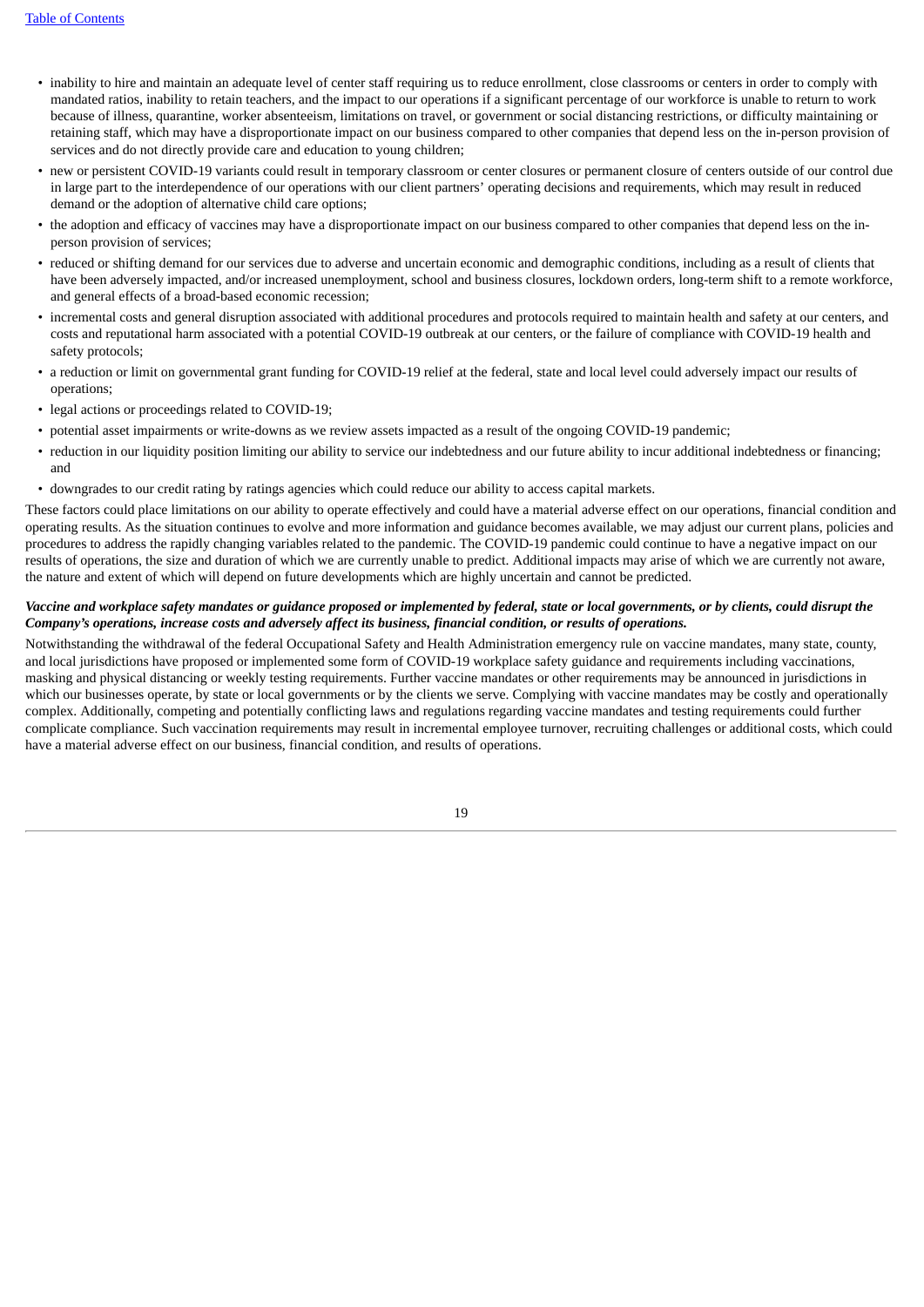# Our business depends largely on our ability to hire and retain qualified teachers and maintain strong employee relations.

The provision of child care services is personnel intensive. Our business depends on our ability to attract, train, and retain the appropriate mix of qualified employees and on effectively implementing and maintaining strong employee relations, cultivating an atmosphere of trust, and effectively communicating the value proposition of working at Bright Horizons. The early education and child care industry traditionally has experienced high turnover rates. In addition, state laws require our teachers and other staff members to meet certain educational and other minimum requirements, and we often require that teachers and staff at our centers have additional qualifications. We are also required by government regulation to maintain certain prescribed minimum teacher-to-child ratios. If we are unable to hire and retain qualified teachers at a center, we could be required to reduce enrollment, close classrooms or centers or be prevented from accepting additional enrollment in order to comply with such mandated ratios. We may continue to experience difficulty in attracting, hiring and retaining qualified teachers due to tight labor pools. We may experience difficulty in attracting and retaining teachers due to health concerns and changes in the work environment as a result of COVID-19. Such market pressures have required us to offer increased salaries, enhanced benefits and institute additional initiatives to maintain strong employee relations, which increase costs, and may further increase costs in the future. Difficulties in hiring and retaining qualified personnel may also affect our ability to meet growth objectives in certain geographies and to take advantage of additional enrollment opportunities at our early education and child care centers in these markets, which could negatively impact our business. From time to time we may be subject to employee organizing efforts. Labor union representation of a material number of our employees could impact our business, financial condition or operating results as a result of additional labor costs, payroll and benefit expenses, new rules and practices, or work stoppages.

# Changes in the demand for child dependent care, and workplace solutions, which may be negatively affected by demographic trends and economic *conditions, may affect our operating results.*

Our business strategy largely depends on employers recognizing the value of providing employees with child care, dependent care, workforce education, and other workplace solutions as an employee benefit. The number of employers that view such services as cost-effective or beneficial to their workforces may not continue to grow at the levels we anticipate or may diminish. In addition, changes in demographic trends, including the number of dual working parent or working single parent families in the workforce, may impact the demand for our services. Such changes could materially and adversely affect our business and operating results.

Even as employers recognize the value of our services, demand may be adversely affected by general economic conditions or changes in workforce demographics and work-place environments as a result of COVID-19. Uncertainty or a deterioration in economic conditions could lead to reduced demand for our services as employer clients may reduce or eliminate their sponsorship of work and family services, and prospective clients may not commit resources to such services. In addition, a reduction in the size of an employer's workforce could negatively impact the demand for our services and result in reduced enrollment or failure of our employer clients to renew their contracts. A deterioration of general economic conditions or changes in workforce demographics may adversely impact the need for our services because out-of-work parents may decrease or discontinue the use of child care services, or be unwilling to pay tuition for high-quality services. Additionally, we may not be able to increase the price for our services at a rate consistent with increases in our operating costs. If demand for our services were to decrease, it could disrupt our operations and have a material adverse effect on our business and operating results.

# Because our success depends substantially on the value of our brands and reputation as a provider of choice, adverse publicity or negative perceptions *about our business could impact the demand for our services.*

Our reputation and brand are critical to our business. Adverse publicity concerning reported incidents or allegations of inappropriate, illegal or harmful acts to a child at any child care center or by a caregiver or through a third party provider, whether or not directly relating to or involving Bright Horizons, could result in decreased enrollment at our child care centers, termination of existing corporate relationships, inability to attract new corporate relationships, or increased insurance costs, all of which could adversely affect our operations. Brand value and our reputation can be severely damaged even by isolated incidents, particularly if the incidents receive considerable negative publicity or result in substantial litigation. These incidents may arise from events that are beyond our ability to control, such as instances of abuse or actions taken (or not taken) by one or more center managers, teachers, or caregivers relating to the health, safety or welfare of children in our care. In addition, from time to time, customers and others make claims and take legal action against us. Whether or not claims have merit, they may adversely affect our reputation and the demand for our services. Such demand could also diminish significantly if any such incidents or other matters erode general confidence in us or our services, which would likely result in lower sales, and could materially and adversely affect our business and operating results. Any reputational damage could have a material adverse effect on our brand value and our business, which, in turn, could have a material adverse effect on our financial condition and results of operations.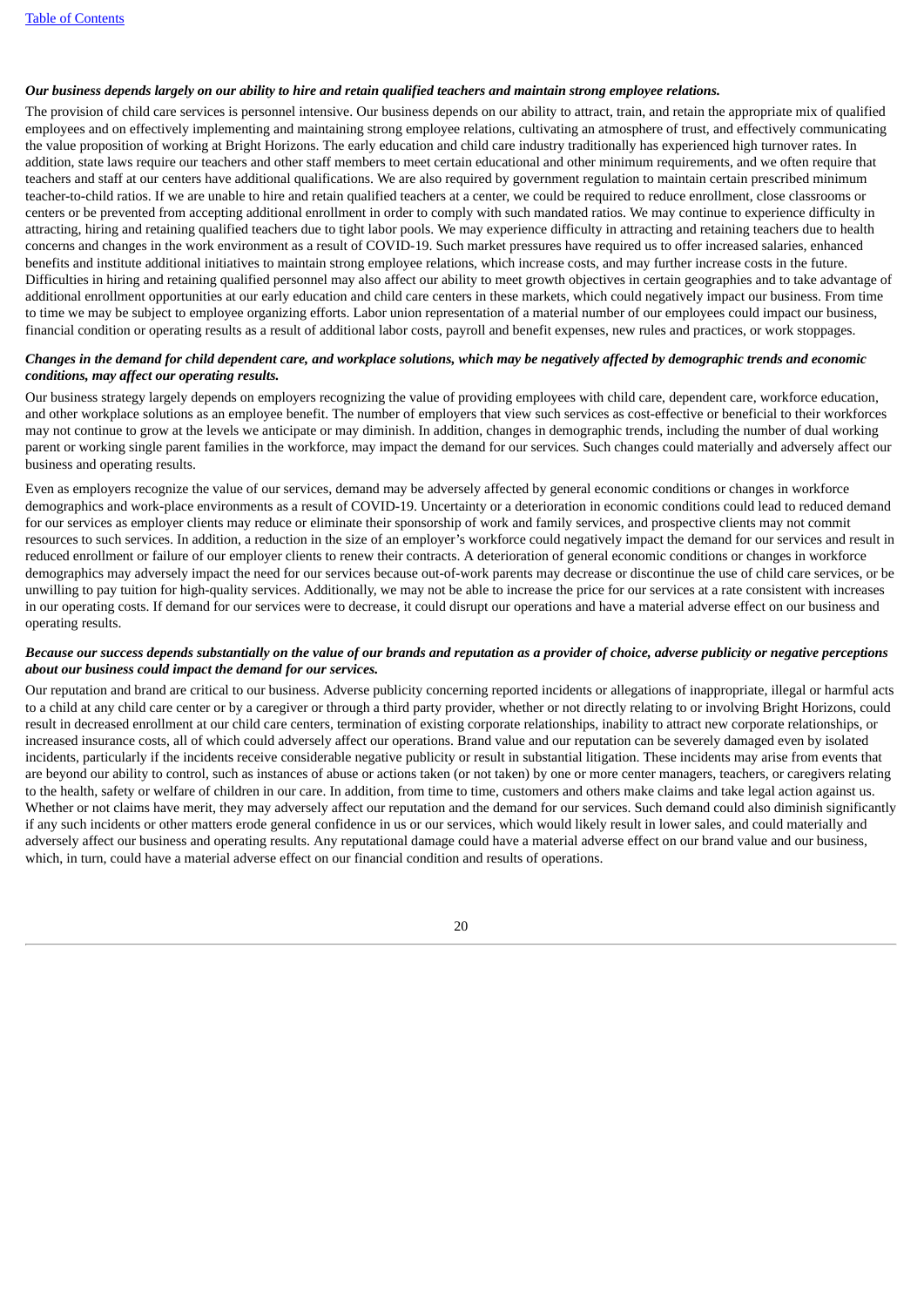# Breaches in data security and other information technology interruptions or system failures could adversely affect our financial condition and *operating results.*

As part of our business, we collect and store sensitive data and certain personal information from our clients, the families and children we serve and our employees. We also utilize third-party vendors and electronic payment methods to process and store some of this information, including credit card information. Storing this data exposes us to increased risk of privacy and/or security breaches as well as increased vulnerability to cyber-attacks. Cybersecurity threats in particular are persistent, evolve quickly and include, but are not limited to, computer viruses, ransomware attacks, attempts to access information, phishing scams, denial of service attacks and other security breaches of software, systems or platforms. Such cybersecurity threats may increase as a result of COVID-19 and the related shift to more employees working remotely, as cybercriminals attempt denial of service related attacks and other disruptive actions. Like many businesses, we have in the past and will in the future continue to be subject to cybersecurity threats and attempts to compromise and penetrate our data security and systems.

We also face the potential for business disruptions from information technology interruptions associated with natural disasters and other events including power outages, catastrophic events, computer and network failures, inadequate or ineffective redundancy plans, system failures, and flaws in third-party software or services. Our back-up care and educational advisory services are highly dependent on information technology for the coordination and delivery of services, which could be significantly impacted by a breach in our security and systems or other system interruptions. Our policies and practices and operational safeguards, measures and controls aimed at protecting and recovering our data and ensuring business continuity, may not be sufficient to prevent cybersecurity breaches or ensure our key services are delivered without minimal disruption in the event of information technology system failures.

Failure of these systems to operate effectively or a compromise in the security of our systems that results in unauthorized persons or entities obtaining personal information could materially and adversely affect our reputation, operations, operating results, and financial condition. Breaches in our data security, those of our affiliates or other third-parties, could expose us to risks of data loss, inappropriate disclosure of confidential or proprietary information, litigation or the imposition of penalties against us, liability, impede our processing of transactions and our financial reporting, and could result in a disruption of our operations. The impact of these security threats and other disruptions are difficult to predict, our insurance coverage may not be adequate to cover all related costs, and we may not otherwise be fully indemnified for them. Additionally, any related negative publicity could significantly harm our reputation and could materially and adversely affect our business and operating results.

# Our collection, use, storage, disclosure, transfer and other processing of personal information could give rise to significant costs and ligbilities. including as a result of governmental regulations, uncertain or inconsistent interpretation and enforcement of legal requirements or differing views of personal privacy rights, which may have a material adverse effect on our reputation, business, financial condition and results of operation.

A variety of laws, regulations, industry self-regulatory principles, industry standards or codes of conduct and regulatory guidance relating to privacy, data protection, marketing and advertising, and consumer protection apply to the collection, use, retention, protection, disclosure, transfer and other processing of certain types of data. As the regulatory environment related to information security, data collection and use, and privacy becomes increasingly rigorous, with new and changing requirements applicable to our business, including the European Union's General Data Protection Regulation and the California Consumer Privacy Act, among others, compliance with such requirements could impose significant limitations, require changes to our business, or restrict our use or storage of personal information, which may increase our compliance expenses and make our business more costly or less efficient to conduct. Failure to comply with such regulations could result in significant penalties and damages which could materially and adversely affect our business and financial condition.

# Our continued profitability depends on our ability to pass on our increased costs, such as labor and related costs, to our customers,

Hiring and retaining key employees and qualified personnel, including teachers, is critical to our business and labor costs are our largest expense. Because we are primarily a service business, inflationary factors and regulatory changes that contribute to wage and benefits cost increases result in significant increases in the cost of running our business. We expect to pay employees at rates above the minimum wage, and increases in the statutory minimum wage rates could result in a corresponding increase in the wages and benefits we pay to our employees. Additionally, competition for teachers and staff, and costs associated with hiring, compensating and retaining employees, and costs of retraining teachers could result in significant increases in the cost of running our business, including costs to enhance employee compensation and benefit programs as an incentive and retentive tool. Our success depends on our ability to continue to pass along these costs to our customers and to meet our changing labor needs while controlling costs. In the event that we cannot increase the price for our services to cover these higher wage and benefit costs without reducing customer demand for our services, our margins could be adversely affected, which could have a material adverse effect on our financial condition and results of operations as well as our growth.

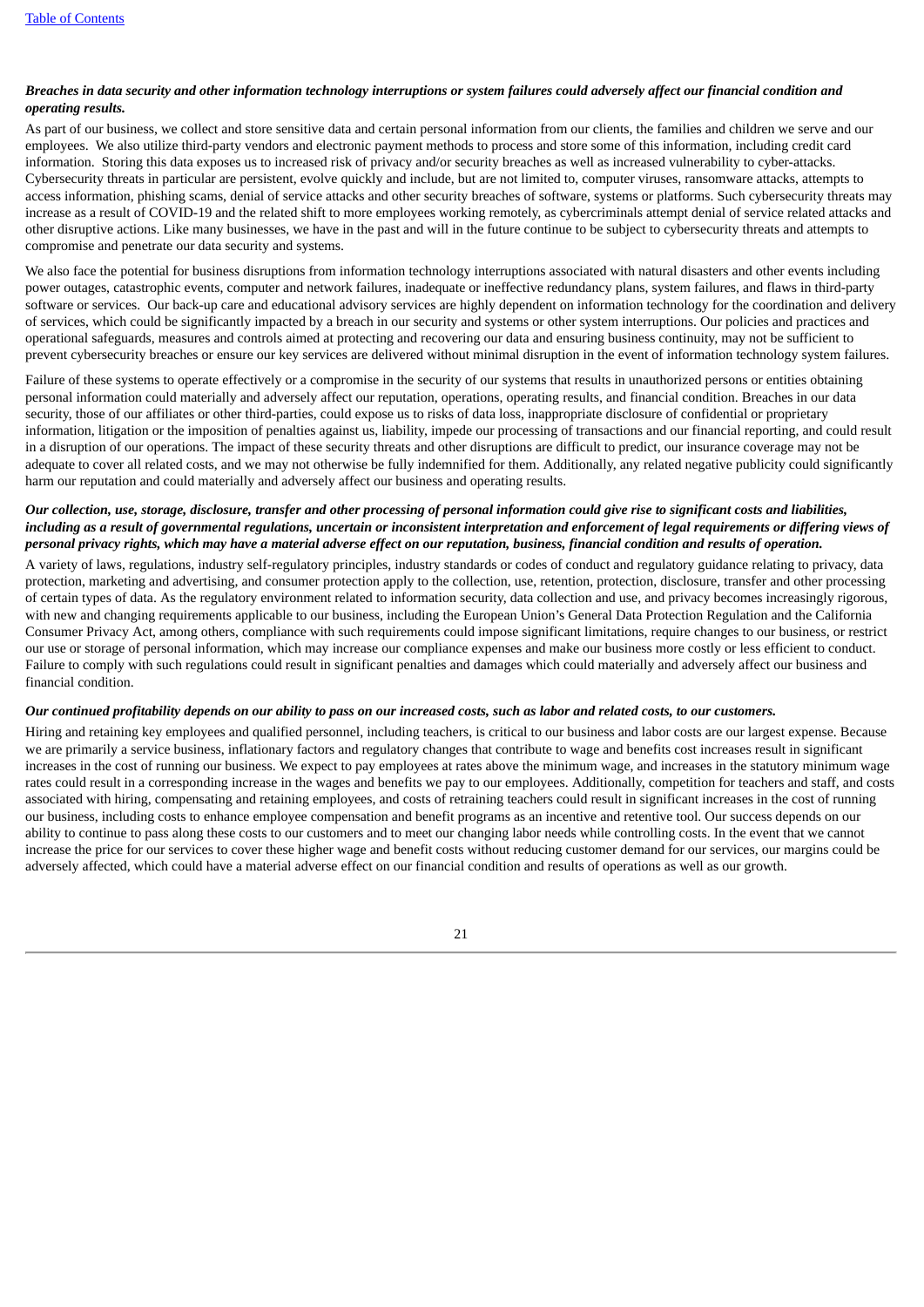# Changes in our relationships with employer sponsors or failure to anticipate and respond to changing client and customer (parents or client employees) *preferences and expectations or develop new customer-oriented services may affect our operating results.*

We derive a significant portion of our business from early education and child care, back-up care, and other workplace solutions associated with employer sponsors for whom we provide these services at single or multiple sites pursuant to contractual arrangements. Our contracts with employers for full service center-based child care typically have terms of three to ten years, and our contracts related to back-up care and educational advisory services typically have terms of one to three years, with varying terms and renewal and termination options. We have a history of consistent contract renewals, but we may not experience similar renewal rates in the future. Failure to comply with or monitor contract terms or the termination or non-renewal of a significant number of contracts or the termination of a multiple-site or multiple-service client relationship could have a material adverse effect on our business, results of operations, financial condition or cash flows. Additionally, our continued success depends on our ability to convert and retain new and existing clients and our ability to develop new consumer-oriented strategies or services to accommodate changing client, learner, or parent expectations and preferences around our services or service delivery. Our future success depends on our ability to continue to meet the evolving needs and expectations of our customers, including enhancing our existing services. Obsolete processes and/or skill gaps could impede our ability to meet new or changing customer demand. Failure to meet these needs may result in client loss and reduced demand and could have a material impact on our financial results.

# *We depend on key management and key employees to manage our business.*

Our success depends on the efforts, abilities and continued services of our executive officers and other key employees. We believe future success will depend on our ability to continue to attract, motivate and retain highly-skilled managerial, sales and marketing, operational, and early education and child care center director personnel as well as key personnel in the back-up care and educational advisory markets. We may experience difficulty in attracting, hiring and retaining corporate staff and key employees due to the current labor market. Difficulties in hiring and retaining key personnel may affect our ability to meet growth objectives and such market pressures may require us to enhance compensation and benefits, which may increase costs. Failure to retain our leadership team and attract and retain other important personnel could lead to disruptions in management and operations, which could affect our business and operating results.

## *Our operating results are subject to seasonal fluctuations.*

Our revenue and results of operations fluctuate with the seasonal demands for child care and the other services we provide. Revenue in our child care centers typically declines during the third quarter due to decreased enrollments over the summer months as families withdraw children for vacations and older children transition into elementary schools. In addition, use of our back-up services tends to be higher when school is not in session and during holiday periods, which can increase the operating costs of the program and impact results of operations. We may be unable to adjust our expenses on a short-term basis to minimize the effect of these fluctuations in revenue. Our quarterly results of operations may also fluctuate based on the number and timing of child care center openings and/or closings, the timing of new client service launches, acquisitions, the performance of new and existing early education and child care centers, the contractual arrangements under which child care centers are operated, the change in the mix of such contractual arrangements, competitive factors and general economic conditions. The inability of existing child care centers to maintain their current enrollment levels and profitability, the failure of newly opened child care centers to contribute to profitability, and the failure to maintain and grow our other services could result in additional fluctuations in our future operating results on a quarterly or annual basis.

# *Health pandemics, natural disaster, sociopolitical or other catastrophic event could severely disrupt our business.*

A regional or global health pandemic, not unlike COVID-19, depending on its duration and severity, could severely affect our business. Enrollment in our child care centers could experience sharp declines as families might avoid taking their children out in public in the event of a health pandemic, and local, regional or national governments might limit or ban public interactions to halt or delay the spread of diseases causing business disruptions and the temporary closure of our centers. Additionally, a health pandemic could also impair our ability to hire and maintain an adequate level of staff and may have a disproportionate impact on our business compared to other companies that depend less on the in-person provision of services.

Other unforeseen events, including acts of violence, war, terrorism and other international, regional or local instability or conflicts (including labor issues), embargoes, natural disasters such as earthquakes, tsunamis, hurricanes, or other adverse weather and climate conditions, whether occurring in the United States or abroad, could restrict or disrupt our operations. Enrollment in our child care centers could experience sharp declines as families might avoid taking their children out in public as a result of one or more of these events. Further, climate change may increase both the frequency and severity of extreme weather conditions and natural disasters, which may affect our business operations and our clients, either in a particular region or globally. In addition, changes in regulations brought about by climate change could impact our business, operating results, and financial condition.

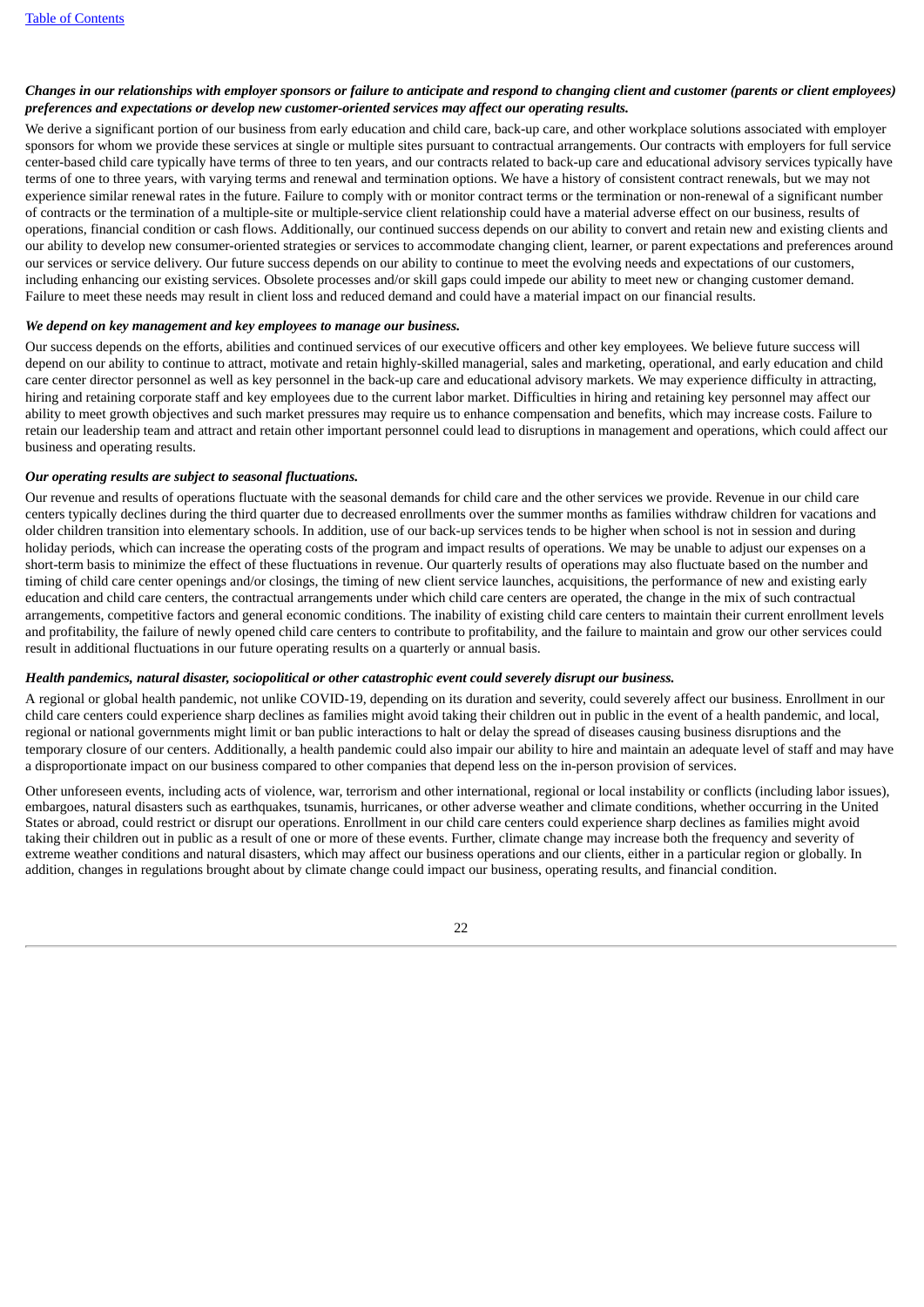Additionally, our information systems are essential to our back-up and educational advisory and other services segments as well as to the corporate departments that support our lines of business. If those systems are damaged, interrupted or cease to function properly or if our disaster recovery and business continuity plans fail, it may have a material adverse effect on our business or results of operations.

## **Financing Related Risks**

## *Our substantial indebtedness could adversely affect our financial condition.*

We have a significant amount of indebtedness from borrowings outstanding under our senior secured credit facilities. Information on our debt is included in "*Management's Discussion and Analysis of Financial Condition and Results of Operations*" in Item 7 of this Annual Report on Form 10-K and Note 11, *Credit Arrangements and Debt Obligations*, to the consolidated financial statements in Item 8 of this Annual Report on Form 10-K.

Our level of debt could have significant consequences, including:

- limiting our ability to obtain additional financing to fund future working capital, capital expenditures, acquisitions or other general corporate needs, and increasing our cost of borrowing;
- requiring a substantial portion of our cash flow to be dedicated to debt service payments instead of other corporate purposes, thereby reducing the amount of cash flow available for operations, capital expenditures, and acquisitions among other purposes; and
- limiting our flexibility in planning for, and reacting to, changes in the industry in which we compete and placing us at a disadvantage compared to other, less leveraged competitors or competitors with comparable debt at more favorable interest rates.

In addition, borrowings under our senior secured credit facilities bear interest at variable rates. If market interest rates increase, variable rate debt will create higher interest service requirements, which could adversely affect our cash flows and impact future earnings. While we have entered into interest rate caps to limit our exposure to higher interest rates on a portion of our debt, and may enter into additional agreements in the future, any such agreements may not offer complete protection from this risk and may carry additional risks. For information regarding our sensitivity to changes in interest rates, refer to "*Quantitative and Qualitative Disclosures About Market Risk*" in Item 7A of this Annual Report on Form 10-K.

Our senior secured credit facilities are subject to variable interest rates that are indexed to LIBOR. The United Kingdom's Financial Conduct Authority, which regulates LIBOR, previously announced on March 5, 2021 the future cessation or loss of representativeness of all remaining interest periods of U.S. dollar LIBOR as of June 30, 2023. Our credit agreement provides for application of the current LIBOR rate and it is not currently possible to predict the effect of the replacement of LIBOR with alternative reference rates. The expected discontinuation and replacement of LIBOR may result in fluctuating interest rates, or higher interest rates, which could have an adverse effect on the Company's interest expense and results of operations.

# The terms of our indebtedness restrict our current and future operations, particularly our ability to respond to changes or to take certain actions.

The credit agreement governing our senior secured credit facilities contains a number of restrictive covenants that impose operating and financial restrictions on us and may limit our ability to engage in acts that may be in our long-term best interest, including restrictions on our ability to, or requirements that certain financial condition tests must be satisfied in order to, incur liens, make investments and acquisitions, incur or guarantee additional indebtedness, pay dividends or make other distributions in respect of, or repurchase or redeem, capital stock, or enter into certain other types of contractual arrangements affecting our subsidiaries or indebtedness. In addition, the restrictive covenants in the credit agreement governing our senior secured credit facilities require us to maintain specified financial ratios, and we expect that the agreements governing any new senior secured credit facilities will contain similar requirements to satisfy financial condition tests and maintain specified financial ratios, subject to certain conditions. Our ability to meet those financial ratios and tests can be affected by events beyond our control.

A breach of the covenants under the credit agreement governing our senior secured credit facilities, or any replacement facility, could result in an event of default unless we obtain a waiver to avoid such default. If we are unable to obtain a waiver, we may suffer adverse effects on our operations, business and financial condition, and such a default may allow the creditors to accelerate the related debt and may result in the acceleration of or default under any other debt to which a cross-acceleration or cross-default provision applies. In the event our lenders accelerate the repayment of our borrowings, we and our subsidiaries may not have sufficient assets to repay that indebtedness.

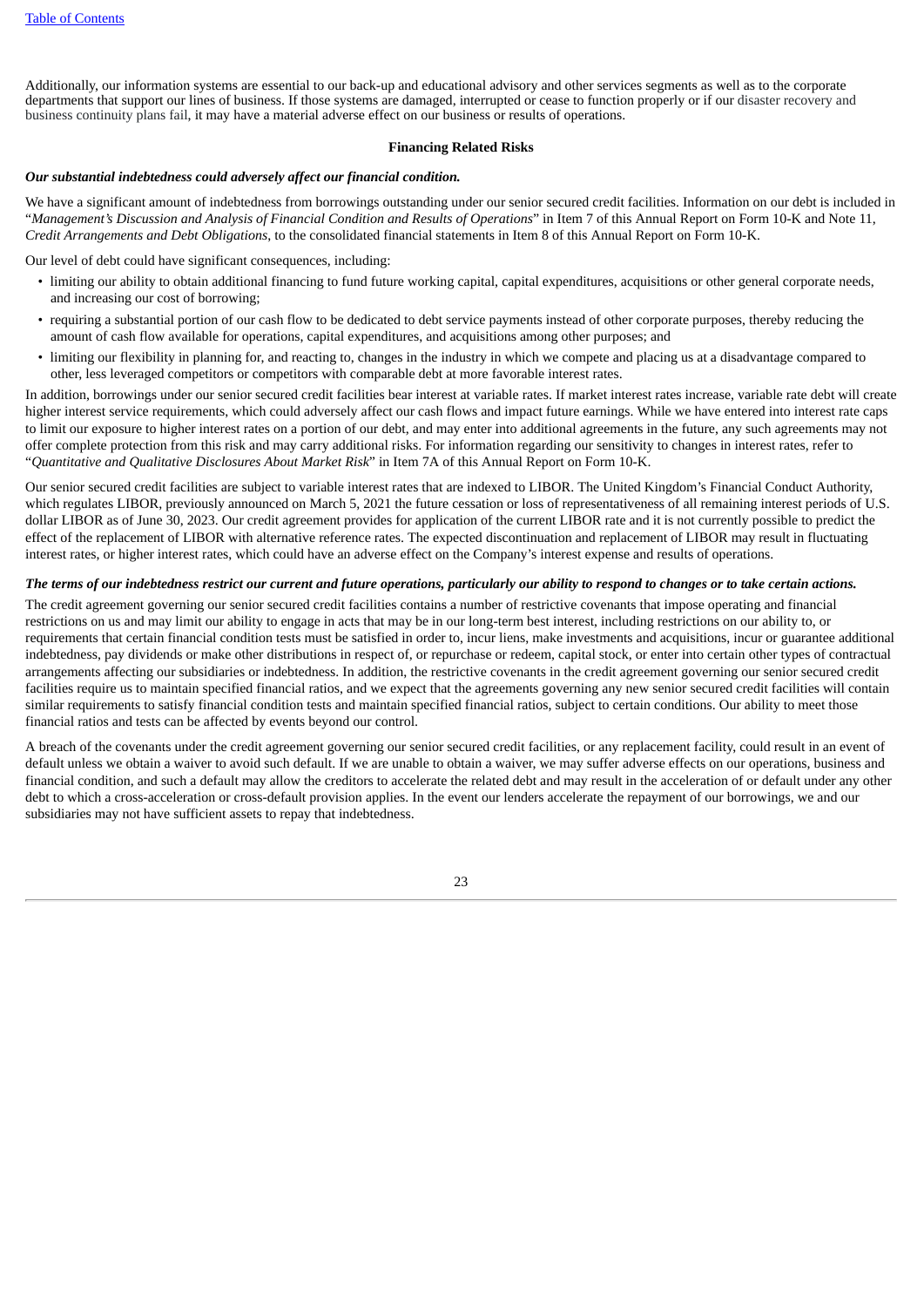# **Industry, Competition and Growth Risks**

# A permanent shift in workforce demographics and office environments may result in decreased demand for center-based child care and have an *adverse effect on our results of operations.*

During the ongoing COVID-19 pandemic, a substantial portion of the workforce, including parents of children we serve at our centers, transitioned from working in traditional office environments to working in "virtual" or "home" offices, including in our primary markets of the United States, United Kingdom, and the Netherlands. While we expect that many employees will return to traditional office environments once the COVID-19 pandemic subsides, some employers may continue to encourage their employees to maintain a remote or work-from-home presence or may permanently move all or a portion of their workforce to remote or to a hybrid model. While working parents continue to need child care regardless of their work location, there are no assurances that parents who work from home will continue to use our centers or will not require other part-time child care arrangements that accommodate different working arrangements. Additionally, we believe that as a result of COVID-19, more women have temporarily stepped back from the workforce and that traditional dual-career households may have temporarily decreased. A shift in workplace demographics where employees work from home on a part- or full-time basis, or a sustained decrease in the number of women or dual-career households in the workforce, may reduce demand for center-based child care or specific center locations as well as other service offerings. We may be unable to successfully meet changed client and parent demands and needs, which may have a material adverse effect on our business or results of operations.

# The growth of our business may be adversely affected if we do not implement our growth strategies and initiatives successfully or if we are unable to *manage our growth or operations effectively.*

We have expanded and are continuing to expand our operations, suite of services and client relationships, which has placed, and will continue to place, significant demands on our management and our operational, IT and financial infrastructure. Additionally, our ability to grow in the future will depend on a number of factors, including the ability to develop and expand new and existing client relationships, to continue to provide and expand the high-quality services we offer, to hire and train qualified personnel, to expand and grow in existing and future markets, to develop and operationalize new service offerings, and to sustain operational excellence and efficiencies across all business lines. Achieving and sustaining growth requires the successful execution of our growth strategies, which may require the implementation of enhancements to customer-facing, operational and financial systems, expanded sales and marketing capacity, continuous updates to technology and improvements to processes and systems, and additional or new organizational resources. Given these challenges, we may be unable to manage our expanding operations effectively, or to maintain our growth, which could have a material adverse effect on our business or results of operations.

#### Acquisitions present many risks and may disrupt our operations. We also may not realize the financial and strategic goals that were contemplated at the *time of the transaction.*

Acquisitions are an integral part of our growth strategy, and we have made, and intend to continue to make, acquisitions to add centers, clients, new service offerings and complementary companies, products, or technologies, and from time to time may enter into other strategic transactions such as investments and joint ventures. Acquisitions involve numerous risks, including potential difficulties in the integration of acquired operations, such as bringing new centers through the re-licensing or accreditation processes, successfully implementing our curriculum programs, integration of systems and technology, diversion of management's attention and resources in connection with an acquisition and its integration, loss of key employees or key service contract arrangements of the acquired operations, and failure of acquired operations to effectively and timely adopt our internal control processes and other policies. Additionally, the acquisition of new service offerings or emerging services may present operational and integration challenges, particularly with respect to companies that have significant or complex operations or that provide services where we do not have significant prior experience. With any acquisition, the financial and strategic goals that were contemplated at the time of the transaction may not be realized due to increased costs, undisclosed liabilities not covered by insurance or by the terms of the acquisition, write-offs or impairment charges relating to goodwill and other intangible assets, and other unexpected integration costs. We also may not have success in identifying, executing and integrating acquisitions in the future. The occurrence of any of these risks could have an impact on our business, results of operation, financial condition or cash flows, particularly in the event of a larger acquisition or concurrent acquisitions. For information on our acquisition growth strategy, see Item 1,"Business — Our Competitive Strengths" and "— Our Growth Strategy."

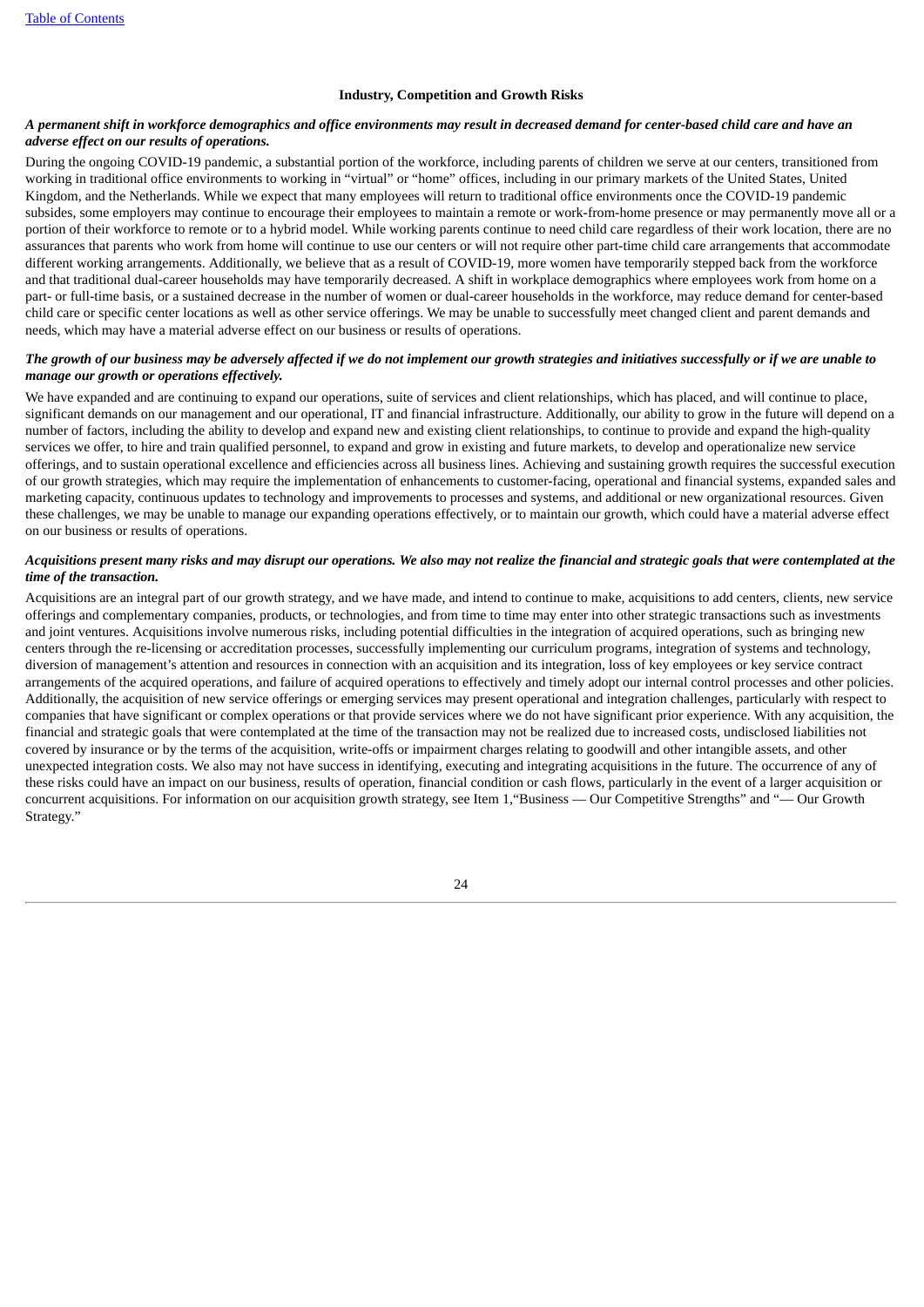# *Significant competition in our industry could adversely affect our results of operations.*

We compete for enrollment and sponsorship of our early education and child care centers in a highly-fragmented market. For enrollment, we compete with center-based child care (such as residential and worksite child care centers, full- and part-time nursery schools, private and public elementary schools and church-affiliated and other not-for-profit providers) as well as family child care (operated out of the caregiver's home). In addition, alternatives to organized child care, such as relatives and nannies caring for children, can represent lower cost options to our services. For sponsorship, we compete primarily with large community-based child care companies with divisions focused on employer sponsorship and with regional child care providers who target employer sponsorship. We believe that our ability to compete successfully depends on a number of factors, including quality of care, site convenience and cost. We often face a price disadvantage to our competition, which may have access to greater financial resources, greater name recognition or lower operating or compliance costs. In addition, certain competitors may be able to operate with little or no rental expense and sometimes do not comply or are not required to comply with the same health, safety and operational regulations with which we comply. Therefore, we may be unable to continue to compete successfully against current and future competitors.

In connection with our back-up care and educational advisory and other services segments, we face competition from existing providers and new entrants into the market. We believe our ability to compete in these markets is dependent on prices for services, quality and timeliness of service delivery, and our digital platforms and offerings. However, competitors may seek to provide alternative offerings or undercut pricing in these markets. If we are unable to maintain our competitive advantage, our growth could be adversely impacted and our future operating results negatively impacted.

# *Governmental universal child care benefit programs could reduce the demand for our services.*

National, state or local child care benefit programs comprised primarily of subsidies in the form of tax credits or other direct government financial aid to parents provide us opportunities for expansion in additional markets. However, a broad-based benefit with governmentally mandated or funded child care, such as universal pre-school, could reduce the demand for early care services at our existing early education and child care centers due to the availability of lower cost care alternatives, or could place downward pressure on the tuition and fees we charge, which could adversely affect our revenues and results of operations. Additionally, changes in government support programs in our international jurisdictions, such as the reduction of government-funded tuition subsidies, could reduce the demand for our services in these markets, adversely impacting our results of operations.

#### **Litigation, Insurance, Tax and Regulatory Risks**

# Our business activities subject us to litigation risks that may lead to significant reputational damage, monetary damages and other remedies and *increase our litigation expense.*

Because of the nature of our business, we may be subject to claims and litigation, including unasserted claims and matters, alleging negligence, inadequate supervision, illegal, inappropriate or abusive behavior, health and safety, or other grounds for liability arising from injuries or other harm to the people we serve, primarily children. We may also be subject to employee claims based on, among other things, discrimination, harassment or wrongful termination. These claims and lawsuits could result in damages and other costs that our insurance may be inadequate to cover or result in licensing suspensions or revocation. In addition to diverting our management resources, such allegations may result in publicity that may materially and adversely affect us, our brands and our reputation, regardless of the validity of any such allegations. Any such claim or the publicity resulting from claims may have a material adverse effect on our business, reputation, results of operations and financial condition including, without limitation, adverse effects caused by increased cost or decreased availability of insurance and decreased demand for our services from employer sponsors and families.

Our international operations may be subject to additional risks related to litigation, including difficulties enforcing contractual obligations governed by foreign law due to differing interpretations of rights and obligations, limitations on the availability of insurance coverage and limits, compliance with multiple and potentially conflicting laws, new and potentially untested laws and judicial systems, and reduced or diminished protection of intellectual property. A substantial judgment against us or one of our subsidiaries could materially and adversely affect our business and operating results.

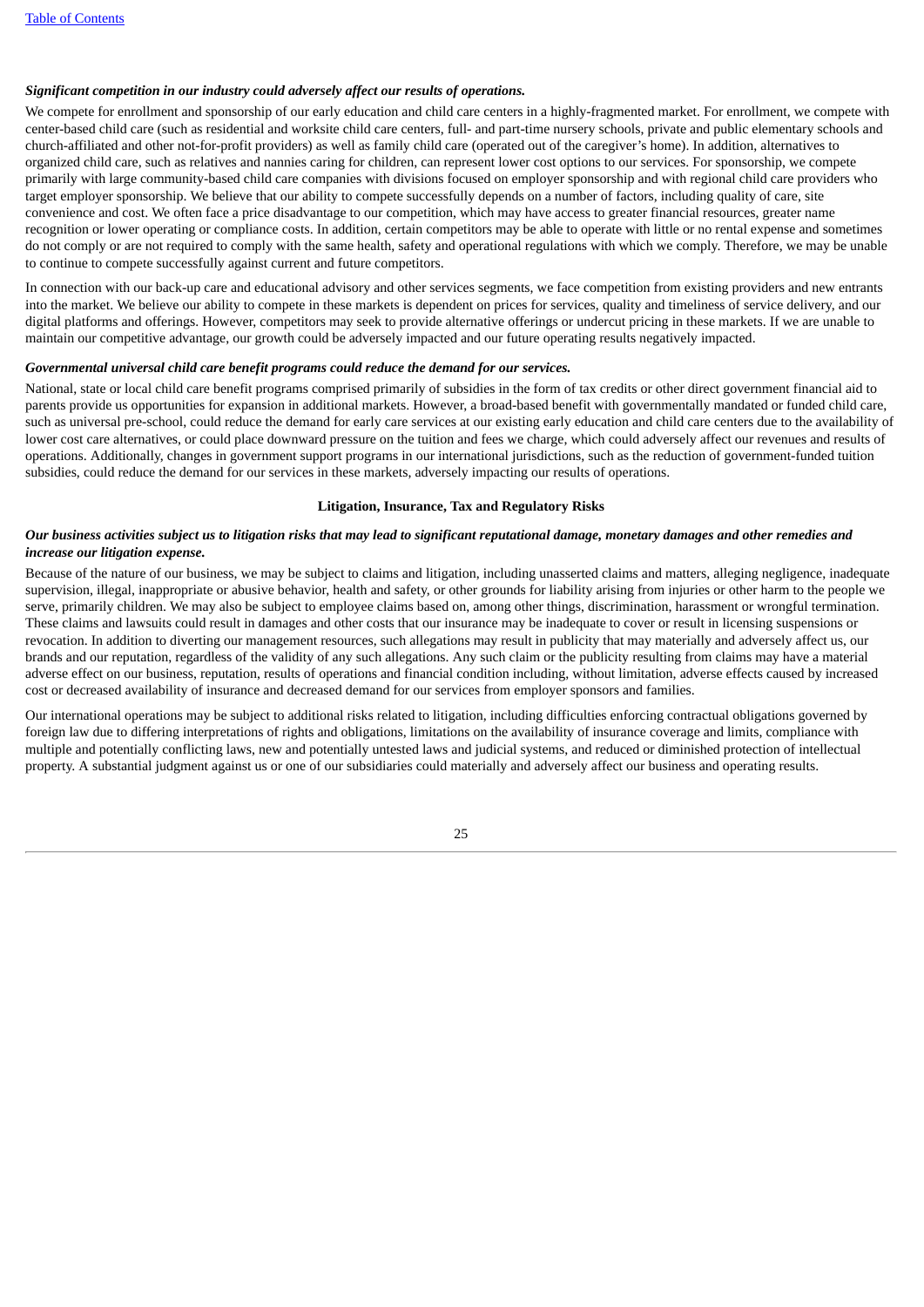# Significant changes to the availability of, or increases in the cost of, insurance or our deductibles may negatively affect our profitability.

We currently maintain the following major types of commercial insurance policies: workers' compensation, commercial general liability (including coverage for sexual and physical abuse, and student accident coverage), professional liability, automobile liability, excess and "umbrella" liability, commercial property coverage, employment practices liability, commercial crime coverage, fiduciary liability, privacy breach/cyber liability and directors' and officers' liability. A portion of our general liability coverage is provided by our wholly-owned captive insurance company. These policies are subject to various limitations, exclusions and deductibles and certain claims may not be covered by such policies and/or exceed policy limits. There is no assurance that our insurance, particularly coverage for sexual and physical abuse, will adequately cover our claims, or continue to be readily available to us in the form or amounts we have been able to obtain in the past, and our insurance premiums could materially increase in the future as a consequence of conditions in the insurance business or in the child care industry.

# *Changes in laws and regulations could impact the way we conduct business.*

Our early education and child care centers, back-up care, and educational advisory services are subject to numerous national, state and local regulations and licensing requirements. Although these regulations vary greatly from jurisdiction to jurisdiction, government agencies generally review, among other areas, the adequacy of buildings and equipment, licensed capacity, teacher-to-child ratios, educational qualifications and training of staff, record keeping, dietary program, daily curriculum, hiring practices, and compliance with changes in federal and local labor laws and regulations, health and safety standards and requirements, including COVID-19 protocols, and data privacy statutes. In addition to costs associated with compliance of licensing requirements and changing laws and regulations, failure to comply with applicable regulations and requirements could subject us to governmental sanctions, which can include fines, corrective orders, probation or, in more serious cases, suspension or revocation of one or more of our child care centers' licenses to operate, and require significant expenditures to bring those centers into compliance.

#### Our tax rate is dependent on a number of factors, a change in any of which could impact our future tax rates and net income.

As a global company, we are subject to income and other taxes in the U.S. and foreign jurisdictions, and our future tax rates and operations may be adversely affected by a number of factors, including: changes in tax rates, tax laws or the interpretation of such tax laws in the various jurisdictions in which we operate; changes in the estimated realization of our deferred tax assets and settlement of our deferred tax liabilities; changes in the jurisdictions in which profits are determined to be earned and taxed; incremental taxes upon repatriation of non-U.S. earnings; adjustments to estimated taxes upon finalization of various tax returns; increases in expenses that are not deductible for tax purposes, including impairment of goodwill in connection with acquisitions; changes in available tax credits; and the resolution of issues arising from tax audits with various tax authorities. Losses for which no tax benefits can be recorded could materially impact our tax rate and its volatility from one quarter to another. Any significant change in our jurisdictional earnings mix or in the tax laws in those jurisdictions could impact our future tax rates and net income in those periods and any increases in income tax rates or changes in income tax laws could have a material adverse impact on our financial results.

## **International Risks**

# The success of our operations in international markets is highly dependent on the expertise of local management and operating staff, as well as the *political, social, legal and economic operating conditions of each country in which we operate.*

The success of our business depends on the actions of our employees. In our international locations, we are highly dependent on our local management and operating staff to operate our centers in these markets in accordance with local law and best practices. If the local management or operating staff were to leave our employment, we would have to expend significant time and resources building up our management or operational expertise in these local markets. Such a transition could adversely affect our reputation in these markets and could materially and adversely affect our business and operating results.

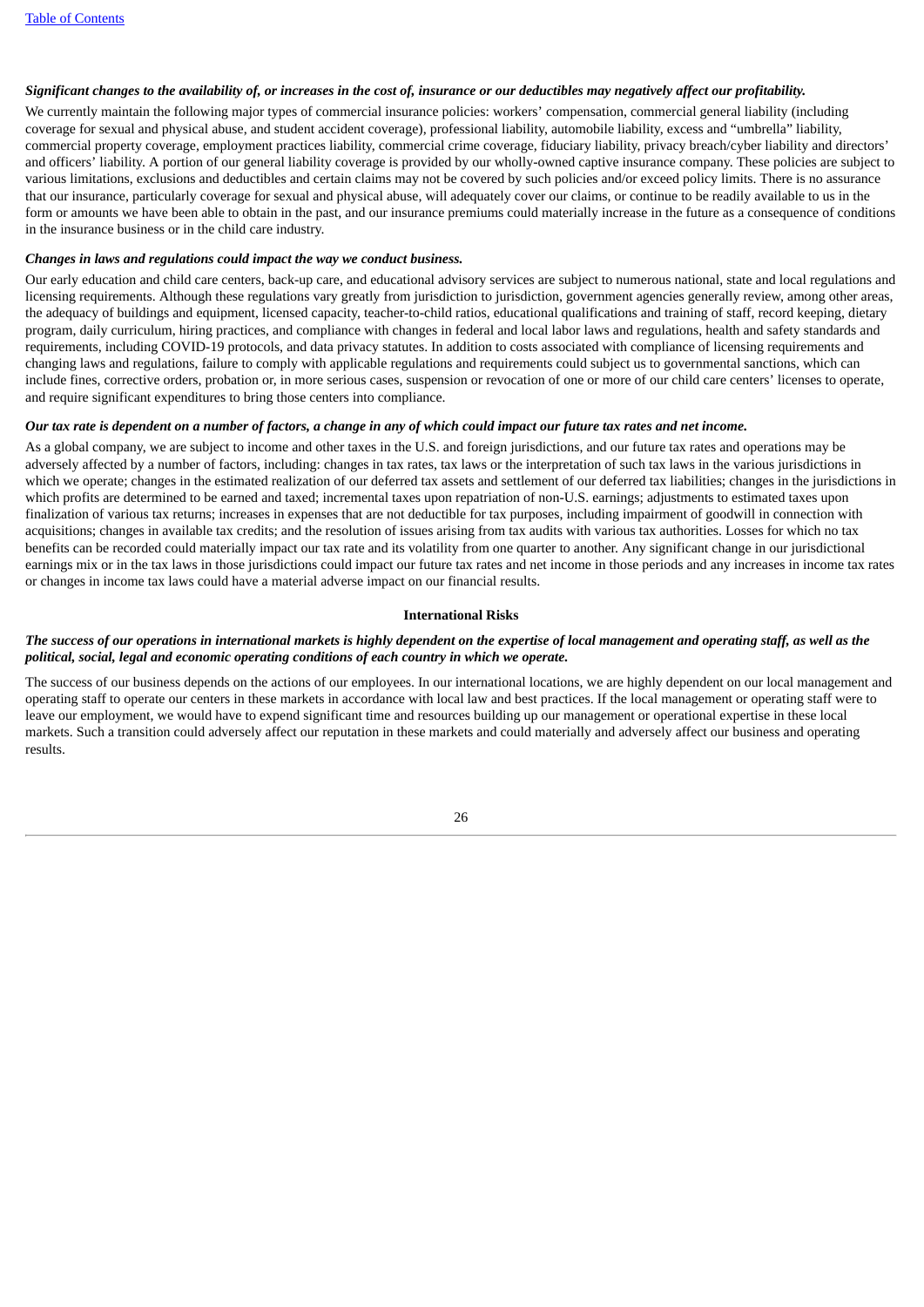We are also subject to inherent risks attributed to operating in a global economy. As of December 31, 2021, we had 364 centers located in three foreign countries - United Kingdom, Netherlands and India. If the international markets in which we compete are affected by changes in political, social, legal, economic, or other factors, such as the economic and political uncertainty resulting from the United Kingdom's exit from the European Union ("Brexit") and the global economic impact from the current COVID-19 pandemic, our business and operating results may be materially and adversely affected. Uncertainty as a result of Brexit or COVID-19 may last for years and could also impact our clients' businesses and operations. Our international operations may subject us to additional risks that differ in each country in which we operate and such risks may negatively affect our results. The factors impacting the international markets in which we operate may include changes in laws and regulations affecting the operation of child care centers, parent or tuition subsidies or other government financial support, the imposition of restrictions on currency conversion or the transfer of funds, or increases in the taxes paid and other changes in applicable tax laws.

#### Our business is exposed to fluctuations in foreign currency exchange rates, which could adversely impact our results.

As a multinational company, we conduct our business in a variety of markets and are therefore subject to market risk for changes in foreign currency exchange rates. Instability in European financial markets or other events, such as the economic uncertainty resulting from Brexit and the impact of the COVID-19 pandemic, could cause fluctuations in exchange rates that may adversely affect our revenues and net earnings. Approximately 26% of our revenue was generated outside the United States in 2021. While most of our revenues, costs and debts are denominated in U.S. dollars, revenues and costs from our operations outside of the United States are denominated in the currency of the country in which the services are provided, and these currencies could become less valuable as a result of exchange rate fluctuations. Such changes in foreign currency exchange rates could materially and adversely affect our business and operating results.

#### **Market Related Risks**

# We cannot guarantee that we will repurchase our common stock pursuant to our stock repurchase program or that our stock repurchase program will enhance long-term stockholder value. Stock repurchases could also increase the volatility of the price of our common stock and could diminish our *cash reserves.*

On December 16, 2021, our board of directors authorized a new share repurchase program under which up to \$400 million of our outstanding common stock may be repurchased, of which \$380.6 million remained available as of December 31, 2021. The share repurchase program replaced and canceled the prior \$300 million authorization announced in June 2018, of which approximately \$0.2 million remained available as of the termination date. Although our board of directors has authorized the stock repurchase program, the stock repurchase program does not obligate us to repurchase any specific dollar amount or to acquire any specific number of shares and may be suspended or terminated at any time. Stock may be purchased from time to time, in the open market at prevailing market prices, in private transactions, under Rule 10b5-1 plans, or by other means, subject to market conditions, in compliance with applicable state and federal securities laws. The timing and amount of repurchases, if any, will depend upon several factors, including market and business conditions, restrictions in our debt agreements, the trading price of our common stock and the nature of other investment opportunities. In addition, repurchases of our common stock pursuant to our stock repurchase program could affect the market price of our common stock or increase its volatility. The existence of a stock repurchase program could cause our stock price to be higher than it would be in the absence of such a program and could potentially reduce the market liquidity for our stock. Additionally, our stock repurchase program could diminish our cash reserves, which may impact our ability to finance future growth and to pursue possible future strategic opportunities and acquisitions. There can be no assurance that any stock repurchases will enhance stockholder value because the market price of our common stock may decline below the levels at which we determine to repurchase our stock and shortterm stock price fluctuations could reduce the program's effectiveness.

# Our stock price could be extremely volatile, and, as a result, you may not be able to resell your shares at or above the price you paid for them.

The price of our common stock could be subject to wide fluctuations in response to a number of factors, including those described elsewhere herein and others such as:

- variations in our operating performance and the performance of our competitors;
- actual or anticipated fluctuations in our quarterly or annual operating results;
- publication of research reports by securities analysts about us, our competitors, or our industry;
- our failure or the failure of our competitors to meet analysts' projections or guidance that we or our competitors may give to the market;
- additions and departures of key personnel;
- strategic decisions by us or our competitors, such as acquisitions, divestitures, initial public offerings, spin-offs, joint ventures, strategic investments, or changes in business strategy;

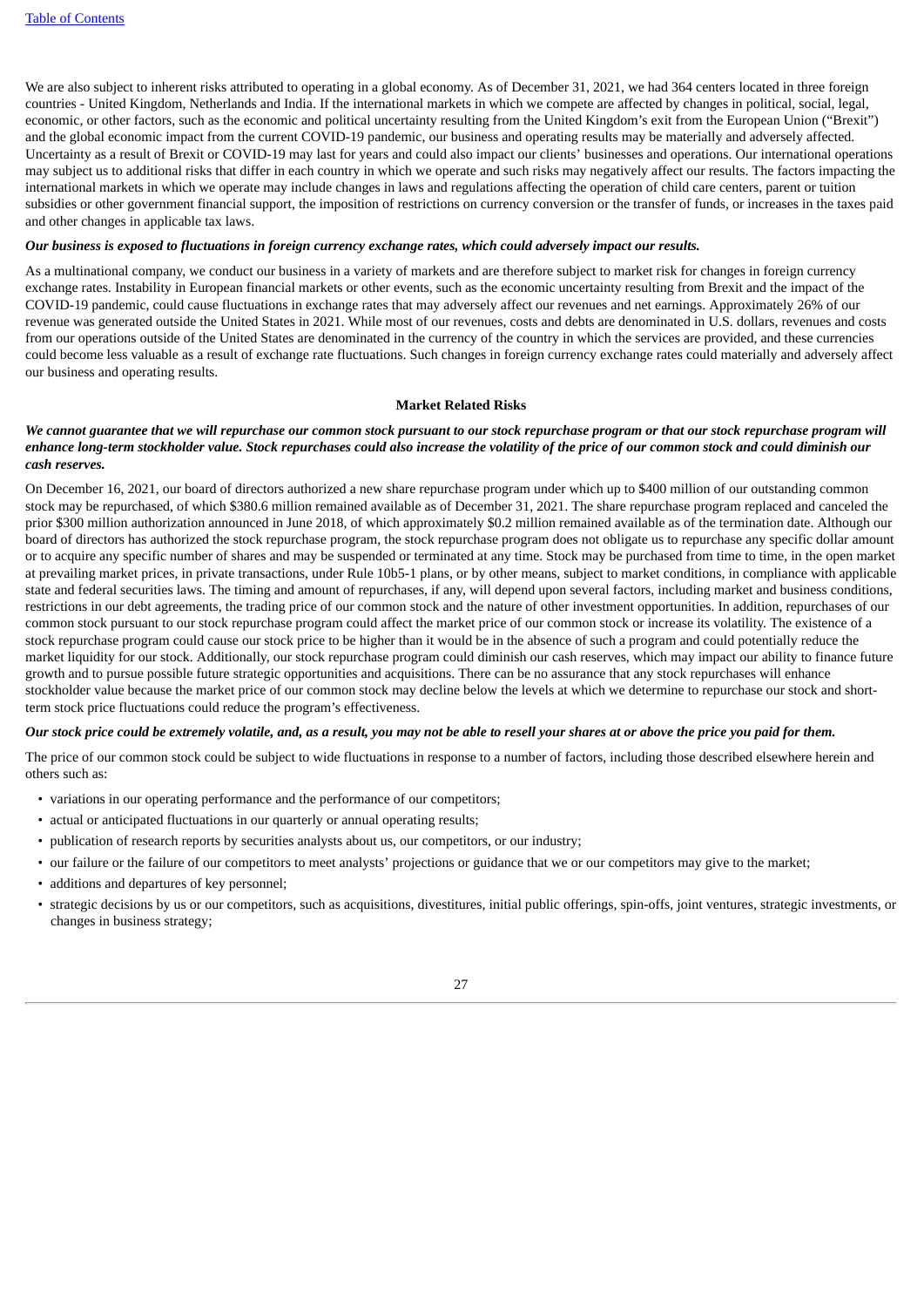- changing client and customer (parents or client employees) preferences;
- the passage of legislation or other regulatory developments affecting us or our industry;
- speculation in the press or investment community;
- changes in accounting principles;
- changes in business activity or the economy;
- terrorist acts, acts of war, or periods of widespread civil unrest;
- pandemics, natural disasters and other calamities, including developments related to the COVID-19 pandemic; and
- changes in general market and economic conditions.

The stock market in general can be highly volatile. As a result, the market price of our common stock may be similarly volatile, and investors in our common stock may experience a decrease, which could be substantial, in the value of their stock, including decreases unrelated to our operating performance or prospects, and could lose part or all of their investment.

In the past, securities class action litigation has often been initiated against companies following periods of volatility in their stock price. This type of litigation could result in substantial costs and divert our management's attention and resources, and could also require us to make substantial payments to satisfy judgments or to settle litigation.

# Your percentage ownership may be diluted by future issuances of capital stock, which could reduce your influence over matters on which stockholders *vote.*

Pursuant to our restated bylaws, our board of directors has the authority, without action or vote of our stockholders, to issue all or any part of our authorized but unissued shares of common stock, including shares issuable upon the exercise of options, or shares of our authorized but unissued preferred stock. Issuances of common stock or voting preferred stock would reduce your influence over matters on which our stockholders vote and, in the case of issuances of preferred stock, would likely result in your interest in us being subject to the prior rights of holders of that preferred stock.

# Provisions in our charter documents and Delaware law may deter takeover efforts that could be beneficial to stockholder value.

Our certificate of incorporation and restated bylaws and Delaware law contain provisions that could make it harder for a third party to acquire us, even if doing so might be beneficial to our stockholders. These provisions include a classified board of directors and limitations on actions by our stockholders, including the need for super majority approval to amend, alter, change or repeal specified provisions of our certificate of incorporation and restated bylaws, a prohibition on the ability of our stockholders to act by written consent and certain limitations on the ability of our stockholders to call a special meeting. In addition, our board of directors has the right to issue preferred stock without stockholder approval that could be used to dilute a potential hostile acquiror. Our certificate of incorporation also imposes some restrictions on mergers and other business combinations between us and any holder of 15% or more of our outstanding common stock other than Bain Capital Partners LLC. As a result, you may lose your ability to sell your stock for a price in excess of the prevailing market price due to these protective measures, and efforts by stockholders to change our direction or management may be unsuccessful.

# Our certificate of incorporation designates the Court of Chancery of the State of Delaware as the sole and exclusive forum for certain types of actions and proceedings that may be initiated by our stockholders, which could limit our stockholders' ability to obtain a favorable judicial forum for disputes *with us or our directors, officers or employees.*

Our certificate of incorporation provides that, subject to limited exceptions, the Court of Chancery of the State of Delaware will be the sole and exclusive forum for (i) any derivative action or proceeding brought on our behalf, (ii) any action asserting a claim of breach of a fiduciary duty owed by any of our directors, officers or other employees to us or our stockholders, (iii) any action asserting a claim against us arising pursuant to any provision of the Delaware General Corporation Law, our certificate of incorporation or our bylaws, or (iv) any other action asserting a claim against us that is governed by the internal affairs doctrine. Any person or entity purchasing or otherwise acquiring any interest in shares of our capital stock shall be deemed to have notice of and to have consented to the provisions of our certificate of incorporation described above. This choice of forum provision may limit a stockholder's ability to bring a claim in a judicial forum that it finds favorable for disputes with us or our directors, officers or other employees, which may discourage such lawsuits against us and our directors, officers and employees. Alternatively, if a court were to find these provisions of our certificate of incorporation inapplicable to, or unenforceable in respect of, one or more of the specified types of actions or proceedings, we may incur additional costs associated with resolving such matters in other jurisdictions, which could adversely affect our business and financial condition.

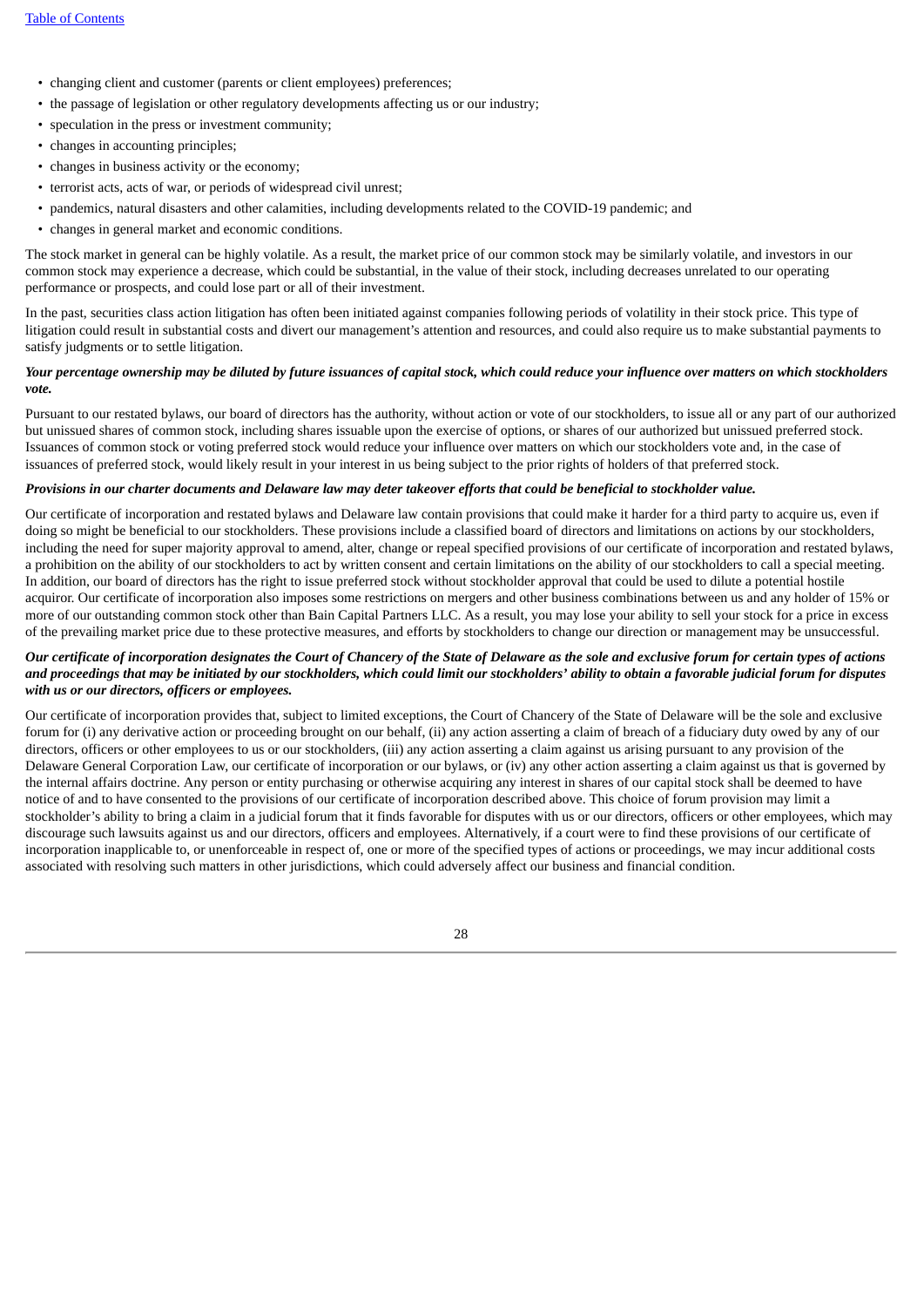The exclusive forum provision in our certificate of incorporation does not apply to claims brought pursuant to United States federal securities laws including the Exchange Act or the Securities Act of 1933, as amended. The exclusive forum provision in our certificate of incorporation will not relieve us of our duty to comply with the federal securities laws and the rules and regulations thereunder, and stockholders will not be deemed to have waived our compliance with these laws, rules and regulations.

# <span id="page-28-0"></span>**Item 1B. Unresolved Staff Comments**

None.

# <span id="page-28-1"></span>**Item 2. Properties**

Our corporate headquarters are located in Newton, Massachusetts, where we lease approximately 110,000 square feet of office space. We also lease approximately 50,000 square feet for our contact center in Broomfield, Colorado, as well as spaces for regional administrative offices including locations in Rushden and London in the United Kingdom, and Amsterdam in the Netherlands. We also lease a number of early education and child care centers in the geographies in which we operate. We do not consider any of our properties, including our corporate headquarters, to be material to our operations.

As of December 31, 2021, we operated 1,014 early education and child care centers across the United States, and in the United Kingdom, the Netherlands and India, of which 118 were owned, with the remaining centers being operated under operating leases or service agreements. Leases typically have initial terms ranging from 10 to 15 years, generally with renewal options.

The following table summarizes the locations of our early education and child care centers as of December 31, 2021:

| Location              | <b>Number of Centers</b> |
|-----------------------|--------------------------|
| <b>United States</b>  | 650                      |
| <b>United Kingdom</b> | 297                      |
| <b>Netherlands</b>    | 66                       |
| India                 |                          |
|                       | 1,014                    |

We believe that our properties are generally in good condition, are adequate for our operations, and meet or exceed the regulatory requirements for health, safety and child care licensing established by the governments where they are located.

# <span id="page-28-2"></span>**Item 3. Legal Proceedings**

We are, from time to time, subject to claims, suits, and matters arising in the ordinary course of business. Such claims have in the past generally been covered by insurance, but there can be no assurance that our insurance will be adequate to cover all liabilities that may arise out of claims or matters brought against us. We believe the resolution of such legal matters will not have a material adverse effect on our financial position, results of operations, or cash flows, although we cannot predict the ultimate outcome of any such actions. Refer to Note 19, *Commitments and Contingencies,* to the consolidated financial statements in Item 8 of this Annual Report on Form 10-K for additional information.

#### <span id="page-28-3"></span>**Item 4. Mine Safety Disclosures**

Not applicable.

# <span id="page-28-4"></span>**Information about our Executive Officers**

Set forth below is certain information about our executive officers. Ages are as of December 31, 2021.

*Stephen H. Kramer*, age 51, has served as Chief Executive Officer and a director of the Company since January 2018 and as President of the Company since January 2016. Mr. Kramer served as the Chief Development Officer from January 2014 until January 2016 and as Senior Vice President, Strategic Growth & Global Operations from January 2010 until December 2013. He served as Managing Director, Europe from January 2008 until December 2009. He joined Bright Horizons in September 2006 through the acquisition of College Coach, which he co-founded and led for eight years.

*Elizabeth J. Boland,* age 62, has served as Chief Financial Officer of the Company since June 1999. Ms. Boland joined Bright Horizons in September 1997 and served as Chief Financial Officer and, subsequent to the merger between Bright Horizons and Corporate Family Solutions, Inc. in July 1998, served as Senior Vice President of Finance for the Company until June 1999. She served as Treasurer from October 2016 until September 2020. Prior to joining Bright Horizons, Ms. Boland served as Chief Financial Officer and Vice President-Finance at various companies. From 1981 to 1990, Ms. Boland worked on the audit staff at Price Waterhouse, LLP in Boston, completing her tenure as a senior audit manager. Ms. Boland has served as a member of the Board and Audit Committee of The Children's Place, Inc. (Nasdaq: PLCE) since May 2019.

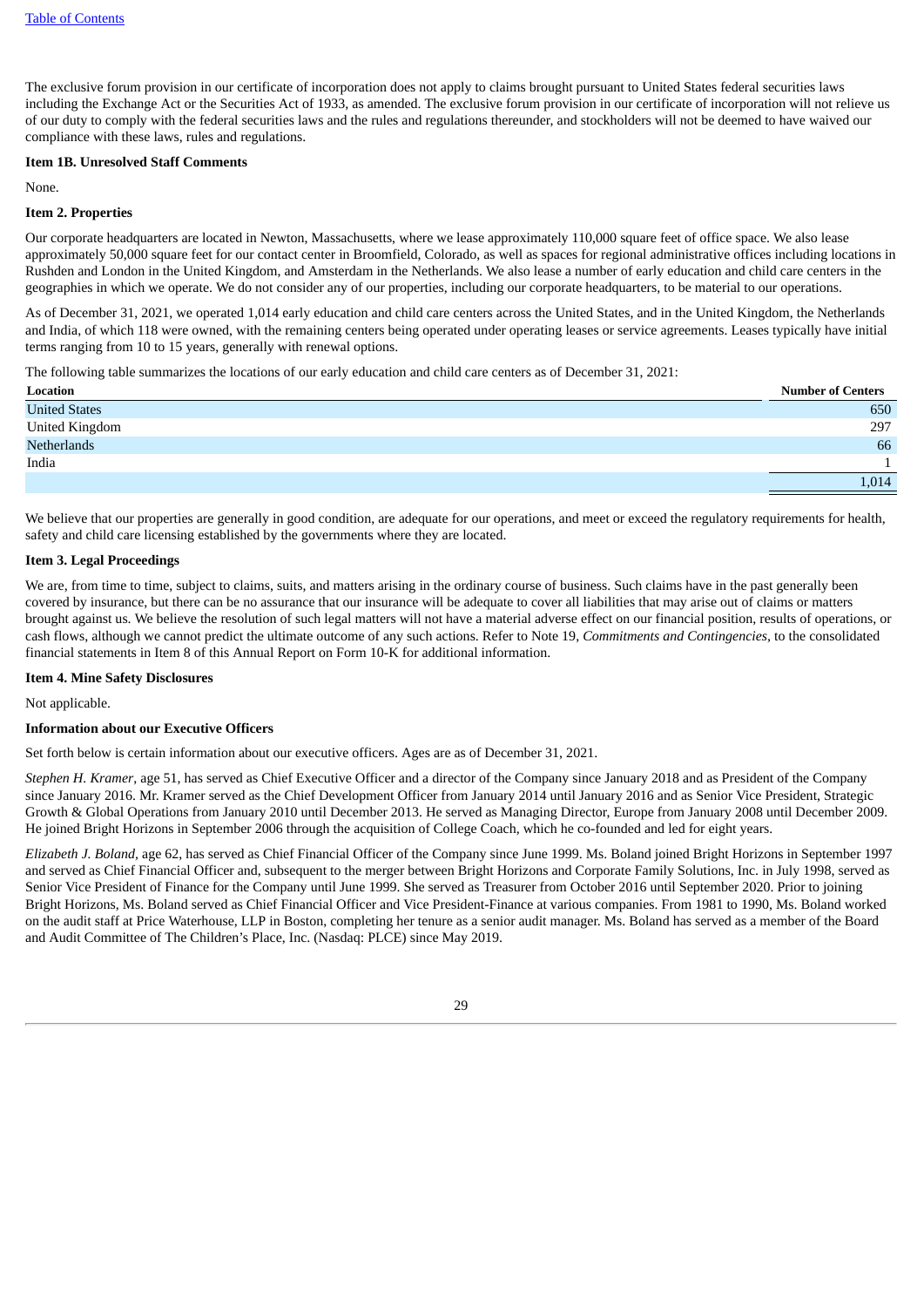*Mary Lou Burke Afonso,* age 57, has served as Chief Operating Officer, North America Center Operations of the Company since January 2016 and is a 25 year veteran of the Company. Ms. Burke Afonso served as the Company's Executive Vice President of North America Center Operations from January 2014 until December 2015 and, from January 2005 to December 2013, she served as Senior Vice President, Client Relations. Throughout her tenure, she has also held other leadership positions in Finance, Center Operations, Business Operations, Client Relations, and College Coach. Prior to joining Bright Horizons in 1995, Ms. Burke Afonso served as the controller for BOSE Corporation in France and worked on the audit staff at Price Waterhouse, LLP in Boston.

*John G. Casagrande,* age 63, has served as General Counsel of the Company since January 2010 and as Secretary since December 2019. Mr. Casagrande joined Bright Horizons in 2005 as Senior Counsel, Special Projects through the Company's acquisition of ChildrenFirst, Inc., where he served as its legal counsel for eight years. Mr. Casagrande was employed as an Associate at Palmer and Dodge LLP from 1987 through 1995.

*Maribeth N. Bearfield*, age 63, has served as the Company's Chief Human Resources Officer since January 2017. Before joining Bright Horizons, Ms. Bearfield served as Executive Vice President and CHRO at Kaseya Corporation from June 2014 to October 2016, as Executive Vice President and CHRO at The Hanover Insurance Group from 2012 to 2014, and in various leadership positions at State Street Corporation including as Senior Vice President and Chief Talent Officer from 2009 to 2012. Ms. Bearfield has also held positions in Human Resources at Cisco Systems Inc., Oracle Corporation and GTE Corporation.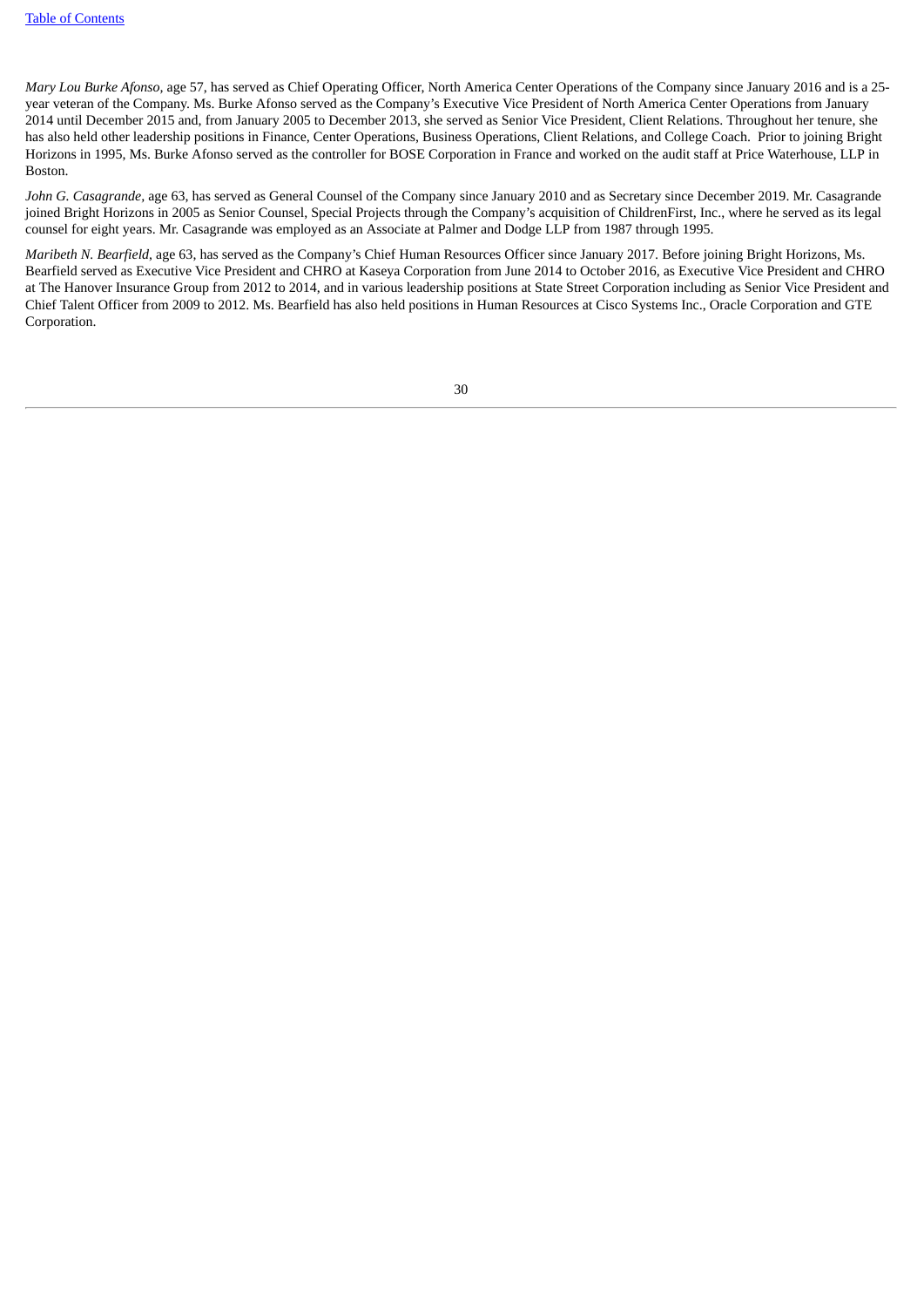# **PART II**

#### <span id="page-30-0"></span>Item 5. Market for Registrant's Common Equity, Related Stockholder Matters and Issuer Purchases of Equity Securities

#### **Principal Market**

Our common stock is listed on the NYSE under the ticker symbol "BFAM".

As of February 14, 2022, there were 22 holders of record of our common stock.

#### **Dividend Policy**

There were no cash dividends paid on our common stock during the past two fiscal years. Our board of directors does not currently intend to pay regular dividends on our common stock. However, we expect to reevaluate our dividend policy on a regular basis and may, subject to compliance with the covenants contained in our senior secured credit facilities and other considerations, determine to pay dividends in the future.

#### **Issuer Purchases of Equity Securities**

The table below sets forth information regarding purchases of our common stock during the three months ended December 31, 2021:

| Period                                       | <b>Total Number of</b><br><b>Shares Purchased</b><br>(a) |  | <b>Average Price</b><br>Paid per Share<br>(D) | <b>Total Number of</b><br><b>Shares Purchased</b><br>as Part of Publicly<br><b>Announced Plans or</b><br>Programs $(1)$ | <b>Approximate Dollar Value of</b><br><b>Shares that May Yet Be</b><br><b>Purchased Under the Plans or</b><br>Programs (In thousands) $(1)$<br>(d) |         |  |
|----------------------------------------------|----------------------------------------------------------|--|-----------------------------------------------|-------------------------------------------------------------------------------------------------------------------------|----------------------------------------------------------------------------------------------------------------------------------------------------|---------|--|
| October 1, 2021 - October 31, 2021           | $15,104$ \$                                              |  | 146.35                                        | 15,104 \$                                                                                                               |                                                                                                                                                    | 88,332  |  |
| November 1, 2021 - November 30, 2021 (2) (3) | 223,466 \$                                               |  | 125.86                                        | 214,392 \$                                                                                                              |                                                                                                                                                    | 61,022  |  |
| December 1, 2021 - December 31, 2021         | 658,746 \$                                               |  | 121.74                                        | 658,746 \$                                                                                                              |                                                                                                                                                    | 380,593 |  |
|                                              | 897,316                                                  |  |                                               | 888,242                                                                                                                 |                                                                                                                                                    |         |  |

(1) The board of directors of the Company authorized a share repurchase program of up to \$400 million of the Company's outstanding common stock effective December 16, 2021. The share repurchase program has no expiration date. The December 2021 repurchase program replaced the prior share repurchase program of up to \$300 million effective June 2018, of which approximately \$0.2 million remained available thereunder. The June 2018 repurchase program had no expiration date. All repurchased shares have been retired.

(2) During the month of November 2021, we retired a total of 1,574 shares that had been issued pursuant to restricted stock award agreements in connection with the payment of tax withholding obligations arising as a result of the vesting of such restricted stock awards. The shares were valued using the transaction date and closing stock price for purposes of such tax withholdings. Shares retired in connection with the payment of tax withholding obligations are not included in, and are not counted against, our share repurchase authorization.

(3) During the month of November 2021, we repurchased 7,500 shares of unvested restricted stock awards that were subject to forfeiture resulting from the grantee's termination of service with us for an aggregate \$0.6 million pursuant to the restricted stock award agreement. The purchase price was equal to the purchase price paid by the grantee on the date of grant as provided in the restricted stock award agreement.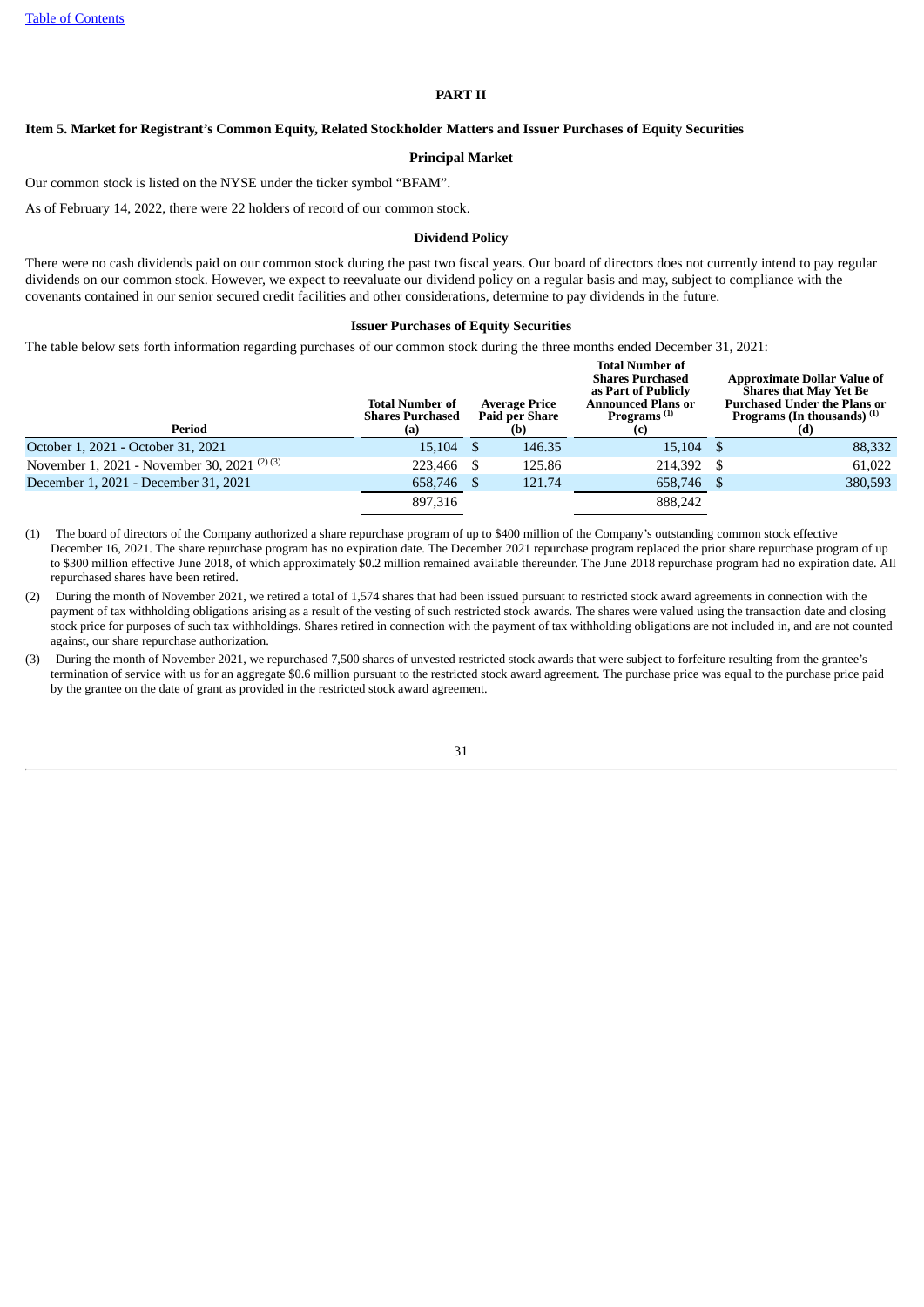# **Equity Compensation Plans**

The following table provides information as of December 31, 2021 with respect to shares of our common stock that may be issued under existing equity compensation plans.

| <b>Plan Category</b>                                       | <b>Number of Securities to be</b><br><b>Issued Upon Exercise of</b><br><b>Outstanding Options,</b><br>Warrants and Rights <sup>(1)</sup><br>(a) | <b>Weighted Average</b><br><b>Exercise Price</b><br>of Outstanding<br><b>Options, Warrants and</b><br>Rights $(1)$ | <b>Number of Securities</b><br><b>Remaining Available For Future</b><br><b>Issuance under Equity</b><br><b>Compensation Plans (excluding</b><br>securities reflected in column (a)) |  |  |
|------------------------------------------------------------|-------------------------------------------------------------------------------------------------------------------------------------------------|--------------------------------------------------------------------------------------------------------------------|-------------------------------------------------------------------------------------------------------------------------------------------------------------------------------------|--|--|
| Equity compensation plans approved by security holders     | 2,471,941                                                                                                                                       | 112.47                                                                                                             | 1,996,035                                                                                                                                                                           |  |  |
| Equity compensation plans not approved by security holders |                                                                                                                                                 |                                                                                                                    |                                                                                                                                                                                     |  |  |
| Total                                                      | 2,471,941                                                                                                                                       | 112.47                                                                                                             | 1,996,035                                                                                                                                                                           |  |  |

(1) The number of securities includes 60,793 shares that may be issued upon the settlement of restricted stock units and performance stock units. The restricted stock units and performance stock units are excluded from the weighted average exercise price calculation.

# **Performance Graph**

The following performance graph and related information shall not be deemed to be "soliciting material" or to be "filed" with the SEC, nor shall such information be incorporated by reference into any future filing under the Securities Act of 1933, as amended, or the Exchange Act, except to the extent that *the Company specifically incorporates it by reference into such filing.*

The following graph compares the total return to stockholders of our common stock for the past five years through December 31, 2021, relative to the total return of the following:

- the New York Stock Exchange Composite Index; and
- the Russell Midcap Growth Index. Bright Horizons selected an index as a comparable as there is a lack of public company comparables in our industry, with most of our peers operating as private companies or divisions of larger diversified companies, and no widely recognized published industry indices. We determined that an equity index for companies with similar market capitalization and growth objectives would provide for an appropriate peer group and we believe the Russell Midcap Growth Index provides the best means of comparison to the Company. The Russell Midcap Growth Index is a subset of the Russell 1000 Index and is composed of select companies from the 800 smallest companies of the Russell 1000 Index (Russell Midcap Index) that display higher price-to-book ratios and higher forecasted growth values.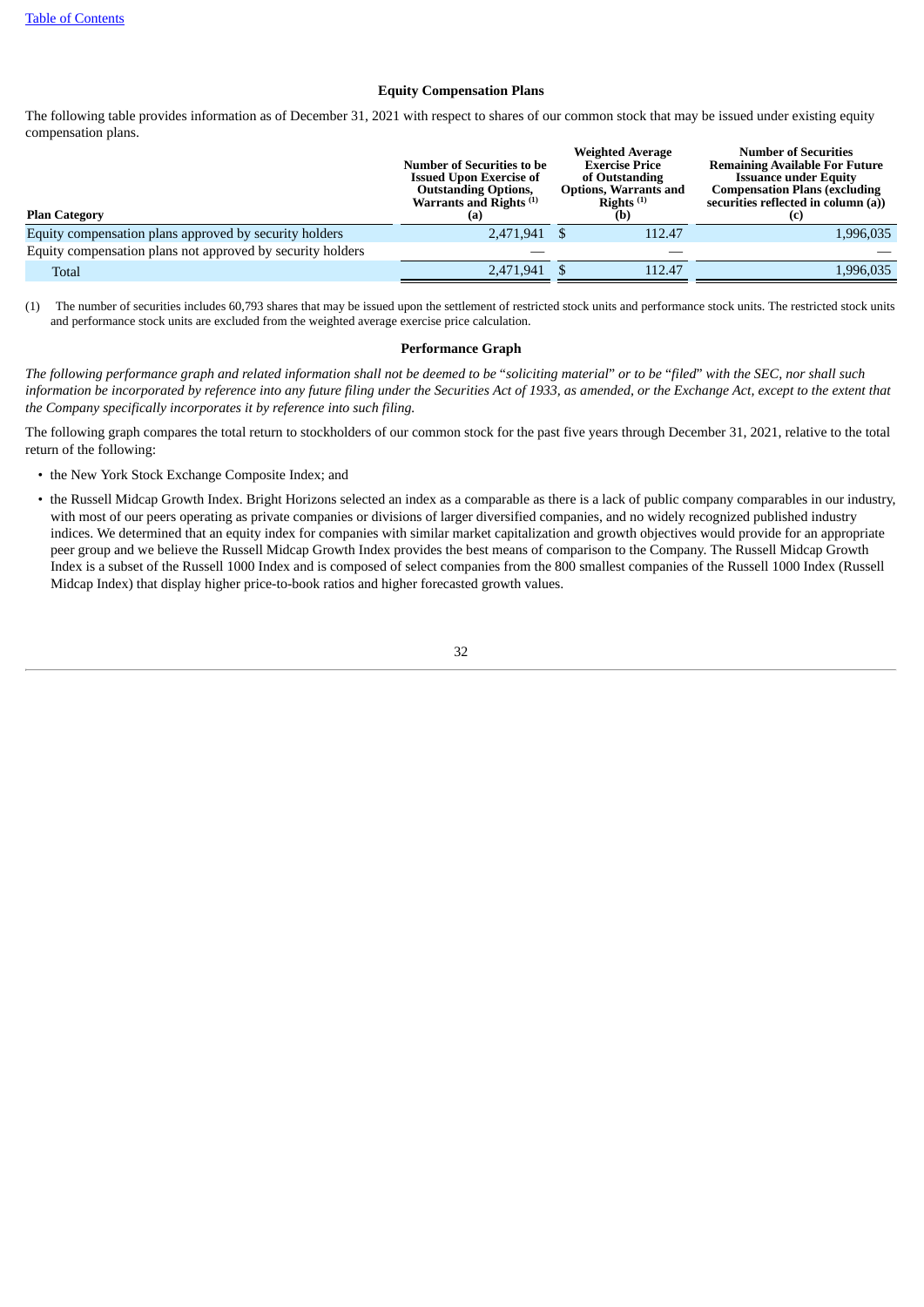The graph assumes that \$100 was invested in our common stock, and in the indices noted above, and that all dividends, if any, were reinvested. No dividends have been declared or paid on our common stock. The stock price performance shown in the graph is not necessarily indicative of future performance.



|                                       | <b>Years ended December 31.</b> |  |         |  |        |  |        |  |        |  |        |
|---------------------------------------|---------------------------------|--|---------|--|--------|--|--------|--|--------|--|--------|
|                                       | 2016                            |  | 2017    |  | 2018   |  | 2019   |  | 2020   |  | 2021   |
| Bright Horizons Family Solutions Inc. | 100.00                          |  | 1,34.25 |  | 159.17 |  | 214.64 |  | 247.06 |  | 179.78 |
| NYSE Composite Index                  | 100.00                          |  | 118.90  |  | 108.45 |  | 136.36 |  | 145.89 |  | 176.06 |
| Russell Midcap Growth Index           | 100.00                          |  | 125.27  |  | 119.32 |  | 161.64 |  | 219.16 |  | 247.05 |

*Note: Underlying data provided by Zacks Investment Research, Inc.*

# <span id="page-32-0"></span>**Item 6. [Reserved]**

#### <span id="page-32-1"></span>**Item 7. Management's Discussion and Analysis of Financial Condition and Results of Operations**

The following discussion of our financial condition and results of operations should be read in conjunction with the audited consolidated financial statements and related notes appearing in Item 8 of this Annual Report on Form 10-K. This discussion contains forward-looking statements and involves numerous risks and uncertainties. Forward-looking statements can be identified by the fact that they do not relate strictly to historical or current facts and generally contain words such as "believes," "expects," "may," "will," "should," "seeks," "approximately," "intends," "plans," "estimates," "anticipates" or similar expressions. Our forward-looking statements are subject to risks and uncertainties, which may cause actual results to differ materially from those projected or implied by the forward-looking statements. Forward-looking statements are based on current expectations and assumptions and currently available data and are neither predictions nor guarantees of future events or performance. You should not place undue reliance on forward-looking statements, which speak only as of the date hereof. See "Risk Factors" and "Cautionary Note Regarding Forward-Looking Statements" for a discussion of factors that could cause our actual results to differ from those expressed or implied by forward-looking statements.

#### **Overview**

We are a leading provider of high-quality early education and child care, dependent care and workforce education services that are designed to help families, employers and their employees solve the challenges of the modern workforce and thrive personally and professionally. We provide services primarily under multi-year contracts with employers who offer early education and child care, back-up care, and educational advisory and other services as part of their employee benefits packages in an effort to support employees across life and career stages and to improve recruitment, employee engagement, productivity, retention, and career advancement.

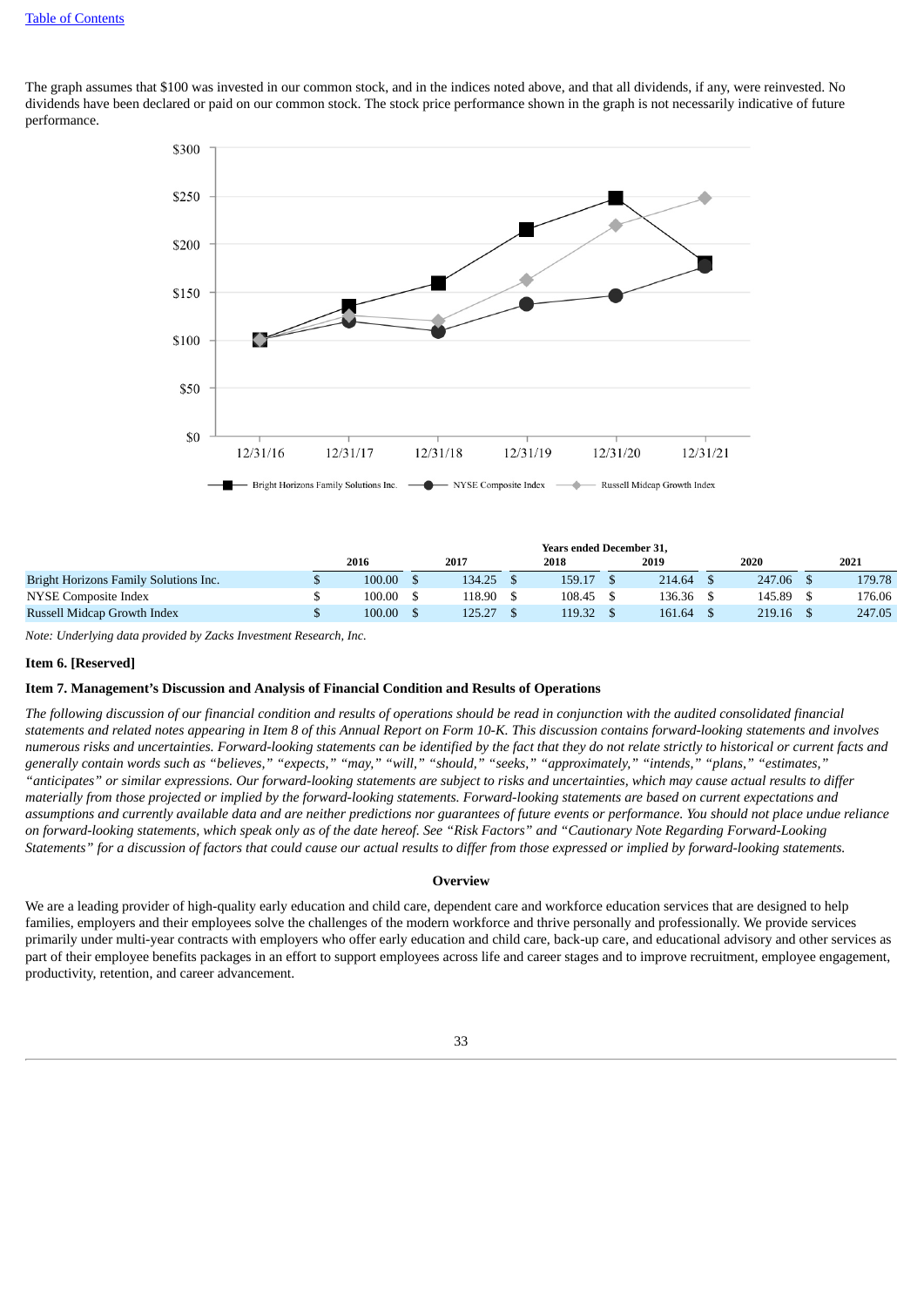At December 31, 2021, we operated 1,014 early education and child care centers, consisting of 650 centers in North America and 364 centers in Europe. We have the capacity to serve approximately 114,000 children and their families in the United States, the United Kingdom, the Netherlands and India. We seek to cluster centers in geographic areas to enhance operating efficiencies and to create a leading market presence. At December 31, 2021, 977, or 96%, of our early education and child care centers were open.

At December 31, 2021, we had more than 1,350 client relationships with employers across a diverse array of industries, including more than 200 Fortune 500 companies and more than 80 of *Working Mother* magazine's 2021 "100 Best Companies." At December 31, 2021, we managed child care centers on behalf of single employers in the following industries and also managed lease/consortium locations in approximately the following proportions:

|                                 |                      | <b>Percentage of Centers</b> |  |  |  |  |  |
|---------------------------------|----------------------|------------------------------|--|--|--|--|--|
| <b>Classification</b>           | <b>North America</b> | Europe                       |  |  |  |  |  |
| <b>Employer locations:</b>      |                      |                              |  |  |  |  |  |
| Healthcare and Pharmaceuticals  | 20.0 %               | $2.0\%$                      |  |  |  |  |  |
| Government and Higher Education | 15.0                 | 4.0                          |  |  |  |  |  |
| <b>Financial Services</b>       | 7.5                  | 2.0                          |  |  |  |  |  |
| Consumer                        | 7.5                  |                              |  |  |  |  |  |
| Professional Services and Other | 5.0                  |                              |  |  |  |  |  |
| Technology                      | 5.0                  | 1.0                          |  |  |  |  |  |
| Industrial/Manufacturing        | 2.5                  | 1.0                          |  |  |  |  |  |
|                                 | 62.5                 | 10.0                         |  |  |  |  |  |
| Lease/consortium locations      | 37.5                 | 90.0                         |  |  |  |  |  |
|                                 | 100.0 %              | 100.0%                       |  |  |  |  |  |

Our reportable segments are comprised of (1) full service center-based child care, (2) back-up care, and (3) educational advisory and other services. Full service center-based child care includes traditional center-based early education and child care, preschool and elementary education. Back-up care includes center-based back-up child care, in-home care for children and adult/elder dependents, school age camps, virtual tutoring, and self-sourced reimbursed care. Educational advisory and other services primarily consist of tuition assistance and student loan repayment program administration, workforce education, related educational advising, college admissions advisory services, and Sittercity, an online marketplace for families and caregivers. Additional information about our operations, structure and services is included in "*Business — Our Operations*" in Item 1 of this Annual Report on Form 10-K. Additional segment information is included in Note 17, *Segment and Geographic Information*, to the consolidated financial statements in Item 8 of this Annual Report on Form 10-K.

## *COVID-19 Pandemic and 2021 Performance Factors*

Since March 2020, our global operations have been significantly impacted by the ongoing COVID-19 pandemic and the measures undertaken to prevent its spread. During the early stages of the pandemic, most of our child care centers were temporarily closed. We responded by focusing on health and safety, supporting clients and their essential frontline workers and pivoting to expand back-up care solutions for clients and employees to meet the surge in need and demand. While nearly all of our centers have subsequently re-opened, we continue to be impacted by the ongoing effects of COVID-19, including the resurgence of infections and variants of the virus, which impacted enrollment growth, as well as the challenges of managing precautionary and preventative measures such as vaccination and mask mandates, virus exposures affecting our staff and families who attend our centers, and disrupted staff availability. We have and will continue to monitor and respond to the changing conditions, challenges and disruptions resulting from the COVID-19 pandemic, including labor constraints affecting the early education and child care industry, as well as the changing needs of clients, families and children. We remain focused on our strategic priorities to deliver high quality education and care services, connect across our service lines, extend our impact on new customers and clients, and preserve our strong culture. Delays in client and business return-to-office, changing workplace trends, and increased competition for labor, particularly for teaching staff, may temporarily slow our overall recovery and impact enrollment. It remains difficult to predict the full impact of the pandemic, but we remain committed to families, clients and our employees. In 2022, we continue to focus on growing enrollment in our centers and expanding the delivery of back-up use across our network of providers.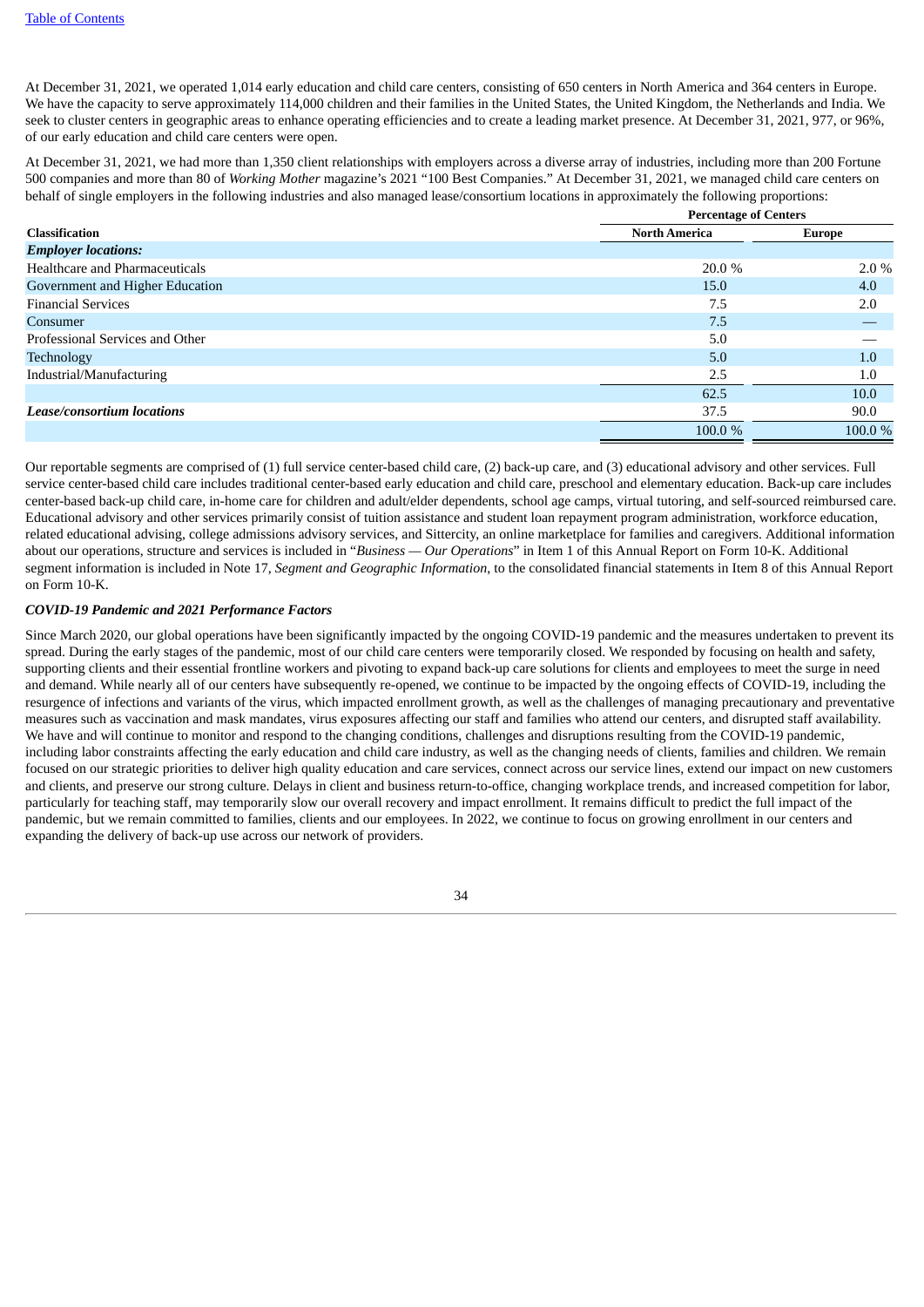We remain confident in our business model, the strength and breadth of our client partnerships, the strength of our balance sheet and liquidity position, and our ability to continue to respond to changing market conditions. However, the broad effects of COVID-19, its duration and the scope of ongoing and related disruptions cannot be predicted and are affected by many interdependent variables and decisions by government authorities and our client partners, as well as demand, economic, workforce and labor market trends, the availability, adoption and effectiveness of vaccines among the public, teachers and young children, and developments in the persistence and treatment of COVID-19.

Our ability to fully return to the operating income levels at which we operated prior to COVID-19, and to continue to increase operating income in the future will depend upon our ability to continue to regain and sustain the following characteristics of our business and our strategic growth priorities:

- maintenance and incremental growth of enrollment in our mature and ramping centers, and cost management in response to changes in enrollment in our centers,
- effective pricing strategies, including annual tuition increases that correlate with expected annual increases in personnel costs, including wages and benefits, and additional pricing actions to accommodate higher operating costs and the impact of persistent inflation,
- additional growth in expanded service offerings and cross-selling of services to clients,
- successful identification and integration of acquisitions and transitions of management of centers, and
- successful management and improvement of underperforming centers.

## **Results of Operations**

The following table sets forth statement of income data as a percentage of revenue for the three years ended December 31, 2021, 2020 and 2019:

|                                                | <b>Years Ended December 31,</b>    |           |               |               |           |               |  |           |           |  |
|------------------------------------------------|------------------------------------|-----------|---------------|---------------|-----------|---------------|--|-----------|-----------|--|
|                                                |                                    | 2021      |               |               | 2020      |               |  | 2019      |           |  |
|                                                | (In thousands, except percentages) |           |               |               |           |               |  |           |           |  |
| Revenue                                        | \$.                                | 1,755,307 | $100.0 \%$ \$ |               | 1,515,093 | $100.0 \%$ \$ |  | 2,062,017 | 100.0 %   |  |
| Cost of services                               |                                    | 1,340,296 | 76.4 %        |               | 1,210,544 | 79.9 %        |  | 1,539,081 | 74.6 %    |  |
| Gross profit                                   |                                    | 415,011   | 23.6 %        |               | 304,549   | 20.1 %        |  | 522,936   | 25.4 %    |  |
| Selling, general and administrative expenses   |                                    | 256,821   | 14.6 %        |               | 219,563   | 14.5 %        |  | 221,496   | 10.7%     |  |
| Amortization of intangible assets              |                                    | 29,172    | 1.6 %         |               | 31,652    | $2.1\%$       |  | 33,621    | $1.7\%$   |  |
| Income from operations                         |                                    | 129,018   | 7.4 %         |               | 53,334    | 3.5%          |  | 267,819   | 13.0 %    |  |
| Loss on extinguishment of debt                 |                                    | (2,571)   | (0.2)%        |               |           | $-$ %         |  |           | $-$ %     |  |
| Interest expense $-$ net                       |                                    | (36,099)  | $(2.1)\%$     |               | (37, 682) | $(2.5)\%$     |  | (45, 154) | $(2.2)\%$ |  |
| Income before income tax                       |                                    | 90,348    | 5.1%          |               | 15,652    | 1.0 %         |  | 222,665   | 10.8 %    |  |
| Income tax benefit (expense)                   |                                    | (19, 889) | $(1.1)\%$     |               | 11,340    | $0.8 \%$      |  | (42, 279) | $(2.1)\%$ |  |
| Net income                                     |                                    | 70,459    | 4.0 $%$ \$    |               | 26,992    | $1.8 \%$ \$   |  | 180,386   | 8.7%      |  |
|                                                |                                    |           |               |               |           |               |  |           |           |  |
| Adjusted EBITDA <sup>(1)</sup>                 |                                    | 272,068   | 15.5 % \$     |               | 224,396   | 14.8 % \$     |  | 394,857   | 19.1 %    |  |
| Adjusted income from operations <sup>(1)</sup> |                                    | 140,178   | $8.0\%$       | -\$           | 91,738    | 6.1 $%$ \$    |  | 268,445   | 13.0 %    |  |
| Adjusted net income (1)                        |                                    | 121,396   | 6.9%          | <sup>\$</sup> | 93,549    | 6.2 $%$ \$    |  | 216,604   | 10.5 %    |  |

(1) Adjusted EBITDA, adjusted income from operations and adjusted net income are non-GAAP financial measures and are not determined in accordance with accounting principles generally accepted in the United States ("GAAP"). Refer to "Non-GAAP Financial Measures and Reconciliation" below for a reconciliation of these non-GAAP financial measures to their respective measures determined under GAAP.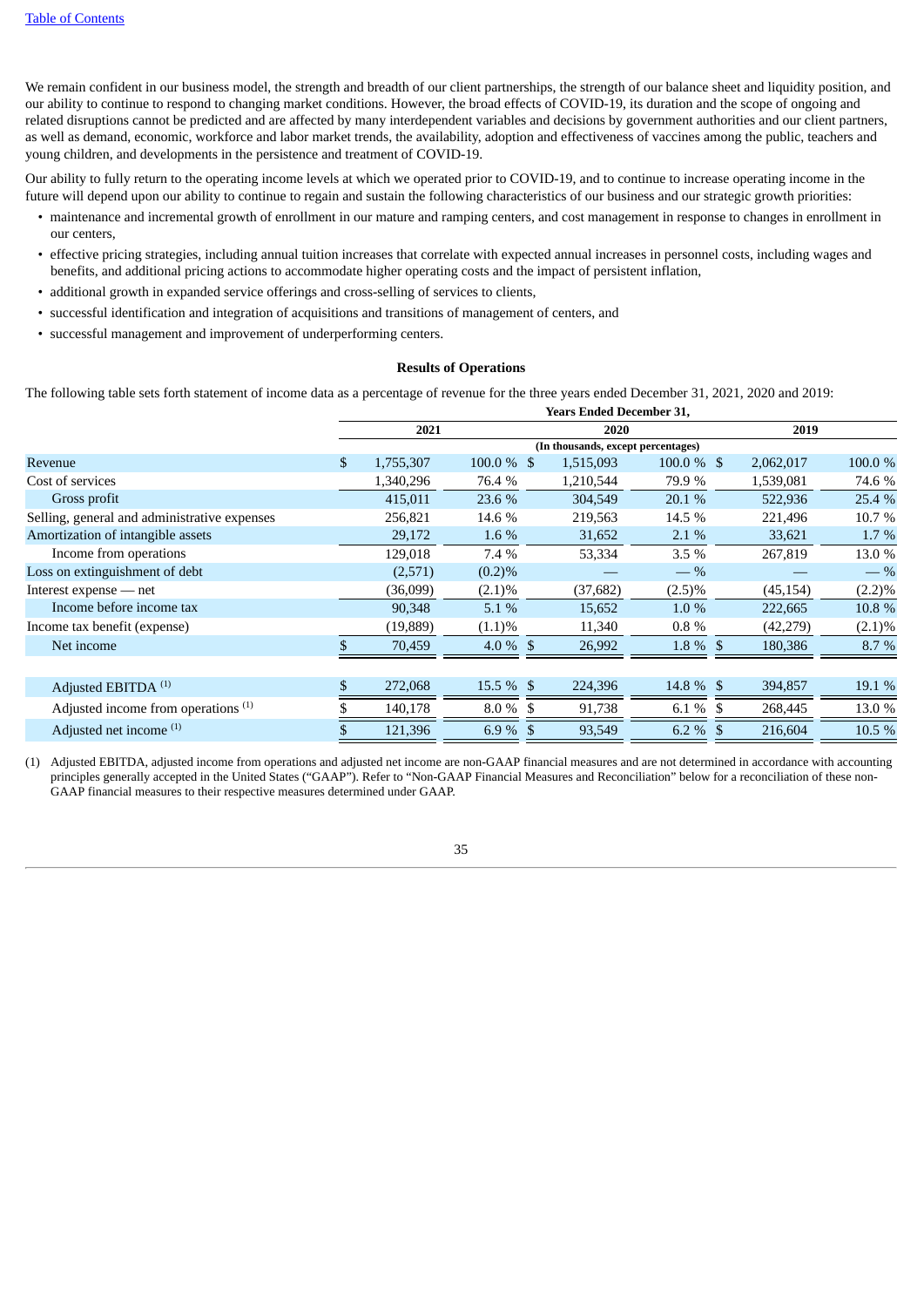# *Year Ended December 31, 2021 Compared to the Year Ended December 31, 2020*

*Revenue.* Revenue increased by \$240.2 million, or 16%, to \$1.8 billion for the year ended December 31, 2021 from \$1.5 billion for the prior year. The following table summarizes the revenue and percentage of total revenue for each of our segments for the years ended December 31, 2021 and 2020:

|                                         | <b>Years Ended December 31,</b>    |           |              |           |               |                            |            |
|-----------------------------------------|------------------------------------|-----------|--------------|-----------|---------------|----------------------------|------------|
|                                         | 2021                               |           |              | 2020      |               | <b>Change 2021 vs 2020</b> |            |
|                                         | (in thousands, except percentages) |           |              |           |               |                            |            |
| Full service center-based child care    | \$                                 | 1.297.208 | 73.9 % \$    | 1,032,266 | 68.2 % \$     | 264.942                    | 25.7 %     |
| Tuition                                 |                                    | 1,145,723 | 88.3 %       | 849,405   | 82.3 %        | 296,318                    | 34.9 %     |
| Management fees and operating subsidies |                                    | 151.485   | 11.7 %       | 182.861   | 17.7 %        | (31,376)                   | $(17.2)\%$ |
| Back-up care                            |                                    | 351,103   | 20.0 %       | 388,294   | 25.6 %        | (37, 191)                  | $(9.6)\%$  |
| Educational advisory and other services |                                    | 106.996   | 6.1%         | 94,533    | 6.2 $%$       | 12.463                     | 13.2 %     |
| Total revenue                           |                                    | 1,755,307 | $100.0\%$ \$ | 1,515,093 | $100.0 \%$ \$ | 240.214                    | 15.9 %     |

Revenue generated by the full service center-based child care segment for the year ended December 31, 2021 increased by \$264.9 million, or 26%, when compared to the prior year. Revenue growth in this segment was attributable to enrollment increases in our open centers and the re-opening of our temporarily closed centers. Tuition revenue increased by \$296.3 million, or 35%, when compared to the prior year, on a 28% increase in enrollment. While enrollment in our centers continues to improve, our centers are operating below pre-COVID-19 enrollment levels as the ongoing disruption of the pandemic and labor market challenges have slowed the recovery. We expect continued revenue improvement throughout 2022. Higher foreign currency exchange rates for our United Kingdom and Netherlands operations also contributed to our revenue growth, which increased 2021 tuition revenue by approximately 2%, or \$16.7 million. Management fees and operating subsidies from employer sponsors decreased \$31.4 million, or 17%, due to lower operating subsidies required to support center operations as a result of the increase in enrollment and the associated tuition revenue, and due to the funding received from government support programs that reduced certain operating costs, which impacted the related operating subsidies.

Revenue generated by back-up care services in the year ended December 31, 2021 decreased by \$37.2 million, or 10%, when compared to the prior year. While we had gains from expanded sales to new clients, increased utilization from existing clients, and increases in traditional in-center and in-home use in 2021, back-up care revenue decreased compared to the prior year as 2020 benefited from significant demand for back-up care services (primarily for selfsourced reimbursed care) during the early stages of the pandemic when other care alternatives were not available. We expect traditional in-center and inhome use to continue to improve throughout 2022. An acquisition completed in 2021 contributed \$10.3 million to this segment during the year.

Revenue generated by educational advisory and other services in the year ended December 31, 2021 increased by \$12.5 million, or 13%, when compared to the prior year. Revenue growth in this segment was primarily attributable to contributions from sales to new clients and increased utilization from existing clients. An acquisition completed in 2020 contributed \$6.9 million to the growth of this segment in 2021.

*Cost of Services.* Cost of services increased \$129.8 million, or 11%, to \$1.3 billion for the year ended December 31, 2021 from \$1.2 billion for the prior year.

Cost of services in the full service center-based child care segment increased by \$99.6 million, or 10%, to \$1.1 billion in the year ended December 31, 2021, when compared to the prior year. The increase in cost of services is primarily associated with the enrollment increase in our centers and the reopening of our temporarily closed centers. Funding from government support programs reduced certain payroll and other operating expenses in 2021 by a total of \$50.9 million, partially offset by impairment costs of \$10.6 million related to long-lived assets. Cost of services in 2020 included a reduction in certain payroll and operating expenses of \$83.5 million associated with funding from government support programs, partially offset by impairment costs of \$26.2 million related to long-lived assets and center closure costs of \$6.6 million associated with the permanent closure of certain centers, including related severance and facilities costs.

Cost of services in the back-up care segment increased by \$24.9 million, or 17%, to \$170.0 million in the year ended December 31, 2021, when compared to the prior year. Cost of services in 2020 included impairment costs of \$2.1 million related to an equity investment. After taking these charges into account, cost of services increased by \$27.0 million, or 19%, in the year ended December 31, 2021, primarily associated with the effects of a change in the revenue mix and the return to higher levels of traditional in-center and in-home care in 2021 compared to more significant self-sourced reimbursed care in the prior year. Included in cost of services for 2021 were increased care provider fees generated by the increase in utilization levels of traditional in-center and in-home care over the prior year, and continued investment in personnel, marketing and technology to support our customer user experience and service delivery.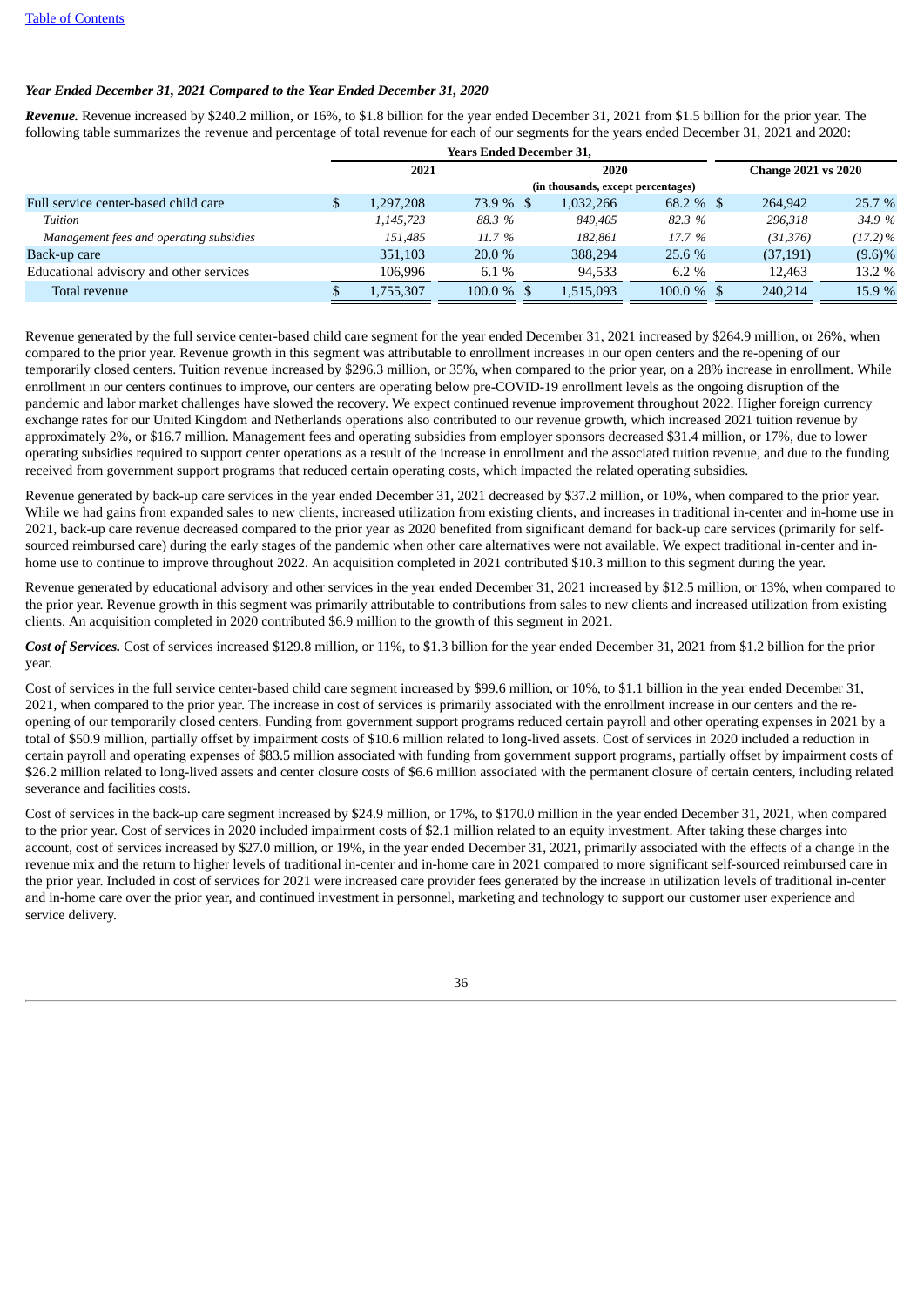Cost of services in the educational advisory and other services segment increased by \$5.2 million, or 12%, to \$49.6 million in 2021 due to costs related to delivering services to the expanding customer base and continued investments in personnel, marketing and technology.

*Gross Profit.* Gross profit increased by \$110.5 million, or 36%, to \$415.0 million for the year ended December 31, 2021 from \$304.5 million for the prior year. Gross profit margin was 24% of revenue for the year ended December 31, 2021, an increase of approximately 4% compared to the year ended December 31, 2020. The increase was primarily due to improved margins in the full service center-based child care segment from enrollment increases at open centers and the re-opening of temporarily closed centers, partially offset by reduced contributions from our back-up care services as a result of the shift in the service delivery mix back towards pre-COVID-19 levels and margins, with increasing utilization of traditional in-home and center-based care and a decrease in self-sourced reimbursed care.

*Selling, General and Administrative Expenses ("SGA").* SGA increased \$37.2 million, or 16.9%, to \$256.8 million for the year ended December 31, 2021 from \$219.6 million for the year ended December 31, 2020, in order to support the business throughout the pandemic and as it re-ramps, and due to incremental overhead associated with acquired businesses. SGA was 15% of revenue for the year ended December 31, 2021, consistent with 2020.

*Amortization of Intangible Assets.* Amortization expense on intangible assets was \$29.2 million for the year ended December 31, 2021, a decrease from \$31.7 million in the prior year, due to the use of the accelerated method of amortization for certain intangibles and decreases from intangible assets becoming fully amortized during the period, partially offset by increases from the acquisitions completed in 2020 and 2021. Refer to Note 6, *Goodwill and Intangible Assets*, to the consolidated financial statements in Item 8 of this Annual Report on Form 10-K for additional details.

*Income from Operations.* Income from operations increased by \$75.7 million, or 142%, to \$129.0 million for the year ended December 31, 2021 when compared to the prior year. The following table summarizes income (loss) from operations and percentage of revenue for each of our segments for the years ended December 31, 2021 and 2020:

|                                         | <b>Years Ended December 31,</b> |              |  |                                    |               |                            |          |            |
|-----------------------------------------|---------------------------------|--------------|--|------------------------------------|---------------|----------------------------|----------|------------|
|                                         | 2021<br>2020                    |              |  |                                    |               | <b>Change 2021 vs 2020</b> |          |            |
|                                         |                                 |              |  | (In thousands, except percentages) |               |                            |          |            |
| Full service center-based child care    | (8,431)                         | $(0.6)\%$ \$ |  | (155, 382)                         | $(15.1)\%$ \$ |                            | 146,951  | 94.6 %     |
| Back-up care                            | 115,173                         | 32.8 %       |  | 182.938                            | 47.1 %        |                            | (67,765) | $(37.0)\%$ |
| Educational advisory and other services | 22,276                          | 20.8 %       |  | 25,778                             | 27.3 %        |                            | (3,502)  | $(13.6)\%$ |
| Income from operations                  | 129.018                         | $7.4\%$ \$   |  | 53.334                             | $3.5\%$ \$    |                            | 75,684   | 141.9 %    |

The increase in income from operations was due to the following:

- *•* Income from operations for the full service center-based child care segment increased \$147.0 million, or 95%, for the year ended December 31, 2021, when compared to the same period in 2020 primarily due to increases in tuition revenue from enrollment growth in our open centers and the reopening of temporarily closed centers.
- Income from operations for the back-up care segment decreased \$67.8 million, or 37%, in the year ended December 31, 2021 when compared to the same period in 2020 as the service delivery mix continues to shift back towards pre-COVID-19 levels, with increasing utilization of traditional inhome and center-based care and a decrease in self-sourced reimbursed care compared to the prior year, which benefited from increased demand during the early stages of the pandemic.
- Income from operations for the educational advisory and other services segment decreased \$3.5 million, or 14%, in the year ended December 31, 2021 when compared to the same period in 2020 due to investments in personnel, marketing and technology to support the growth of the segment.

*Loss on Extinguishment of Debt.* A loss on the extinguishment of debt of \$2.6 million was recorded in the year ended December 31, 2021, related to the unamortized original issue cost and deferred financing fees that were written off in connection with the November 2021 debt refinancing. Refer to Note 11, *Credit Arrangements and Debt Obligations*, to the consolidated financial statements in Item 8 of this Annual Report on Form 10-K for additional details.

*Net Interest Expense.* Net interest expense decreased to \$36.1 million for the year ended December 31, 2021 from \$37.7 million for the year ended December 31, 2020, due to decreased borrowings under our revolving credit facility as well as decreases in the interest rates applicable to our debt. Including the effects of the interest rate swap arrangements, which matured October 31, 2021, the weighted average interest rates for the term loans and revolving credit facility were 2.98% and 3.23% for the years ended December 31, 2021 and 2020, respectively.

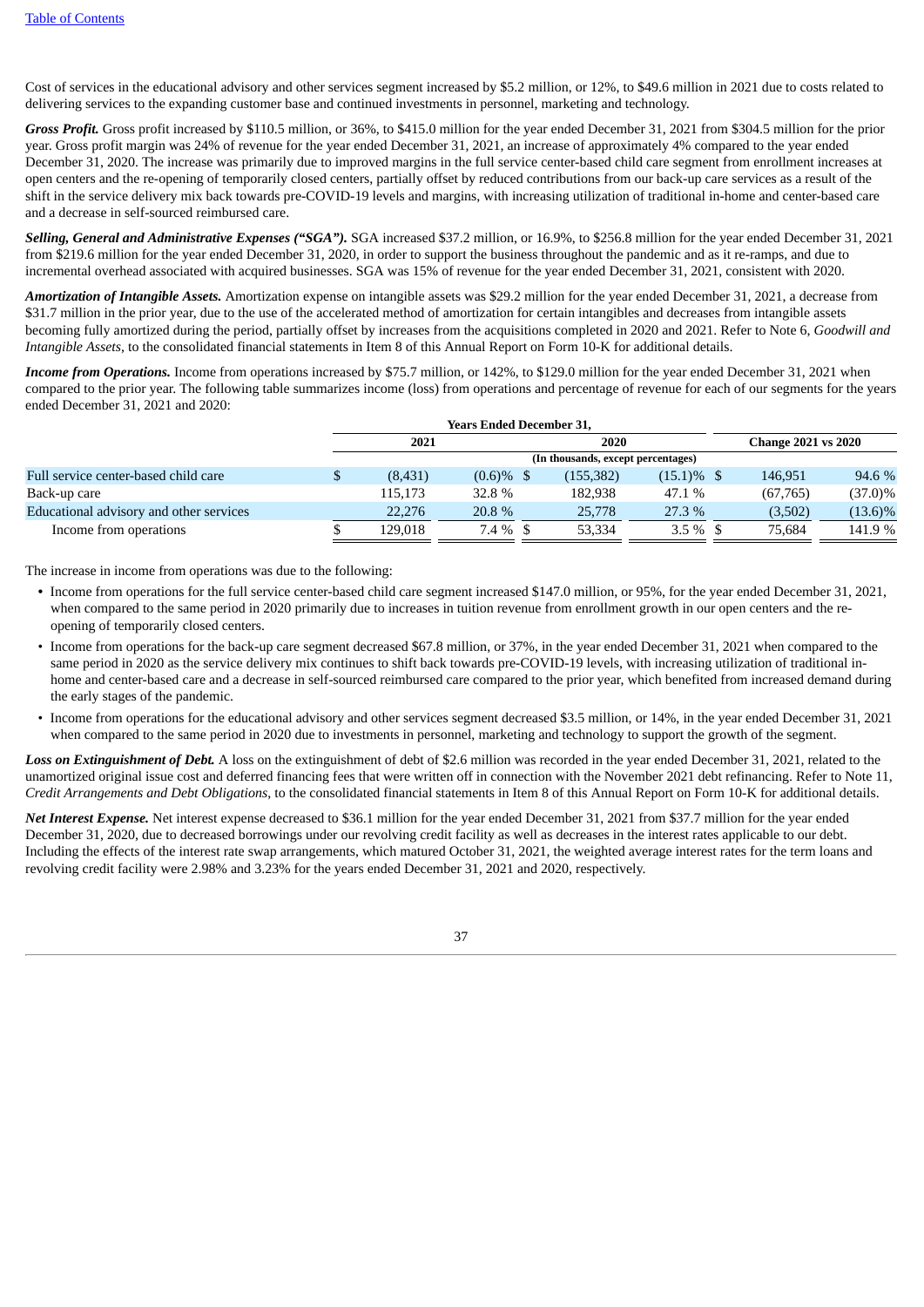*Income Tax Expense.* We recorded an income tax expense of \$19.9 million during the year ended December 31, 2021, at an effective income tax rate of 22.0%, compared to income tax benefit of \$11.3 million, at an effective income tax rate of (72.5)%, during the prior year. The difference between the effective income tax rates as compared to the statutory income tax rates was primarily due to the effects of excess tax benefits associated with the exercise of stock options and vesting of restricted stock, which had a proportionately greater effect in 2020 due to the significantly lower income before income tax and greater amount of deductions received. The excess tax benefits reduced income tax expense by \$7.8 million in 2021, compared to \$16.2 million in 2020, due to lower volume of equity transactions and lower excess tax benefits realized on each transaction. Refer to Note 14, *Stockholders' Equity and Stock-based Compensation*, to the consolidated financial statements in Item 8 of this Annual Report on Form 10-K for additional details. The effective income tax rate would have approximated 29% and 28% for the years ended December 31, 2021 and 2020, respectively, prior to the inclusion of the excess tax benefit from stock-based compensation and other discrete items.

*Adjusted EBITDA and Adjusted Income from Operations.* Adjusted EBITDA and adjusted income from operations increased \$47.7 million, or 21%, and \$48.4 million, or 53%, respectively, for the year ended December 31, 2021 over the comparable period in 2020 primarily as a result of the increase in gross profit in the full service center-based child care segment, partially offset by reduced contributions from back-up care services.

*Adjusted Net Income.* Adjusted net income increased \$27.8 million, or 30%, for the year ended December 31, 2021 when compared to the same period in 2020 primarily due to the increase in income from operations, partially offset by a higher effective tax rate.

#### *Year Ended December 31, 2020 Compared to the Year Ended December 31, 2019*

*Revenue.* Revenue decreased \$546.9 million, or 27%, to \$1.5 billion for the year ended December 31, 2020 from \$2.1 billion for the prior year. The following table summarizes the revenue and percentage of total revenue for each of our segments for the years ended December 31, 2020 and 2019:

|                                         |                                    |           | <b>Years Ended December 31.</b> |           |               |                            |            |  |  |  |  |  |
|-----------------------------------------|------------------------------------|-----------|---------------------------------|-----------|---------------|----------------------------|------------|--|--|--|--|--|
|                                         | 2020                               |           |                                 | 2019      |               | <b>Change 2020 vs 2019</b> |            |  |  |  |  |  |
|                                         | (In thousands, except percentages) |           |                                 |           |               |                            |            |  |  |  |  |  |
| Full service center-based child care    | S                                  | 1.032.266 | 68.2 % \$                       | 1,684,006 | $81.6\%$ \$   | (651,740)                  | $(38.7)\%$ |  |  |  |  |  |
| Tuition                                 |                                    | 849,405   | 82.3 %                          | 1,551,433 | 92.1%         | (702, 028)                 | $(45.3)\%$ |  |  |  |  |  |
| Management fees and operating subsidies |                                    | 182,861   | 17.7 %                          | 132,573   | 7.9 %         | 50,288                     | 37.9 %     |  |  |  |  |  |
| Back-up care                            |                                    | 388,294   | 25.6 %                          | 296,330   | 14.4 %        | 91.964                     | 31.0 %     |  |  |  |  |  |
| Educational advisory services           |                                    | 94.533    | 6.2 $%$                         | 81.681    | 4.0 %         | 12.852                     | 15.7 %     |  |  |  |  |  |
| Total revenue                           |                                    | 1,515,093 | $100.0 \%$ \$                   | 2,062,017 | $100.0 \%$ \$ | (546, 924)                 | $(26.5)\%$ |  |  |  |  |  |

Revenue generated by the full-service center-based child care segment for the year ended December 31, 2020 decreased by \$651.7 million, or 39%, when compared to the prior year. The decrease was attributable to the temporary and permanent closure of our centers during the year in response to the COVID-19 pandemic, and reduced enrollment in the centers that re-opened. Tuition revenue decreased by \$702.0 million, or 45%, when compared to the prior year, on a 43% decrease in enrollment. We had 910 early education and child care centers open as of December 31, 2020, of the 1,014 centers we operated at that date, compared to 1,084 open early education and child care centers as of December 31, 2019. During 2020, we opened 18 new centers and permanently closed 88 center locations where demand and economic trends had shifted. While the large majority of our centers were open to serve children and families as of December 31, 2020, we remained in the re-ramp phase and enrollment was well below pre-COVID-19 levels. Management fees and operating subsidies from employer sponsors increased \$50.3 million, or 38%, due to additional operating subsidies received to support center operations in connection with the decrease in tuition revenue from the temporary center closures.

Revenue generated by back-up care services in the year ended December 31, 2020 increased by \$92.0 million, or 31%, when compared to the prior year. Revenue growth in this segment was primarily attributable to expanded sales to new clients and increased utilization by existing customers due to unprecedented demand for our back-up care services (in particular, for the use of self-sourced reimbursed care during the second quarter, which is recorded on a net basis) as clients and families pursued additional coverage and supports as a result of continued business and school closures. Although self-sourced reimbursed care offered an important alternative to clients and families during the early stages of the pandemic, demand for back-up care started to shift toward more traditional in-center and in-home service delivery in the third and fourth quarters as more centers resumed operations, and as businesses and schools re-opened, but traditional in-center and in-home use remained below pre-COVID-19 levels as of December 31, 2020.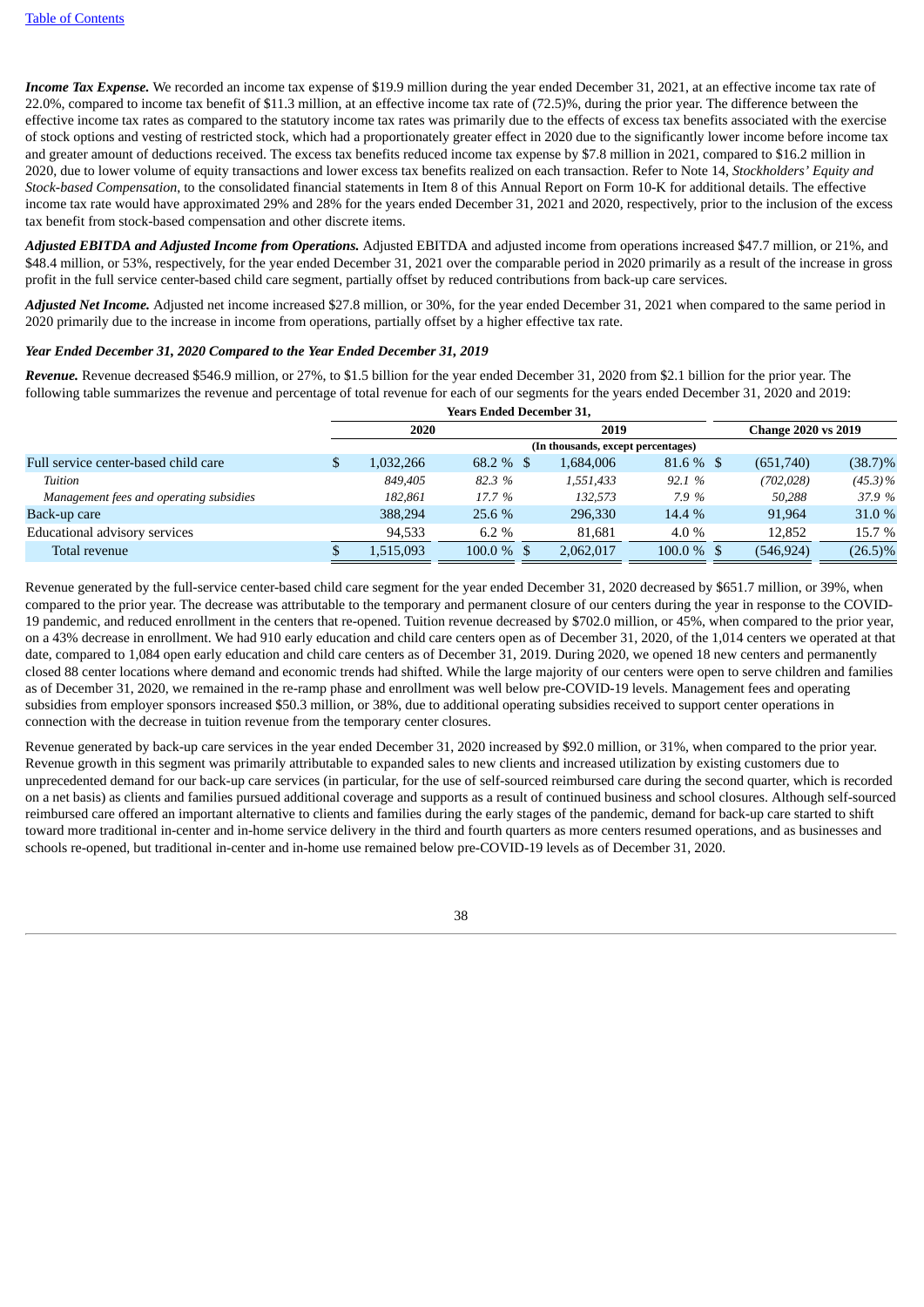Revenue generated by educational advisory and other services in the year ended December 31, 2020 increased by \$12.9 million, or 16%, when compared to the prior year. Revenue growth in this segment is primarily attributable to contributions from acquisitions, increased utilization by existing customers, and, to a lesser extent, sales to new clients. Acquisitions completed in 2019 and 2020 contributed \$9.8 million to the growth of this segment in 2020.

*Cost of Services.* Cost of services decreased \$328.5 million, or 21%, to \$1.2 billion for the year ended December 31, 2020 from \$1.5 billion for the prior year.

Cost of services in the full-service center-based child care segment decreased by \$310.4 million, or 23%, to \$1.0 billion when compared to the prior year. The decrease is primarily due to reductions in personnel costs, which decreased 25%, and program supplies and materials, which decreased 15%, in connection with the reduced enrollment associated with the temporary center closures, and contributions from government support programs that reduced certain payroll and other operating expenses by a total of \$83.5 million. These reductions in costs were partially offset by impairment costs of \$26.2 million for long-lived assets incurred in connection with the impact of COVID-19 on our operations, costs associated with the permanent closure of certain centers of \$6.6 million, including related severance and facilities costs, and incremental occupancy costs associated with new centers added since December 31, 2019.

Cost of services in the back-up care segment decreased by \$24.2 million, or 14%, to \$145.1 million when compared to the prior year. The decrease is primarily due to reductions in personnel costs and care provider fees, which represented approximately 65% of total costs of services for this segment in 2020 as compared to approximately 75% in 2019, as traditional utilization levels were lower than the prior year. This reduction was offset by technology and marketing spending to support and enhance our customer user experience and service delivery, and impairment costs of \$2.1 million in relation to the decrease in fair value of an equity investment.

Cost of services in the educational advisory and other services segment increased by \$6.1 million, or 16%, to \$44.4 million when compared to the prior year, which is broadly consistent with revenue growth. The increase is due to personnel costs related to delivering services to the expanding customer base.

*Gross Profit.* Gross profit decreased by \$218.4 million, or 42%, to \$304.5 million for the year ended December 31, 2020 from \$522.9 million for the prior year. Gross profit margin was 20% of revenue for the year ended December 31, 2020, a decrease of approximately 5% compared to the year ended December 31, 2019. The decrease in gross profit is primarily due to reduced margins in the full-service center-based child care segment from the temporary closure of centers, reduced enrollment in the centers that have re-opened, and related impairment charges on long-lived assets, partially offset by increases in gross profit from expanded back-up care, and educational advisory and other services.

*Selling, General and Administrative Expenses.* SGA of \$219.6 million for the year ended December 31, 2020 was relatively consistent with the same period in 2019, in order to support the business throughout the pandemic and as it re-ramps. SGA was 15% of revenue for the year ended December 31, 2020, compared to 11% for the same period in 2019 due to the lower revenue base.

*Amortization of Intangible Assets.* Amortization expense on intangible assets was \$31.7 million for the year ended December 31, 2020, a decrease from \$33.6 million in the prior year, due to the use of the accelerated method of amortization for certain intangibles and decreases from intangible assets becoming fully amortized during the period, partially offset by increases from the acquisitions completed in 2019 and 2020. Refer to Note 6, *Goodwill and Intangible Assets*, to the consolidated financial statements in Item 8 of this Annual Report on Form 10-K for additional details.

*Income from Operations.* Income from operations decreased by \$214.5 million, or 80%, to \$53.3 million for the year ended December 31, 2020 when compared to the prior year. The following table summarizes income (loss) from operations and percentage of revenue for each of our segments for the years ended December 31, 2020 and 2019:

|                                      |   |                                    | <b>Years Ended December 31,</b> |  |         |             |  |                            |             |  |  |  |
|--------------------------------------|---|------------------------------------|---------------------------------|--|---------|-------------|--|----------------------------|-------------|--|--|--|
|                                      |   | 2020<br>2019                       |                                 |  |         |             |  | <b>Change 2020 vs 2019</b> |             |  |  |  |
|                                      |   | (In thousands, except percentages) |                                 |  |         |             |  |                            |             |  |  |  |
| Full service center-based child care | Φ | (155, 382)                         | $(15.1)\%$ \$                   |  | 166,011 | $9.9\%$ \$  |  | (321, 393)                 | $(193.6)\%$ |  |  |  |
| Back-up care                         |   | 182.938                            | 47.1 %                          |  | 80.394  | 27.1 %      |  | 102.544                    | 127.6 %     |  |  |  |
| <b>Educational advisory services</b> |   | 25,778                             | 27.3 %                          |  | 21,414  | 26.2 %      |  | 4.364                      | 20.4 %      |  |  |  |
| Income from operations               |   | 53.334                             | $3.5\%$ \$                      |  | 267,819 | $13.0\%$ \$ |  | (214, 485)                 | $(80.1)\%$  |  |  |  |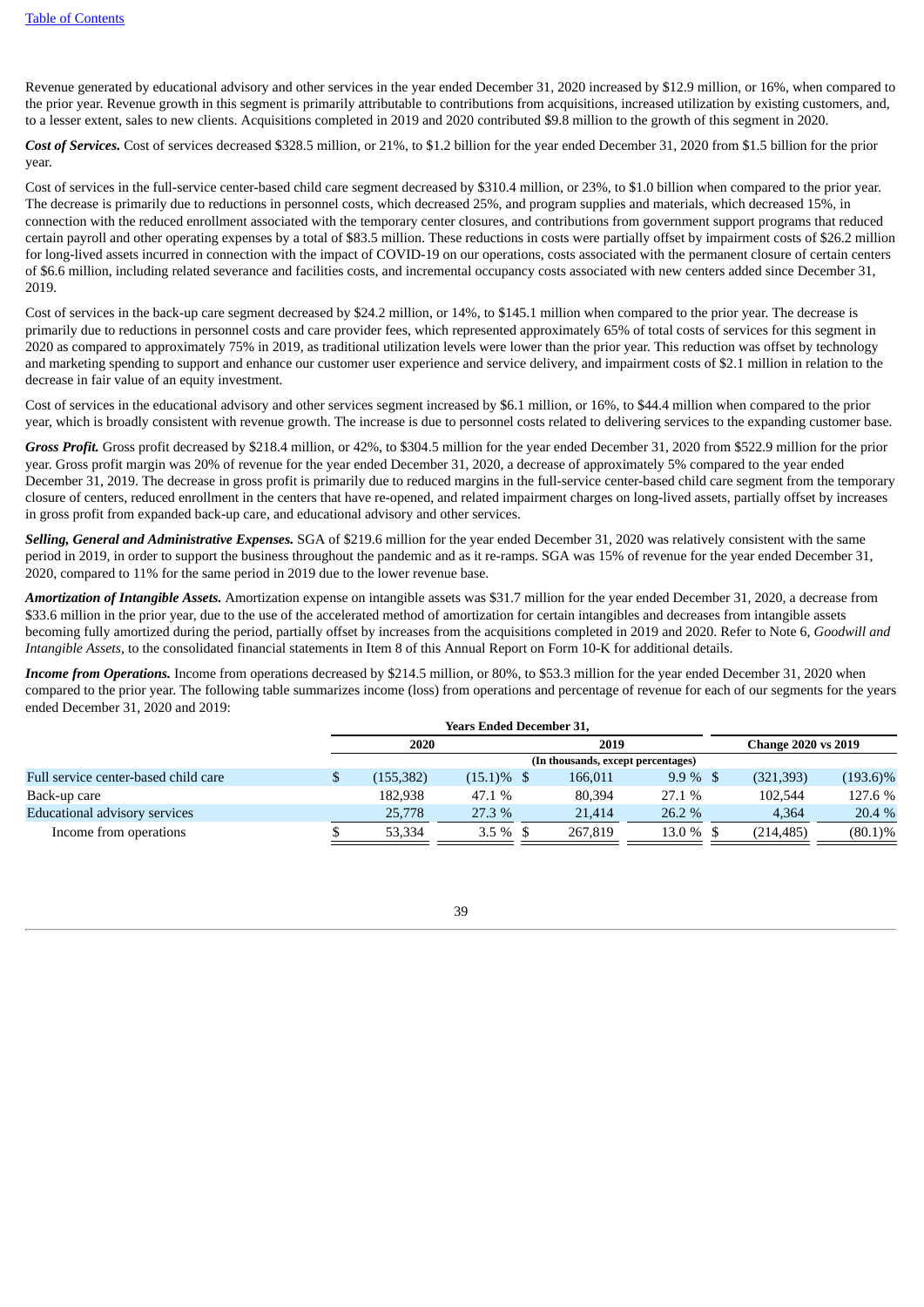The decrease in income from operations was due to the following:

- *•* Income from operations for the full-service center-based child care segment decreased \$321.4 million, or 194%, for the year ended December 31, 2020, when compared to the same period in 2019 due to reduced tuition revenue from temporary and permanent center closures and reduced enrollment in the centers that have re-opened, as well as related impairment charges on long-lived assets of \$26.2 million and costs associated with the permanent closure of certain centers of \$6.6 million, partially offset by contributions of \$83.5 million from government support programs that reduced certain payroll and operating expenses, of which \$14.6 million reduced the operating subsidies paid by employers.
- Income from operations for the back-up care segment increased \$102.5 million to \$182.9 million for the year ended December 31, 2020, or 128%, when compared to the same period in 2019 due to the expanding revenue base from increased sales and utilization of our back-up care services (in particular, for self-sourced reimbursed care during the second quarter) as clients and families pursued additional supports as a result of business and school closures, and reduced care provider fees associated with decreased utilization of traditional care options in relation to the prior year, partially offset by investments in technology to support our customer user experience and service delivery.
- Income from operations for the educational advisory and other services segment increased \$4.4 million to \$25.8 million for the year ended December 31, 2020, or 20%, when compared to the same period in 2019 due to contributions from the expanding revenue base.

*Net Interest Expense.* Net interest expense decreased to \$37.7 million for the year ended December 31, 2020 from \$45.2 million for the year ended December 31, 2019, due to decreased borrowings under our revolving credit facility as well as decreases in the interest rates applicable to our debt. Including the effects of the interest rate swap arrangements, the weighted average interest rates for the term loans and revolving credit facility were 3.23% and 3.89% for the years ended December 31, 2020 and 2019, respectively.

*Income Tax Expense.* We recorded an income tax benefit of \$11.3 million during the year ended December 31, 2020, at an effective income tax rate of (72.5)%, compared to income tax expense of \$42.3 million, at an effective income tax rate of 19%, during the prior year. The difference between the effective income tax rates as compared to the statutory income tax rates is primarily due to the effects of excess tax benefits associated with the exercise of stock options and vesting of restricted stock, which have a proportionately greater effect in 2020 due to the significantly lower income before income tax. The excess tax benefits reduced income tax expense by \$16.2 million in 2020, compared to \$13.9 million in the same 2019 period, due to higher volume of equity transactions. The effective income tax rate would have approximated 28% and 25% for the years ended December 31, 2020 and 2019, respectively, prior to the inclusion of the excess tax benefit from stock-based compensation and other discrete items.

*Adjusted EBITDA and Adjusted Income from Operations.* Adjusted EBITDA and adjusted income from operations decreased \$170.5 million, or 43%, and \$176.7 million, or 66%, respectively, for the year ended December 31, 2020 over the comparable period in 2019 primarily as a result of the decrease in gross profit in the full-service center-based child care segment, partially offset by growth in the back-up care and educational advisory and other services segments.

*Adjusted Net Income.* Adjusted net income decreased \$123.1 million, or 57%, for the year ended December 31, 2020 when compared to the same period in 2019 primarily due to the decrease in income from operations, partially offset by a lower effective tax rate.

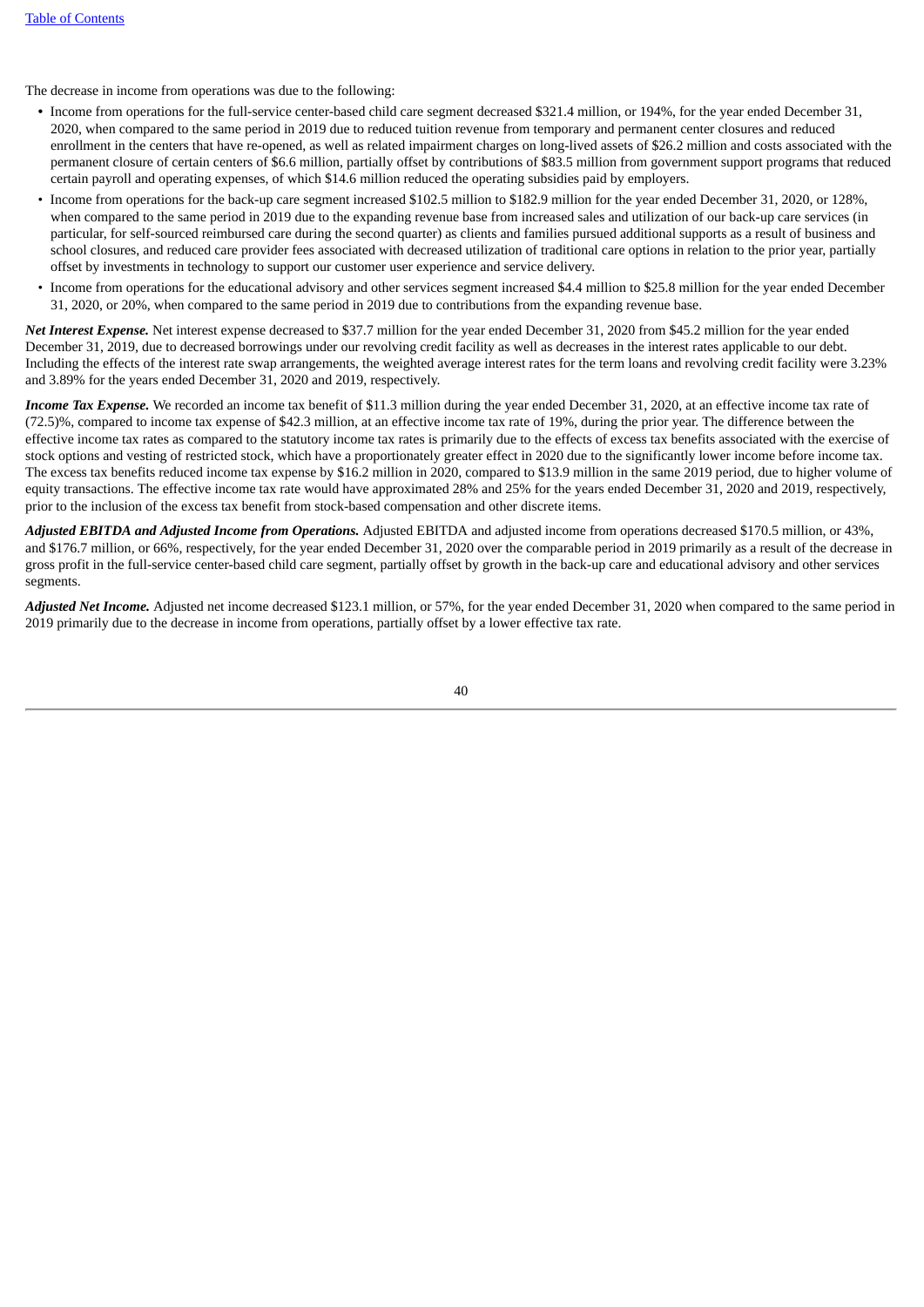# *Non-GAAP Financial Measures and Reconciliation*

In our quarterly and annual reports, earnings press releases and conference calls, we discuss key financial measures that are not calculated in accordance with GAAP to supplement our consolidated financial statements presented on a GAAP basis. These non-GAAP financial measures of adjusted EBITDA, adjusted income from operations, adjusted net income and diluted adjusted earnings per common share are reconciled from their respective measures determined under GAAP as follows:

| 2020<br>2021<br>(In thousands, except share data)<br>\$<br>\$<br>$\mathfrak{S}$<br>Net income<br>70,459<br>26,992<br>36,099<br>37,682<br>Interest expense - net<br>Income tax expense (benefit)<br>19,889<br>(11, 340)<br>Depreciation<br>79,658<br>80,010 | 2019<br>180,386<br>45,154<br>42,279<br>74,648<br>33,621<br>376,088 |
|------------------------------------------------------------------------------------------------------------------------------------------------------------------------------------------------------------------------------------------------------------|--------------------------------------------------------------------|
|                                                                                                                                                                                                                                                            |                                                                    |
|                                                                                                                                                                                                                                                            |                                                                    |
|                                                                                                                                                                                                                                                            |                                                                    |
|                                                                                                                                                                                                                                                            |                                                                    |
|                                                                                                                                                                                                                                                            |                                                                    |
|                                                                                                                                                                                                                                                            |                                                                    |
| Amortization of intangible assets (a)<br>29,172<br>31,652                                                                                                                                                                                                  |                                                                    |
| <b>EBITDA</b><br>235,277<br>164,996                                                                                                                                                                                                                        |                                                                    |
| <b>Additional adjustments:</b>                                                                                                                                                                                                                             |                                                                    |
| COVID-19 related costs (b)<br>10,582<br>34,918                                                                                                                                                                                                             |                                                                    |
| Stock-based compensation expense (c)<br>23,060<br>20,996                                                                                                                                                                                                   | 17,283                                                             |
| Loss on extinguishment of debt<br>2,571                                                                                                                                                                                                                    |                                                                    |
| Other costs <sup>(d)</sup><br>578<br>3,486                                                                                                                                                                                                                 | 626                                                                |
| Non-cash operating lease expense (e)                                                                                                                                                                                                                       | 860                                                                |
| Total adjustments<br>36,791<br>59,400                                                                                                                                                                                                                      | 18,769                                                             |
| <b>Adjusted EBITDA</b><br>\$<br>\$<br>224,396<br>\$<br>272,068                                                                                                                                                                                             | 394,857                                                            |
|                                                                                                                                                                                                                                                            |                                                                    |
| \$<br>Income from operations<br>129,018<br>\$<br>53,334<br>\$                                                                                                                                                                                              | 267,819                                                            |
| COVID-19 related costs (b)<br>10,582<br>34,918                                                                                                                                                                                                             |                                                                    |
| Other costs <sup>(d)</sup><br>578<br>3,486                                                                                                                                                                                                                 | 626                                                                |
| <b>Adjusted income from operations</b><br>\$<br>\$<br>140,178<br>\$<br>91,738                                                                                                                                                                              | 268,445                                                            |
| \$<br>70,459<br>\$<br>26,992<br>\$<br>Net income                                                                                                                                                                                                           | 180,386                                                            |
| Income tax expense (benefit)<br>19,889<br>(11, 340)                                                                                                                                                                                                        | 42,279                                                             |
| Income before income tax<br>90,348<br>15,652                                                                                                                                                                                                               | 222,665                                                            |
| Amortization of intangible assets (a)<br>29,172<br>31,652                                                                                                                                                                                                  | 33,621                                                             |
| COVID-19 related costs (b)<br>10,582<br>34,918                                                                                                                                                                                                             |                                                                    |
| Stock-based compensation expense (c)<br>23,060<br>20,996                                                                                                                                                                                                   | 17,283                                                             |
| Loss on extinguishment of debt<br>2,571                                                                                                                                                                                                                    |                                                                    |
| Other costs <sup>(d)</sup><br>578<br>3,486                                                                                                                                                                                                                 | 626                                                                |
| Adjusted income before income tax<br>156,311<br>106,704                                                                                                                                                                                                    | 274,195                                                            |
| Adjusted income tax expense (f)<br>(34, 915)<br>(13, 155)                                                                                                                                                                                                  | (57, 591)                                                          |
| <b>Adjusted net income</b><br>\$<br>\$<br>121,396<br>\$<br>93,549                                                                                                                                                                                          | 216,604                                                            |
| 60,309,985<br>Weighted average common shares outstanding - diluted<br>60,871,399                                                                                                                                                                           | 58,947,240                                                         |
| \$<br>Diluted adjusted earnings per common share<br>\$<br>\$<br>1.99<br>1.55                                                                                                                                                                               | 3.67                                                               |

(a) Represents amortization of intangible assets, including annual amortization expense of approximately \$20.0 million associated with intangible assets recorded in connection with our going private transaction in May 2008.

(b) COVID-19 related costs represent impairment costs for investments and long-lived assets as a result of center closures and decreases in the fair values for certain centers that are open or temporarily closed, and other costs incurred as a result of the impact of COVID-19 on our operations and related management actions. For the year ended December 31, 2021, impairment costs totaled \$10.6 million related to the full service center-based child care segment. For the year ended December 31, 2020, impairment costs totaled \$28.3 million, of which \$26.2 million related to the full service center-based child care segment and \$2.1 million related to the back-up care segment. Other COVID-19 related costs totaled \$6.6 million for the year ended December 31, 2020 and were primarily associated with the closure of centers, including severance and facilities costs.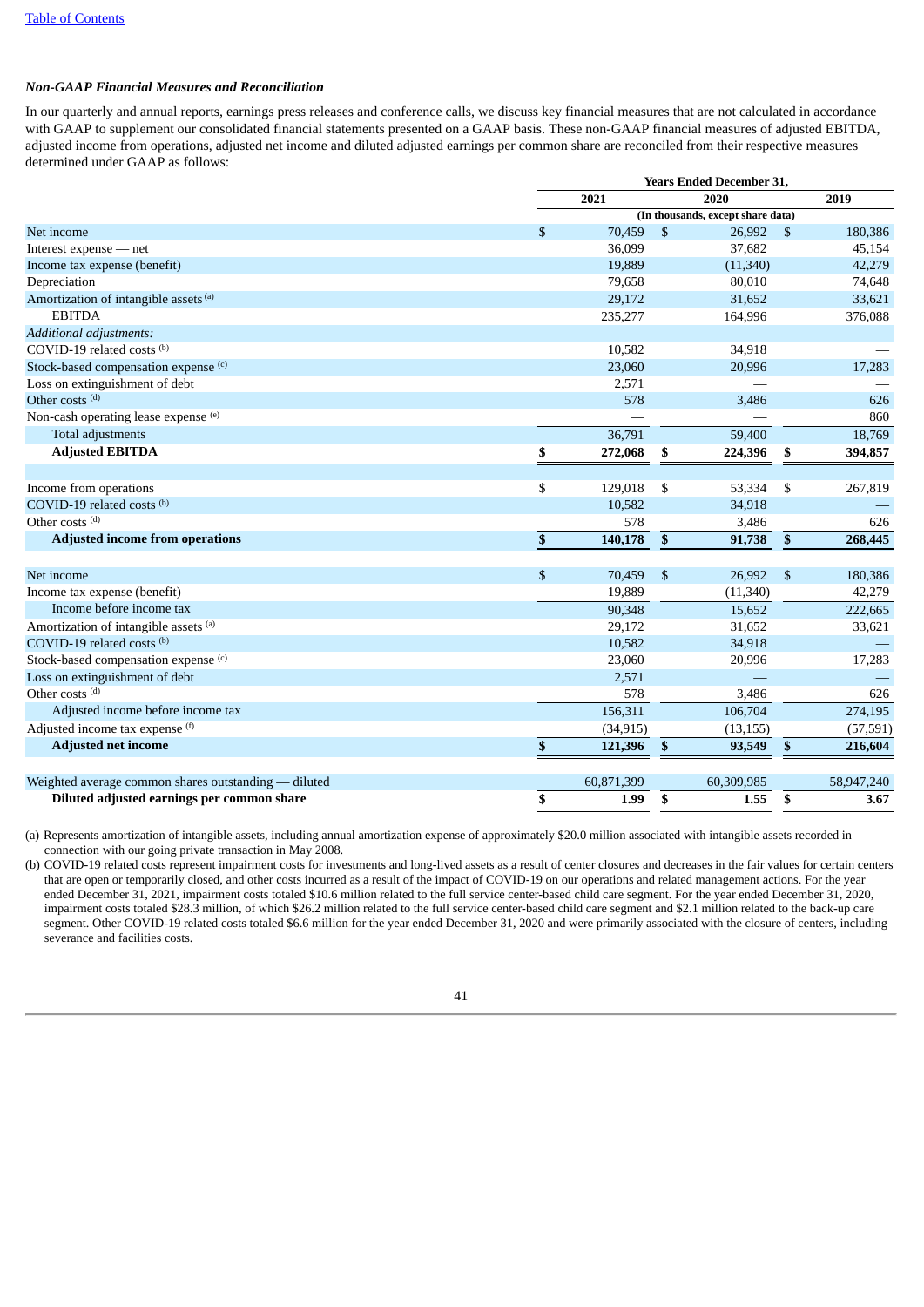- (c) Represents non-cash stock-based compensation expense in accordance with Accounting Standards Codification Topic 718, *Compensation-Stock Compensation.*
- (d) Other costs in the year ended December 31, 2021 represent transaction costs incurred in connection with completed acquisitions. Other costs in the year ended December 31, 2020 relate to occupancy costs incurred for our new corporate headquarters during the construction period, which represented duplicative office costs in 2020 while we also continued to carry the costs for our previous corporate headquarters. Other costs in the year ended December 31, 2019 represent transaction costs incurred in connection with completed acquisitions.
- (e) Represents the excess of lease expense over cash lease expense (for periods prior to 2020).
- $(f)$  Represents income tax expense calculated on adjusted income before income tax at an effective tax rate of approximately 22%, 12% and 21% for the years ended December 31, 2021, 2020 and 2019, respectively. The effective tax rates represent a tax rate of approximately 28% for both 2021 and 2020 and approximately 26% for 2019, applied to the adjusted income before income tax, less the effect of excess tax benefits related to equity transactions.

Adjusted EBITDA, adjusted income from operations, adjusted net income and diluted adjusted earnings per common share (collectively referred to as the "non-GAAP financial measures") are not presentations made in accordance with GAAP, and the use of the terms adjusted EBITDA, adjusted income from operations, adjusted net income and diluted adjusted earnings per common share may differ from similar measures reported by other companies and may not be comparable to other similarly titled measures. We believe the non-GAAP financial measures provide investors with useful information with respect to our historical operations. We present the non-GAAP financial measures as supplemental performance measures because we believe they facilitate a comparative assessment of our operating performance relative to our performance based on our results under GAAP, while isolating the effects of some items that vary from period to period. Specifically, adjusted EBITDA allows for an assessment of our operating performance and of our ability to service or incur indebtedness without the effect of non-cash charges, such as depreciation, amortization, the excess of lease expense over cash lease expense (prior to fiscal 2020), stock-based compensation expense, impairment costs and other costs incurred due to the impact of COVID-19, including center closing costs, transaction costs and other nonrecurring costs, such as expenses related to acquisitions, and duplicative corporate office costs. In addition, adjusted income from operations, adjusted net income and diluted adjusted earnings per common share allow us to assess our performance without the impact of the specifically identified items that we believe do not directly reflect our core operations. These non-GAAP financial measures also function as key performance indicators used to evaluate our operating performance internally, and they are used in connection with the determination of incentive compensation for management, including executive officers. Adjusted EBITDA is also used in connection with the determination of certain ratio requirements under our credit agreement. Adjusted EBITDA, adjusted income from operations, adjusted net income and diluted adjusted earnings per common share are not measurements of our financial performance under GAAP and should not be considered in isolation or as an alternative to income before taxes, net income, diluted earnings per common share, net cash provided by (used in) operating, investing or financing activities or any other financial statement data presented as indicators of financial performance or liquidity, each as presented in accordance with GAAP. Consequently, our non-GAAP financial measures should be considered together with our consolidated financial statements, which are prepared in accordance with GAAP and included in Item 8 of this Annual Report on Form 10-K. We understand that although adjusted EBITDA, adjusted income from operations, adjusted net income and diluted adjusted earnings per common share are frequently used by securities analysts, lenders and others in their evaluation of companies, they have limitations as analytical tools, and you should not consider them in isolation, or as a substitute for analysis of our results as reported under GAAP. Some of these limitations are:

- adjusted EBITDA, adjusted income from operations and adjusted net income do not fully reflect our cash expenditures, future requirements for capital expenditures or contractual commitments;
- adjusted EBITDA, adjusted income from operations and adjusted net income do not reflect changes in, or cash requirements for, our working capital needs;
- adjusted EBITDA does not reflect the significant interest expense, or the cash requirements necessary to service interest or principal payments, on debt; and
- although depreciation and amortization are non-cash charges, the assets being depreciated and amortized will often have to be replaced in the future; and adjusted EBITDA, adjusted income from operations and adjusted net income do not reflect any cash requirements for such replacements.

Because of these limitations, adjusted EBITDA, adjusted income from operations, and adjusted net income should not be considered as discretionary cash available to us to reinvest in the growth of our business or as measures of cash that will be available to us to meet our obligations.

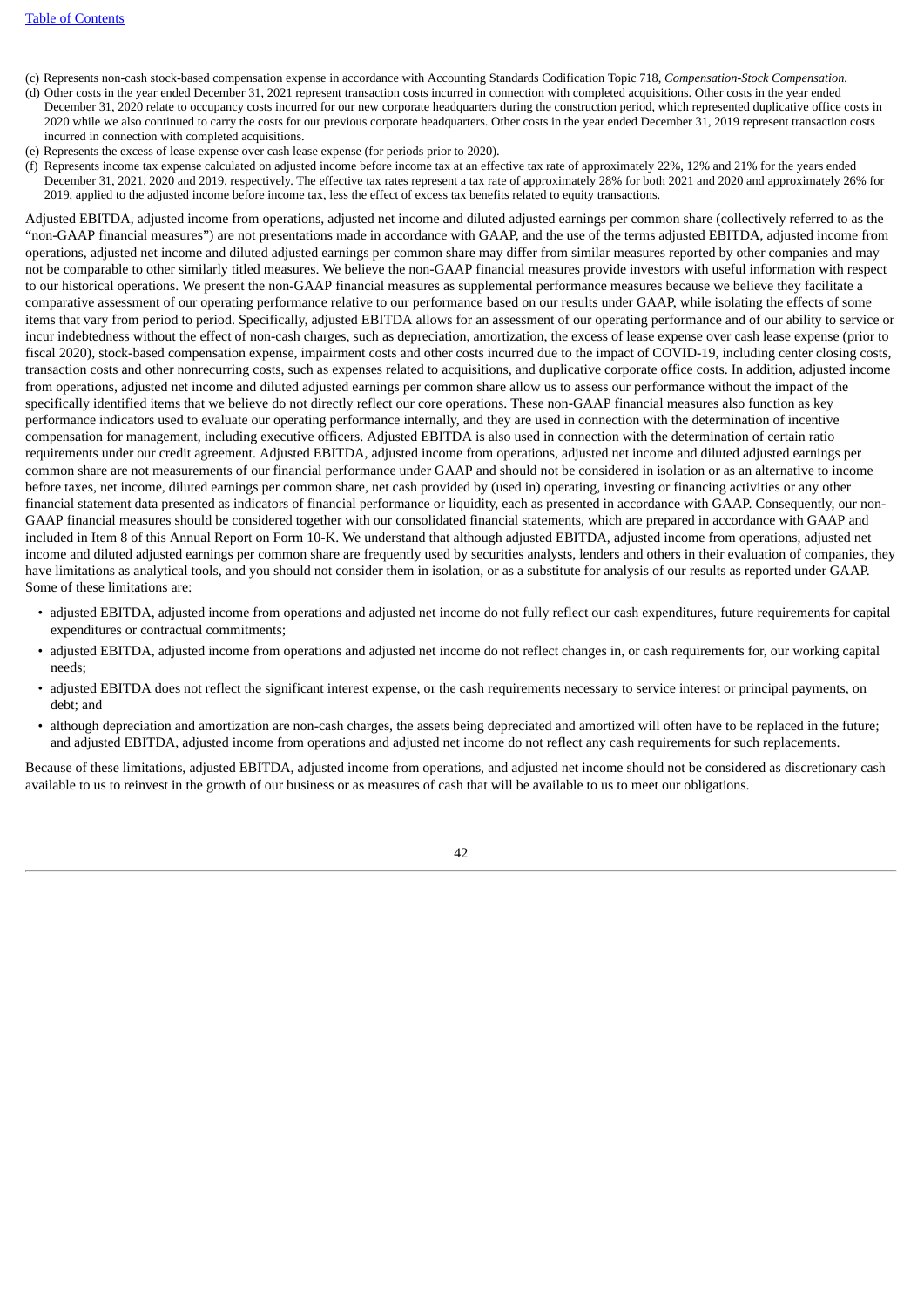# **Liquidity and Capital Resources**

Our primary cash requirements are for the ongoing operations of our existing early education and child care centers, back-up care, educational advisory and other services, the addition of new centers through development or acquisitions, and debt financing obligations. Our primary sources of liquidity are our existing cash, cash flows from operations, and borrowings available under our revolving credit facility. We had \$261.0 million in cash (\$265.3 million including restricted cash) at December 31, 2021, of which \$25.8 million was held in foreign jurisdictions, compared to \$384.3 million in cash (\$388.5 million including restricted cash) at December 31, 2020, of which \$43.6 million was held in foreign jurisdictions. Operations outside of North America accounted for 26% and 23% of our consolidated revenue for the years ended December 31, 2021 and 2020, respectively. The net impact on our liquidity from changes in foreign currency exchange rates was not material for the years ended December 31, 2021 and 2020.

On April 21, 2020, the Company completed the issuance and sale of 2,138,580 shares of common stock to Durable Capital Master Fund LP at a price of \$116.90 per share. The Company received net proceeds from the offering of \$249.8 million, which strengthened our liquidity and financial position, and increased our cash and cash equivalents.

Our revolving credit facility is part of our senior secured credit facilities, which consist of secured term loans and a \$400 million revolving credit facility. There were no borrowings outstanding on our revolving credit facility at December 31, 2021 and 2020. On November 23, 2021, the Company amended its existing senior secured credit facilities to refinance the existing secured term loan facility with a new term loan B facility of \$600 million and a new term loan A facility of \$400 million. Proceeds of \$1 billion from the new term loans, together with cash on hand, were used to repay \$1.03 billion in outstanding term loans and related fees and expenses. Refer to Note 11, *Credit Arrangements and Debt Obligations*, to the consolidated financial statements in Item 8 of this Annual Report on Form 10-K for additional information on our senior secured credit facilities.

We had a working capital deficit of \$81.9 million at December 31, 2021 and working capital of \$93.4 million at December 31, 2020. Our working capital deficit in 2021 has primarily arisen from using cash to make long-term investments in fixed assets and acquisitions, and from share repurchases. We anticipate that our cash flows from operating activities will continue to be impacted while our center operating performance ramps enrollment. During this re-enrollment phase, cash flows from operating activities will be supported by our existing cash, as well as borrowings available under our revolving credit facility, as needed. As we focus on the enrollment and ramping of centers, we continue to prioritize investments that support current operations and strategic opportunities, as well as the principal and interest payments on our debt.

We have participated in certain government support programs, including certain grants, tax deferrals and tax credits allowed pursuant to the Coronavirus Aid, Relief, and Economic Security Act ("CARES Act"), the Consolidated Appropriations Act, 2021 ("CAA"), and the American Rescue Plan Act of 2021 ("ARPA") in the United States, as well as certain tax deferrals, tax credits, and employee wage support in the United Kingdom, and may continue to do so in the future. During the years ended December 31, 2021 and 2020, \$50.9 million and \$83.5 million, respectively, was recorded as a reduction to cost of services in relation to these benefits, of which \$16.0 million and \$14.6 million, respectively, reduced the operating subsidies paid by employers for the related child care centers. As of December 31, 2021 and 2020, \$3.3 million and \$8.4 million, respectively, was recorded in prepaid expenses and other current assets on the consolidated balance sheet for amounts due from government support programs, and as of December 31, 2021, \$3.9 million was recorded to other current liabilities related to government support received related to future periods. As of December 31, 2021, payroll tax deferrals of \$7.0 million were recorded in accounts payable and accrued expenses on the consolidated balance sheet and as of December 31, 2020, payroll tax deferrals were \$20.4 million, of which \$10.2 million was included in accounts payable and accrued expenses and \$10.2 million was included in other long-term liabilities. There is no assurance that these government support programs will continue in the future at current levels, or at all.

As of December 31, 2021, we had \$791.3 million in lease liabilities, \$87.3 million of which is short term in nature. Refer to Note 4, *Leases*, to the consolidated financial statements in Item 8 of this Annual Report on Form 10-K for additional information on leases, including the maturity of the contractual obligations related to our lease liabilities.

The board of directors authorized a share repurchase program of up to \$400 million of our outstanding common stock, effective December 16, 2021. The share repurchase program has no expiration date and replaced the prior June 2018 authorization, of which \$0.2 million remained available thereunder. During the year ended December 31, 2021, we repurchased 1.6 million shares for \$214.1 million, and at December 31, 2021, \$380.6 million remained available under the repurchase program. During the year ended December 31, 2020, we repurchased 0.2 million shares for \$32.2 million. All repurchased shares have been retired.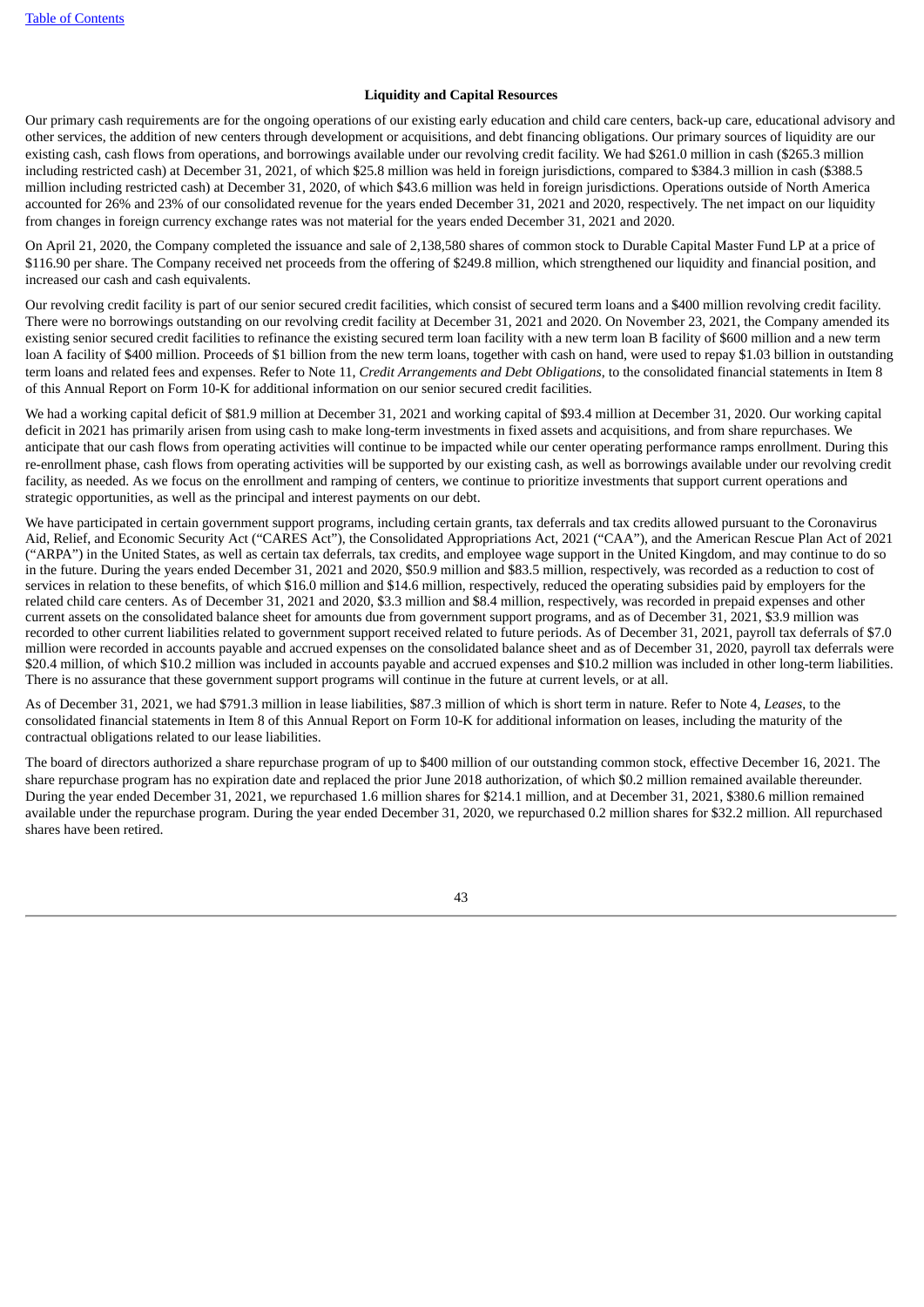We believe that funds provided by operations, our existing cash balances and borrowings available under our revolving credit facility will be adequate to fund all obligations and liquidity requirements for at least the next twelve months. However, continued disruption from COVID-19 or if we were to undertake any significant acquisitions or make investments in the purchase of facilities for new or existing centers, we could require financing beyond our existing cash and borrowing capacity, and it could be necessary for us to obtain additional debt or equity financing. We may not be able to obtain such financing on reasonable terms, or at all.

| <b>Cash Flows</b>                                              | <b>Years Ended December 31.</b> |                |      |                |  |            |  |  |  |  |  |
|----------------------------------------------------------------|---------------------------------|----------------|------|----------------|--|------------|--|--|--|--|--|
|                                                                |                                 | 2021           | 2020 |                |  | 2019       |  |  |  |  |  |
|                                                                |                                 |                |      | (In thousands) |  |            |  |  |  |  |  |
| Net cash provided by operating activities                      |                                 | 227.253        |      | 209.572 \$     |  | 330,353    |  |  |  |  |  |
| Net cash used in investing activities                          |                                 | $(117,389)$ \$ |      | $(83,825)$ \$  |  | (189,070)  |  |  |  |  |  |
| Net cash provided by (used in) financing activities            |                                 | $(230,030)$ \$ |      | 228,996        |  | (149, 128) |  |  |  |  |  |
| Cash, cash equivalents and restricted cash — beginning of year |                                 | 388,465 \$     |      | 31.192         |  | 38,478     |  |  |  |  |  |
| Cash, cash equivalents and restricted cash — end of year       |                                 | 265,281        |      | 388,465        |  | 31.192     |  |  |  |  |  |

#### *Cash Provided by Operating Activities*

Cash provided by operating activities was \$227.3 million for the year ended December 31, 2021, compared to \$209.6 million for 2020. The increase in cash provided by operating activities primarily resulted from the \$43.5 million increase in net income from the prior year, and increases associated with growth in the full service center-based child care segment and the related increase in tuition fees collected in advance as children re-enroll in our centers, offset by changes in working capital arising from the timing of billings and payments when compared to the prior year.

Cash provided by operating activities was \$209.6 million for the year ended December 31, 2020, compared to \$330.4 million for the same period in 2019. The decrease in cash provided by operating activities primarily resulted from the \$153.4 million decrease in net income from the prior year, and from changes in working capital arising from the timing of billings and payments when compared to 2019, including increases in accounts receivable associated with slower collections, and an increase in other current assets for amounts receivable from government support programs which were not present in 2019. The decrease in cash provided by operating activities was partially offset by client deposits, and the effects of payroll tax and rent payment deferrals during the period.

### *Cash Used in Investing Activities*

Cash used in investing activities was \$117.4 million for the year ended December 31, 2021 compared to \$83.8 million for the prior year, and was related to fixed asset additions, acquisitions, and other investments. The increase in cash used in investing activities in 2021 was primarily related to acquisitions, partially offset by lower fixed asset additions. During the year ended December 31, 2021, we invested \$53.9 million in five acquisitions, and to a lesser extent, for settlements of prior year acquisitions, compared to \$8.3 million used for three acquisitions in 2020. During the year ended December 31, 2021, we invested \$57.7 million, net of proceeds from the sale of fixed assets, in fixed asset purchases for new child care centers, and maintenance and refurbishments in our existing centers, compared to a net investment of \$72.8 million during the same period in 2020.

Cash used in investing activities was \$83.8 million for the year ended December 31, 2020 compared to \$189.1 million for the same period in 2019, and was related to fixed asset additions, acquisitions, and other investments. The decrease in cash used in investing activities was primarily related to a lower volume of fixed asset additions and acquisitions in 2020 as we prioritized investments to the most critical operating areas in response to the COVID-19 pandemic. During the year ended December 31, 2020, we invested \$8.3 million for three acquisitions, and to a lesser extent, for settlements of prior year acquisitions, compared to \$53.4 million used for eight acquisitions in 2019. During the year ended December 31, 2020, we invested \$72.8 million, net of proceeds from the sale of fixed assets, in fixed asset purchases for new child care centers, and maintenance and refurbishments in our existing centers, compared to a net investment of \$104.8 million during the same period in 2019. Additionally, during the year ended December 31, 2019, we invested \$25.0 million in debt securities and other investments, \$24.7 million of which were net purchases by our wholly-owned captive insurance company using restricted cash, and invested \$5.9 million for a 20% interest in a provider of full service center-based child care and back-up care services in Germany, compared to net investments in debt securities of \$2.7 million in 2020.

We estimate that in 2022 we will continue to spend on fixed asset additions related to new child care centers, maintenance and refurbishments in our existing centers, and continued investments in technology and equipment. As part of our growth strategy, we also expect to continue to make selective acquisitions.

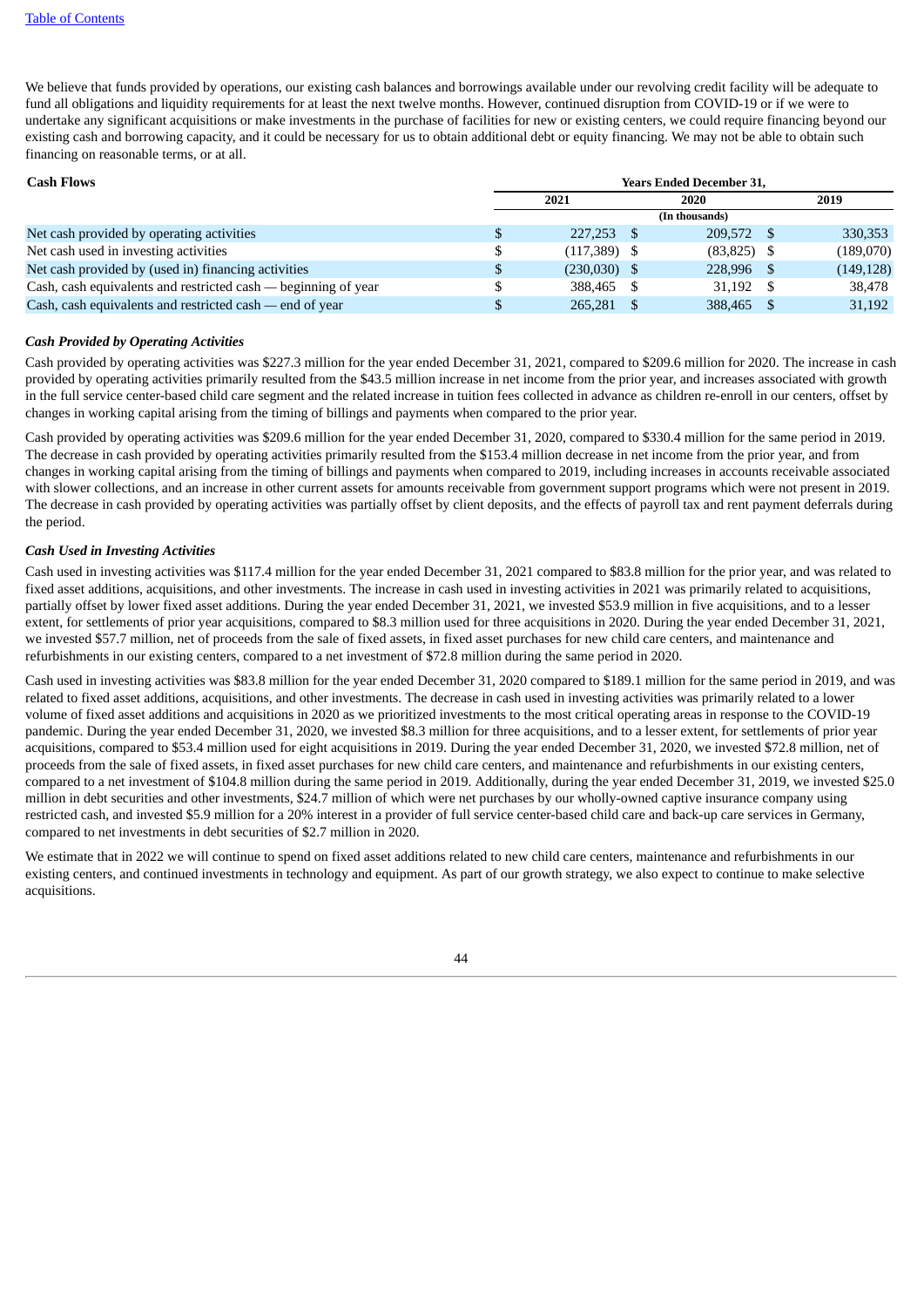# *Cash Provided by (Used in) Financing Activities*

Cash used in financing activities was \$230.0 million for the year ended December 31, 2021 compared to cash provided by financing activities of \$229.0 million in 2020. The change in financing activities was primarily related to an increase in share repurchases in 2021, which were \$213.8 million in the year ended December 31, 2021 compared to \$32.7 million in 2020, and capital raised in the year ended December 31, 2020 of \$249.8 million from the issuance and sale of common stock. Cash used in financing activities was \$149.1 million in the year ended December 31, 2019 and consisted primarily of repayments on the revolving credit facility of \$117.9 million, net of borrowings.

#### **Debt**

Our senior secured credit facilities consist of a term loan B facility, term loan A facility, and a \$400 million multi-currency revolving credit facility.

Long term debt obligations were as follows:

|                                                      | December 31, |            |                |           |  |  |
|------------------------------------------------------|--------------|------------|----------------|-----------|--|--|
|                                                      |              | 2021       |                | 2020      |  |  |
|                                                      |              |            | (In thousands) |           |  |  |
| Term loan B                                          | S            | 600,000 \$ |                | 1,034,688 |  |  |
| Term loan A                                          |              | 400,000    |                |           |  |  |
| Deferred financing costs and original issue discount |              | (7,604)    |                | (3,801)   |  |  |
| Total debt                                           |              | 992,396    |                | 1,030,887 |  |  |
| Less current maturities                              |              | (16,000)   |                | (10,750)  |  |  |
| Long-term debt                                       |              | 976,396    |                | 1,020,137 |  |  |

On November 23, 2021, the Company amended its existing senior secured credit facilities to refinance the existing secured term loan facility with a new term loan B facility ("term loan B") of \$600 million and a new term loan A facility ("term loan A") of \$400 million, collectively the "term loan facilities" or "term loans." Proceeds of \$1 billion from the new term loans, together with cash on hand, were used to repay \$1.03 billion in outstanding term loans and related fees and expenses. The terms of the existing \$400 million multi-currency revolving credit facility ("revolving credit facility") were not modified in the November 2021 amendment.

The seven year term loan B matures on November 23, 2028 and requires quarterly principal payments equal to 1% per annum of the original aggregate principal amount of the term loan B, with the remaining principal balance due at maturity. The five year term loan A matures on November 23, 2026 and requires quarterly principal payments equal to 2.5% per annum of the original aggregate principal amount of the term loan A in each of the first three years, 5% in the fourth year, and 7.5% in the fifth year. The remaining principal balance is due at maturity.

On May 26, 2021, the Company amended its existing senior secured credit facilities to, among other changes, extend the revolving credit facility maturity date from July 31, 2022 to May 26, 2026, and reduce the interest rates applicable to borrowings outstanding on the revolving credit facility. There were no borrowings outstanding on the revolving credit facility at both December 31, 2021 and 2020, with \$400 million available for borrowing.

In April and May 2020, we amended our existing senior credit facilities to, among other things, increase the borrowing capacity of our revolving credit facility from \$225 million to \$400 million, modify the interest rates applicable to borrowings outstanding on the revolving credit facility, and modify the terms of the applicable covenants.

Borrowings under the credit agreement are subject to variable interest. Based on the interest rates in effect as of December 31, 2021, interest payments on the outstanding principal balance of the term loans, including commitment fees on the revolving credit facility, are estimated at \$23 million annually. However, actual interest paid may be different from these estimates based on changes in the market.

We mitigate our interest rate exposure with interest rate cap agreements. During December 2021, the Company entered into interest rate cap agreements with a total notional value of \$900 million, designated and accounted for as cash flow hedges from inception. Interest rate cap agreements for \$600 million, which have a forward starting effective date of October 31, 2023 and expire on October 31, 2025, provide the Company with interest rate protection in the event the one-month LIBOR rate increases above 2.5%. Interest rate cap agreements for \$300 million, which have a forward starting effective date of October 31, 2023 and expire on October 31, 2026, provide the Company with interest rate protection in the event the one-month LIBOR rate increases above 3.0%.

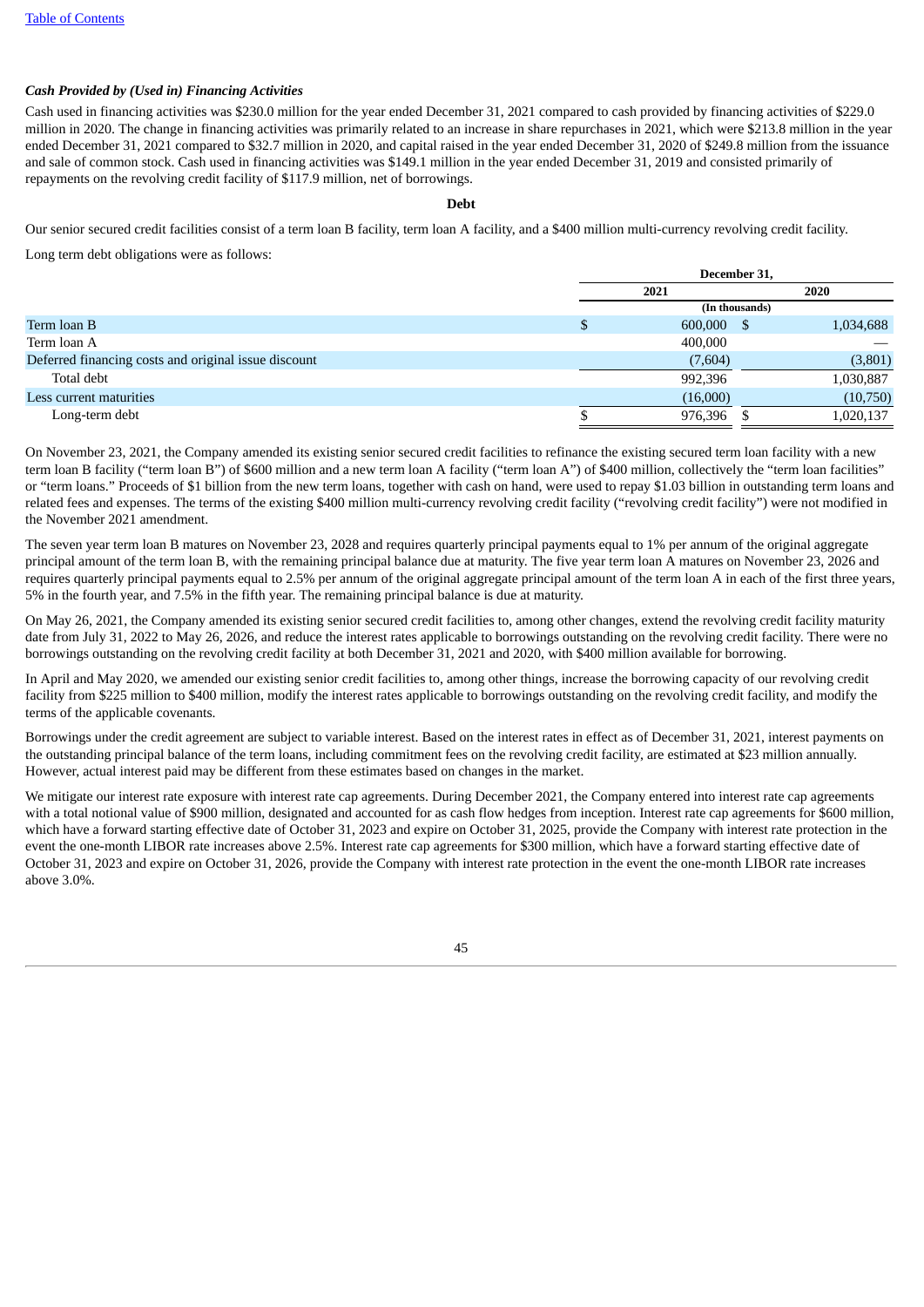In June 2020, the Company entered into interest rate cap agreements with a total notional value of \$800 million. These interest rate cap agreements, designated and accounted for as cash flow hedges, provide us with interest rate protection in the event the one-month LIBOR rate increases above 1%. Interest rate cap agreements for \$300 million notional value have an effective date of June 30, 2020 and expire on October 31, 2023, while interest rate cap agreements for another \$500 million notional amount have a forward starting effective date of October 29, 2021 and expire on October 31, 2023.

We entered into variable-to-fixed interest rate swap agreements on \$500 million notional amount of the outstanding term loan borrowings. These swap agreements, designated and accounted for as cash flow hedges, matured on October 31, 2021. The weighted average interest rate for the term loans was 2.98%, and 3.23% for the years ended December 31, 2021 and 2020, respectively, including the impact of the interest rate swap agreements prior to its maturity.

The term loan A facility and the revolving credit facility require Bright Horizons Family Solutions LLC, the borrower, and its restricted subsidiaries to comply with a maximum first lien net leverage ratio. A breach of this covenant is subject to certain equity cure rights. We were in compliance with our financial covenant at December 31, 2021.

The credit agreement governing the senior secured credit facilities contains certain customary affirmative covenants and events of default. Refer to Note 11, *Credit Arrangements and Debt Obligations*, to the consolidated financial statements in Item 8 of this Annual Report on Form 10-K for additional information on our debt and credit arrangements, future principal payments of long-term debt, and covenant requirements.

#### **Critical Accounting Policies and Estimates**

We prepare our consolidated financial statements in accordance with U.S. GAAP. Preparation of the consolidated financial statements requires us to make estimates and assumptions that affect the reported amounts of assets and liabilities and the disclosure of contingent assets and liabilities at the date of the consolidated financial statements, as well as the reported amounts of revenue and expenses during the reporting period. Actual results could differ from these estimates. The accounting policies and estimates we believe are critical in the preparation of our consolidated financial statements relate to revenue recognition and goodwill and other intangible assets. We have other significant accounting policies that are more fully described in Note 2, *Summary of Significant Accounting Policies*, to the consolidated financial statements in Item 8 of this Annual Report on Form 10-K. Both our critical and significant accounting policies are important to an understanding of the consolidated financial statements.

*Revenue Recognition* — We generate revenue from services based on the nature of the promise and the consideration specified in contracts with customers. At contract inception, we assess the services promised in the contract and identify each distinct performance obligation. The transaction price of a contract is allocated to each distinct performance obligation using the relative stand-alone selling price and recognized as revenue when, or as, control of the service is passed to the customer. The application of these policies to the services provided by each of our segments is discussed below.

Our revenue recognition policy generally does not have significant judgments or estimates that significantly affect the determination of the amount, the allocation of the transaction price to performance obligations, or timing of revenue from contracts with customers. The nature of our services does not require significant judgment or estimates to determine when control transfers to the customer. Based on past practices and customer specific circumstances, we occasionally may grant concessions that impact the total transaction price. If the transaction price may be subject to adjustment, significant judgment may be required to ensure that it is probable that significant reversal in the amount of cumulative revenue recognized will not occur. As of December 31, 2021 and 2020, there were no material estimates related to the constraint of cumulative revenue recognized.

# *Full-Service Center-Based Child Care*

Our full-service center-based child care services include traditional center-based early education and child care, preschool, and elementary education. We provide center-based child care services under two principal business models: (1) a cost-plus model, where we are paid a fee by an employer client for managing a child care center on a cost-plus basis, and (2) a P&L model, where we assume the financial risk of operating a child care center and provide care on either an exclusive or priority enrollment basis to the employees of an employer sponsor, as well as to families in the surrounding community. In both the cost-plus and sponsor P&L models, the employer sponsor retains responsibility for the development of a new child care center (which is generally owned or leased by the sponsor), as well as ongoing maintenance and repairs. In addition, employer sponsors typically provide subsidies for the ongoing provision of child care services to their employees. Under all model types, we retain responsibility for all aspects of operating the child care center, including the hiring and paying of employees, contracting with vendors, purchasing supplies, and collecting tuition and related accounts receivable.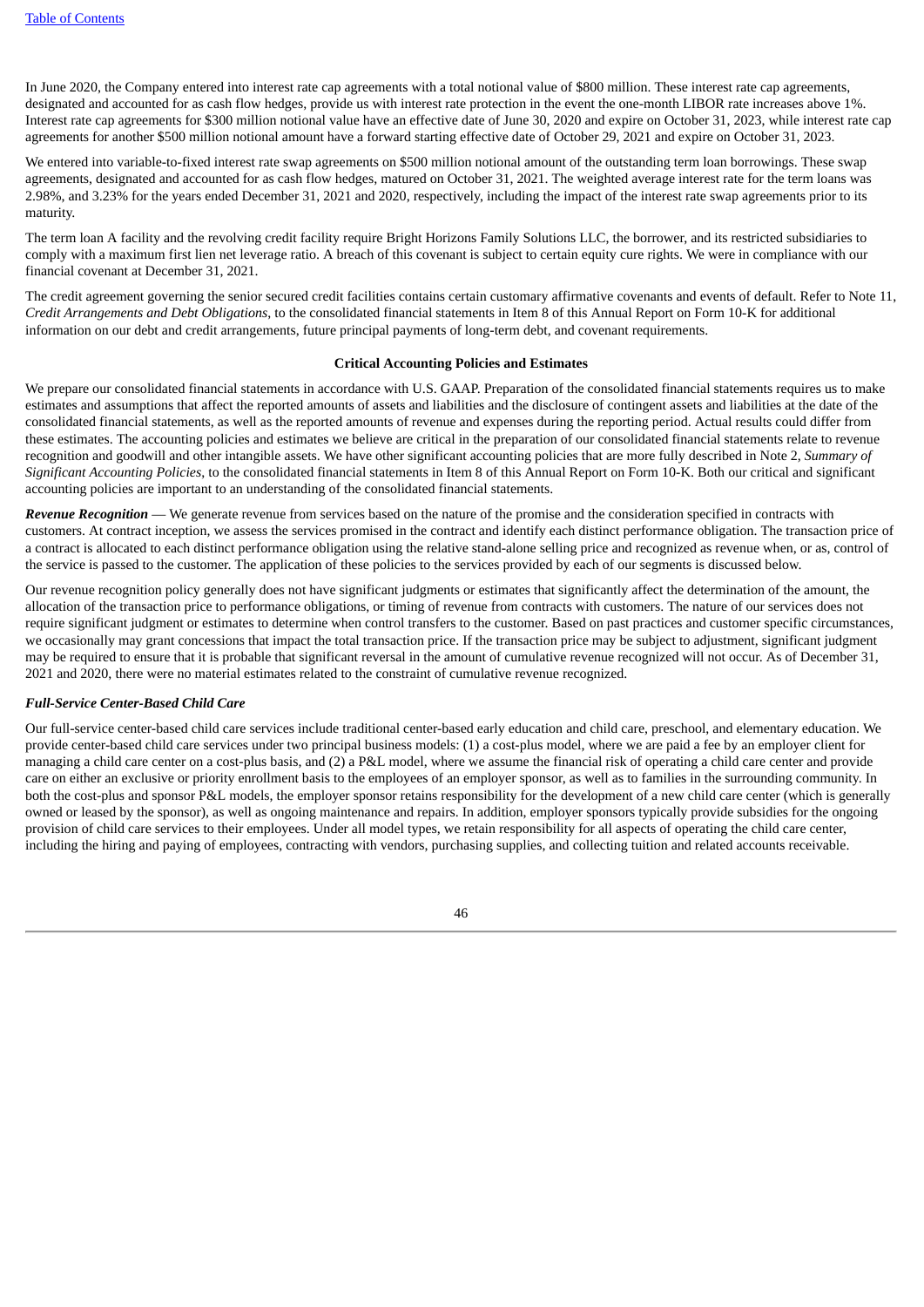Revenue generated from full-service center-based child care services is primarily comprised of monthly tuition paid by parents. Tuition is determined based on the age and developmental level of the child, the child's attendance schedule, and geographic location of the facility. The full-service child care offering provided to parents represents a series of distinct services that are substantially the same and have the same pattern of transfer to the customer over time, which transfers daily. The tuition paid by parents is recognized on a daily basis, but for convenience is recorded on a monthly basis.

We enter into contracts with employer sponsors to manage and operate their early education and child care centers for a management fee, or to provide child care services to their employees on an exclusive or priority basis. These arrangements generally have a contractual term of three to ten years with varying terms and renewal and cancellation options, and may also include operating subsidies paid either in lieu of or to supplement parent tuition. The management fee included in contracts with employer sponsors is typically a monthly amount, and generally includes an annual escalator that is intended to reflect expected future cost increases. Annual escalators are generally stated as a percentage or as a reference to a consumer price index. The contracts also generally include a termination right with a notice period. We allocate revenue for contracts with an accounting term in excess of one year to the applicable contract year based on the rates applicable for that annual period, which is commensurate with the expected increases to the cost of providing the service, our standard pricing practices, as well as the overall allocation objective described in the guidance. Services provided to the employer sponsor represent a series of distinct services that are substantially the same and have the same pattern of transfer to the customer over time, which transfers daily. Fees paid by the employer sponsor are recognized on a daily basis, but for convenience are recorded on a monthly basis (i.e., the same monthly amount within the contract year using the time elapsed method).

Certain arrangements provide that the employer sponsor pay operating subsidies in lieu of, or to supplement, parent tuition. The employer subsidy for costplus managed centers, which consists of variable consideration, is typically calculated as the difference between parent tuition revenue and the operating costs for the center for each respective month and is recognized as revenue in the month the services are provided. The variable consideration relates specifically to efforts to transfer each distinct daily service and the allocation of the consideration earned to that distinct day in which those activities are performed is consistent with the overall allocation objective.

#### *Back-Up Care Services*

Back-up care services consist of center-based back-up child care, in-home child and adult/elder dependent care, school-age camps, virtual tutoring, and self-sourced reimbursed care. We provide back-up care services through our child care centers, school-age camps and in-home caregivers, as well as through the back-up care network. Our back-up care offers access to a contracted network of in-home service agencies and center-based providers in locations where we do not otherwise have in-home caregivers or centers with available capacity, and to a network of tutoring service providers. Selfsourced reimbursed care is a reimbursement program for clients to utilize in emergency-type situations to provide payments to their employees.

Back-up care revenue is primarily comprised of fixed and variable consideration paid by employer sponsors, and, to a lesser extent, co-payments collected from users at the point of service. These arrangements generally have contractual terms of three years with varying terms and renewal and cancellation options. Fees for back-up care services are typically determined based on the number of back-up uses purchased, which may be fixed based on a specified number of uses or variable fees paid per use, and are generally billed monthly as services are rendered or in advance. Revenue for back-up care services is recognized over time as the services are performed and is recognized in the month the back-up services are provided. Allocation of the consideration earned as the service is performed is consistent with the overall allocation objective. Revenue for self-sourced reimbursed care is based on a fee earned for each payment processed (i.e., on a net basis as we are acting as an agent for the payment of the self-sourced care reimbursement from clients to their employees) and is recognized in the month the payments are processed.

#### *Educational Advisory and Other Services*

Our educational advisory services consist of tuition assistance and student loan repayment program administration, workforce education, and related educational consulting services ("EdAssist Solutions"), and college admissions advisory services ("College Coach"). Educational advisory services revenue is primarily comprised of fixed and variable fees paid by employer clients for program management, coaching, and subscription of content, and, to a lesser extent, retail fees collected from users at the point of service. These arrangements generally have contractual terms of three years with varying terms and renewal and cancellation options. Fees for educational advisory services are determined based on the expected number of program participants and the services selected, and are generally billed in advance. Revenue for EdAssist Solutions is recognized on a straight-line basis using the time-elapsed method over the contract term with additional charges recognized in the month the additional services are provided consistent with the overall allocation objective. Revenue for College Coach is recognized over the contract term as college admissions advisory services are provided and customers receive the benefit.

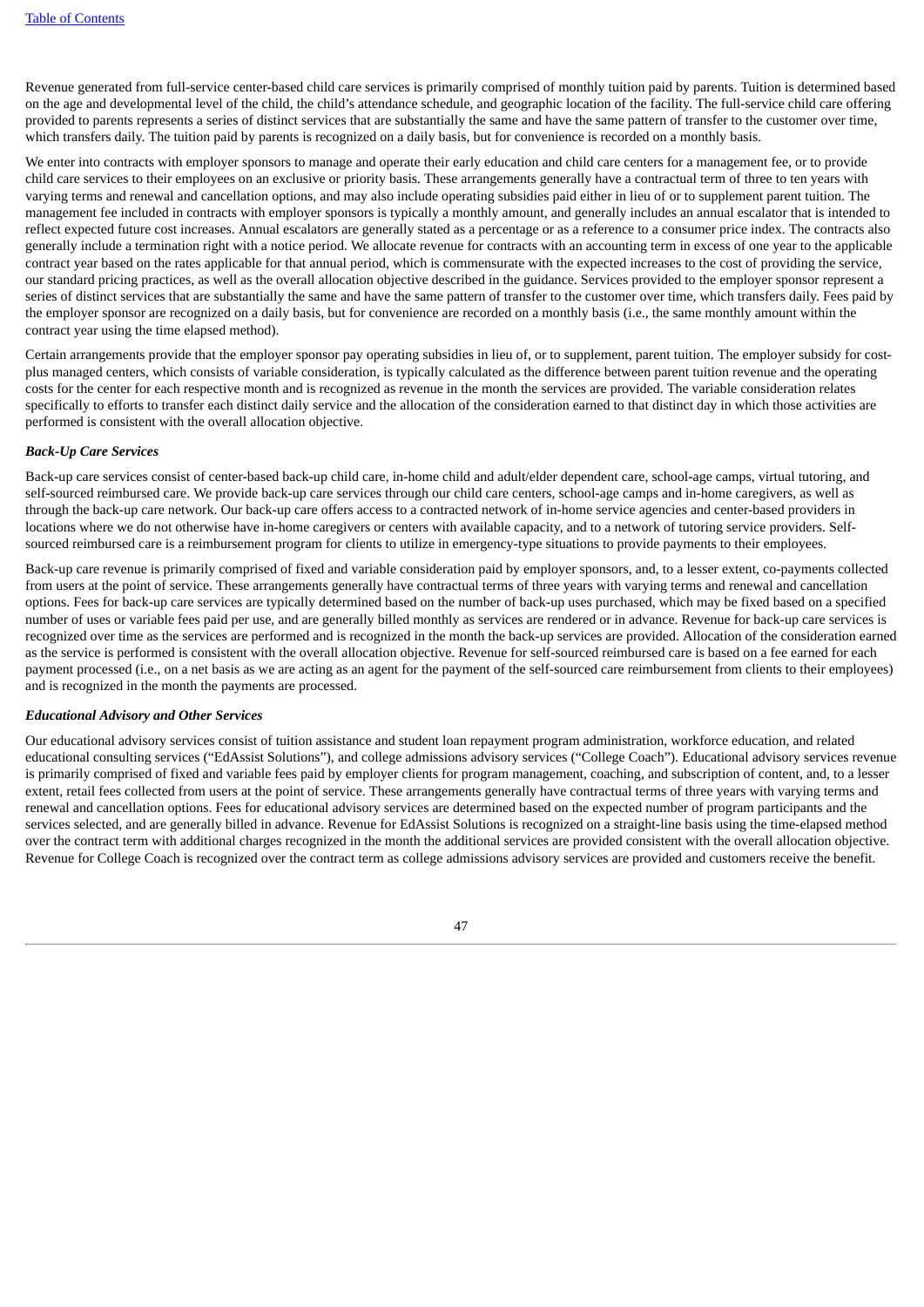Other services consist of the Sittercity business, an online marketplace for families and caregivers. Revenue is primarily generated from subscriptions, comprised of fixed fees for the subscription period, and, to a lesser extent, variable transaction fees collected from users at the point of service. Subscription fees are recognized on a straight-line basis using the time-elapsed method over the contract term, and variable transaction fees earned are allocated to that distinct transaction consistent with the overall allocation objective.

*Goodwill and Intangible Assets* — We account for business combinations under the acquisition method of accounting. Amounts paid for an acquisition are allocated to the assets acquired and liabilities assumed based on their fair values at the date of acquisition. Goodwill is recorded when the consideration paid for an acquisition exceeds the fair value of the net tangible and identifiable intangible assets acquired. Our intangible assets principally consist of various customer relationships (including both client and parent relationships) and trade names. Identified intangible assets that have determinable useful lives are valued separately from goodwill and are amortized over the estimated period during which we derive a benefit. Intangible assets related to parent relationships are amortized using an accelerated method over their useful lives. All other intangible assets are amortized on a straight-line basis over their useful lives.

In valuing the customer relationships and trade names, we utilize variations of the income approach, which relies on historical financial and qualitative information, as well as assumptions and estimates for projected financial information. We consider the income approach the most appropriate valuation technique because the inherent value of these assets is their ability to generate current and future income. Projected financial information is subject to risk if our estimates are incorrect. The most significant estimate relates to projected revenues and profitability. If the projected revenues and profitability used in the valuation calculations are not met, then the intangible assets could be impaired. Our multi-year contracts with client customers typically result in low annual turnover, and our long-term relationships with clients make it difficult for competitors to displace us. Customer relationships are considered to be finite-lived assets, with estimated lives typically ranging from two to seventeen years. Certain trade names acquired as part of our strategy to expand by completing strategic acquisitions are considered to be finite-lived assets, with estimated lives typically ranging from two to ten years.

Goodwill and certain trade names are considered to be indefinite-lived assets. Our trade names identify us and differentiate us from competitors and, therefore, competition does not limit the useful life of these assets. Additionally, we believe that our primary trade names will continue to generate revenue for an indefinite period. Goodwill and intangible assets with indefinite lives are not subject to amortization, but are tested annually for impairment or more frequently if there are indicators of impairment. Indefinite lived intangible assets are also subject to an annual evaluation to determine whether events and circumstances continue to support an indefinite useful life.

Goodwill impairment assessments are performed at the reporting unit level, which are an operating segment or one level below the operating segment. In performing the goodwill impairment test, we may first assess qualitative factors to determine whether it is more likely than not that the fair value of a reporting unit is less than the carrying value. Qualitative factors may include, but are not limited to, macroeconomic conditions, industry conditions, the competitive environment, changes in the market for the services, regulatory developments, cost factors, and entity specific factors such as overall financial performance and projected results. If an initial qualitative assessment indicates that it is more likely than not that the carrying value exceeds the fair value of a reporting unit, an additional quantitative evaluation is performed. Alternatively, we may elect to proceed directly to the quantitative impairment test. In performing the quantitative analysis, we compare the fair value of the reporting unit with its carrying amount, including goodwill. Fair value for each reporting unit is determined by estimating the present value of expected future cash flows, which are forecasted for each of the next ten years, applying a long-term growth rate to the final year, discounted using the applicable discount rate. If the fair value of the reporting unit exceeds its carrying amount, the goodwill of the reporting unit is considered not impaired. If the carrying amount of the reporting unit exceeds its fair value, we would recognize an impairment charge for the amount by which the carrying amount of the reporting unit exceeds its fair value, up to the amount of goodwill allocated to that reporting unit.

We test certain trademarks that are determined to be indefinite-lived intangible assets by comparing the fair value of the trademarks with their carrying value. Fair value is determined by estimating the total revenue attributable to each trademark, multiplied by a market-derived royalty rate, and then discounted using the applicable discount rate. The forecasts of revenue and profitability growth for use in our long-range plan and the discount rate are the key assumptions in our fair value analysis.

We review long-lived assets, including definite-lived intangible assets, for possible impairment whenever events or changes in circumstances indicate that the carrying amounts of such assets may not be recoverable. Impairment is assessed by comparing the carrying amounts of the assets to the estimated undiscounted future cash flows over the assets remaining lives. If the estimated cash flows are less than the carrying amounts of the assets, an impairment loss is recognized to reduce the carrying amounts of the assets to its estimated fair value. The estimated fair value is determined based on discounting estimated cash flows, including consideration of market rates for leased assets. The impairment is allocated to the long-lived assets on a pro rata basis using the relative carrying amounts, but only to the extent the carrying amount of an asset is above its fair value.

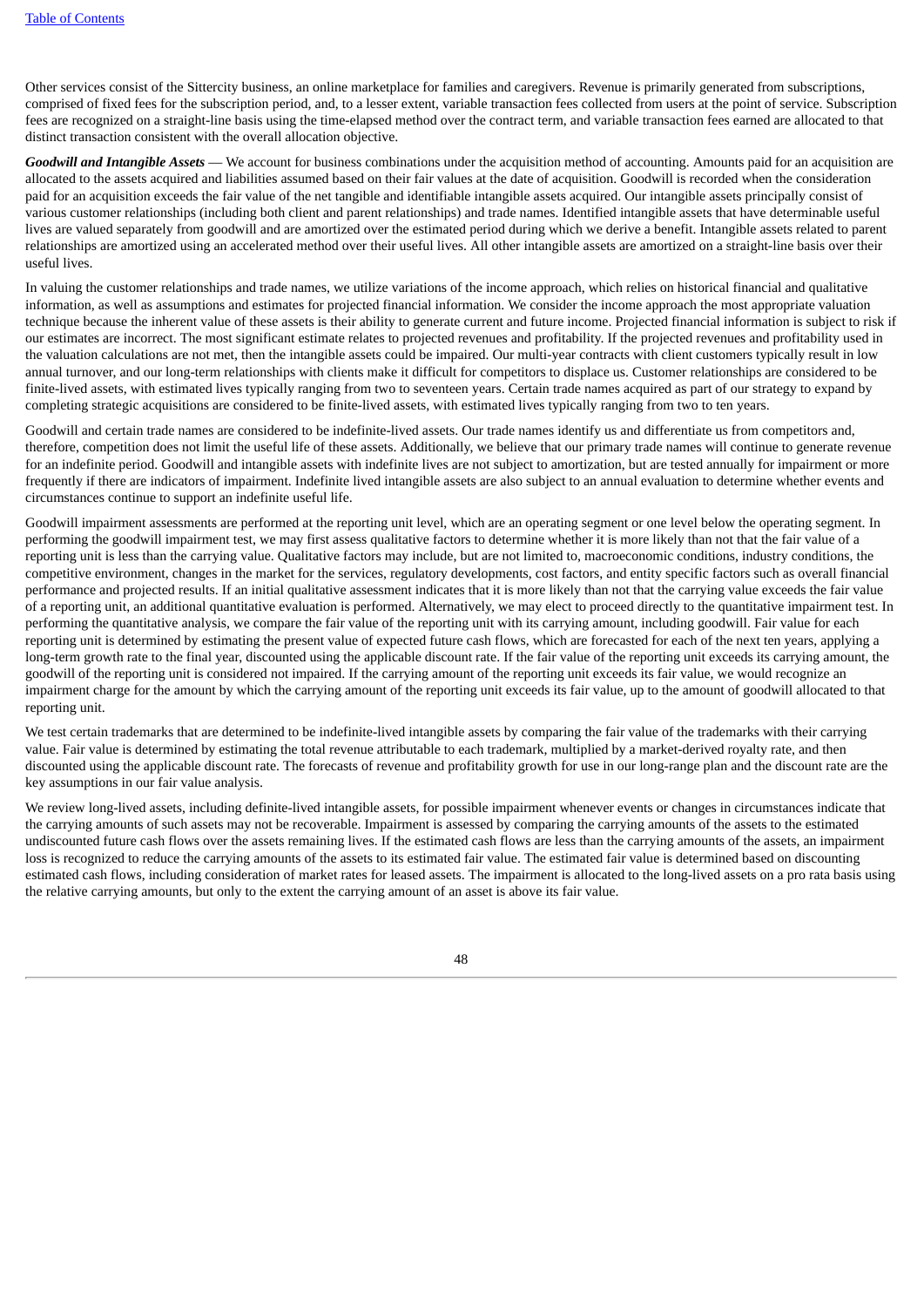During the year ended December 31, 2021, we recorded impairment charges for long-lived assets of \$10.6 million related to fixed assets and operating lease right-of-use assets.

# **Item 7A. Quantitative and Qualitative Disclosures About Market Risk**

Our primary market risk exposures relate to foreign currency exchange rate risk and interest rate risk.

#### **Foreign Currency Risk**

Our exposure to fluctuations in foreign currency exchange rates is primarily the result of foreign subsidiaries domiciled in the United Kingdom, the Netherlands, and India. We have not used financial derivative instruments to hedge foreign currency exchange rate risks associated with our foreign subsidiaries.

The assets and liabilities of our British, Dutch, and Indian subsidiaries, whose functional currencies are the British pound, Euro, and Indian rupee, respectively, are translated into U.S. dollars at exchange rates in effect at the balance sheet date. Income and expense items are translated at the average exchange rates prevailing during the period. The cumulative translation effects for subsidiaries using a functional currency other than the U.S. dollar are included in accumulated other comprehensive loss as a separate component of stockholders' equity. We estimate that had the exchange rate in each country unfavorably changed by 10% relative to the U.S. dollar, our consolidated income before income tax would have decreased by approximately \$2.2 million for 2021.

#### **Interest Rate Risk**

Interest rate exposure relates primarily to the effect of interest rate changes on borrowings outstanding under our revolving credit facility and term loan facilities that are subject to variable interest rates, and on our investments in marketable debt securities. We entered into variable-to-fixed interest rate swap agreements to mitigate the exposure to variable interest arrangements. In October 2021, our interest rate swap agreements matured and therefore we had no interest rate swap agreements in a cash flow hedging relationship as of December 31, 2021. Our interest rate swaps had an underlying fixed notional amount of \$500 million subject to a total interest rate of approximately 3.65%.

In June 2020, we entered into interest rate cap agreements with a total notional value of \$800 million, designated and accounted for as cash flow hedges from inception, to provide us with interest rate protection in the event the one-month LIBOR rate increases above 1%. Interest rate cap agreements for \$300 million notional value have an effective date of June 30, 2020 and expire on October 31, 2023, while interest rate cap agreements for another \$500 million notional amount have a forward starting effective date of October 29, 2021 and expire on October 31, 2023.

In December 2021, we entered into additional interest rate cap agreements with a total notional value of \$900 million, and are designated and accounted for as cash flow hedges from inception. Interest rate cap agreements for \$600 million, which have a forward starting effective date of October 31, 2023 and expire on October 31, 2025, provide us with interest rate protection in the event the one-month LIBOR rate increases above 2.5%. Interest rate cap agreements for \$300 million, which have a forward starting effective date of October 31, 2023 and expire on October 31, 2026, provide us with interest rate protection in the event the one-month LIBOR rate increases above 3.0%.

At December 31, 2021, we had borrowings outstanding of \$1.0 billion under our term loan facilities, which were subject to a weighted average interest rate of 2.98% during the year then ended, including the impact of the interest rate swap agreements prior to their maturity.

Based on the borrowings outstanding under the senior secured credit facilities during 2021, we estimate that had the average interest rate on our borrowings increased by 100 basis points in 2021, our interest expense for the year would have increased by approximately \$2.2 million, including the impact of the interest rate hedge agreements prior to their maturity.

These estimates assume the interest rate of each variable rate borrowing is raised by 100 basis points. The impact on future interest expense as a result of future changes in interest rates will depend largely on the gross amount of our borrowings subject to variable interest rates at that time. Therefore, the estimated increase in interest expense as calculated above may not be indicative of future expenses. As of December 31, 2021, the fair value of our interest rate cap agreements was an asset of \$8.8 million.

During the year ended December 31, 2021, our wholly-owned captive insurance entity purchased and sold marketable debt securities, which were classified as available-for-sale. As of December 31, 2021, the fair value of the available-for-sale debt securities was \$29.9 million. Our investments in debt securities primarily consist of U.S. Treasury and U.S. government agency securities that carry a fixed coupon rate, as well as certificate of deposits, and treasury bills with maturities greater than three months. As of December 31, 2021, a hypothetical increase in interest rates of 100 basis points would not have a material adverse impact on the fair value of our investment portfolio. Any unrealized gains or losses are recorded in accumulated other comprehensive loss and are realized if the debt securities are sold prior to maturity.

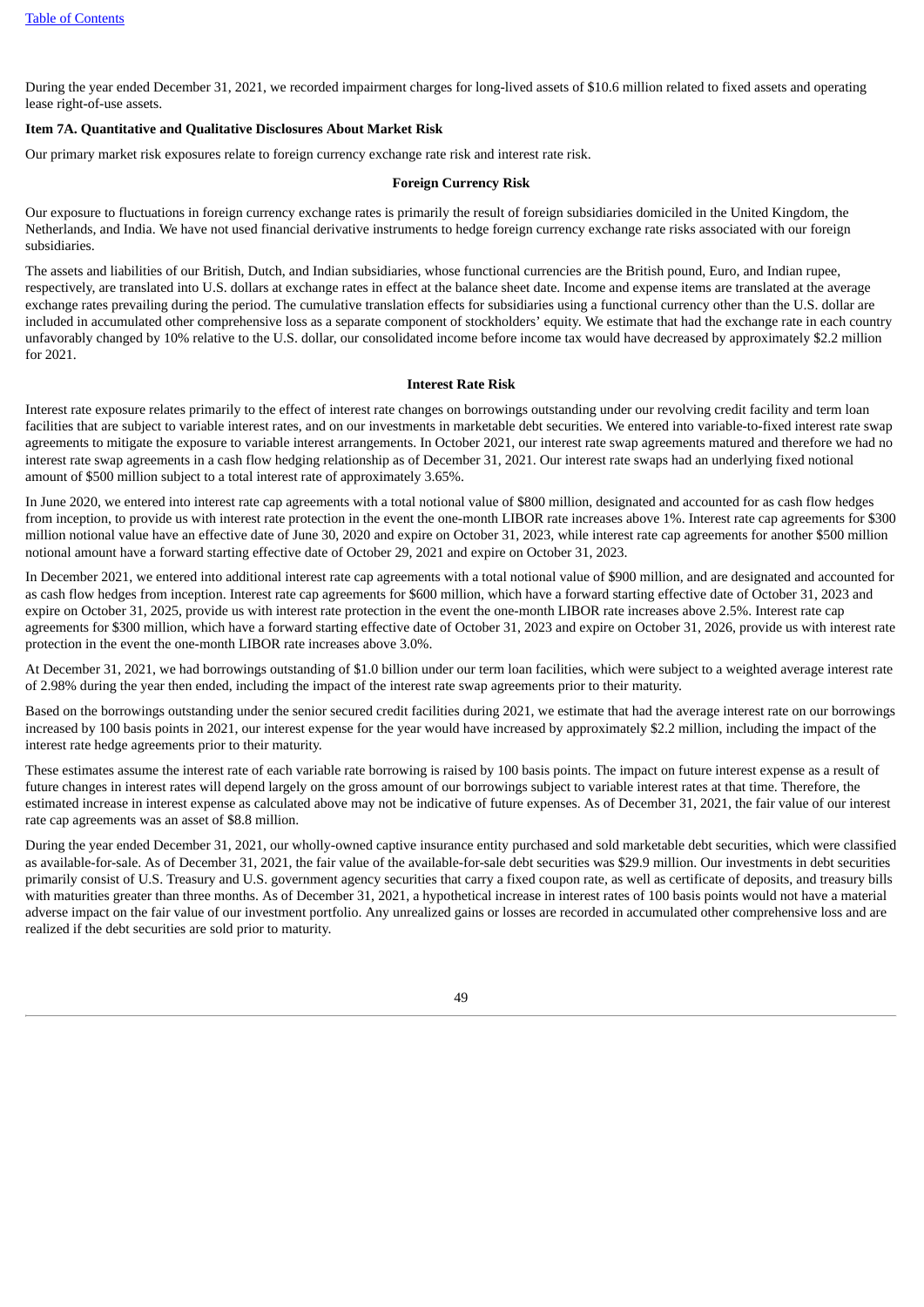We may enter into additional derivatives or other market risk sensitive instruments in the future for the purpose of hedging or for trading purposes. Refer to Note 11, *Credit Arrangements and Debt Obligations,* to the consolidated financial statements in Item 8 of this Annual Report on Form 10-K for additional information on derivative financial instruments.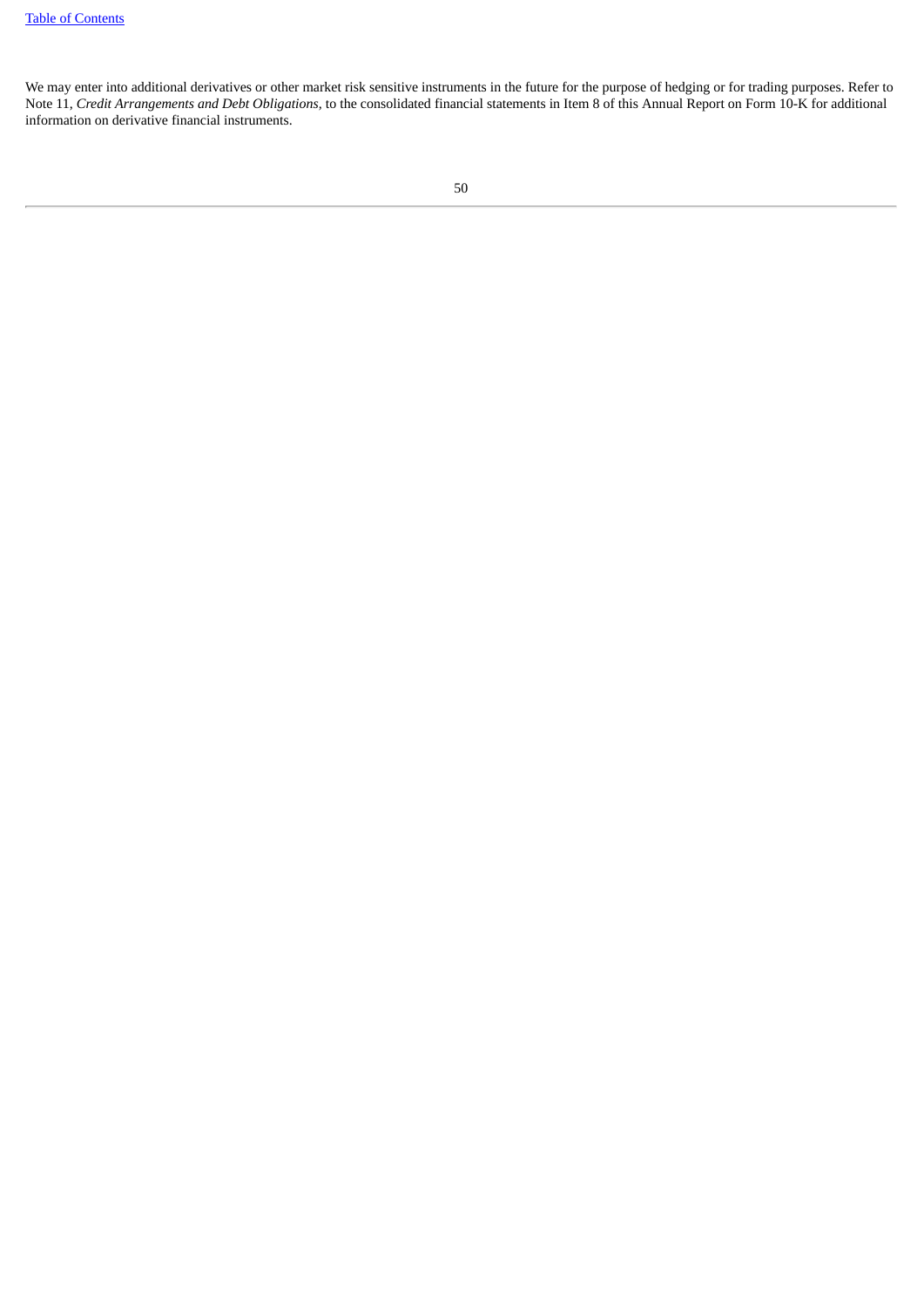# **Item 8. Financial Statements and Supplementary Data**

# **BRIGHT HORIZONS FAMILY SOLUTIONS INC. FINANCIAL STATEMENTS AND SUPPLEMENTARY DATA TABLE OF CONTENTS**

<span id="page-50-0"></span>

| Report of Independent Registered Public Accounting Firm (PCAOB ID No.34) | 52 |
|--------------------------------------------------------------------------|----|
| <b>Consolidated Balance Sheets</b>                                       | 54 |
| <b>Consolidated Statements of Income</b>                                 | 55 |
| <b>Consolidated Statements of Comprehensive Income</b>                   | 56 |
| <b>Consolidated Statements of Changes in Stockholders' Equity</b>        | 57 |
| <b>Consolidated Statements of Cash Flows</b>                             | 58 |
| Notes to the Consolidated Financial Statements                           | 60 |
|                                                                          |    |

# 51

**Page**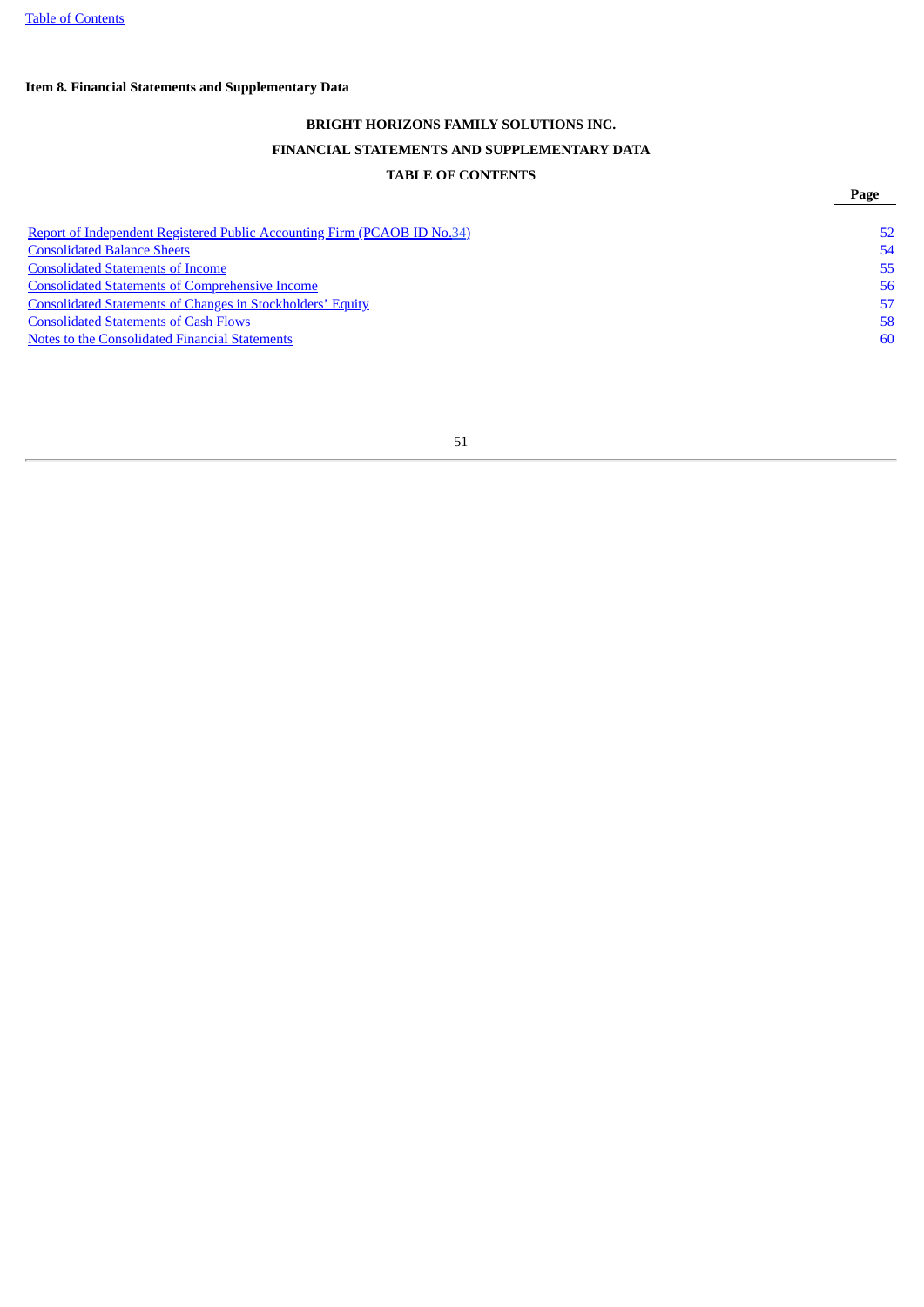# **REPORT OF INDEPENDENT REGISTERED PUBLIC ACCOUNTING FIRM**

To the Stockholders and the Board of Directors Bright Horizons Family Solutions Inc. Newton, Massachusetts

#### **Opinion on the Financial Statements**

We have audited the accompanying consolidated balance sheets of Bright Horizons Family Solutions Inc. and subsidiaries (the "Company") as of December 31, 2021 and 2020, and the related consolidated statements of income, comprehensive income, changes in stockholders' equity, and cash flows for each of the three years in the period ended December 31, 2021, and the related notes (collectively referred to as the "financial statements"). In our opinion, the financial statements present fairly, in all material respects, the financial position of the Company as of December 31, 2021 and 2020, and the results of its operations and its cash flows for each of the three years in the period ended December 31, 2021, in conformity with accounting principles generally accepted in the United States of America.

We have also audited, in accordance with the standards of the Public Company Accounting Oversight Board (United States) (PCAOB), the Company's internal control over financial reporting as of December 31, 2021, based on criteria established in *Internal Control - Integrated Framework (2013)* issued by the Committee of Sponsoring Organizations of the Treadway Commission and our report dated February 25, 2022, expressed an unqualified opinion on the Company's internal control over financial reporting.

#### **Basis for Opinion**

These financial statements are the responsibility of the Company's management. Our responsibility is to express an opinion on the Company's financial statements based on our audits. We are a public accounting firm registered with the PCAOB and are required to be independent with respect to the Company in accordance with the U.S. federal securities laws and the applicable rules and regulations of the Securities and Exchange Commission and the PCAOB.

We conducted our audits in accordance with the standards of the PCAOB. Those standards require that we plan and perform the audit to obtain reasonable assurance about whether the financial statements are free of material misstatement, whether due to error or fraud. Our audits included performing procedures to assess the risks of material misstatement of the financial statements, whether due to error or fraud, and performing procedures that respond to those risks. Such procedures included examining, on a test basis, evidence regarding the amounts and disclosures in the financial statements. Our audits also included evaluating the accounting principles used and significant estimates made by management, as well as evaluating the overall presentation of the financial statements. We believe that our audits provide a reasonable basis for our opinion.

#### **Critical Audit Matter**

The critical audit matter communicated below is a matter arising from the current-period audit of the financial statements that was communicated or required to be communicated to the audit committee and that (1) relates to accounts or disclosures that are material to the financial statements and (2) involved our especially challenging, subjective, or complex judgments. The communication of critical audit matters does not alter in any way our opinion on the financial statements, taken as a whole, and we are not, by communicating the critical audit matter below, providing a separate opinion on the critical audit matter or on the accounts or disclosures to which it relates.

#### *Revenue - Refer to Note 2 and 3 to the financial statements*

#### *Critical Audit Matter Description*

The Company provides center-based early education and child care, back-up child and adult/elder care, tuition assistance and student loan repayment program administration, educational advisory services, and other support services for employers and families. The Company generates revenue from services based on the consideration specified in contracts with customers, which primarily consist of employer sponsors and parents. The Company recognizes revenue when a performance obligation is satisfied by transferring control of the promised services to a customer, in an amount that reflects the consideration that the Company expects to receive in exchange for those services. A performance obligation is a promise in a contract to transfer a distinct service to the customer. Revenue is recognized over time as control of the service is transferred to the customer.

Given the Company's disparate services require recording a significant volume of transactions in multiple systems, performing audit procedures to test revenue required a high degree of auditor judgment and an increased extent of effort.

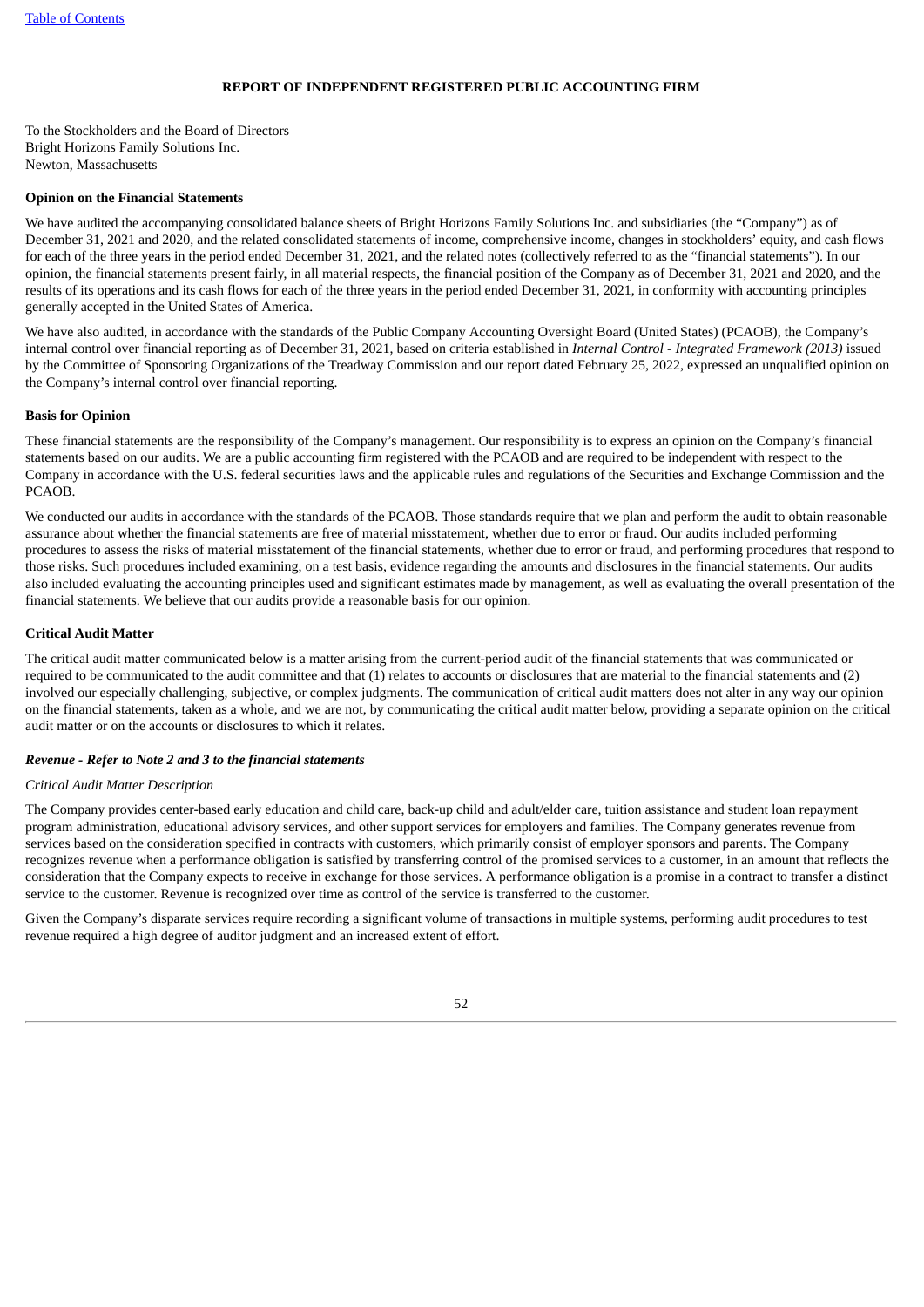# *How the Critical Audit Matter Was Addressed in the Audit*

Our audit procedures related to revenue included the following, among others:

- We evaluated the Company's accounting policies for compliance with the applicable revenue recognition accounting guidance.
- We performed analytical procedures to test the reasonableness of recorded balances.
- We performed procedures to test the transactions were recorded in the appropriate accounting period.
- We selected a sample of transactions within each significant revenue stream and performed the following:
	- Evaluated whether the transaction was accounted for in accordance with the Company's policies.
		- Tested the amounts recognized to source documents and tested the mathematical accuracy of the recorded revenue.

/s/ Deloitte & Touche LLP

Boston, Massachusetts February 25, 2022

<span id="page-52-0"></span>We have served as the Company's auditor since 2005.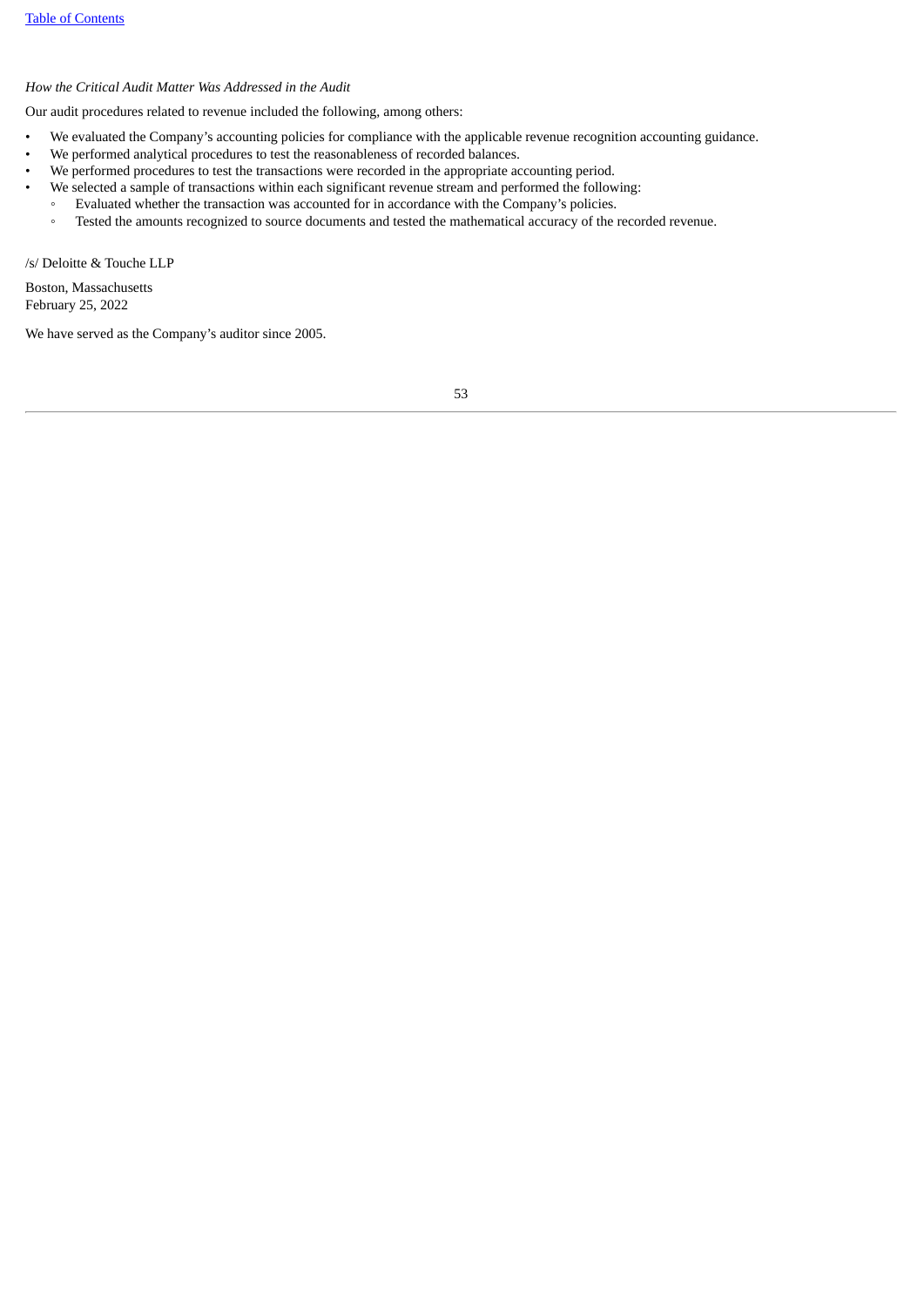# **BRIGHT HORIZONS FAMILY SOLUTIONS INC. CONSOLIDATED BALANCE SHEETS**

|                                                                                                                                                                        | December 31, |                                   |                |           |  |  |
|------------------------------------------------------------------------------------------------------------------------------------------------------------------------|--------------|-----------------------------------|----------------|-----------|--|--|
|                                                                                                                                                                        | 2021<br>2020 |                                   |                |           |  |  |
|                                                                                                                                                                        |              | (In thousands, except share data) |                |           |  |  |
| <b>ASSETS</b>                                                                                                                                                          |              |                                   |                |           |  |  |
| Current assets:                                                                                                                                                        |              |                                   |                |           |  |  |
| Cash and cash equivalents                                                                                                                                              | \$           | 260,980                           | -\$            | 384,344   |  |  |
| Accounts receivable - net of allowance for credit losses of \$3,006 and \$2,357 at December 31, 2021<br>and 2020, respectively                                         |              | 210,971                           |                | 176,617   |  |  |
| Prepaid expenses and other current assets                                                                                                                              |              | 68,320                            |                | 63,224    |  |  |
| Total current assets                                                                                                                                                   |              | 540,271                           |                | 624,185   |  |  |
| Fixed assets — net                                                                                                                                                     |              | 598,134                           |                | 628,757   |  |  |
| Goodwill                                                                                                                                                               |              | 1,481,725                         |                | 1,431,967 |  |  |
| Other intangible assets - net                                                                                                                                          |              | 251,032                           |                | 274,620   |  |  |
| Operating lease right-of-use assets                                                                                                                                    |              | 696,425                           |                | 717,821   |  |  |
| Other assets                                                                                                                                                           |              | 72,460                            |                | 49,298    |  |  |
| <b>Total assets</b>                                                                                                                                                    | \$           | 3,640,047                         | \$             | 3,726,648 |  |  |
| <b>LIABILITIES AND STOCKHOLDERS' EQUITY</b>                                                                                                                            |              |                                   |                |           |  |  |
| Current liabilities:                                                                                                                                                   |              |                                   |                |           |  |  |
| Current portion of long-term debt                                                                                                                                      | \$           | 16,000                            | \$             | 10,750    |  |  |
| Accounts payable and accrued expenses                                                                                                                                  |              | 197,366                           |                | 194,551   |  |  |
| Current portion of operating lease liabilities                                                                                                                         |              | 87,341                            |                | 87,181    |  |  |
| Deferred revenue                                                                                                                                                       |              | 258,438                           |                | 197,939   |  |  |
| Other current liabilities                                                                                                                                              |              | 63,030                            |                | 40,393    |  |  |
| Total current liabilities                                                                                                                                              |              | 622,175                           |                | 530,814   |  |  |
| Long-term $debt$ - net                                                                                                                                                 |              | 976,396                           |                | 1,020,137 |  |  |
| <b>Operating lease liabilities</b>                                                                                                                                     |              | 703,911                           |                | 729,754   |  |  |
| Other long-term liabilities                                                                                                                                            |              | 100,091                           |                | 105,980   |  |  |
| Deferred revenue                                                                                                                                                       |              | 9,689                             |                | 10,215    |  |  |
| Deferred income taxes                                                                                                                                                  |              | 48,509                            |                | 45,951    |  |  |
| <b>Total liabilities</b>                                                                                                                                               |              | 2,460,771                         |                | 2,442,851 |  |  |
| Commitments and contingencies (Note 19)                                                                                                                                |              |                                   |                |           |  |  |
| Stockholders' equity:                                                                                                                                                  |              |                                   |                |           |  |  |
| Preferred stock, \$0.001 par value; 25,000,000 shares authorized; no shares issued or outstanding at<br>December 31, 2021 and 2020                                     |              |                                   |                |           |  |  |
| Common stock, \$0.001 par value; 475,000,000 shares authorized; 59,305,160 and 60,466,168 shares<br>issued and outstanding at December 31, 2021 and 2020, respectively |              | 59                                |                | 60        |  |  |
| Additional paid-in capital                                                                                                                                             |              | 745,615                           |                | 910,304   |  |  |
| Accumulated other comprehensive loss                                                                                                                                   |              | (37, 359)                         |                | (27,069)  |  |  |
| Retained earnings                                                                                                                                                      |              | 470,961                           |                | 400,502   |  |  |
| Total stockholders' equity                                                                                                                                             |              | 1,179,276                         |                | 1,283,797 |  |  |
| Total liabilities and stockholders' equity                                                                                                                             | $\mathbb{S}$ | 3,640,047                         | $\mathfrak{S}$ | 3,726,648 |  |  |

<span id="page-53-0"></span>See accompanying notes to consolidated financial statements.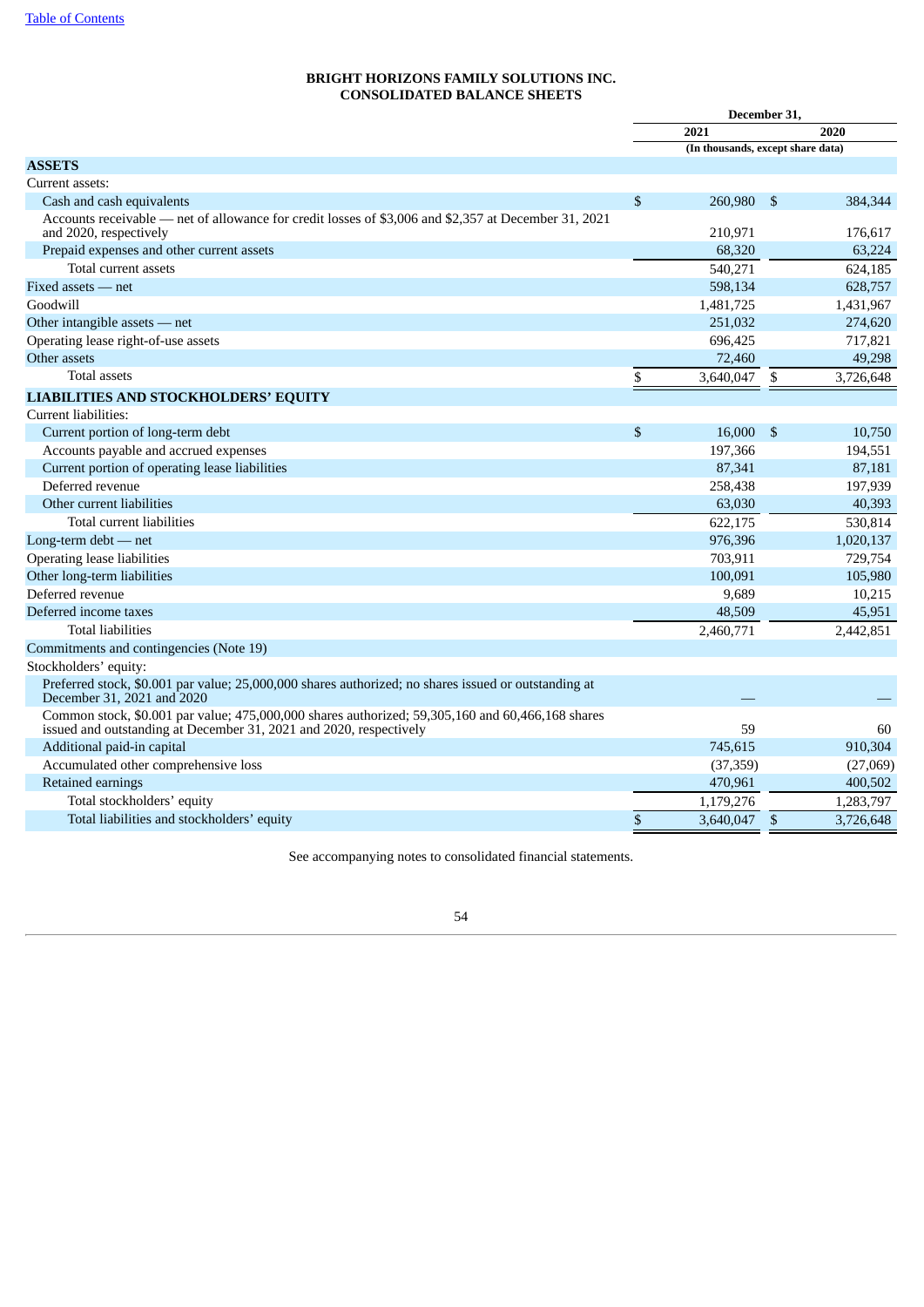# **BRIGHT HORIZONS FAMILY SOLUTIONS INC. CONSOLIDATED STATEMENTS OF INCOME**

|                                              |                | <b>Years ended December 31,</b> |               |                                   |      |            |  |  |  |
|----------------------------------------------|----------------|---------------------------------|---------------|-----------------------------------|------|------------|--|--|--|
|                                              |                | 2021                            |               | 2020                              |      | 2019       |  |  |  |
|                                              |                |                                 |               | (In thousands, except share data) |      |            |  |  |  |
| Revenue                                      | <sup>\$</sup>  | 1,755,307                       | <sup>\$</sup> | 1,515,093 \$                      |      | 2,062,017  |  |  |  |
| Cost of services                             |                | 1,340,296                       |               | 1,210,544                         |      | 1,539,081  |  |  |  |
| Gross profit                                 |                | 415,011                         |               | 304,549                           |      | 522,936    |  |  |  |
| Selling, general and administrative expenses |                | 256,821                         |               | 219,563                           |      | 221,496    |  |  |  |
| Amortization of intangible assets            |                | 29,172                          |               | 31,652                            |      | 33,621     |  |  |  |
| Income from operations                       |                | 129,018                         |               | 53,334                            |      | 267,819    |  |  |  |
| Loss on extinguishment of debt               |                | (2,571)                         |               |                                   |      |            |  |  |  |
| Interest expense $-$ net                     |                | (36,099)                        |               | (37,682)                          |      | (45, 154)  |  |  |  |
| Income before income tax                     |                | 90,348                          |               | 15,652                            |      | 222,665    |  |  |  |
| Income tax benefit (expense)                 |                | (19, 889)                       |               | 11,340                            |      | (42, 279)  |  |  |  |
| Net income                                   |                | 70,459                          | \$.           | 26,992                            | \$   | 180,386    |  |  |  |
| Earnings per common share:                   |                |                                 |               |                                   |      |            |  |  |  |
| Common stock — basic                         | \$             | 1.16                            | \$            | 0.45                              | - \$ | 3.10       |  |  |  |
| Common stock — diluted                       | $\mathfrak{L}$ | 1.15                            | <sup>\$</sup> | $0.45 \quad$ \$                   |      | 3.05       |  |  |  |
| Weighted average common shares outstanding:  |                |                                 |               |                                   |      |            |  |  |  |
| Common stock — basic                         |                | 60,312,690                      |               | 59,533,104                        |      | 57,838,245 |  |  |  |
| Common stock — diluted                       |                | 60,871,399                      |               | 60,309,985                        |      | 58,947,240 |  |  |  |

<span id="page-54-0"></span>See accompanying notes to consolidated financial statements.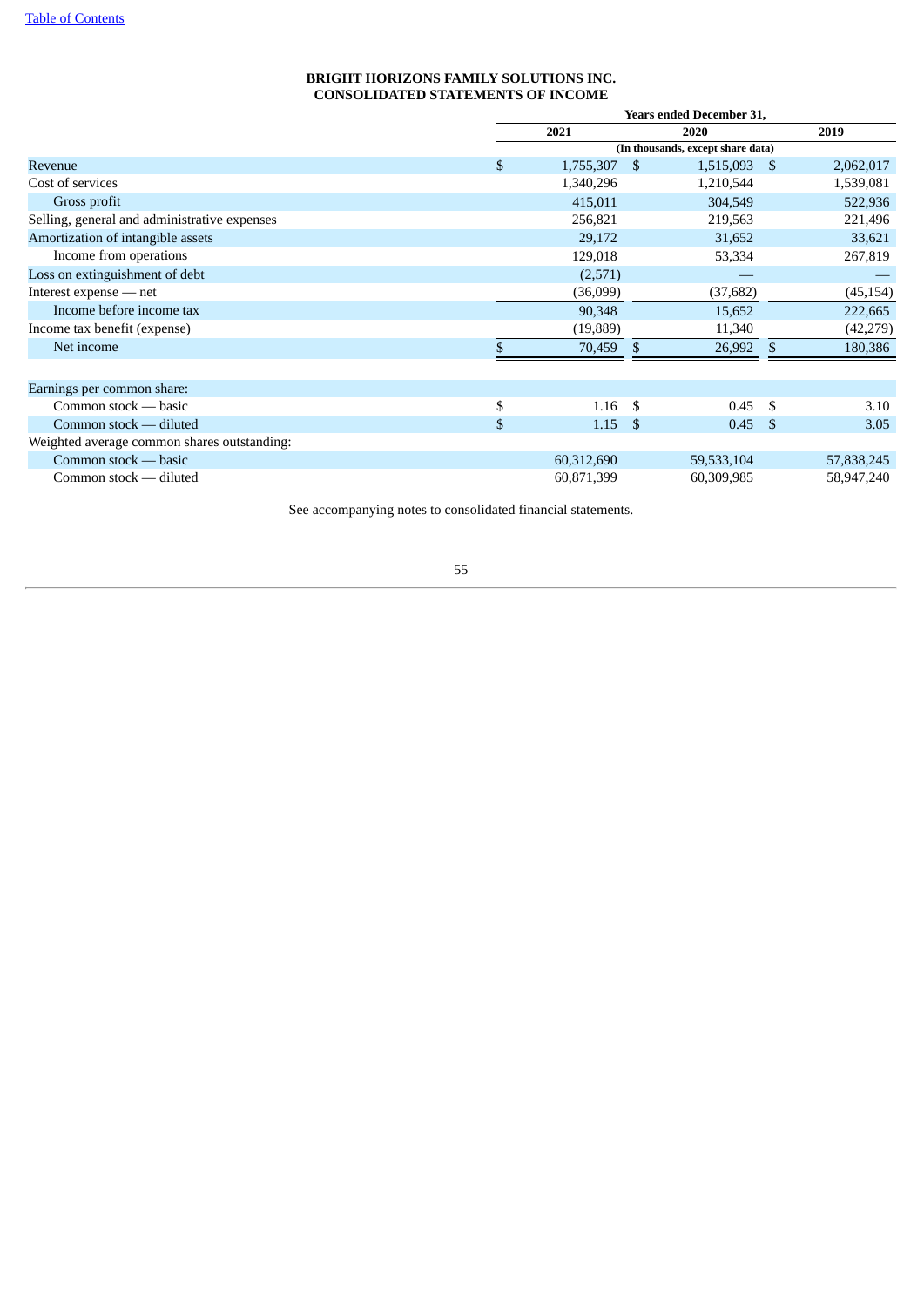# **BRIGHT HORIZONS FAMILY SOLUTIONS INC. CONSOLIDATED STATEMENTS OF COMPREHENSIVE INCOME**

<span id="page-55-0"></span>

|                                                                        | <b>Years ended December 31,</b> |           |  |                |  |         |  |  |  |
|------------------------------------------------------------------------|---------------------------------|-----------|--|----------------|--|---------|--|--|--|
|                                                                        | 2021                            |           |  | 2020           |  | 2019    |  |  |  |
|                                                                        |                                 |           |  | (In thousands) |  |         |  |  |  |
| Net income                                                             |                                 | 70,459 \$ |  | 26,992         |  | 180,386 |  |  |  |
| Other comprehensive income (loss):                                     |                                 |           |  |                |  |         |  |  |  |
| Foreign currency translation adjustments                               |                                 | (15,741)  |  | 25,503         |  | 19,813  |  |  |  |
| Unrealized gain (loss) on cash flow hedges and investments, net of tax |                                 | 5,451     |  | (2,241)        |  | (7,789) |  |  |  |
| Total other comprehensive income (loss)                                |                                 | (10,290)  |  | 23,262         |  | 12,024  |  |  |  |
| Comprehensive income                                                   |                                 | 60,169    |  | 50,254         |  | 192.410 |  |  |  |

See accompanying notes to consolidated financial statements.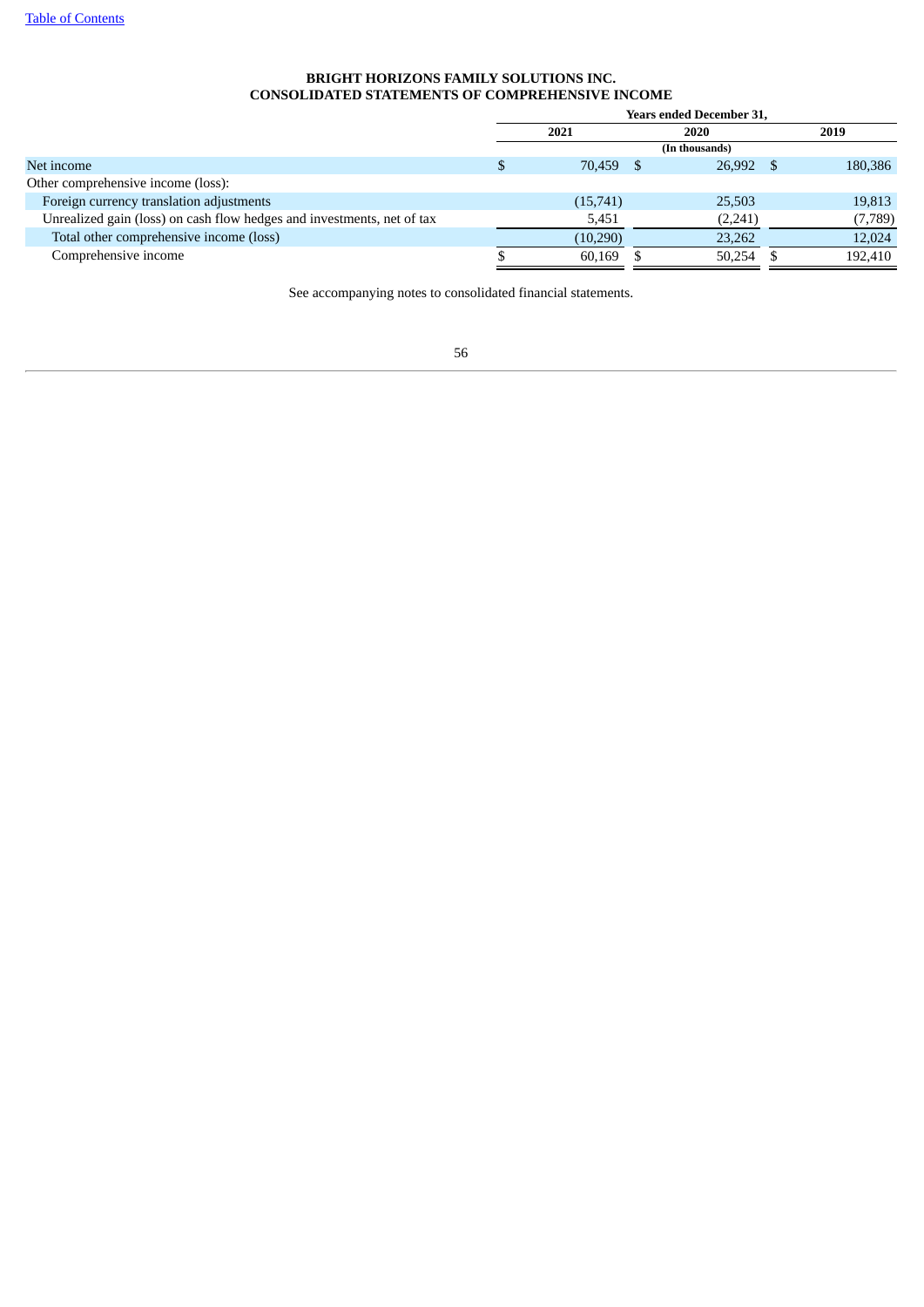# **BRIGHT HORIZONS FAMILY SOLUTIONS INC. CONSOLIDATED STATEMENTS OF CHANGES IN STOCKHOLDERS' EQUITY**

|                                                                                                         | <b>Common Stock</b> |               |                     | <b>Additional</b>  | <b>Treasury</b>                   | <b>Accumulated</b><br>Other           |    |                                    | <b>Total</b>                   |
|---------------------------------------------------------------------------------------------------------|---------------------|---------------|---------------------|--------------------|-----------------------------------|---------------------------------------|----|------------------------------------|--------------------------------|
|                                                                                                         | <b>Shares</b>       | <b>Amount</b> |                     | Paid-in<br>Capital | Stock,<br>at Cost                 | Comprehensive<br><b>Income (Loss)</b> |    | <b>Retained</b><br><b>Earnings</b> | Stockholders'<br><b>Equity</b> |
|                                                                                                         |                     |               |                     |                    | (In thousands, except share data) |                                       |    |                                    |                                |
| Balance at January 1, 2019                                                                              | 57,494,468          | - \$          | 57<br>- \$          | 648,651 \$         |                                   | $(62,355)$ \$<br>$-$ \$               |    | 193,124                            | 779,477<br>- \$                |
| Stock-based compensation expense                                                                        |                     |               |                     | 17,283             |                                   |                                       |    |                                    | 17,283                         |
| Issuance of common stock under the Equity<br><b>Incentive Plan</b>                                      | 684,974             |               | $\mathbf{1}$        | 25,367             |                                   |                                       |    |                                    | 25,368                         |
| Shares received in net share settlement of<br>stock option exercises and vesting of<br>restricted stock | (84, 021)           |               |                     | (11, 326)          |                                   |                                       |    |                                    | (11, 326)                      |
| Purchase of treasury stock                                                                              |                     |               |                     |                    | (31, 944)                         |                                       |    |                                    | (31, 944)                      |
| Retirement of treasury stock                                                                            | (211, 401)          |               |                     | (31, 944)          | 31,944                            |                                       |    |                                    |                                |
| Other comprehensive income                                                                              |                     |               |                     |                    |                                   | 12,024                                |    |                                    | 12,024                         |
| Net income                                                                                              |                     |               |                     |                    |                                   |                                       |    | 180,386                            | 180,386                        |
| Balance at December 31, 2019                                                                            | 57,884,020          |               | 58                  | 648,031            |                                   | (50, 331)                             |    | 373,510                            | 971,268                        |
| Issuance of common stock                                                                                | 2,138,580           |               | $\overline{2}$      | 249,788            |                                   |                                       |    |                                    | 249,790                        |
| Stock-based compensation expense                                                                        |                     |               |                     | 20,996             |                                   |                                       |    |                                    | 20,996                         |
| Issuance of common stock under the Equity<br><b>Incentive Plan</b>                                      | 758,309             |               | 1                   | 35,869             |                                   |                                       |    |                                    | 35,870                         |
| Shares received in net share settlement of<br>stock option exercises and vesting of<br>restricted stock | (83, 428)           |               |                     | (12, 173)          |                                   |                                       |    |                                    | (12, 173)                      |
| Purchase of treasury stock                                                                              |                     |               |                     |                    | (32, 208)                         |                                       |    |                                    | (32, 208)                      |
| Retirement of treasury stock                                                                            | (231, 313)          |               | (1)                 | (32, 207)          | 32,208                            |                                       |    |                                    |                                |
| Other comprehensive income                                                                              |                     |               |                     |                    |                                   | 23,262                                |    |                                    | 23,262                         |
| Net income                                                                                              |                     |               |                     |                    |                                   |                                       |    | 26,992                             | 26,992                         |
| Balance at December 31, 2020                                                                            | 60.466.168          |               | 60                  | 910,304            |                                   | (27,069)                              |    | 400,502                            | 1,283,797                      |
| Stock-based compensation expense                                                                        |                     |               |                     | 23,060             |                                   |                                       |    |                                    | 23.060                         |
| Issuance of common stock under the Equity<br><b>Incentive Plan</b>                                      | 534,729             |               | 1                   | 34,969             |                                   |                                       |    |                                    | 34,970                         |
| Shares received in net share settlement of<br>stock option exercises and vesting of<br>restricted stock | (55, 985)           |               |                     | (8,662)            |                                   |                                       |    |                                    | (8,662)                        |
| Purchase of treasury stock                                                                              |                     |               |                     |                    | (214,058)                         |                                       |    |                                    | (214, 058)                     |
| Retirement of treasury stock                                                                            | (1,639,752)         |               | (2)                 | (214,056)          | 214,058                           |                                       |    |                                    |                                |
| Other comprehensive loss                                                                                |                     |               |                     |                    |                                   | (10, 290)                             |    |                                    | (10, 290)                      |
| Net income                                                                                              |                     |               |                     |                    |                                   |                                       |    | 70,459                             | 70,459                         |
| Balance at December 31, 2021                                                                            | 59,305,160          | \$            | 59<br><sup>\$</sup> | 745,615            | \$<br>$\overline{\phantom{m}}$    | \$<br>(37, 359)                       | -S | 470,961                            | 1,179,276<br>\$                |

<span id="page-56-0"></span>See accompanying notes to consolidated financial statements.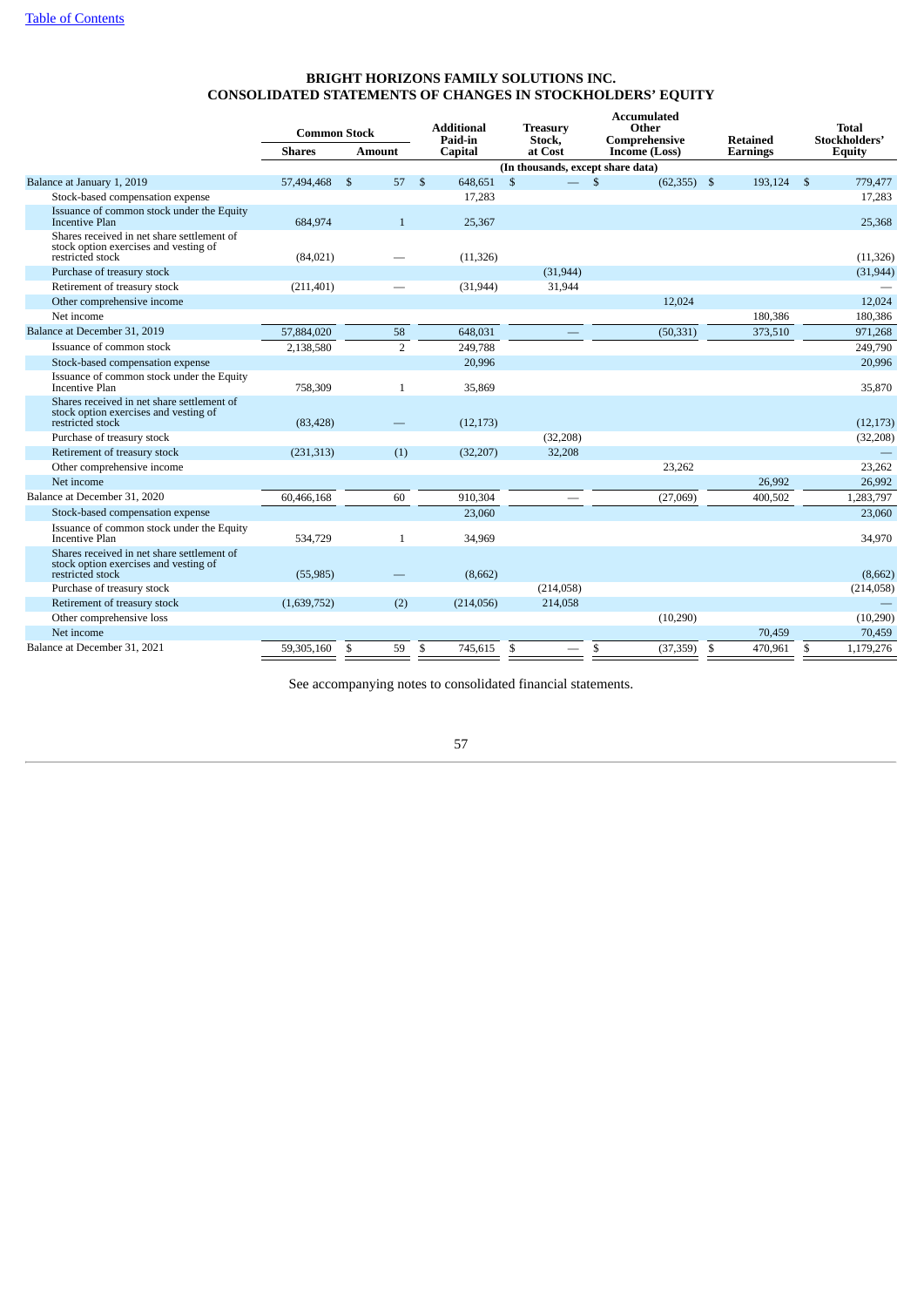# **BRIGHT HORIZONS FAMILY SOLUTIONS INC. CONSOLIDATED STATEMENTS OF CASH FLOWS**

|                                                                                                    | <b>Years ended December 31,</b> |             |     |                |                |            |  |  |
|----------------------------------------------------------------------------------------------------|---------------------------------|-------------|-----|----------------|----------------|------------|--|--|
|                                                                                                    |                                 | 2021        |     | 2020           |                | 2019       |  |  |
|                                                                                                    |                                 |             |     | (In thousands) |                |            |  |  |
| <b>CASH FLOWS FROM OPERATING ACTIVITIES:</b>                                                       |                                 |             |     |                |                |            |  |  |
| Net income                                                                                         | \$                              | 70,459      | -\$ | 26,992         | - \$           | 180,386    |  |  |
| Adjustments to reconcile net income to net cash provided by operating activities:                  |                                 |             |     |                |                |            |  |  |
| Depreciation and amortization                                                                      |                                 | 108,830     |     | 111,662        |                | 108,269    |  |  |
| Amortization of original issue discount and deferred financing costs                               |                                 | 2,617       |     | 2,785          |                | 1,929      |  |  |
| Impairment losses on long-lived assets                                                             |                                 | 10,582      |     | 26,227         |                | 261        |  |  |
| Impairment losses on equity investment                                                             |                                 |             |     | 2,128          |                |            |  |  |
| Loss on extinguishment of debt                                                                     |                                 | 2,571       |     |                |                |            |  |  |
| Stock-based compensation expense                                                                   |                                 | 23,060      |     | 20,996         |                | 17,283     |  |  |
| Deferred income taxes                                                                              |                                 | (4,996)     |     | (12, 277)      |                | (11, 344)  |  |  |
| Changes in fair value of contingent consideration                                                  |                                 | 7,338       |     | (1,390)        |                | 557        |  |  |
| Other non-cash adjustments                                                                         |                                 | (254)       |     | 615            |                | (2,745)    |  |  |
| Changes in assets and liabilities:                                                                 |                                 |             |     |                |                |            |  |  |
| Accounts receivable                                                                                |                                 | (34, 624)   |     | (27, 470)      |                | (15,718)   |  |  |
| Prepaid expenses and other current assets                                                          |                                 | (4, 397)    |     | (10, 656)      |                | 1,818      |  |  |
| Accounts payable and accrued expenses                                                              |                                 | 6,238       |     | 22,998         |                | 9,032      |  |  |
| Income taxes                                                                                       |                                 | (6,781)     |     | (4,218)        |                | 4,999      |  |  |
| Deferred revenue                                                                                   |                                 | 60,198      |     | 3,686          |                | 23,038     |  |  |
| Leases                                                                                             |                                 | (5,709)     |     | 20,411         |                | 11,762     |  |  |
| Other assets                                                                                       |                                 | (9, 813)    |     | 3,162          |                | (904)      |  |  |
| Other current and long-term liabilities                                                            |                                 | 1,934       |     | 23,921         |                | 1,730      |  |  |
| Net cash provided by operating activities                                                          |                                 | 227,253     |     | 209,572        |                | 330,353    |  |  |
| <b>CASH FLOWS FROM INVESTING ACTIVITIES:</b>                                                       |                                 |             |     |                |                |            |  |  |
| Purchases of fixed assets                                                                          |                                 | (63, 491)   |     | (84,740)       |                | (111, 845) |  |  |
| Proceeds from the disposal of fixed assets                                                         |                                 | 5,829       |     | 11,906         |                | 7,080      |  |  |
| Purchases of debt securities and other investments                                                 |                                 | (29, 912)   |     | (25,705)       |                | (28, 015)  |  |  |
| Proceeds from the maturity of debt securities and sale of other investments                        |                                 | 24,080      |     | 22,968         |                | 3,000      |  |  |
| Payments and settlements for acquisitions - net of cash acquired                                   |                                 | (53,895)    |     | (8,254)        |                | (53, 425)  |  |  |
| Purchase of equity method investment                                                               |                                 |             |     |                |                | (5,865)    |  |  |
| Net cash used in investing activities                                                              |                                 | (117, 389)  |     | (83, 825)      |                | (189,070)  |  |  |
| <b>CASH FLOWS FROM FINANCING ACTIVITIES:</b>                                                       |                                 |             |     |                |                |            |  |  |
|                                                                                                    |                                 |             |     |                |                |            |  |  |
| Extinguishment of long-term debt                                                                   |                                 | (1,026,625) |     |                |                |            |  |  |
| Borrowings of long-term debt, net of issuance costs of \$7.7 million                               |                                 | 992,298     |     |                |                |            |  |  |
| Proceeds from stock issuance - net of issuance costs                                               |                                 |             |     | 249,790        |                |            |  |  |
| Borrowings under revolving credit facility                                                         |                                 |             |     | 43,200         |                | 288,674    |  |  |
| Payments under revolving credit facility                                                           |                                 |             |     | (43,200)       |                | (406, 532) |  |  |
| Principal payments of long-term debt                                                               |                                 | (8,063)     |     | (10,750)       |                | (10,750)   |  |  |
| Payments for debt issuance costs                                                                   |                                 | (2,057)     |     | (2,818)        |                |            |  |  |
| Purchase of treasury stock                                                                         |                                 | (213, 830)  |     | (32, 658)      |                | (31, 553)  |  |  |
| Proceeds from issuance of common stock upon exercise of options and restricted stock upon purchase |                                 | 37,503      |     | 38,843         |                | 26,559     |  |  |
| Taxes paid related to the net share settlement of stock options and restricted stock               |                                 | (8,662)     |     | (12, 173)      |                | (11, 326)  |  |  |
| Payments of deferred and contingent consideration for acquisitions                                 |                                 | (594)       |     | (1,238)        |                | (4,200)    |  |  |
| Net cash provided by (used in) financing activities                                                |                                 | (230,030)   |     | 228,996        |                | (149, 128) |  |  |
| Effect of exchange rates on cash, cash equivalents and restricted cash                             |                                 | (3,018)     |     | 2,530          |                | 559        |  |  |
| Net increase (decrease) in cash, cash equivalents and restricted cash                              |                                 | (123, 184)  |     | 357,273        |                | (7,286)    |  |  |
| Cash, cash equivalents and restricted cash - beginning of year                                     |                                 | 388,465     |     | 31,192         |                | 38,478     |  |  |
| Cash, cash equivalents and restricted cash — end of year                                           | \$                              | 265,281 \$  |     | 388,465        | $\mathfrak{S}$ | 31,192     |  |  |

See accompanying notes to consolidated financial statements.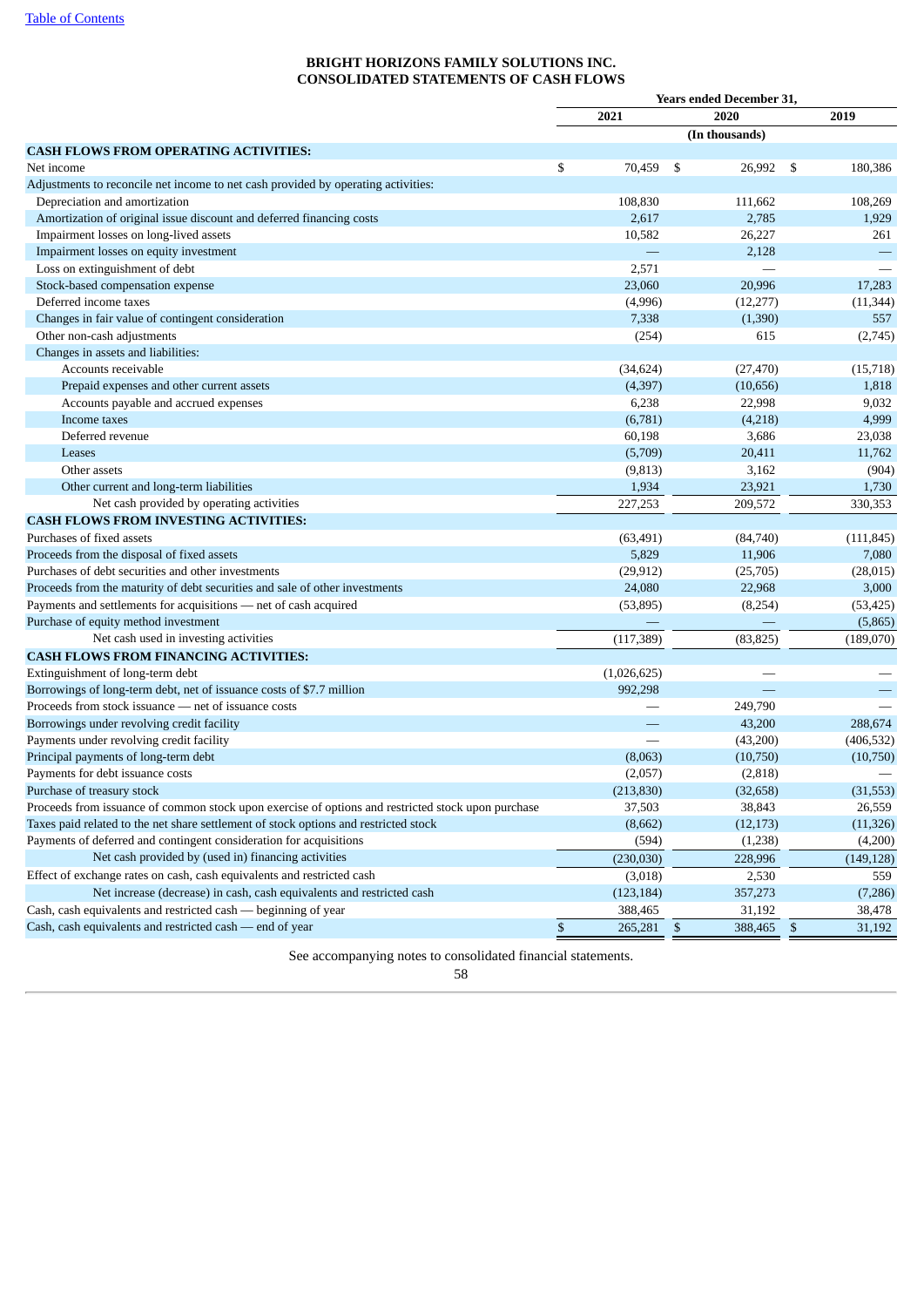# **BRIGHT HORIZONS FAMILY SOLUTIONS INC. CONSOLIDATED STATEMENTS OF CASH FLOWS (CONTINUED)**

|                                                                                                            | <b>Years ended December 31,</b> |         |      |                   |      |         |
|------------------------------------------------------------------------------------------------------------|---------------------------------|---------|------|-------------------|------|---------|
|                                                                                                            |                                 | 2021    |      | 2020              |      | 2019    |
|                                                                                                            |                                 |         |      | (In thousands)    |      |         |
| RECONCILIATION OF CASH, CASH EQUIVALENTS AND RESTRICTED CASH TO THE<br><b>CONSOLIDATED BALANCE SHEETS:</b> |                                 |         |      |                   |      |         |
| Cash and cash equivalents                                                                                  | \$                              | 260,980 | \$   | 384,344 \$        |      | 27,872  |
| Restricted cash and cash equivalents, included in prepaid expenses and other current assets                |                                 | 4,301   |      | 4,121             |      | 3,320   |
| Total cash, cash equivalents and restricted cash — end of year                                             |                                 | 265,281 | \$.  | 388,465           | £.   | 31,192  |
|                                                                                                            |                                 |         |      |                   |      |         |
| SUPPLEMENTAL CASH FLOW INFORMATION:                                                                        |                                 |         |      |                   |      |         |
| Cash payments of interest                                                                                  | \$                              | 32,242  | - \$ | 35,349            | - \$ | 43,051  |
| Cash payments of income taxes                                                                              |                                 | 31,662  | -S   | 10,982            | - S  | 50,553  |
| Cash paid for amounts included in the measurement of lease liabilities                                     | \$                              | 141,563 | -S   | 121,046           | - \$ | 126,071 |
|                                                                                                            |                                 |         |      |                   |      |         |
| <b>NON-CASH TRANSACTIONS:</b>                                                                              |                                 |         |      |                   |      |         |
| Fixed asset purchases recorded in accounts payable and accrued expenses                                    | \$                              | 1,957   | \$   | 6,132             | - \$ | 4,549   |
| Contingent consideration issued for acquisitions                                                           | \$                              | 7,337   | - \$ | $\qquad \qquad -$ | - \$ | 13,870  |
| Operating right-of-use assets obtained in exchange for operating lease liabilities — net                   |                                 | 71,271  | \$   | 103,668           | - \$ | 133,043 |
| Restricted stock reclassified from other current liabilities to equity upon vesting                        |                                 | 4,867   | \$   | $4,445$ \$        |      | 3,576   |
| Treasury stock purchases in other current liabilities                                                      |                                 | 228     | £.   |                   |      | 450     |

<span id="page-58-0"></span>See accompanying notes to consolidated financial statements.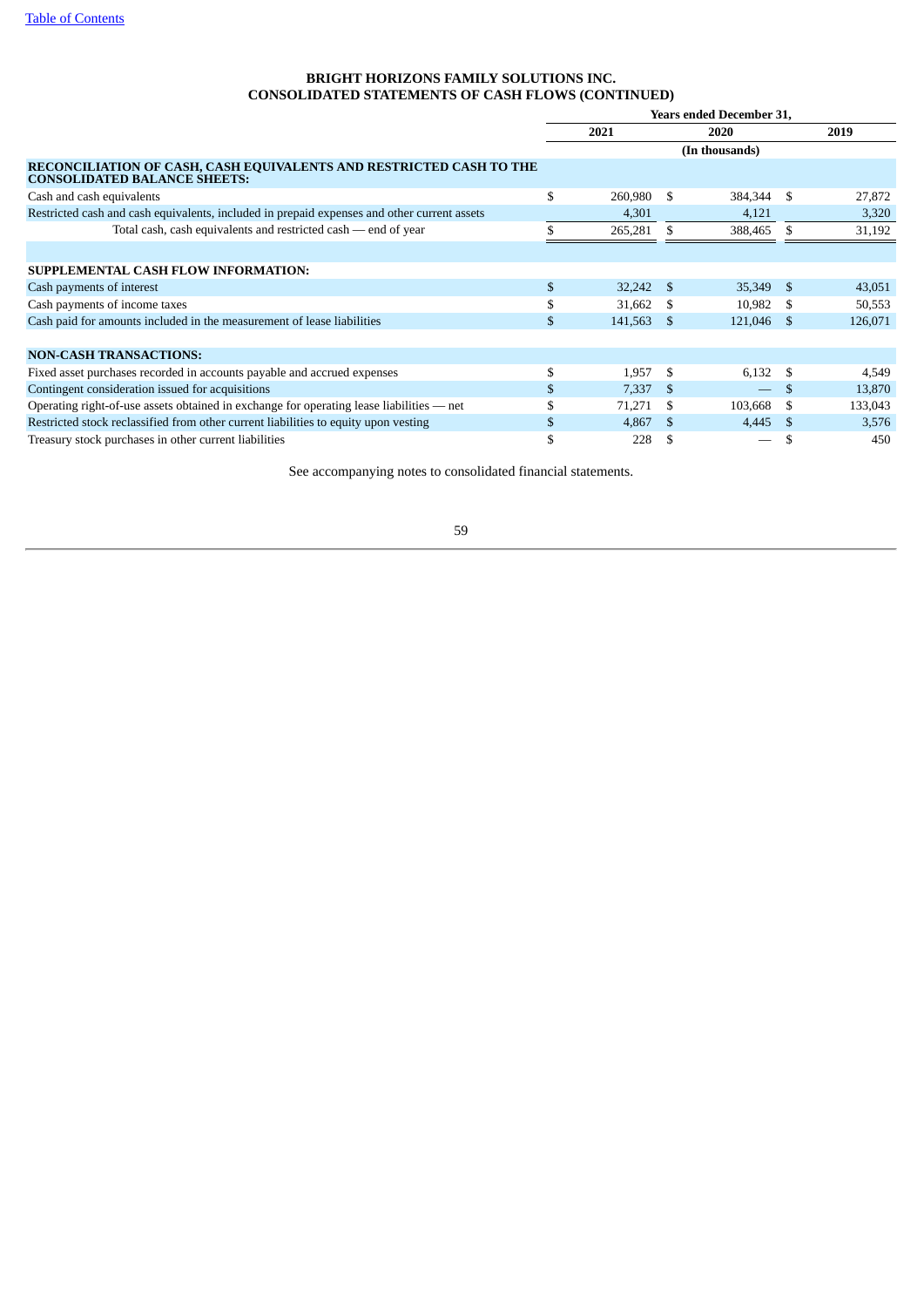### **BRIGHT HORIZONS FAMILY SOLUTIONS INC.**

# **NOTES TO CONSOLIDATED FINANCIAL STATEMENTS**

### **1. ORGANIZATION**

**Organization** — Bright Horizons Family Solutions Inc. ("Bright Horizons" or the "Company") provides center-based early education and child care, backup child and adult/elder care, tuition assistance and student loan repayment program administration, educational advisory services, and other support services for employers and families in the United States, the United Kingdom, the Netherlands, Puerto Rico, and India. The Company provides services designed to help families, employers and their employees better integrate work and family life, primarily under multi-year contracts with employers who offer child care, dependent care, and workforce education services, as part of their employee benefits packages in an effort to support employees across life and career stages and improve employee engagement.

**COVID-19 Pandemic** — Since March 2020, the Company's global operations have been significantly impacted by the ongoing COVID-19 pandemic and the measures undertaken to prevent its spread. During the early stages of the pandemic, most of the Company's centers were temporarily closed. While nearly all centers have re-opened, the Company continues to be impacted by the ongoing effects of COVID-19. As of December 31, 2021, the Company operated 1,014 early education and child care centers, of which 977 early education and child care centers were open. The Company remains focused on the enrollment of its centers and expanding the delivery of back-up use across our network of providers.

#### **2. SUMMARY OF SIGNIFICANT ACCOUNTING POLICIES**

**Basis of Presentation** — The consolidated financial statements have been prepared in conformity with accounting principles generally accepted in the United States of America ("GAAP" or "U.S. GAAP"). The Company's significant accounting policies are described below.

**Reclassification** — Certain reclassifications have been made to prior year amounts within the consolidated statements of cash flows and certain footnotes to conform to the current year presentation.

**Principles of Consolidation** — The consolidated financial statements include the accounts of the Company and its subsidiaries. Intercompany balances and transactions have been eliminated in consolidation.

**Use of Estimates** — The preparation of the consolidated financial statements in conformity with U.S. GAAP requires management to make estimates and assumptions that affect the amounts reported in the consolidated financial statements and footnotes thereto. Actual results may differ from those estimates.

**Foreign Operations** — The functional currency of the Company's foreign subsidiaries is their local currency. The assets and liabilities of the Company's foreign subsidiaries are translated into U.S. dollars at exchange rates in effect at the balance sheet date. Income and expense items are translated at the average exchange rates prevailing during the period and equity is translated at the historical rates. The cumulative translation effect for subsidiaries using a functional currency other than the U.S. dollar is included in accumulated other comprehensive income or loss as a separate component of stockholders' equity.

The Company's intercompany accounts are denominated in the functional currency of the foreign subsidiary. Gains and losses resulting from the remeasurement of intercompany receivables that the Company considers to be of a long-term investment nature are recorded as a cumulative translation adjustment in accumulated other comprehensive income or loss as a separate component of stockholders' equity, while gains and losses resulting from the re-measurement of intercompany receivables from those foreign subsidiaries for which the Company anticipates settlement in the foreseeable future are recorded in the consolidated statement of income.

**Concentrations of Credit Risk** — Financial instruments that potentially expose the Company to concentrations of credit risk consisted mainly of cash and accounts receivable. The Company mitigates its exposure by maintaining its cash in financial institutions of high credit standing. The Company's accounts receivable is derived primarily from the services it provides, and the related credit risk is dispersed across many clients in various industries with no single client accounting for more than 10% of the Company's net revenue or accounts receivable. No significant credit concentration risk existed at December 31, 2021 and 2020.

**Cash, Cash Equivalents, and Restricted Cash** — Cash and cash equivalents consist of cash on hand and highly liquid investments with maturities of three months or less from the date of purchase.

The Company's cash management system provides for the funding of the main bank disbursement accounts on a daily basis as checks are presented for payment. Under this system, outstanding checks may be in excess of the cash balances at certain banks, creating book overdrafts. As of December 31, 2021, there were no book overdrafts. As of December 31, 2020, \$12.5 million in book overdrafts were included in accounts payable and accrued expenses on the consolidated balance sheet.

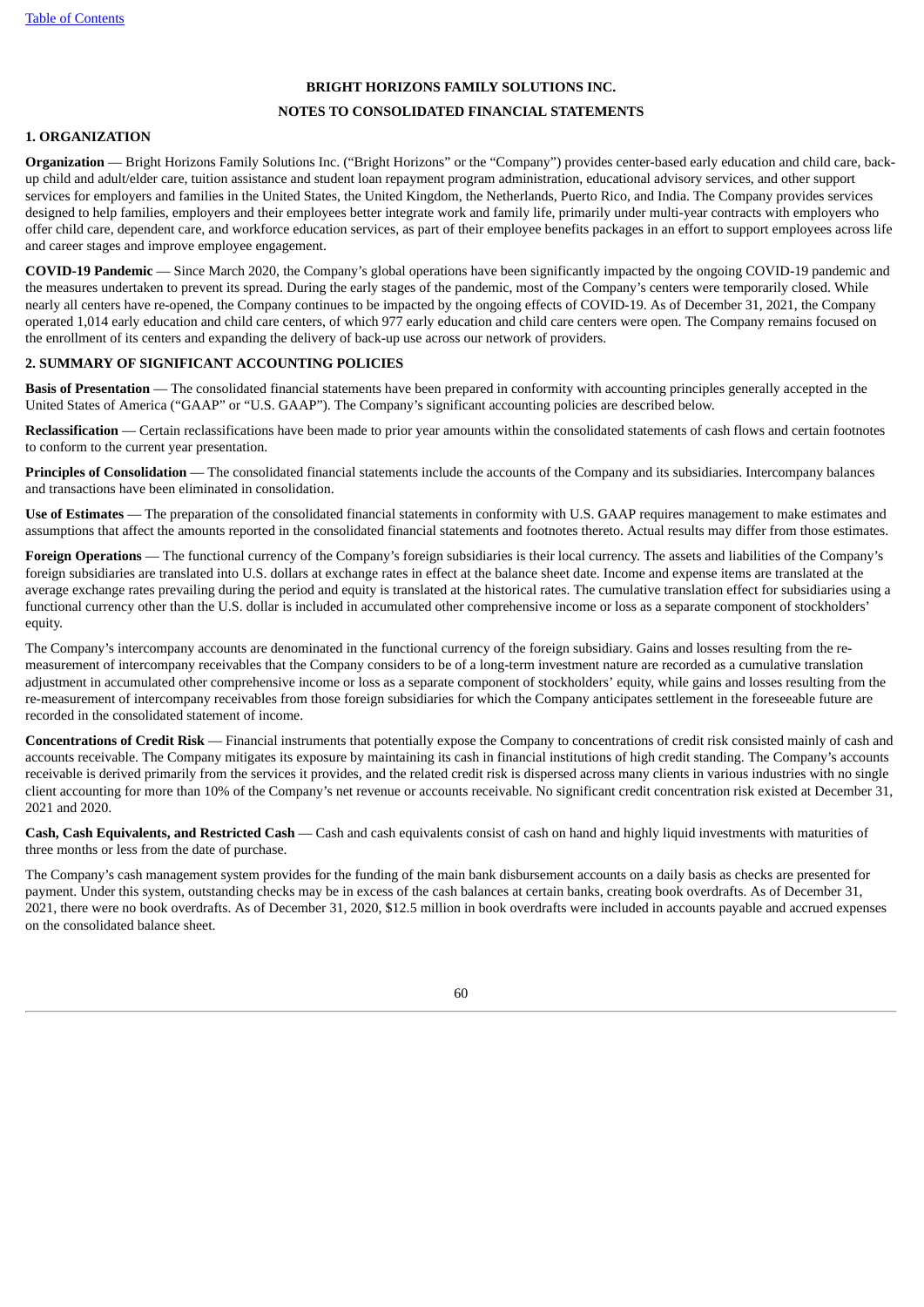The Company's cash and cash equivalents that are restricted in nature as to withdrawal or usage are classified as restricted cash and are included in prepaid expenses and other current assets. Restricted cash is primarily comprised of cash deposits that guarantee letters of credit, and cash and cash equivalents associated with the Company's wholly-owned captive insurance company.

**Accounts Receivable** — The Company generates accounts receivable from fees charged to parents and employer sponsors, which are generally billed monthly as services are rendered or in advance, and are classified as short-term. The Company monitors collections and maintains a provision for expected credit losses based on historical trends, current conditions, and relevant forecasted information, in addition to provisions established for specific collection issues that have been identified.

Activity in the allowance for credit losses was as follows:

|                           | <b>Years ended December 31,</b> |  |         |  |          |  |  |  |
|---------------------------|---------------------------------|--|---------|--|----------|--|--|--|
|                           | 2021                            |  | 2020    |  | 2019     |  |  |  |
|                           |                                 |  |         |  |          |  |  |  |
| Beginning balance         | 2,357                           |  | 1,226   |  | 2,514    |  |  |  |
| Provision                 | 2,725                           |  | 2,585   |  | 840      |  |  |  |
| Write offs and recoveries | (2,076)                         |  | (1,454) |  | (2, 128) |  |  |  |
| Ending balance            | 3,006                           |  | 2,357   |  | 1,226    |  |  |  |

**Fixed Assets** — Property and equipment, including leasehold improvements, are carried at cost less accumulated depreciation or amortization. Depreciation is calculated on a straight-line basis over the estimated useful lives of the assets. Leasehold improvements are amortized on a straight-line basis over the shorter of the lease term or their estimated useful lives. The cost and accumulated depreciation of assets sold or otherwise disposed of are removed from the consolidated balance sheet and the resulting gain or loss is reflected in the consolidated statement of income. Expenditures for maintenance and repairs are expensed as incurred, whereas expenditures for improvements and replacements are capitalized. Depreciation is included in cost of services and selling, general and administrative expenses depending on the nature of the expenditure.

**Business Combinations** — Business combinations are accounted for under the acquisition method of accounting. Amounts paid for an acquisition are allocated to the assets acquired and liabilities assumed based on their fair values at the date of acquisition. The accounting for business combinations requires estimates and judgment in determining the fair value of assets acquired and liabilities assumed, regarding expectations of future cash flows of the acquired business, and the allocation of those cash flows to the identifiable intangible assets. The determination of fair value is based on management's estimates and assumptions, as well as other information compiled by management, including valuations that utilize customary valuation procedures and techniques. If actual results differ from these estimates, the amounts recorded in the financial statements could be impaired.

Acquisition costs are expensed as incurred and recorded in selling, general and administrative expenses; integration costs associated with a business combination are expensed subsequent to the acquisition date; and changes in deferred tax asset valuation allowances and income tax uncertainties after the acquisition date affect income tax expense.

**Goodwill and Intangible Assets** — Goodwill is recorded when the consideration paid for an acquisition exceeds the fair value of the net tangible and identifiable intangible assets acquired. The Company's intangible assets principally consist of various customer relationships (including both client and parent relationships) and trade names. Goodwill and intangible assets with indefinite lives are not subject to amortization, but are tested annually for impairment or more frequently if there are indicators of impairment. Indefinite lived intangible assets are also subject to an annual evaluation to determine whether events and circumstances continue to support an indefinite useful life.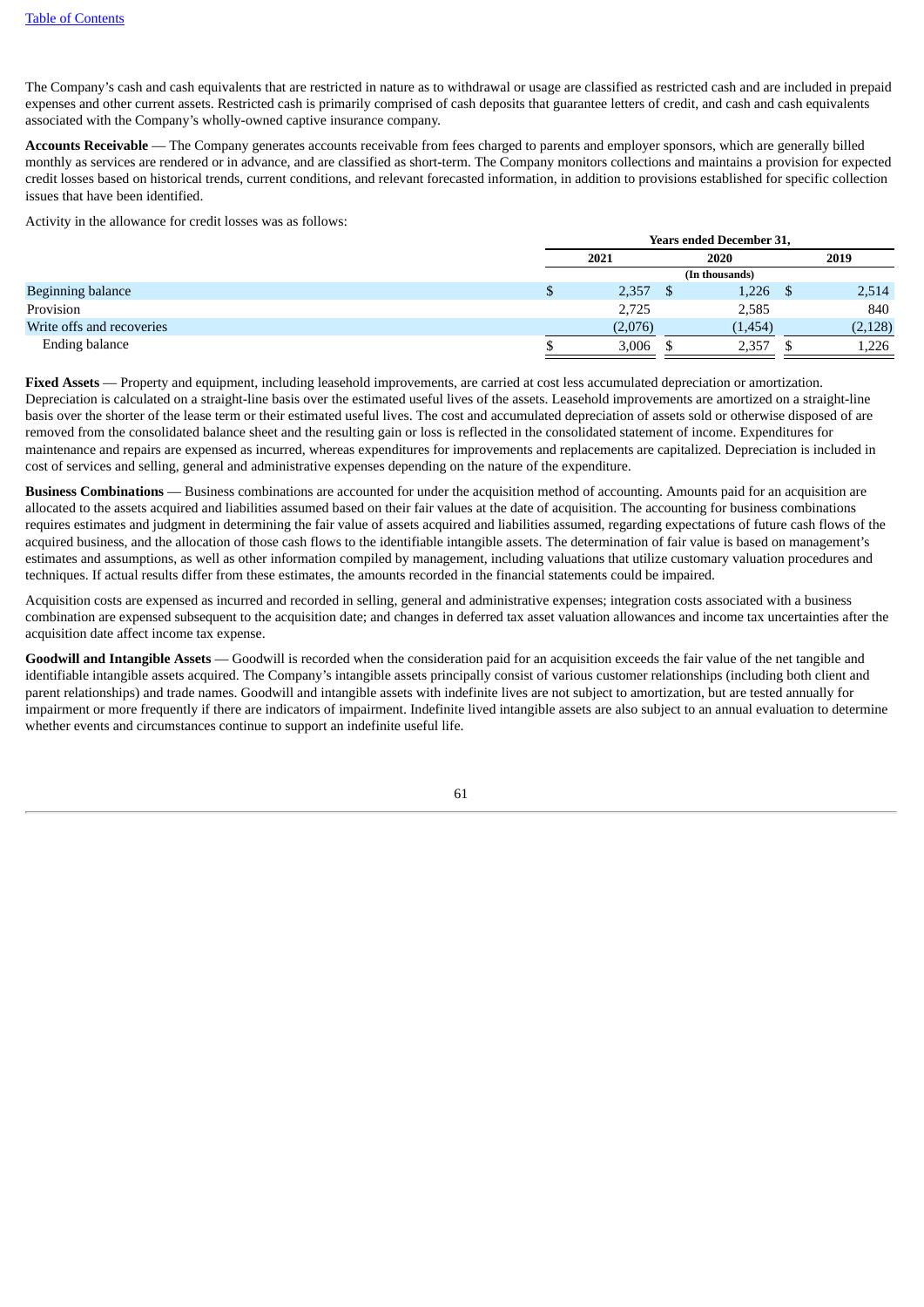Goodwill impairment assessments are performed at the reporting unit level, which are the full service center-based child care and back-up care operating segments, as well as EdAssist, College Coach, and Sittercity. In performing the goodwill impairment test, the Company may first assess qualitative factors to determine whether it is more likely than not that the fair value of a reporting unit is less than the carrying value. Qualitative factors may include, but are not limited to, macroeconomic conditions, industry conditions, the competitive environment, changes in the market for the Company's services, regulatory developments, cost factors, and entity specific factors such as overall financial performance and projected results. If an initial qualitative assessment indicates that it is more likely than not that the carrying value exceeds the fair value of a reporting unit, an additional quantitative evaluation is performed. Alternatively, the Company may elect to proceed directly to the quantitative impairment test. In performing the quantitative analysis, the Company compares the fair value of the reporting unit with its carrying amount, including goodwill. Fair value for each reporting unit is determined by estimating the present value of expected future cash flows, which are forecasted for each of the next ten years, applying a long-term growth rate to the final year, discounted using the applicable discount rate. If the fair value of the Company's reporting unit exceeds its carrying amount, the goodwill of the reporting unit is considered not impaired. If the carrying amount of the Company's reporting unit exceeds its fair value, the Company would recognize an impairment charge for the amount by which the carrying amount of the reporting unit exceeds its fair value, up to the amount of goodwill allocated to that reporting unit. The Company performed a qualitative assessment during the annual impairment review as of October 1, 2021 and concluded that it is not more likely than not that the fair value of the Company's reporting units are less than their carrying amount. The Company performed a quantitative assessment in the 2020 annual impairment review as of October 1, 2020. No goodwill impairment charges were recorded in the years ended December 31, 2021, 2020, or 2019.

The Company tests certain trade names that are determined to be indefinite-lived intangible assets by comparing the fair value of the trade names with their carrying value. The Company estimates the fair value by estimating the total revenue attributable to the trade names and applying market-derived royalty rates for guideline intangible assets, consistent with the initial valuation of the intangibles. No impairment losses were recorded in the years ended December 31, 2021, 2020 or 2019 in relation to these intangible assets.

Intangible assets that are separable from goodwill and have determinable useful lives are valued separately and are amortized over the estimated period benefited, generally ranging from two to seventeen years. Intangible assets related to parent relationships are amortized using an accelerated method over their useful lives. All other intangible assets are amortized on a straight-line basis over their useful lives.

**Impairment of Long-Lived Assets** — The Company reviews long-lived assets, including definite-lived intangible assets, for possible impairment whenever events or changes in circumstances indicate that the carrying amounts of such assets may not be recoverable. Impairment is assessed by comparing the carrying amounts of the assets in the asset group to the estimated undiscounted future cash flows expected to be generated over the remaining useful lives of the asset group. If the estimated cash flows are less than the carrying amounts of the assets, an impairment loss is recognized to reduce the carrying amounts of the assets to their estimated fair value. The impairment is allocated to the long-lived assets in the asset group on a pro rata basis using the relative carrying amounts, but only to the extent the carrying amount of an asset is above its fair value. The determination of fair value for leased assets includes consideration of market rates and what market participants would pay to use the assets.

During the years ended December 31, 2021 and 2020, the Company recognized impairment losses of \$10.6 million and \$26.2 million, respectively, on fixed assets and operating lease right-of-use assets for certain centers where the carrying amount exceeded the fair value. Refer to Note 13, *Fair Value Measurements*, for additional information. Impairment losses were immaterial for the year ended December 31, 2019.

**Revenue Recognition** — The Company generates revenue from services based on the nature of the promise and the consideration specified in contracts with customers. At contract inception, the Company assesses the services promised in the contract and identifies each distinct performance obligation. The transaction price of a contract is allocated to each distinct performance obligation using the relative stand-alone selling price and recognized as revenue when, or as, control of the service is passed to the customer. The application of these policies to the services provided by each of the Company's segments is discussed below.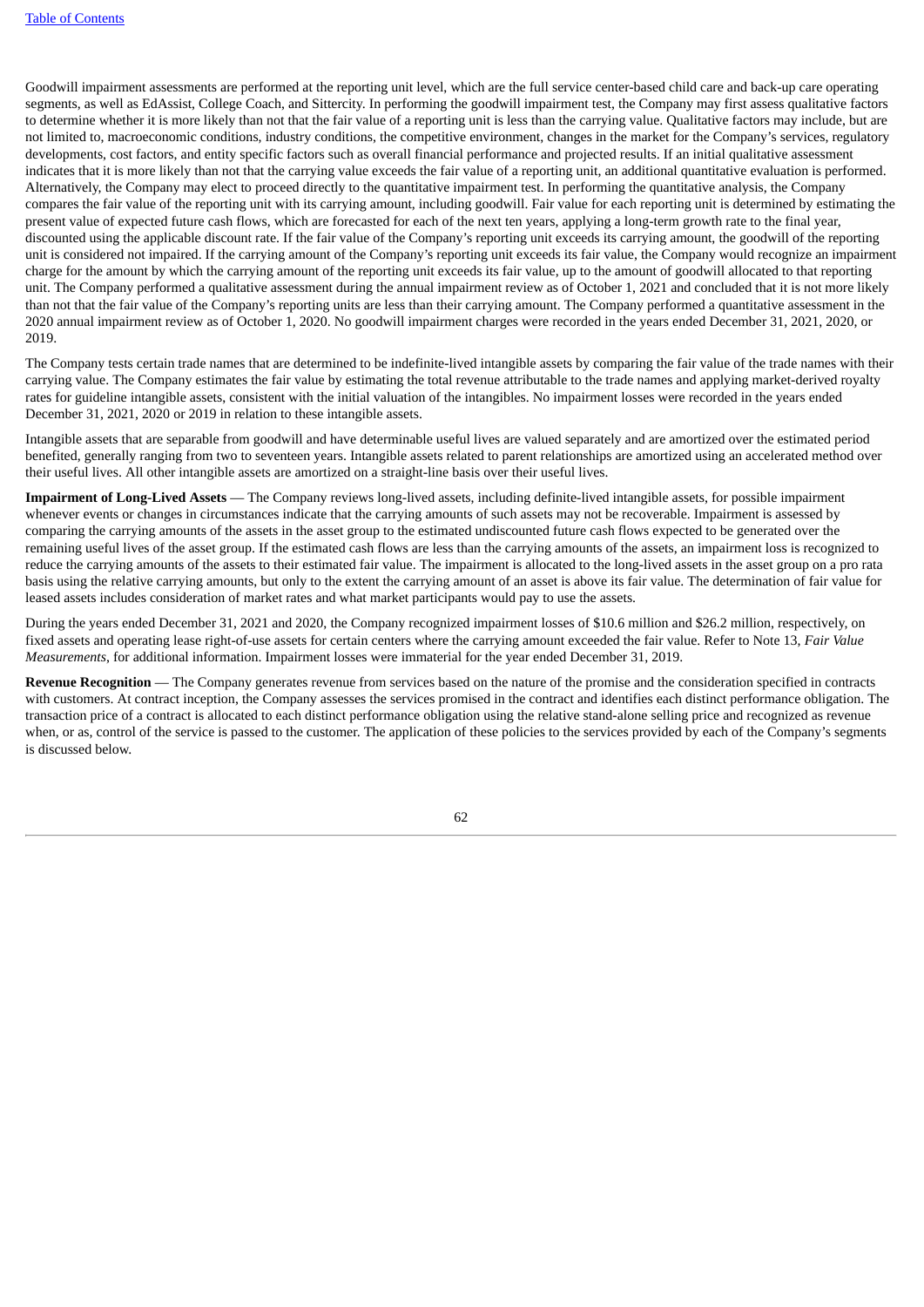# *Full Service Center-Based Child Care*

The Company's full service center-based child care includes traditional center-based early education and child care, preschool, and elementary education. The Company provides its center-based child care services under two principal business models: (1) a cost-plus model, where the Company is paid a fee by an employer client for managing a child care center on a cost-plus basis, and (2) a profit and loss ("P&L") model, where the Company assumes the financial risk of operating a child care center and provides care on either an exclusive or priority enrollment basis to the employees of an employer sponsor, as well as to families in the surrounding community. In both the cost-plus and sponsor P&L models, the employer sponsor retains responsibility for the development of a new child care center (which is generally owned or leased by the sponsor), as well as ongoing maintenance and repairs. In addition, employer sponsors typically provide subsidies for the ongoing provision of child care services to their employees. Under all model types, the Company retains responsibility for all aspects of operating the child care center, including the hiring, training, supervising and compensating employees, contracting with vendors, purchasing supplies, and collecting tuition and related accounts receivable.

Revenue generated from full service center-based child care services is primarily comprised of monthly tuition paid by parents. Tuition is determined based on the age and developmental level of the child, the child's attendance schedule, and geographic location of the facility. The full service child care offering provided to parents represents a series of distinct services that are substantially the same and have the same pattern of transfer to the customer over time, which transfers daily. The tuition paid by parents is recognized on a daily basis, but for convenience is recorded on a monthly basis.

The Company enters into contracts with employer sponsors to manage and operate their early education and child care centers for a management fee, or to provide child care services to their employees on an exclusive or priority basis. These arrangements generally have a contractual term of three to ten years with varying terms and renewal and cancellation options, and may also include operating subsidies paid either in lieu of or to supplement parent tuition. The management fee included in contracts with employer sponsors is typically a monthly amount, and generally includes an annual escalator that is intended to reflect expected future cost increases. Annual escalators are generally stated as a percentage or as a reference to a consumer price index. The contracts also generally include a termination right with a notice period. The Company allocates revenue for contracts with an accounting term in excess of one year to the applicable contract year based on the rates applicable for that annual period, which is commensurate with the expected increases to the cost of providing the service, the Company's standard pricing practices, as well as the overall allocation objective described in the guidance. Services provided to the employer sponsor represent a series of distinct services that are substantially the same and have the same pattern of transfer to the customer over time, which transfers daily. Fees paid by the employer sponsor are recognized on a daily basis, but for convenience is recorded on a monthly basis (i.e., the same monthly amount within the contract year using the time elapsed method).

Certain arrangements provide that the employer sponsor pay operating subsidies in lieu of, or to supplement, parent tuition. The employer subsidy for costplus managed centers, which consists of variable consideration, is typically calculated as the difference between parent tuition revenue and the operating costs for the center for each respective month and is recognized as revenue in the month the services are provided. The variable consideration relates specifically to efforts to transfer each distinct daily service and the allocation of the consideration earned to that distinct day in which those activities are performed is consistent with the overall allocation objective.

## *Back-Up Care Services*

Back-up care services consist of center-based back-up child care, in-home child and adult/elder dependent care, school-age camps, virtual tutoring, and self-sourced reimbursed care. The Company provides back-up care services through the Company's early education and child care centers, school-age camps and in-home care providers, as well as through the back-up care network. Bright Horizons back-up care offers access to a contracted network of inhome service agencies and center-based providers in locations where the Company does not otherwise have in-home care providers or centers with available capacity, and to a network of tutoring service providers. Self-sourced reimbursed care is a reimbursement program available to employer sponsors when other care solutions are not available, to provide payments to their employees to assist with the cost of self-sourced dependent care.

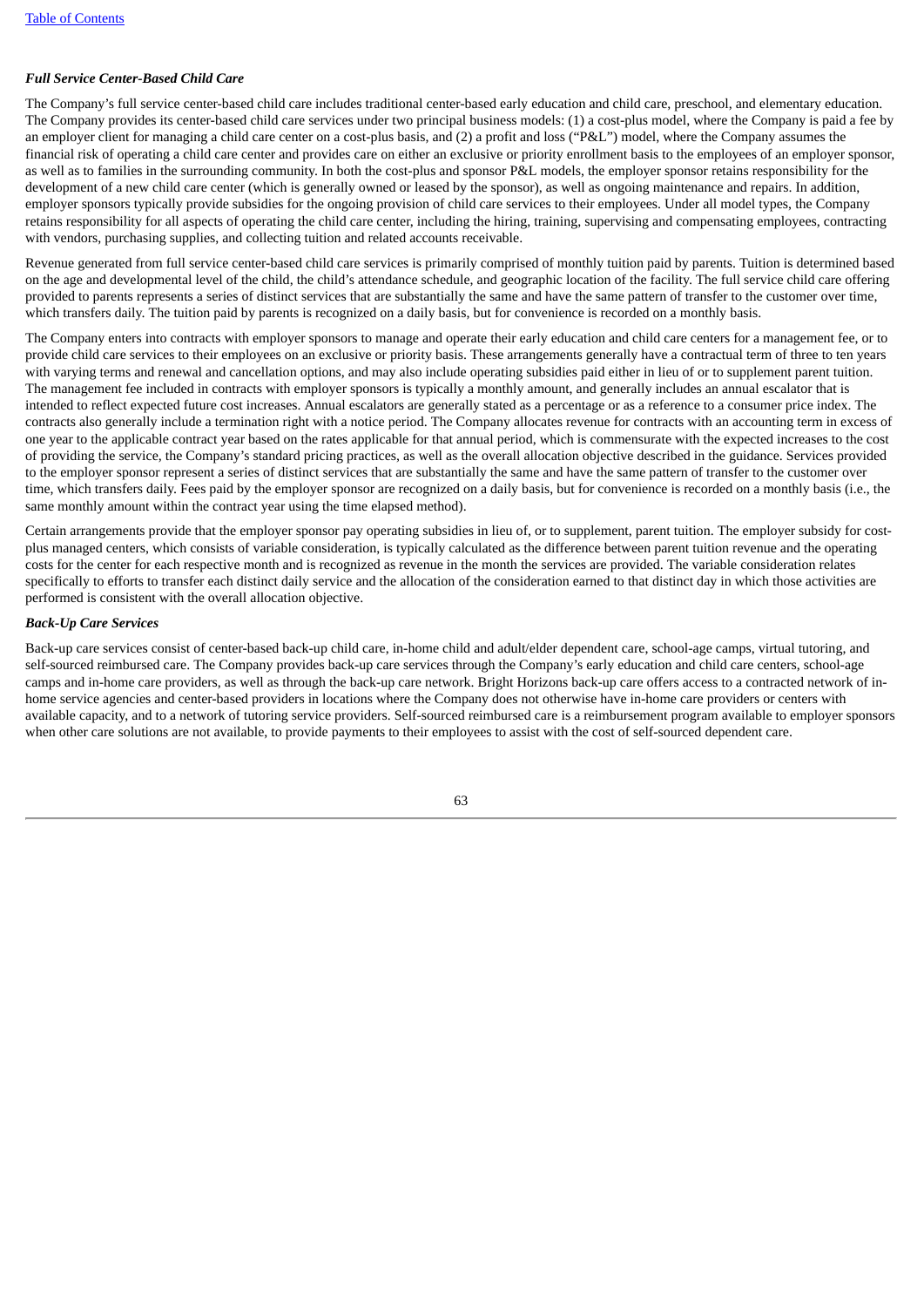Back-up care revenue is primarily comprised of fixed and variable consideration paid by employer sponsors, and, to a lesser extent, co-payments collected from users at the point of service. These arrangements generally have contractual terms of three years with varying terms and renewal and cancellation options. Fees for back-up care services are typically determined based on the number of back-up uses purchased, which may be fixed based on a specified number of uses or variable fees paid per use, and are generally billed monthly as services are rendered or in advance. Revenue for back-up care services is recognized over time as the services are performed and is recognized in the month the back-up services are provided. Allocation of the consideration earned as the service is performed is consistent with the overall allocation objective. Revenue for self-sourced reimbursed care is based on a fee earned for each payment processed and is recorded on a net basis as the Company is acting as an agent for the payment of the self-sourced care reimbursement from clients to their employees, and is recognized in the month the payments are processed.

#### *Educational Advisory and Other Services*

The Company's educational advisory services consist of tuition assistance and student loan repayment program administration, workforce education, and related educational consulting services ("EdAssist Solutions"), and college admissions advisory services ("College Coach"). Educational advisory services revenue is primarily comprised of fixed and variable fees paid by employer clients for program management, coaching, and subscription of content, and, to a lesser extent, retail fees collected from users at the point of service. These arrangements generally have contractual terms of three years with varying terms and renewal and cancellation options. Fees for educational advisory services are determined based on the expected number of program participants and the services selected, and are generally billed in advance. Revenue for EdAssist Solutions is recognized on a straight-line basis using the time-elapsed method over the contract term with additional charges recognized in the month the additional services are provided consistent with the overall allocation objective. Additionally, revenue for tuition assistance and student loan repayments is based on a fee earned for each payment processed and is recorded on a net basis as the Company is acting as agent for the processing of the payment from clients to their employees, and is recognized in the month the payments are processed. Revenue for College Coach is recognized over the contract term as college admissions advisory services are provided and customers receive the benefit.

Other services consist of the Sittercity business, an online marketplace for families and caregivers. Revenue is primarily generated from subscriptions, comprised of fixed fees for the subscription period and, to a lesser extent, variable transaction fees collected from users at the point of service. Subscription fees are recognized on a straight-line basis using the time-elapsed method over the contract term, and variable transaction fees earned are allocated to that distinct transaction consistent with the overall allocation objective.

### *Significant Judgments and Estimates*

The Company generally does not have significant judgments or estimates that significantly affect the determination of the amount, the allocation of the transaction price to performance obligations, or timing of revenue from contracts with customers. The nature of the Company's services does not require significant judgment or estimates to determine when control transfers to the customer. Based on past practices and customer specific circumstances, the Company occasionally may grant concessions that impact the total transaction price. If the transaction price may be subject to adjustment, significant judgment may be required to ensure that it is probable that significant reversal in the amount of cumulative revenue recognized will not occur. As of December 31, 2021 and 2020, there were no material estimates related to the constraint of cumulative revenue recognized.

**Deferred Revenue** — The Company's payment terms vary by the type of services offered. Tuition collected from parents is typically billed and collected monthly in advance. Fees collected from employer sponsors may be billed annually or quarterly in advance or may be billed monthly in arrears. The Company's standard payment terms generally align with the timing of the services performed and do not include a financing component. The Company records deferred revenue when payments are received in advance of the Company's performance under the contract, which is recognized as revenue as the performance obligation is satisfied. The Company has the unconditional right to consideration as it satisfies the performance obligations, therefore no contractual assets are recognized.

**Leases** — The Company has operating leases for certain of its full service and back-up early education and child care centers, corporate offices, call centers, and to a lesser extent, various office equipment, in the United States, the United Kingdom, and the Netherlands. Most of the leases expire within 10 to 15 years and many contain renewal options and/or termination provisions. As of December 31, 2021 and 2020, there were no material finance leases.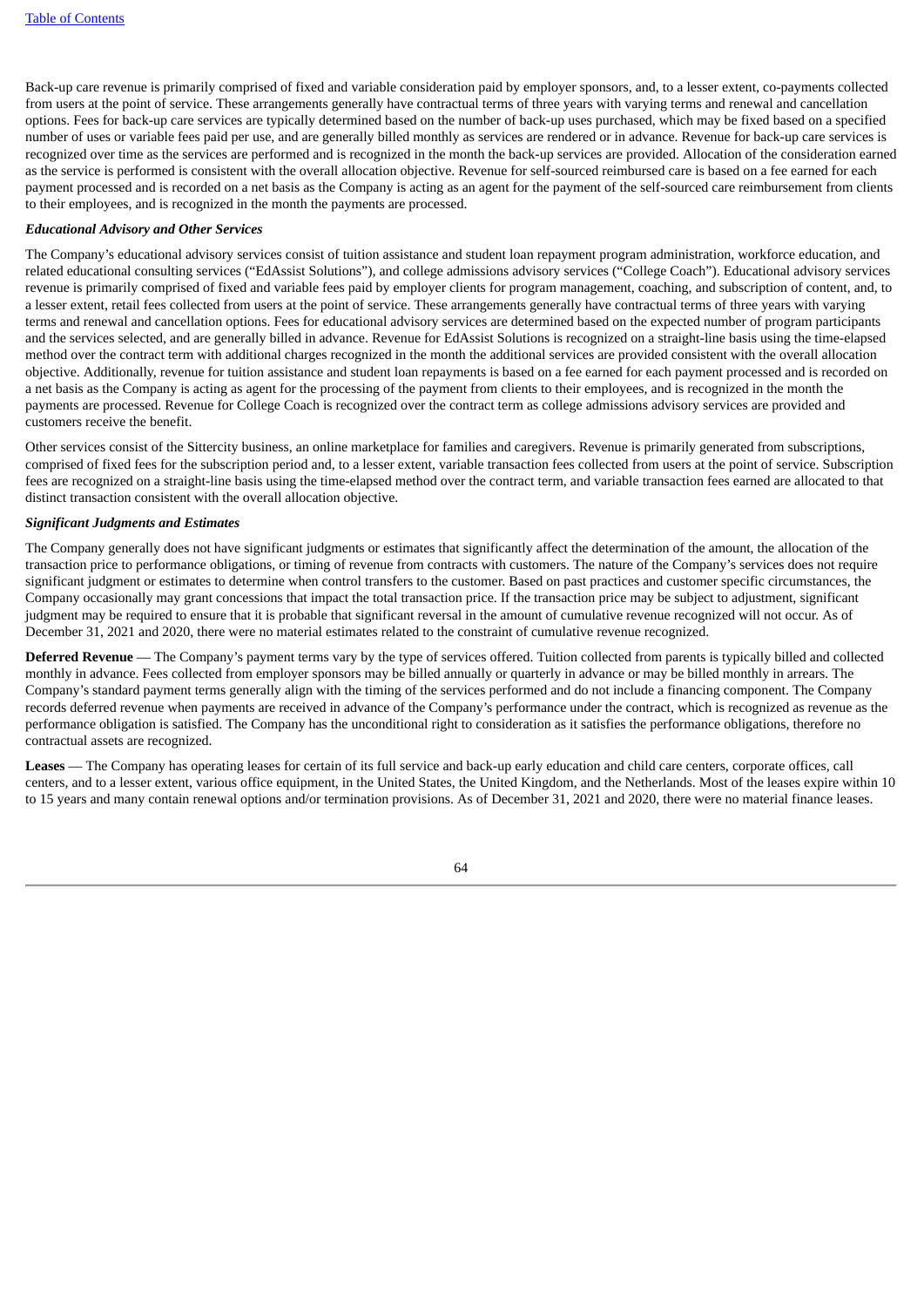At contract inception, the Company reviews the terms to determine if an arrangement is a lease. At lease commencement, the Company determines whether those lease obligations are operating or finance leases and lease liabilities are recognized on the consolidated balance sheet based on the present value of the unpaid lease payments. The present value of the unpaid lease payments is calculated using the Company's incremental borrowing rate. Lease commencement occurs on the date the Company takes possession or control of the property or equipment. Leases may contain fixed and variable payment arrangements. Variable lease payments may be based on an index or rate, such as consumer price indices, and include rent escalations or market adjustment provisions. Lease payments used to measure lease liabilities include fixed lease payments as well as variable payments that depend on an index or rate based on the applicable index or rate at the lease commencement date. Lease assets are initially measured as the amount of the initial lease liability, adjusted for initial direct costs, lease payments made at or before the commencement date, and reduced by lease incentives received, such as tenant improvement allowances. The Company does not include options to renew or terminate the lease in the determination of lease assets and lease liabilities until it is reasonably certain that the option will be exercised based on management's assessment of various relevant factors including economic, entityspecific, and market-based factors, among others. Lease expense for operating leases is recognized on a straight-line basis over the lease term. Variable lease payments, including those related to changes in the commencement date index or rate, are expensed as incurred. Lease expense is recognized to cost of services and selling, general and administrative expenses in the consolidated statement of income.

The Company's leases generally do not provide an implicit interest rate. Therefore, the Company uses an estimate of its incremental borrowing rate, based on the lease terms and economic environment at commencement date, in determining the present value of future payments.

The Company has real estate leases that contain lease and non-lease components and has elected to account for lease and non-lease components in a contract as a single lease component. The non-lease components typically consist of common-area maintenance and utility costs. Fixed payments for nonlease components are considered part of the single lease component and included in the determination of the lease assets and lease liabilities, and variable payments are expensed as incurred. Additionally, lease contracts typically include other costs that do not transfer a separate good or service, such as reimbursement for real estate taxes and insurance, which are expensed as incurred as variable lease costs.

For leases with a term of one year or less ("short-term leases"), the Company elected to not recognize the arrangements on the balance sheet and the lease payments are recognized in the consolidated statement of income on a straight-line basis over the lease term. The Company subleases certain properties that are not used in its operations. The Company's lease agreements do not contain material restrictive covenants.

**Equity Method Investment** — The Company accounts for its investments in entities over which the Company has significant influence, but not control, using the equity method of accounting. Under the equity method of accounting, the investment is adjusted to reflect Bright Horizons' proportionate share of the investees' net earnings or losses, and is reduced by the amortization of embedded intangible assets. The Company reviews the equity method investment for impairment whenever events or changes in circumstances indicate that the carrying amount of the asset may not be recoverable. The Company accounts for its 20% interest in a provider of full service center-based child care and back-up care services in Germany using the equity method. The equity method investment is included in other assets on the consolidated balance sheet and, as of December 31, 2021 and 2020, the investment balance was \$6.1 million and \$6.7 million, respectively. The impact on the results of operations were immaterial for the years ended December 31, 2021, 2020 and 2019.

**Debt Securities** — The Company's investment in debt securities, which are classified as available-for-sale, consist of U.S. Treasury and U.S. government agency securities and certificates of deposits. These securities are held in escrow by the Company's wholly-owned captive insurance company and were purchased with restricted cash. As such, these securities are not available to fund the Company's operations. These securities are recorded at fair value, with unrealized gains and losses recorded in accumulated other comprehensive income (loss). As of December 31, 2021, the fair value of the available-forsale debt securities was \$29.9 million and was classified based on the instruments' maturity dates, with \$22.7 million included in prepaid expenses and other current assets and \$7.2 million in other assets on the consolidated balance sheet. As of December 31, 2020, the fair value of the available-for-sale debt securities was \$27.9 million, with \$21.5 million included in prepaid expenses and other current assets and \$6.4 million in other assets on the consolidated balance sheet. At December 31, 2021 and 2020, the amortized cost was \$30.0 million and \$27.9 million, respectively. The debt securities held at December 31, 2021 had remaining maturities ranging from less than one year to approximately 1.5 years. Unrealized gains and losses, net of tax, and realized gains and losses, on available-for-sale debt securities were immaterial for the years ended December 31, 2021, 2020 and 2019.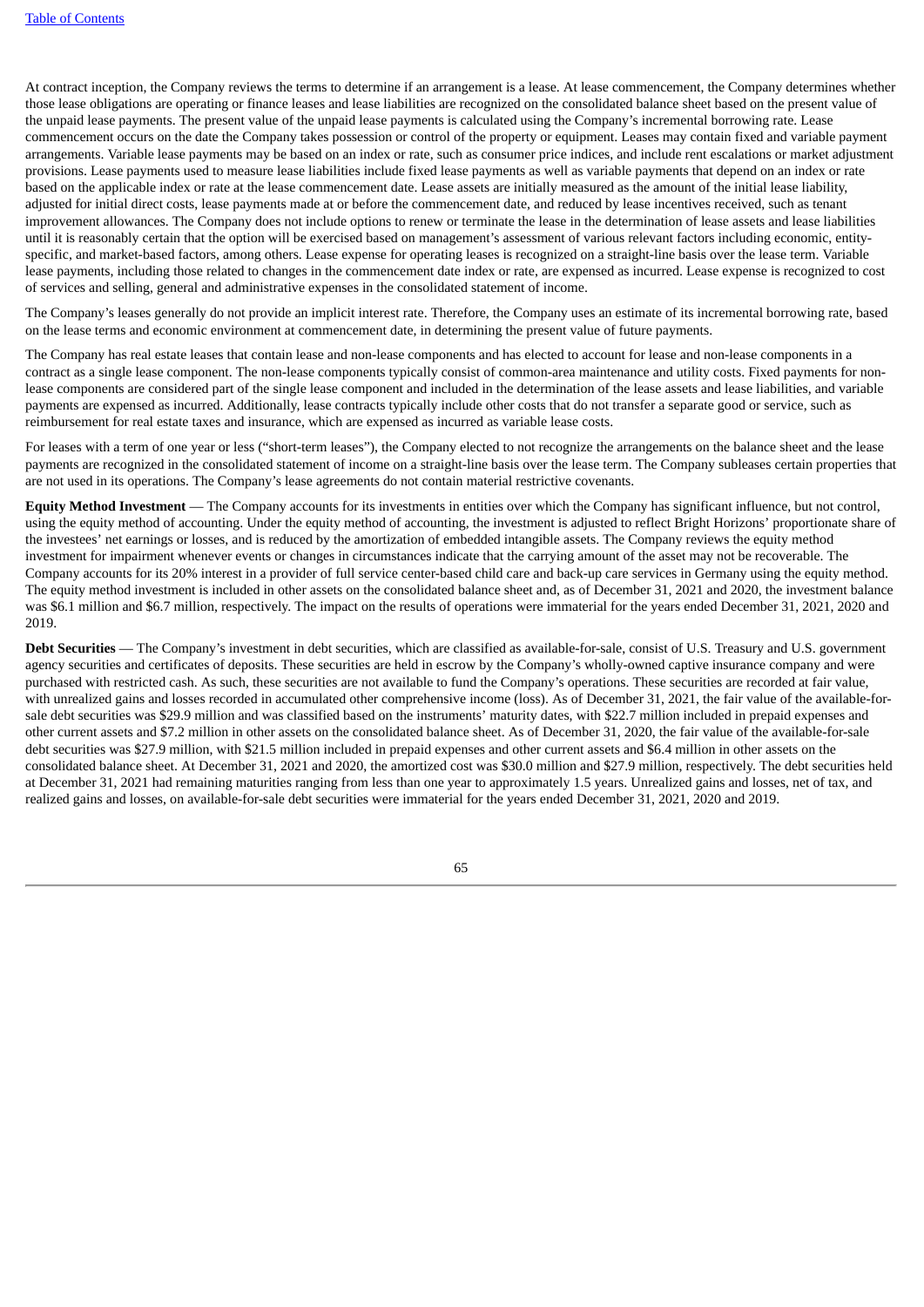**Other Investments** — The Company's investments in equity securities are primarily in limited partnerships. The equity investments without readily determinable fair value are measured at cost, less impairment, if any, plus or minus changes resulting from observable price changes in orderly transactions. The Company reviews such equity investments for impairment whenever events or changes in circumstances indicate that the carrying amount of such asset may not be recoverable. As of December 31, 2021 and 2020, the equity investments were \$4.6 million and \$1.2 million, respectively, which were recorded in other assets on the consolidated balance sheet. During the year ended December 31, 2020, the Company recognized a \$2.1 million impairment loss on an equity investment. The impairment loss was included in cost of services on the consolidated statement of income, which has been allocated to the back-up care segment. Refer to Note 13, *Fair Value Measurements*, for additional information.

**Discount on Long-Term Debt and Deferred Financing Costs** — Original issue discounts on the Company's debt and deferred financing costs are recorded as a reduction of long-term debt and are amortized over the life of the related debt instrument in accordance with the effective interest method. Amortization expense is included in interest expense in the consolidated statement of income.

**Income Taxes** — The Company accounts for income taxes using the asset and liability method. Under the asset and liability method, deferred tax assets and liabilities are recognized for the future tax consequences attributable to temporary differences between the financial statement carrying amounts of existing assets and liabilities and their respective tax bases and for tax carryforwards, such as net operating losses. Deferred tax assets and liabilities are measured using enacted tax rates expected to apply to taxable income in the years in which those temporary differences are expected to be recovered or settled. The effect on deferred tax assets and liabilities of a change in tax rates is recognized in the provision for income taxes in the period that includes the enactment date. The Company records a valuation allowance to reduce the carrying amount of deferred tax assets if it is more likely than not that such asset will not be realized. Additional income tax expense is recognized as a result of recording valuation allowances. The Company does not recognize a tax benefit on losses in foreign operations where it does not have a history of profitability.

Obligations for uncertain tax positions are recorded based on an assessment of whether the position is more likely than not to be sustained by the taxing authorities. The tax benefits recognized in the consolidated financial statements from such a position should be measured based on the largest benefit that has a greater than fifty percent likelihood of being realized upon ultimate settlement. The Company records interest and penalties related to unrecognized tax benefits as a component of income tax expense.

**Stock-Based Compensation** — The Company accounts for stock-based compensation using a fair value method. Stock-based compensation expense is recognized in the consolidated financial statements based on the grant-date fair value of the awards that are expected to vest. This expense is recognized on a straight-line basis over the requisite service period, which generally represents the vesting period of each separately vesting tranche. The Company calculates the fair value of stock options using the Black-Scholes option-pricing model. The fair value of restricted stock, restricted stock units and performance stock units is based on their intrinsic value on the date of grant.

Excess tax benefits (deficiencies) associated with stock-based compensation are recognized as a component of income tax expense (benefit).

**Comprehensive Income or Loss** — Comprehensive income or loss is comprised of net income or loss, foreign currency translation adjustments, and unrealized gains or losses on cash flow hedges and investments, net of tax. The Company has not recorded a deferred tax liability related to state income taxes and foreign withholding taxes on the undistributed earnings of foreign subsidiaries that are intended to be indefinitely reinvested. Therefore, taxes are not provided for the related currency translation adjustments.

**Earnings Per Share** — Earnings per share is calculated using the two-class method, which requires the allocation of earnings to each class of common stock outstanding and to unvested participating shares. Unvested participating shares are unvested stock-based payment awards of restricted stock that participate equally in dividends with common stock, but do not participate in losses. Net income available to stockholders is allocated on a pro rata basis to each class of common stock outstanding and to unvested participating shares as if all of the earnings for the period had been distributed. Basic earnings per share is calculated by dividing the allocated net income by the weighted-average common shares outstanding. Diluted earnings per share is calculated by dividing net income by the weighted-average common shares and potentially dilutive securities outstanding during the period using the more dilutive of the treasury stock method or the two-class method.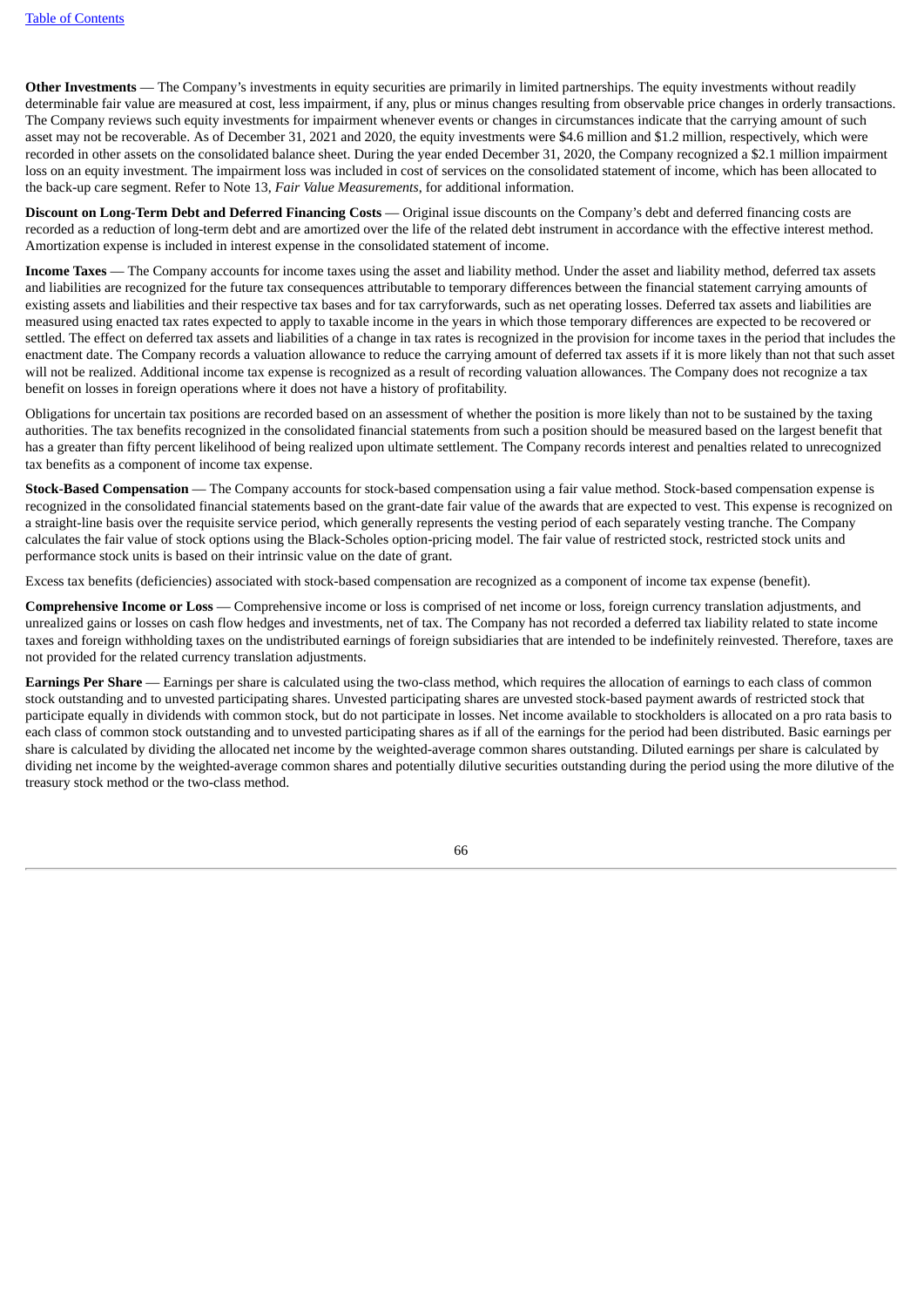**Government Support** — The Coronavirus Aid, Relief, and Economic Security Act ("CARES Act"), the Consolidated Appropriations Act, 2021 ("CAA"), and the American Rescue Plan Act of 2021 ("ARPA") were enacted in the United States on March 27, 2020, January 1, 2021, and March 11, 2021, respectively; all are economic aid packages to help mitigate the impact of the pandemic. Additionally, other foreign governmental legislation that provided relief provisions was enacted in response to the economic impact of COVID-19. The Company has participated in certain government support programs, including availing itself of certain tax deferrals, tax credits and federal block grant funding in the United States, as well as certain tax deferrals, tax credits, and employee wage support in the United Kingdom. On December 27, 2020, the employee retention tax credit, originally enacted under the CARES Act in the United States, was expanded and extended under the CAA to wages paid through the first two quarters of 2021, among other changes.

The Company has applied the accounting principles within the International Accounting Standards 20, *Accounting for Government Grants and Disclosure of Government Assistance*, ("IAS 20") framework to account for government grants received, which are recognized when there is reasonable assurance that the Company will (1) comply with the conditions associated with the grant and (2) receive the grant. Reasonable assurance is generally the same threshold as "probable" as defined in ASC 450, *Contingencies*, (i.e. "likely to occur"). When the Company has met the reasonable assurance threshold, it applies IAS 20 by recognizing governmental support received in the consolidated statement of income as a reduction to the related expenses that the assistance is intended to defray. Amounts received for tuition support is recognized as revenue if such payments are made on behalf of the customers. During the years ended December 31, 2021 and 2020, \$50.9 million and \$83.5 million, respectively, was recorded as a reduction to cost of services in relation to these benefits, of which \$16.0 million and \$14.6 million, respectively, reduced the operating subsidies paid by employers for the related child care centers, and amounts recognized as revenue to date have been immaterial. As of December 31, 2021 and 2020, \$3.3 million and \$8.4 million, respectively, was recorded in prepaid expenses and other current assets on the consolidated balance sheet for amounts due from government support programs, and as of December 31, 2021, \$3.9 million was recorded to other current liabilities related to government support received related to future periods. As of December 31, 2021, payroll tax deferrals of \$7.0 million were recorded in accounts payable and accrued expenses on the consolidated balance sheet and as of December 31, 2020, payroll tax deferrals were \$20.4 million, of which \$10.2 million was included in accounts payable and accrued expenses and \$10.2 million was included in other long-term liabilities.

**Recently Adopted Pronouncements** — In December 2019, the Financial Accounting Standards Board ("FASB") issued ASU 2019-12, *Income Taxes (Topic 740): Simplifying the Accounting for Income Taxes*. The standard removes certain exceptions to the general principles in Topic 740 and improves the consistent application of U.S. GAAP by clarifying and amending certain areas of the existing guidance. The Company adopted the new guidance on January 1, 2021. The adoption of this standard did not have a material impact on the Company's consolidated financial statements and related disclosures.

### **3. REVENUE RECOGNITION**

#### **Disaggregation of Revenue**

The Company disaggregates revenue from contracts with customers into segments and geographical regions. Revenue disaggregated by segment and geographical region was as follows:

|                              | <b>Full service</b><br>center-based<br>child care |    | Back-up care   | Total         |         |     |           |
|------------------------------|---------------------------------------------------|----|----------------|---------------|---------|-----|-----------|
|                              |                                                   |    | (In thousands) |               |         |     |           |
| Year ended December 31, 2021 |                                                   |    |                |               |         |     |           |
| North America                | \$<br>859,237                                     | \$ | 326,870 \$     |               | 106,996 | -\$ | 1,293,103 |
| Europe                       | 437.971                                           |    | 24,233         |               |         |     | 462,204   |
|                              | 1,297,208                                         |    | 351,103        | $\mathcal{S}$ | 106,996 | £.  | 1,755,307 |
| Year ended December 31, 2020 |                                                   |    |                |               |         |     |           |
| North America                | \$<br>695,795                                     | -S | 373,728 \$     |               | 94,533  | \$  | 1,164,056 |
| Europe                       | 336,471                                           |    | 14,566         |               |         |     | 351,037   |
|                              | 1,032,266                                         |    | 388,294        |               | 94,533  | -S  | 1,515,093 |
| Year ended December 31, 2019 |                                                   |    |                |               |         |     |           |
| North America                | \$<br>1,223,365                                   | \$ | 280,222 \$     |               | 81,681  | \$  | 1,585,268 |
| Europe                       | 460,641                                           |    | 16,108         |               |         |     | 476,749   |
|                              | 1,684,006                                         |    | 296,330        | - \$          | 81,681  | .S  | 2,062,017 |
|                              |                                                   |    |                |               |         |     |           |

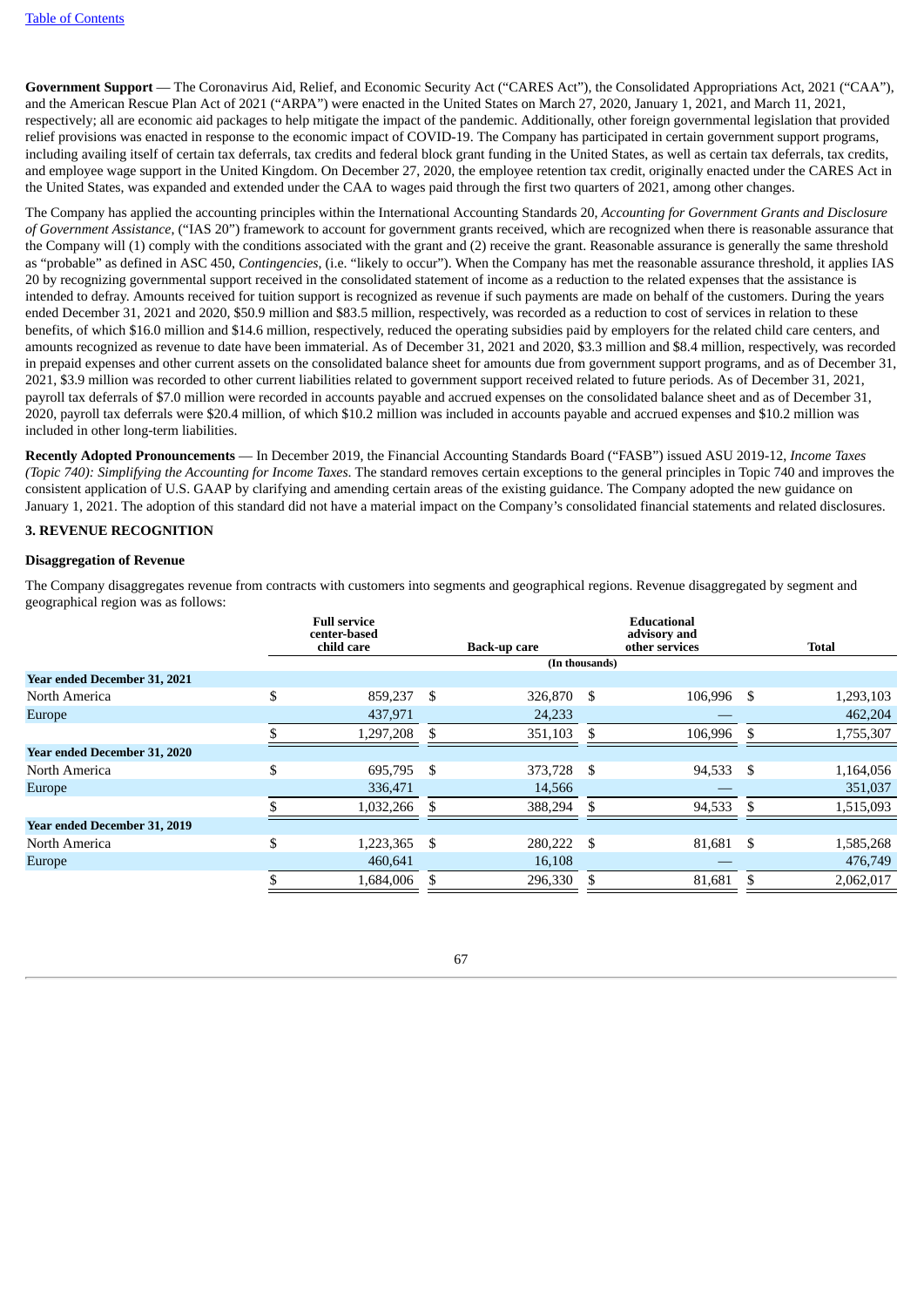The classification "North America" is comprised of the Company's United States, Canada and Puerto Rico operations and the classification "Europe" includes the United Kingdom, Netherlands, and India operations. Revenue in the United States was substantially all of the revenue in North America. Revenue in the United Kingdom was \$334.9 million in 2021, \$243.6 million in 2020, and \$382.1 million in 2019. Revenue associated with other countries was less than 10% of total revenue. During the year ended December 31, 2020, the Company divested its child care center business in Canada and ceased to operate its two centers in that geography.

#### **Deferred Revenue**

The Company records deferred revenue when payments are received in advance of the Company's performance under the contract, which is recognized as revenue as the performance obligation is satisfied. In 2021, 2020 and 2019, \$187.1 million, \$184.6 million and \$169.0 million was recognized as revenue related to the deferred revenue balance recorded at December 31, 2020, 2019 and 2018, respectively. There were no significant changes in deferred revenue during the years ended December 31, 2021, 2020 and 2019 related to business combinations, impairments, cumulative catch-up or other adjustments.

#### **Remaining Performance Obligations**

The Company does not disclose the value of unsatisfied performance obligations for contracts with an original contract term of one year or less, or for variable consideration allocated to the unsatisfied performance obligation of a series of services. The transaction price allocated to the remaining performance obligations relates to services that are paid or invoiced in advance. The Company's remaining performance obligations not subject to the practical expedients were not material at December 31, 2021.

#### **4. LEASES**

# **Lease Expense**

The components of lease expense were as follows:

|                                       | <b>Years ended December 31,</b> |         |  |                |  |         |  |  |
|---------------------------------------|---------------------------------|---------|--|----------------|--|---------|--|--|
|                                       | 2021                            |         |  | 2020           |  | 2019    |  |  |
|                                       |                                 |         |  | (In thousands) |  |         |  |  |
| Operating lease expense (1)           | Ψ                               | 135,318 |  | 144,553        |  | 126,796 |  |  |
| Variable lease expense <sup>(1)</sup> |                                 | 31,926  |  | 28,423         |  | 34,845  |  |  |
| Total lease expense                   |                                 | 167,244 |  | 172,976        |  | 161,641 |  |  |

(1) Excludes short-term lease expense and sublease income, which were immaterial for the periods presented.

Operating lease expense for the years ended December 31, 2021 and 2020 include impairment losses on operating lease right-of-use assets of \$1.3 million and \$10.0 million, respectively. Refer to Note 13, *Fair Value Measurements*, for additional information.

#### **Other Information**

The weighted average remaining lease term and the weighted average discount rate were as follows:

|                                                  | December 31. |         |  |  |
|--------------------------------------------------|--------------|---------|--|--|
|                                                  | 2021         | 2020    |  |  |
| Weighted average remaining lease term (in years) |              |         |  |  |
| Weighted average discount rate                   | 5.8%         | $6.0\%$ |  |  |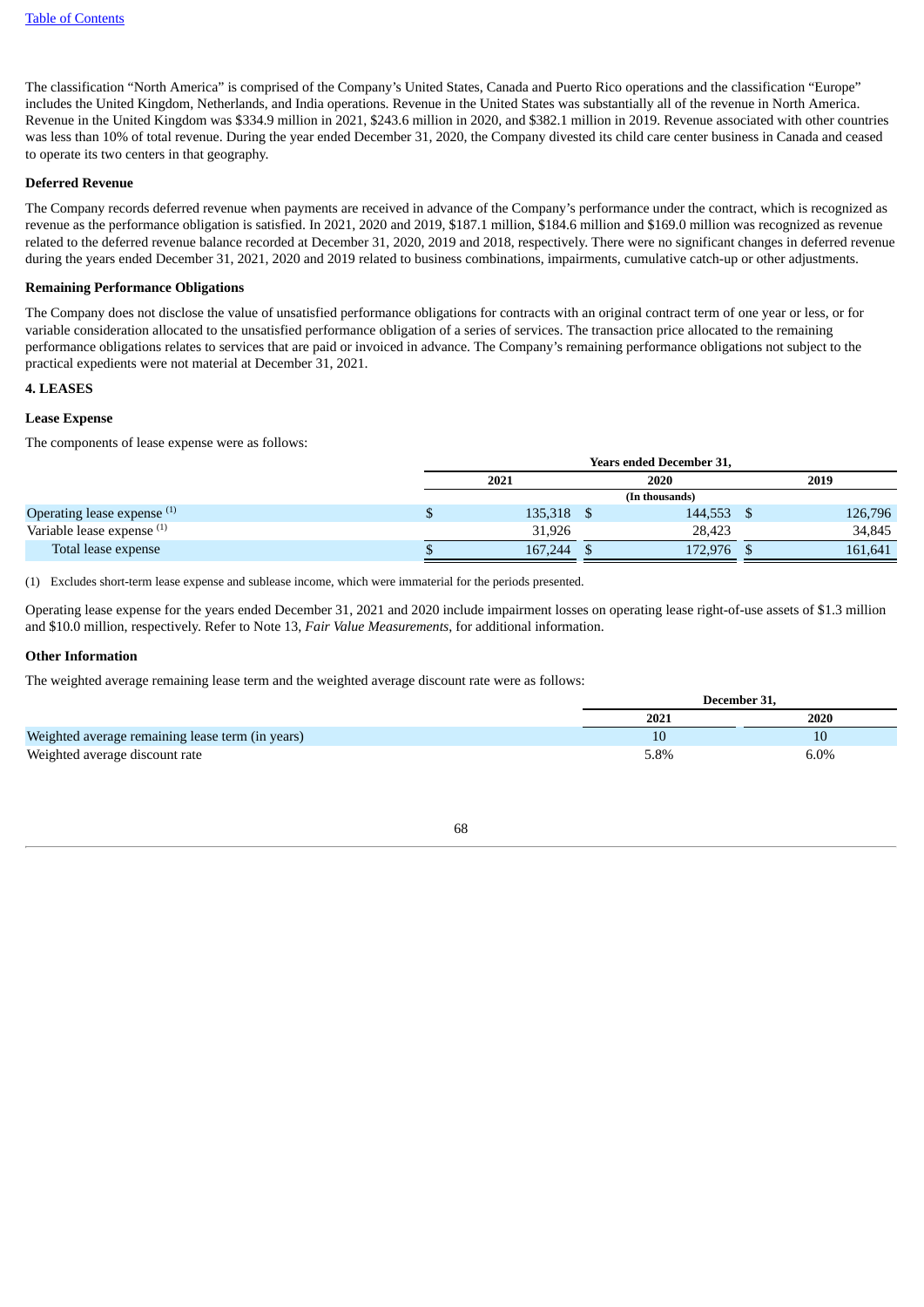# **Maturity of Lease Liabilities**

The following table summarizes the maturity of lease liabilities as of December 31, 2021:

|                                                     | <b>Operating Leases</b> |
|-----------------------------------------------------|-------------------------|
|                                                     | (In thousands)          |
| 2022                                                | \$<br>121,044           |
| 2023                                                | 129,218                 |
| 2024                                                | 119,225                 |
| 2025                                                | 105,607                 |
| 2026                                                | 97,075                  |
| Thereafter                                          | 473,925                 |
| Total lease payments                                | 1,046,094               |
| Less imputed interest                               | (254, 842)              |
| Present value of lease liabilities                  | 791,252                 |
| Less current portion of operating lease liabilities | (87, 341)               |
| Long-term operating lease liabilities               | 703,911                 |
|                                                     |                         |

As of December 31, 2021, the Company had entered into additional operating leases that have not yet commenced with total fixed payment obligations of \$30.9 million. The leases are expected to commence in fiscal 2022 and have initial lease terms of approximately 10 to 15 years.

# **Lease Modifications**

As of December 31, 2021 and 2020, the Company had deferred lease payments of \$0.6 million and \$7.7 million, respectively. On April 10, 2020, the FASB issued guidance for lease concessions provided to lessees in response to the effects of COVID-19. Such guidance allows lessees to make an election not to evaluate whether a lease concession provided by a lessor should be accounted for as a lease modification, in the event the concession does not result in a substantial increase in the rights of the lessor or the obligations of the lessee. Such concessions would be recorded as negative lease expense in the period of relief. The Company elected this practical expedient in accounting for lease concessions provided for the Company's center lease agreements and the impact was immaterial.

## **5. ACQUISITIONS**

The Company's growth strategy includes expansion through strategic and synergistic acquisitions. The goodwill resulting from these acquisitions arises largely from synergies expected from combining the operations of the businesses acquired with the Company's existing operations, including cost efficiencies and leveraging existing client relationships, as well as from benefits derived from gaining the related assembled workforce.

## **2021 Acquisitions**

During the year ended December 31, 2021, the Company acquired two centers as well as a school-age camp provider in the United States, 13 centers in the United Kingdom, and three centers in the Netherlands, in five separate business acquisitions, which were each accounted for as a business combination. These businesses were acquired for aggregate cash consideration of \$53.2 million, net of cash acquired of \$2.2 million, and consideration payable of \$0.6 million. Additionally, the Company is subject to contingent consideration payments for two of these acquisitions, and recorded a preliminary fair value estimate of \$7.3 million in relation to these contingent consideration arrangements at acquisition. Contingent consideration of up to \$1.2 million may be payable within one year from the date of acquisition if certain performance targets are met for one of the acquisitions, and contingent consideration is payable in 2026 based on certain financial metrics for the other acquisition. The Company recorded goodwill of \$39.5 million related to the full service center-based child care segment, of which \$3.4 million will be deductible for tax purposes, and \$14.6 million related to the back-up care segment, all of which will be deductible for tax purposes. In addition, the Company recorded intangible assets of \$5.7 million that will be amortized over five years, as well as fixed assets of \$10.1 million in relation to these acquisitions.

The allocation of purchase price consideration is based on preliminary estimates of fair value; such estimates and assumptions are subject to change within the measurement period (up to one year from the acquisition date). As of December 31, 2021, the purchase price allocations for these acquisitions remain open as the Company gathers additional information regarding the assets acquired and the liabilities assumed. The operating results for the acquired businesses are included in the consolidated results of operations from the date of acquisition. The acquisitions completed in 2021 contributed revenue of \$15.6 million during the year ended December 31, 2021.

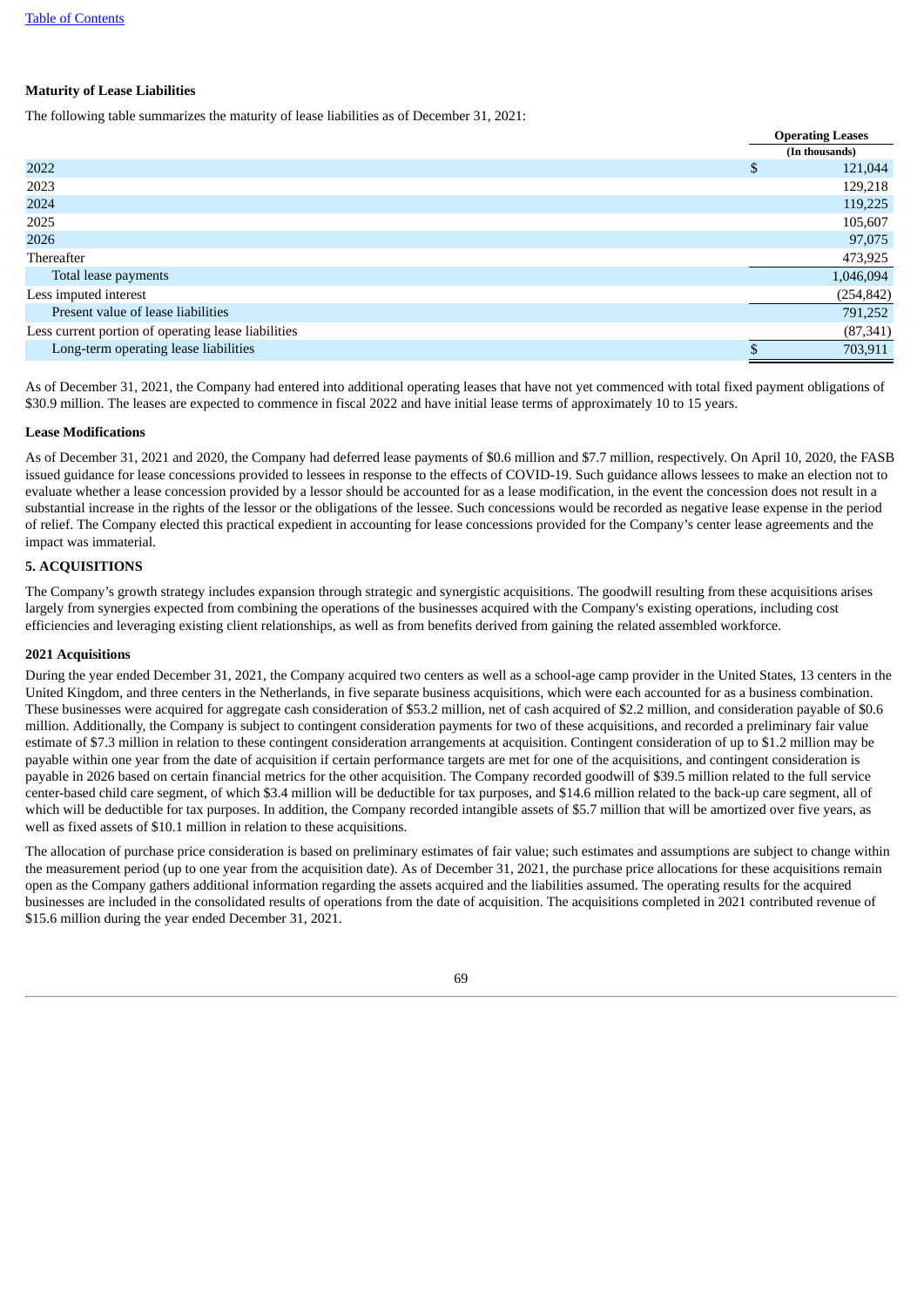During the year ended December 31, 2021, the Company paid \$0.6 million for contingent consideration related to acquisitions completed in 2021, which had been recorded as a liability at the date of acquisition.

# **2020 Acquisitions**

During the year ended December 31, 2020, the Company acquired two child care centers and the Sittercity business, an online marketplace for families and caregivers, in the United States, in three separate business acquisitions, which were each accounted for as a business combination. These businesses were acquired for cash consideration of \$8.1 million, net of cash acquired of \$1.3 million, and consideration payable of \$0.1 million, and included fixed assets and technology of \$4.1 million, as well as a trade name of \$0.7 million that will be amortized over five years. The Company recorded goodwill of \$2.0 million related to the educational advisory and other services segment and \$2.1 million related to the full service center-based child care segment, all of which will be deductible for tax purposes.

During the year ended December 31, 2020, the Company paid \$1.2 million for contingent consideration related to acquisitions completed in 2018 and 2019, which had been recorded as a liability at the date of acquisition.

### **2019 Acquisitions**

During the year ended December 31, 2019, the Company acquired three centers and the tuition program management division of another company in the United States, four centers in the Netherlands, and one back-up care provider in the United Kingdom, in eight separate business acquisitions, which were each accounted for as a business combination. These businesses were acquired for cash consideration of \$53.3 million, net of cash acquired of \$1.2 million, and consideration payable of \$0.7 million. Additionally, contingent consideration of up to \$20.0 million may be payable if annual performance targets through 2022 are met. The Company recorded a fair value estimate of the contingent consideration of \$13.9 million at acquisition. The Company recorded goodwill of \$25.4 million related to the back-up care segment, which will not be deductible for tax purposes, \$14.0 million related to the educational advisory and other services segment, which will be deductible for tax purposes, and \$15.2 million related to the full service center-based child care segment, of which \$3.9 million will be deductible for tax purposes. In addition, the Company recorded intangible assets of \$14.6 million, primarily consisting of customer relationships that will be amortized over five years, as well as fixed assets and technology of \$3.1 million, and deferred tax liabilities of \$1.9 million in relation to these acquisitions.

During the year ended December 31, 2019, the Company paid \$4.2 million for deferred and contingent consideration, which were accrued at the date of acquisition. Of this settlement, \$3.5 million was for deferred consideration payable related to an acquisition completed in 2018, and \$0.7 million was the final installment for contingent consideration related to an acquisition completed in 2016.

# **6. GOODWILL AND INTANGIBLE ASSETS**

The changes in the carrying amount of goodwill were as follows:

|                                        | <b>Full service</b><br>center-based<br>child care | Back-up care |                | <b>Educational</b><br>advisory and<br>other services |      | <b>Total</b> |
|----------------------------------------|---------------------------------------------------|--------------|----------------|------------------------------------------------------|------|--------------|
|                                        |                                                   |              | (In thousands) |                                                      |      |              |
| Balance at January 1, 2020             | \$<br>$1,181,230$ \$                              | 193,842 \$   |                | 37,801                                               | - \$ | 1,412,873    |
| Additions from acquisitions            | 2,117                                             |              |                | 2,017                                                |      | 4,134        |
| Adjustments to prior year acquisitions | (383)                                             |              |                | (125)                                                |      | (508)        |
| Effect of foreign currency translation | 14,694                                            | 774          |                |                                                      |      | 15,468       |
| Balance at December 31, 2020           | 1,197,658                                         | 194,616      |                | 39,693                                               |      | 1,431,967    |
| Additions from acquisitions            | 39,516                                            | 14,557       |                |                                                      |      | 54,073       |
| Adjustments to prior year acquisitions | 3.902                                             |              |                | 150                                                  |      | 4,052        |
| Effect of foreign currency translation | (7,980)                                           | (387)        |                |                                                      |      | (8,367)      |
| Balance at December 31, 2021           | 1,233,096                                         | 208,786      |                | 39,843                                               |      | 1,481,725    |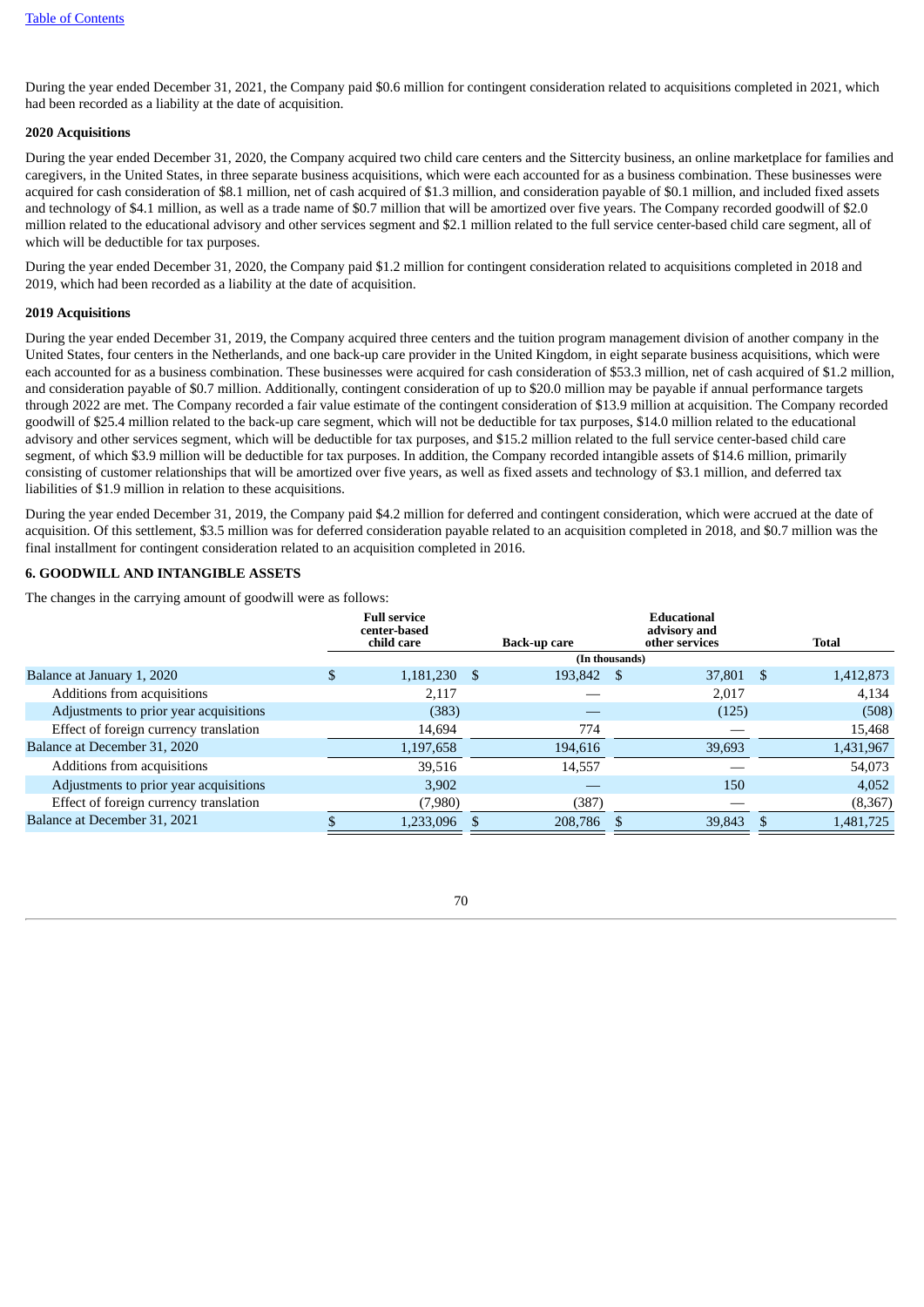The Company also has intangible assets, which consisted of the following at December 31, 2021 and 2020:

| <b>December 31, 2021:</b>           | Weighted average<br>amortization period | Cost    |     | Accumulated<br>amortization | Net carrying<br>amount |
|-------------------------------------|-----------------------------------------|---------|-----|-----------------------------|------------------------|
|                                     |                                         |         |     | (In thousands)              |                        |
| Definite-lived intangible assets:   |                                         |         |     |                             |                        |
| Customer relationships              | 14 years                                | 400.399 | - S | $(332,571)$ \$              | 67,828                 |
| Trade names                         | 6 years                                 | 12,358  |     | (10, 150)                   | 2,208                  |
|                                     |                                         | 412.757 |     | (342, 721)                  | 70,036                 |
| Indefinite-lived intangible assets: |                                         |         |     |                             |                        |
| Trade names                         | N/A                                     | 180,996 |     |                             | 180,996                |
|                                     |                                         | 593,753 |     | (342, 721)                  | 251,032                |

| <b>December 31, 2020:</b>           | Weighted average<br>amortization period | Cost             | Accumulated<br>amortization |    | Net carrying<br>amount |
|-------------------------------------|-----------------------------------------|------------------|-----------------------------|----|------------------------|
|                                     |                                         |                  | (In thousands)              |    |                        |
| Definite-lived intangible assets:   |                                         |                  |                             |    |                        |
| Customer relationships              | 14 years                                | \$<br>402,319 \$ | $(310,587)$ \$              |    | 91,732                 |
| Trade names                         | 6 years                                 | 11,219           | (9,633)                     |    | 1,586                  |
|                                     |                                         | 413,538          | (320, 220)                  |    | 93,318                 |
| Indefinite-lived intangible assets: |                                         |                  |                             |    |                        |
| Trade names                         | N/A                                     | 181,302          |                             |    | 181,302                |
|                                     |                                         | 594,840          | (320, 220)                  | -S | 274,620                |
|                                     |                                         |                  |                             |    |                        |

The Company recorded amortization expense of \$29.2 million, \$31.7 million and \$33.6 million in the years ended December 31, 2021, 2020, and 2019, respectively.

The Company estimates that it will record amortization expense related to intangible assets existing as of December 31, 2021 as follows over the next five years:

|      | <b>Estimated amortization expense</b> |
|------|---------------------------------------|
|      | (In thousands)                        |
| 2022 | 28,157                                |
| 2023 | 26,601                                |
| 2024 | 12,174                                |
| 2025 | 1,974                                 |
| 2026 | 971                                   |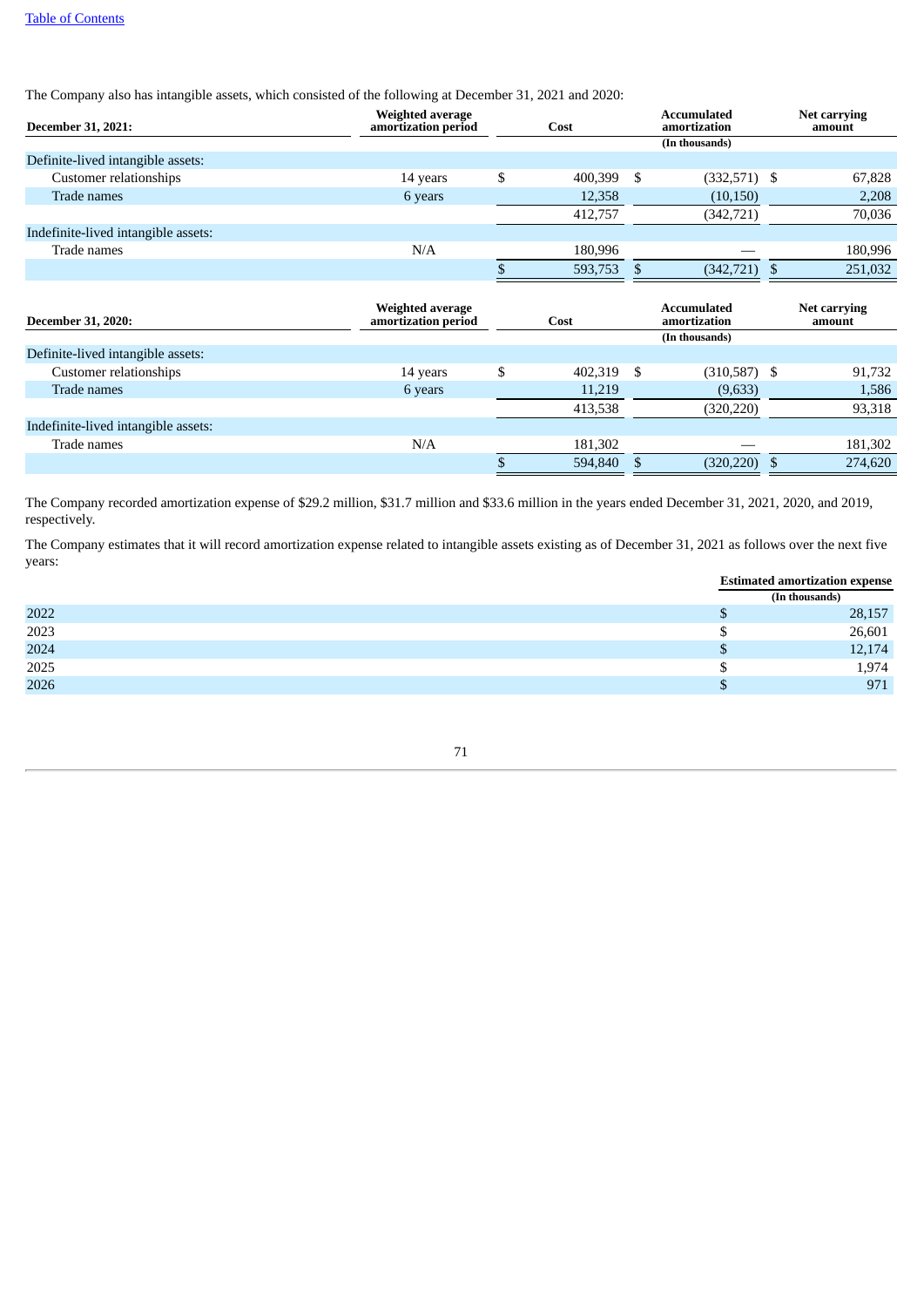# **7. PREPAID EXPENSES AND OTHER CURRENT ASSETS**

Prepaid expenses and other current assets consisted of the following:

|                                                   | December 31,      |                |        |  |  |
|---------------------------------------------------|-------------------|----------------|--------|--|--|
|                                                   | 2021              |                | 2020   |  |  |
|                                                   |                   | (In thousands) |        |  |  |
| Investments in available-for-sale debt securities | \$<br>$22,712$ \$ |                | 21,493 |  |  |
| Prepaid software and licenses                     | 6,341             |                | 5,849  |  |  |
| Prepaid insurance                                 | 5,810             |                | 4,158  |  |  |
| Prepaid income taxes                              | 4,849             |                | 322    |  |  |
| Restricted cash                                   | 4,301             |                | 4,121  |  |  |
| Prepaid rent and other occupancy costs            | 3,581             |                | 3,371  |  |  |
| Government support program receivables            | 3,333             |                | 8,372  |  |  |
| Other prepaid expenses and current assets         | 17,393            |                | 15,538 |  |  |
|                                                   | 68,320            |                | 63.224 |  |  |

# **8. FIXED ASSETS**

Fixed assets consisted of the following:

| <b>Estimated useful lives</b>                             |  | 2021       |  | 2020                                         |  |
|-----------------------------------------------------------|--|------------|--|----------------------------------------------|--|
| (In years)                                                |  |            |  |                                              |  |
| $20 - 40$                                                 |  |            |  | 207,756                                      |  |
| $3 - 10$                                                  |  | 282,248    |  | 283,437                                      |  |
| Shorter of the lease term or the<br>estimated useful life |  | 539,766    |  | 540,828                                      |  |
|                                                           |  | 102,405    |  | 103,996                                      |  |
|                                                           |  | 1,130,872  |  | 1,136,017                                    |  |
|                                                           |  | (532, 738) |  | (507, 260)                                   |  |
|                                                           |  | 598,134    |  | 628,757                                      |  |
|                                                           |  |            |  | December 31,<br>(In thousands)<br>206,453 \$ |  |

Fixed assets include construction in progress of \$16.3 million and \$34.0 million at December 31, 2021 and 2020, respectively, which was primarily comprised of leasehold improvements. The Company recorded depreciation expense of \$79.7 million, \$80.0 million and \$74.6 million for the years ended December 31, 2021, 2020, and 2019, respectively.

# **9. ACCOUNTS PAYABLE AND ACCRUED EXPENSES**

Accounts payable and accrued expenses consisted of the following:

|                                       | December 31,   |              |  |         |  |
|---------------------------------------|----------------|--------------|--|---------|--|
|                                       | 2021           |              |  | 2020    |  |
|                                       | (In thousands) |              |  |         |  |
| Accrued payroll and employee benefits | \$             | $102,254$ \$ |  | 89,555  |  |
| Accrued insurance                     |                | 19,746       |  | 17,450  |  |
| Accrued occupancy costs               |                | 10,826       |  | 7,632   |  |
| Accounts payable                      |                | 8,503        |  | 29,958  |  |
| Accrued professional fees             |                | 8,062        |  | 9,735   |  |
| Other accrued expenses                |                | 47,975       |  | 40,221  |  |
|                                       |                | 197,366      |  | 194,551 |  |

Payroll taxes deferred pursuant to the provisions of the CARES Act totaling \$7.0 million and \$10.2 million are recorded in accrued payroll and employee benefits as of December 31, 2021 and 2020 respectively. Accrued insurance primarily consisted of reserves for claims associated with workers' compensation and general liability.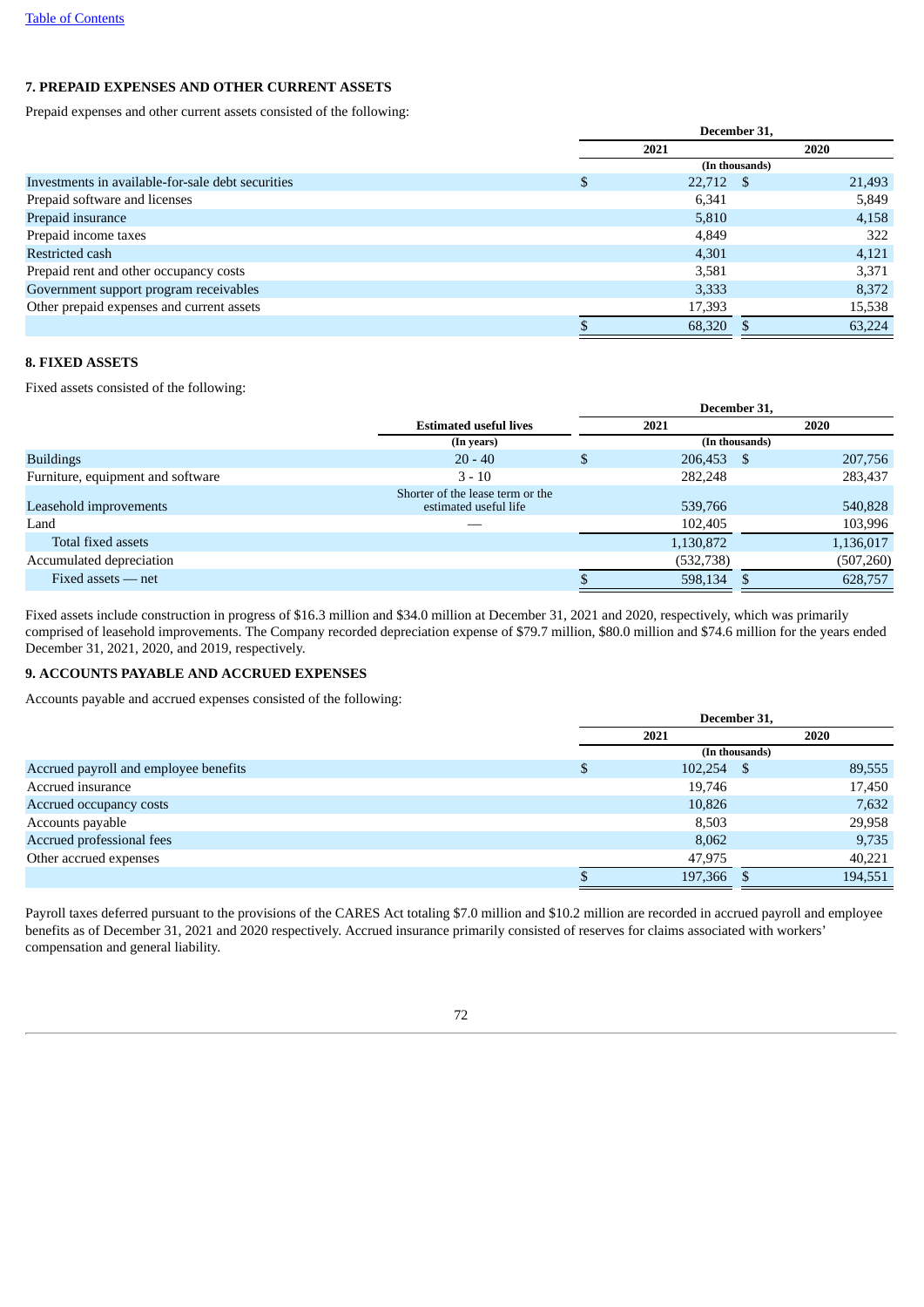## **10. OTHER CURRENT LIABILITIES**

Other current liabilities consisted of the following:

|                                                            | December 31, |                |        |  |
|------------------------------------------------------------|--------------|----------------|--------|--|
|                                                            | 2021         |                |        |  |
|                                                            |              | (In thousands) |        |  |
| Customer amounts on deposit                                | $23,129$ \$  |                | 24,778 |  |
| Contingent consideration payable for business combinations | 19,219       |                |        |  |
| Liability for unvested restricted stock                    | 4,030        |                | 4,178  |  |
| Government support                                         | 3,927        |                |        |  |
| Interest rate swaps                                        |              |                | 4,775  |  |
| Other current liabilities                                  | 12,725       |                | 6,662  |  |
|                                                            | 63,030       |                | 40,393 |  |

## **11. CREDIT ARRANGEMENTS AND DEBT OBLIGATIONS**

Long term debt obligations were as follows:

|                                                      |   | December 31, |                |           |  |
|------------------------------------------------------|---|--------------|----------------|-----------|--|
|                                                      |   | 2021         | 2020           |           |  |
|                                                      |   |              | (In thousands) |           |  |
| Term loan B                                          | S | 600,000 \$   |                | 1,034,688 |  |
| Term loan A                                          |   | 400,000      |                |           |  |
| Deferred financing costs and original issue discount |   | (7,604)      |                | (3,801)   |  |
| Total debt                                           |   | 992,396      |                | 1,030,887 |  |
| Less current maturities                              |   | (16,000)     |                | (10,750)  |  |
| Long-term debt                                       |   | 976,396      |                | 1,020,137 |  |

### **Senior Secured Credit Facilities**

On November 23, 2021, the Company amended its existing senior secured credit facilities to refinance the existing secured term loan facility with a new term loan B facility ("term loan B") of \$600 million and a new term loan A facility ("term loan A") of \$400 million, collectively the "term loan facilities" or "term loans." Proceeds of \$1 billion from the new term loans, together with cash on hand, were used to repay \$1.03 billion in outstanding term loans and related fees and expenses. The terms of the existing \$400 million multi-currency revolving credit facility ("revolving credit facility") were not modified in the November 2021 amendment. The repayment of the existing term loan was treated as a debt extinguishment. In conjunction with the issuance of the new term loans, the Company incurred \$7.7 million in fees that have been recorded as a reduction to long term debt and are amortized over the terms of the related debt instruments. A loss on the extinguishment of the existing term loan of \$2.6 million was recorded in the year ended December 31, 2021, related to the unamortized original issue cost and deferred financing fees that were written off in connection with the November 2021 debt refinancing.

All borrowings under the credit agreement are subject to variable interest. The effective interest rate for the term loans was 2.29% and 2.50% at December 31, 2021 and 2020, respectively, and the weighted average interest rate was 2.51%, 2.79%, and 4.07% for the years ended December 31, 2021, 2020, and 2019, respectively, prior to the effects of any interest rate hedge arrangements. The weighted average interest rate for the revolving credit facility was 3.75%, 4.49%, and 4.20% for the years ended December 31, 2021, 2020, and 2019, respectively.

### *Term Loan B Facility*

The seven year term loan B matures on November 23, 2028 and requires quarterly principal payments equal to 1% per annum of the original aggregate principal amount of the term loan B, with the remaining principal balance due at maturity. Effective as of November 23, 2021, borrowings under the term loan B facility bear interest at a rate per annum of 1.25% over the base rate, or 2.25% over the eurocurrency rate. The eurocurrency rate is the one, three or six month LIBOR rate or, with applicable lender approval, the nine or twelve month or less than one month LIBOR rate, subject to an interest rate floor of 0.50%. The base rate is subject to an interest rate floor of 1.50%. Prior to the November 2021 credit amendment, borrowings under the term loan facility bore interest at a rate per annum of 0.75% over the base rate, subject to an interest rate floor of 1.75%, or 1.75% over the eurocurrency rate, subject to an interest rate floor of 0.75% and had an original maturity date of November 7, 2023.

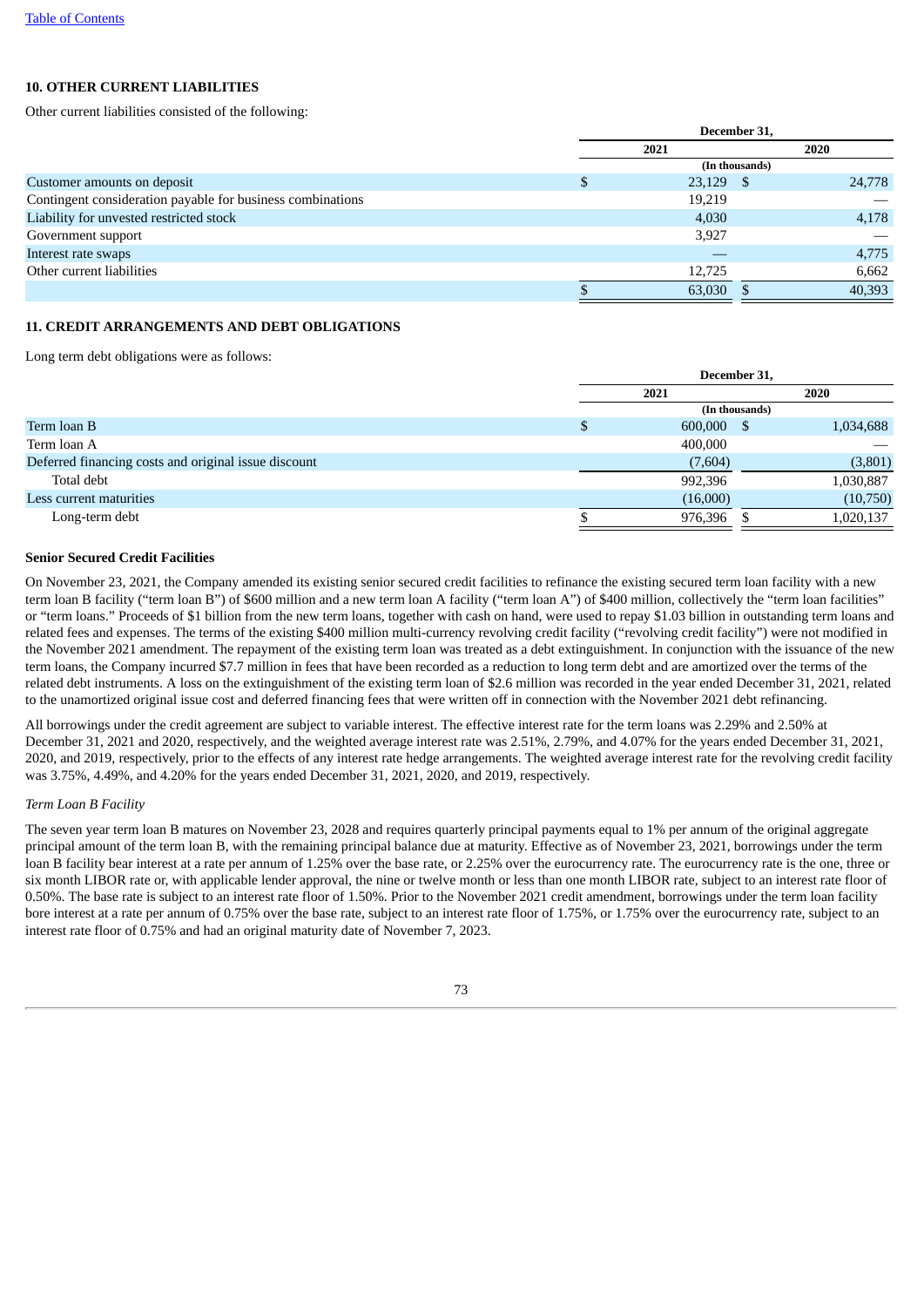### *Term Loan A Facility*

The five year term loan A matures on November 23, 2026 and requires quarterly principal payments equal to 2.5% per annum of the original aggregate principal amount of the term loan A in each of the first three years, 5% in the fourth year, and 7.5% in the fifth year. The remaining principal balance is due at maturity. Borrowings under the term loan A facility bear interest at a rate per annum ranging from 0.50% to 0.75% over the base rate, subject to an interest rate floor of 1.00%, or 1.50% to 1.75% over the eurocurrency rate. The eurocurrency rate is the one, three or six month LIBOR rate or, with applicable lender approval, the nine or twelve month or less than one month LIBOR rate.

### *Revolving Credit Facility*

The \$400 million multi-currency revolving credit facility matures on May 26, 2026. There were no borrowings outstanding on the revolving credit facility at both December 31, 2021 and 2020.

On May 26, 2021, the Company amended its existing senior secured credit facilities to, among other changes, extend the revolving credit facility maturity date from July 31, 2022 to May 26, 2026, and reduce the interest rates applicable to borrowings outstanding on the revolving credit facility. In conjunction with this credit amendment, the Company incurred \$2.1 million in fees that have been capitalized in other assets on the consolidated balance sheet and are amortized over the contractual life of the revolving credit facility.

In April and May 2020, the Company amended its existing senior secured credit facilities to, among other things, increase the borrowing capacity of the revolving credit facility from \$225 million to \$400 million, modify the interest rates applicable to borrowings outstanding on the revolving credit facility, and modify the terms of the applicable covenants. In conjunction with these credit amendments, the Company incurred \$2.8 million in fees that have been capitalized in other assets on the consolidated balance sheet and were being amortized over the contractual life of the revolving credit facility.

Effective as of May 26, 2021, borrowings under the revolving credit facility bear interest at a rate per annum ranging from 0.50% to 0.75% over the base rate, subject to an interest rate floor of 1.00%, or 1.50% to 1.75% over the eurocurrency rate. Prior to the May 2021 credit amendment, borrowings under the revolving credit facility bore interest at a rate per annum ranging from 0.50% to 1.25% over the base rate, or 1.50% to 2.25% over the eurocurrency rate.

### *Debt Covenants*

All obligations under the senior secured credit facilities are secured by substantially all the assets of the Company's material U.S. subsidiaries. The senior secured credit facilities contain a number of covenants that, among other things and subject to certain exceptions, may restrict the ability of Bright Horizons Family Solutions LLC, the Company's wholly-owned subsidiary, and its restricted subsidiaries, to: incur liens; make investments, loans, advances and acquisitions; incur additional indebtedness or guarantees; pay dividends on capital stock or redeem, repurchase or retire capital stock or subordinated indebtedness; engage in transactions with affiliates; sell assets, including capital stock of the Company's subsidiaries; alter the business conducted; enter into agreements restricting the Company's subsidiaries' ability to pay dividends; and consolidate or merge.

In addition, the credit agreement governing the senior secured credit facilities requires Bright Horizons Capital Corp., the Company's direct subsidiary, to be a passive holding company, subject to certain exceptions. The term loan A facility and the revolving credit facility require Bright Horizons Family Solutions LLC, the borrower, and its restricted subsidiaries, to comply with a maximum first lien net leverage ratio not to exceed 4.25 to 1.00. A breach of the applicable covenant is subject to certain equity cure rights.

Future principal payments of long-term debt are as follows for the years ending December 31:

|                                 |   | Long-term debt |
|---------------------------------|---|----------------|
|                                 |   | (In thousands) |
| 2022                            | D | 16,000         |
| 2023                            |   | 16,000         |
| 2024                            |   | 18,500         |
| 2025                            |   | 28,500         |
| 2026                            |   | 351,000        |
| Thereafter                      |   | 570,000        |
| Total future principal payments |   | 1,000,000      |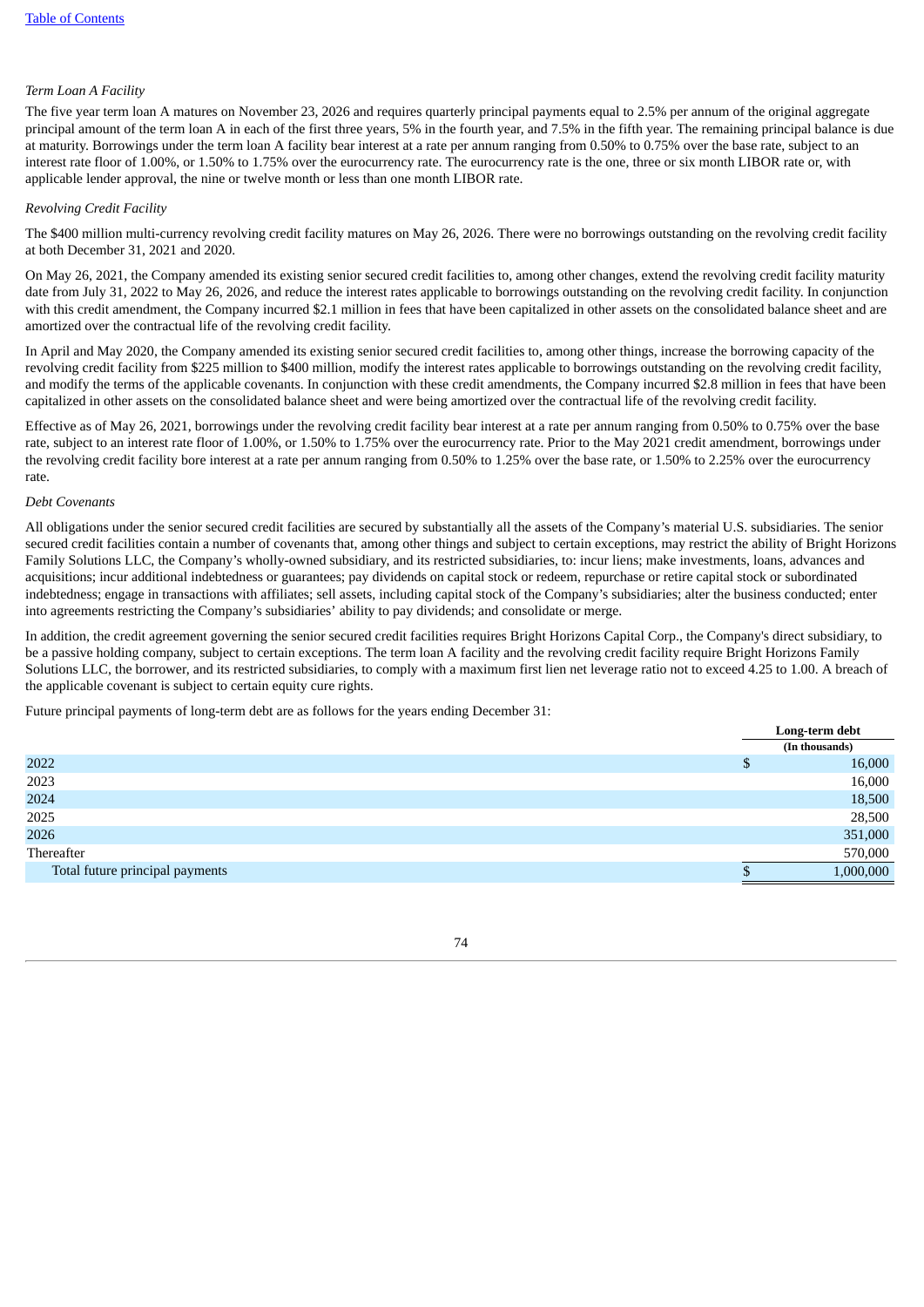# **Derivative Financial Instruments**

The Company is subject to interest rate risk as all borrowings under the senior secured credit facilities are subject to variable interest rates. The Company's risk management policy permits using derivative instruments to manage interest rate and other risks. The Company uses interest rate swaps and caps to manage a portion of the risk related to changes in cash flows from interest rate movements. In June 2020, the Company entered into interest rate cap agreements with a total notional value of \$800 million, designated and accounted for as cash flow hedges from inception, to provide the Company with interest rate protection in the event the one-month LIBOR rate increases above 1%. Interest rate cap agreements for \$300 million notional value have an effective date of June 30, 2020 and expire on October 31, 2023, while interest rate cap agreements for another \$500 million notional amount have an effective date of October 29, 2021 and expire on October 31, 2023.

In December 2021, the Company entered into additional interest rate cap agreements with a total notional value of \$900 million designated and accounted for as cash flow hedges from inception. Interest rate cap agreements for \$600 million, which have a forward starting effective date of October 31, 2023 and expire on October 31, 2025, provide the Company with interest rate protection in the event the one-month LIBOR rate increases above 2.5%. Interest rate cap agreements for \$300 million, which have a forward starting effective date of October 31, 2023 and expire on October 31, 2026, provide the Company with interest rate protection in the event the one-month LIBOR rate increases above 3.0%.

In October 2017, the Company entered into variable-to-fixed interest rate swap agreements on \$500 million notional amount of the outstanding term loan borrowings. These swap agreements, designated and accounted for as cash flow hedges from inception, matured on October 31, 2021. The Company was required to make monthly payments on the notional amount at a fixed average interest rate, plus the applicable rate for eurocurrency loans. Effective as of May 31, 2018, the notional amount was subject to a total interest rate of approximately 3.65%. In exchange, the Company received interest on the notional amount at a variable rate based on the one-month LIBOR rate, subject to a 0.75% floor.

The interest rate swaps and interest rate caps are recorded on the Company's consolidated balance sheet at fair value and classified based on the instruments' maturity dates. The Company records gains and losses resulting from changes in the fair value of the interest rate swaps and interest rate caps to accumulated other comprehensive income or loss, inclusive of the related income tax effects. These gains and losses are subsequently reclassified into earnings and recognized to interest expense in the Company's consolidated statement of income in the period that the hedged interest expense on the term loan facilities is recognized. The premium paid for each interest rate cap agreement was recorded as an asset and will be allocated to each of the individual hedged interest payments on the basis of their relative fair values. The change in each respective allocated fair value amount will be reclassified out of accumulated other comprehensive income when each of the hedged forecasted transactions impacts earnings and recognized to interest expense in the Company's consolidated statement of income.

The fair value of the derivative financial instruments was as follows:

|                                  |                                                  | December 31.             |       |
|----------------------------------|--------------------------------------------------|--------------------------|-------|
| Derivative financial instruments | <b>Consolidated balance sheet classification</b> | 2021                     | 2020  |
|                                  |                                                  | (In thousands)           |       |
| Interest rate caps - asset       | Other assets                                     | 8,809                    | 777   |
| Interest rate swaps - liability  | Other current liabilities                        | $\overline{\phantom{a}}$ | 4,775 |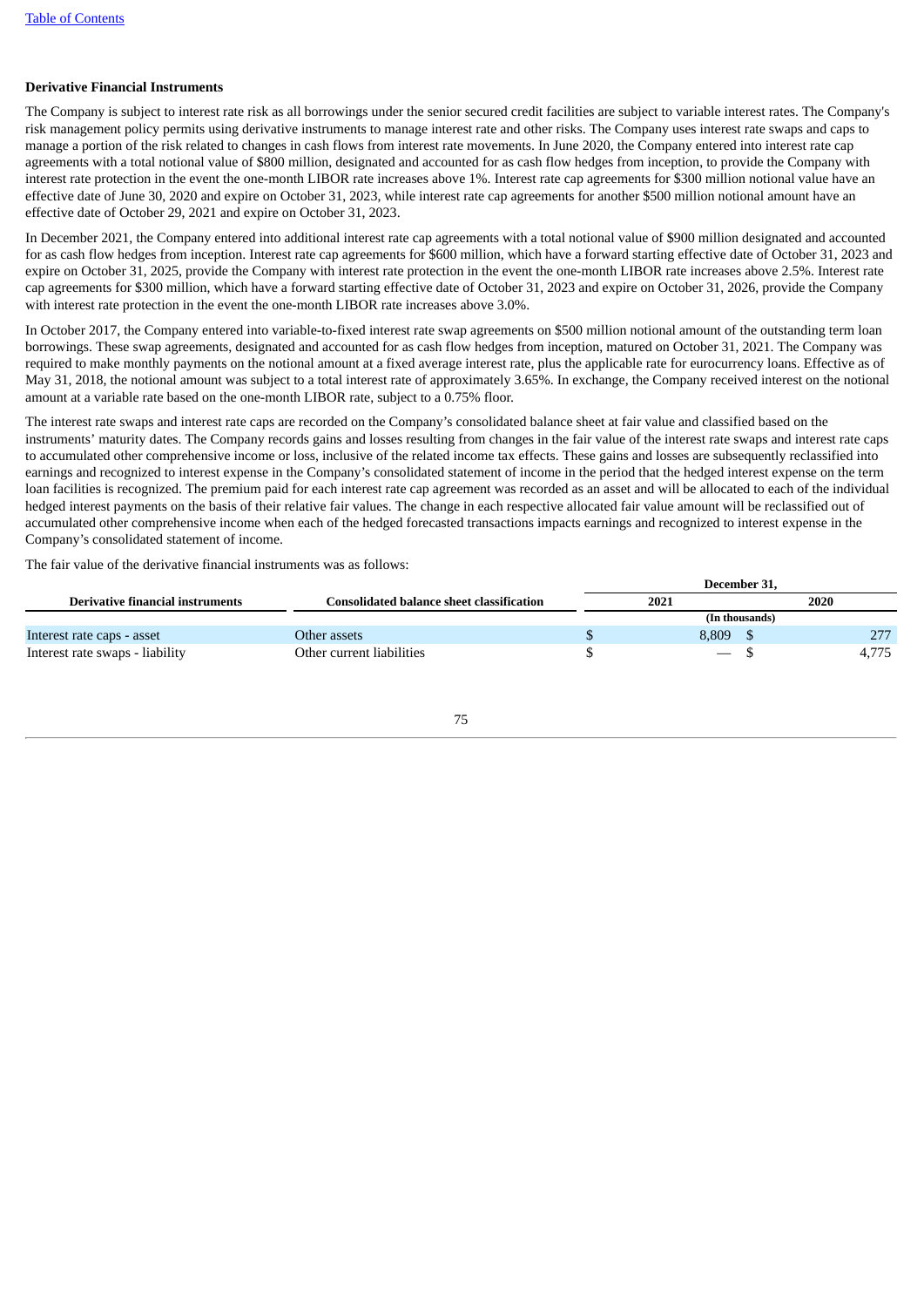The effect of the derivative financial instruments on other comprehensive income (loss) was as follows:

| Derivatives designated as cash<br>flow hedging instruments | <b>Amount of gain (loss)</b><br>recognized in other<br>comprehensive income<br>(loss) | <b>Consolidated statement of</b><br>income classification | Amount of net gain (loss)<br>reclassified into earnings | Total effect on other<br>comprehensive income<br>(loss) |
|------------------------------------------------------------|---------------------------------------------------------------------------------------|-----------------------------------------------------------|---------------------------------------------------------|---------------------------------------------------------|
|                                                            | (In thousands)                                                                        |                                                           |                                                         | (In thousands)                                          |
| <b>Year ended December 31, 2021</b>                        |                                                                                       |                                                           |                                                         |                                                         |
| Cash flow hedges                                           | \$<br>2,604                                                                           | Interest expense $-$ net                                  | \$<br>(4,930)                                           | \$<br>7,534                                             |
| Income tax effect                                          | (695)                                                                                 | Income tax expense                                        | 1,316                                                   | (2,011)                                                 |
| Net of income taxes                                        | 1,909                                                                                 |                                                           | (3,614)                                                 | \$<br>5,523                                             |
| Year ended December 31, 2020                               |                                                                                       |                                                           |                                                         |                                                         |
| Cash flow hedges                                           | \$<br>(7,608)                                                                         | Interest expense $-$ net                                  | \$<br>(4,581)                                           | \$<br>(3,027)                                           |
| Income tax effect                                          | 2,031                                                                                 | Income tax expense                                        | 1,223                                                   | 808                                                     |
| Net of income taxes                                        | (5,577)                                                                               |                                                           | (3,358)                                                 | \$.<br>(2,219)                                          |
| Year ended December 31, 2019                               |                                                                                       |                                                           |                                                         |                                                         |
| Cash flow hedges                                           | \$<br>(8,903)                                                                         | Interest expense — net                                    | \$<br>1,848                                             | \$<br>(10,751)                                          |
| Income tax effect                                          | 2,395                                                                                 | Income tax expense                                        | (497)                                                   | 2,892                                                   |
| Net of income taxes                                        | (6,508)                                                                               |                                                           | 1,351                                                   | (7, 859)                                                |

During the next twelve months, the Company estimates that a net loss of \$0.5 million, pre-tax, will be reclassified from accumulated other comprehensive income and recorded to interest expense related to these derivative financial instruments.

## **12. INCOME TAXES**

Income (loss) before income taxes consisted of the following:

|                      | <b>Years ended December 31,</b> |  |           |          |         |
|----------------------|---------------------------------|--|-----------|----------|---------|
|                      | 2021                            |  | 2020      |          | 2019    |
|                      | (In thousands)                  |  |           |          |         |
| <b>United States</b> | 121,035                         |  | 107,489   | <b>S</b> | 187,511 |
| Foreign              | (30,687)                        |  | (91, 837) |          | 35,154  |
|                      | 90,348                          |  | 15,652    |          | 222,665 |

The allocation of income before income taxes may fluctuate year to year due to activity within the Bright Horizons consolidated group. Included in the 2021 and 2020 U.S. and foreign income (loss) before income taxes is intercompany interest.

Income tax expense (benefit) consisted of the following:

|                                       | <b>Years ended December 31,</b> |              |      |                |      |           |
|---------------------------------------|---------------------------------|--------------|------|----------------|------|-----------|
|                                       |                                 | 2021<br>2020 |      |                | 2019 |           |
|                                       |                                 |              |      | (In thousands) |      |           |
| Current income tax expense (benefit): |                                 |              |      |                |      |           |
| Federal                               | \$                              | 13,240       | - \$ | $(4,674)$ \$   |      | 32,922    |
| <b>State</b>                          |                                 | 5,078        |      | 5,971          |      | 13,379    |
| Foreign                               |                                 | 6,567        |      | (360)          |      | 7,321     |
|                                       |                                 | 24,885       |      | 937            |      | 53,622    |
| Deferred tax benefit:                 |                                 |              |      |                |      |           |
| Federal                               |                                 | (2,390)      |      | (150)          |      | (4, 727)  |
| <b>State</b>                          |                                 | (566)        |      | (10, 971)      |      | (2,739)   |
| Foreign                               |                                 | (2,040)      |      | (1,156)        |      | (3,877)   |
|                                       |                                 | (4,996)      |      | (12, 277)      |      | (11, 343) |
| Income tax expense (benefit)          |                                 | 19,889       | \$   | $(11,340)$ \$  |      | 42,279    |
|                                       |                                 |              |      |                |      |           |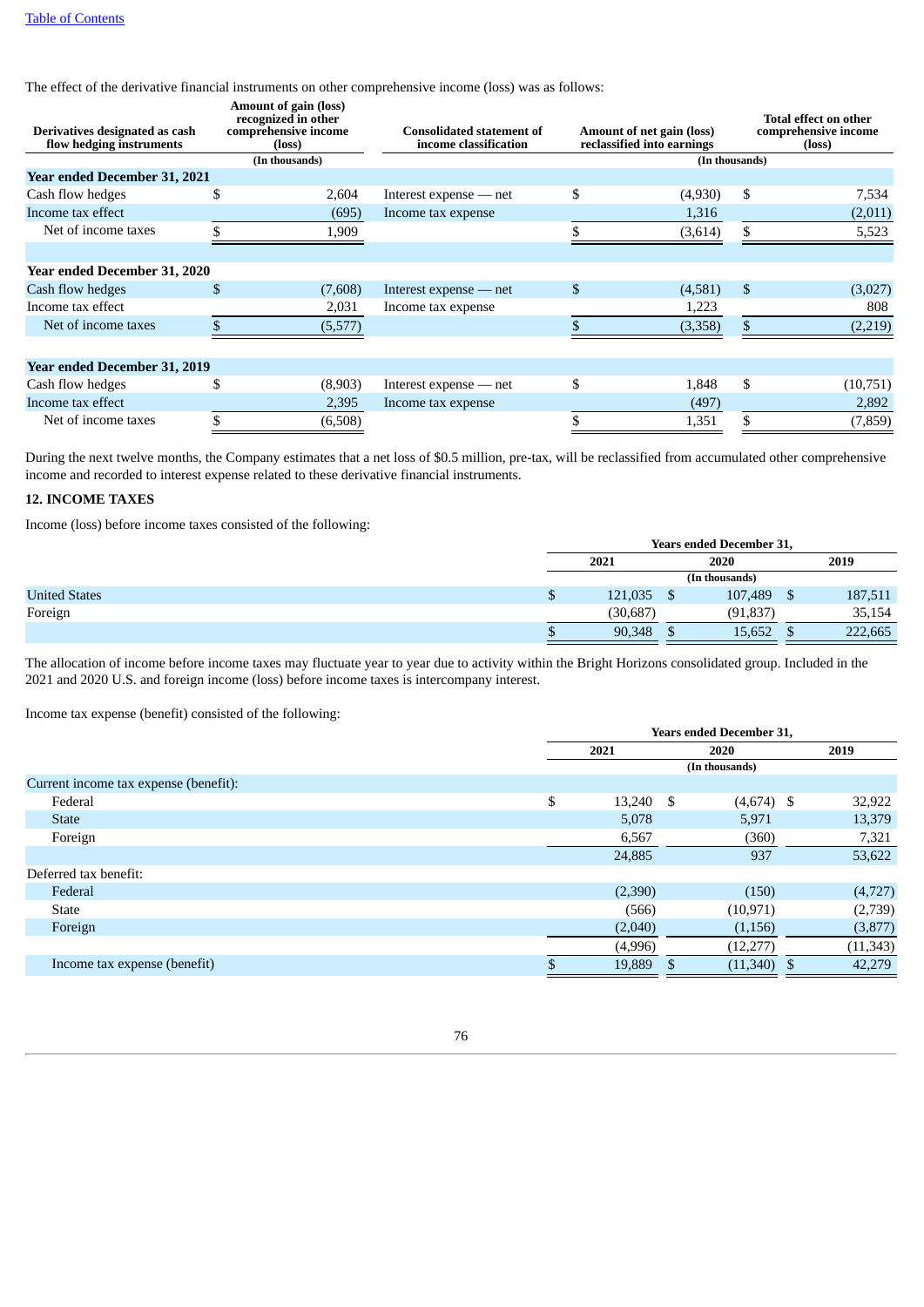In 2020, the CARES Act provided a technical correction regarding Qualified Improvement Property ("QIP") and the election to take bonus depreciation on such property. This correction allowed taxpayers to retroactively accelerate depreciation on QIP. The Federal current and deferred benefit for 2020 included the impact of a \$10 million acceleration of the tax deduction for depreciation related to 2019 additions.

The following is a reconciliation of the U.S. federal statutory rate to the effective rate on pretax income:

|                                                                | <b>Years ended December 31.</b> |          |    |                |      |          |
|----------------------------------------------------------------|---------------------------------|----------|----|----------------|------|----------|
|                                                                |                                 | 2021     |    | 2020           |      | 2019     |
|                                                                |                                 |          |    | (In thousands) |      |          |
| Federal income tax expense computed at statutory rate          | \$                              | 18,973   | -S | 3,287          | - \$ | 46,760   |
| State income tax expense (benefit) — net of federal income tax |                                 | 3,140    |    | (4,491)        |      | 8,522    |
| Valuation allowance — net                                      |                                 | (1,836)  |    | 2,116          |      |          |
| Intercompany interest                                          |                                 |          |    |                |      | (5,213)  |
| Permanent differences and other — net                          |                                 | 2,733    |    | 1,655          |      | 1,940    |
| Change in contingent consideration                             |                                 | 1,212    |    |                |      |          |
| Stock-based compensation                                       |                                 | (6, 133) |    | (12,901)       |      | (10,990) |
| Unbenefited foreign loss                                       |                                 |          |    | 233            |      |          |
| Change in income tax rate                                      |                                 | 817      |    | (360)          |      |          |
| Global Intangible Low-Taxed Income                             |                                 |          |    | (1,418)        |      | 1,277    |
| Change to uncertain tax positions - net                        |                                 | 438      |    | (510)          |      | (1,931)  |
| Foreign rate differential                                      |                                 | 545      |    | 1,049          |      | 1,914    |
| Income tax expense (benefit)                                   |                                 | 19,889   |    | (11,340)       |      | 42,279   |

On December 22, 2017, the U.S. federal government enacted comprehensive tax legislation with the Tax Cuts and Jobs Act ("Tax Act") that made changes to the U.S. tax code impacting the year ended December 31, 2017 and future years. The Tax Act introduced the Global Intangible Low-Taxed Income ("GILTI") regime. The taxes on GILTI are accounted for as period costs when incurred. Updated GILTI regulations were released by the U.S. Treasury in July 2020 allowing retroactive annual elections to exclude GILTI that is subject to an effective foreign income tax rate exceeding ninety percent of the maximum U.S. corporate tax rate.

The effective income tax rate for 2021 was 22.0%. Based on the Company's jurisdictional mix of taxable income, there was no additional federal income tax expense attributable to GILTI for 2021. Income tax expense was reduced by \$7.8 million in 2021 for the excess tax benefits associated with the exercise of stock options and vesting of restricted stock.

The effective income tax rate for 2020 was a benefit of (72.5)% and includes current tax benefit of \$3.4 million related to prior years and a \$1.4 million retroactive reduction of GILTI for taxable years 2018 and 2019 for the high-tax exclusion that was included in the updated GILTI regulations. Based on the Company's jurisdictional mix of taxable income, there was no additional federal income tax expense attributable to GILTI for 2020. Income tax expense was reduced by \$16.2 million in 2020 for the excess tax benefits associated with the exercise of stock options and vesting of restricted stock*.*

The effective income tax rate for 2019 was 19.0%. The GILTI regime resulted in additional federal income tax expense of \$1.3 million during the year. Additionally, income tax expense was reduced by \$13.9 million in 2019 for the excess tax benefits associated with the exercise of stock options and vesting of restricted stock.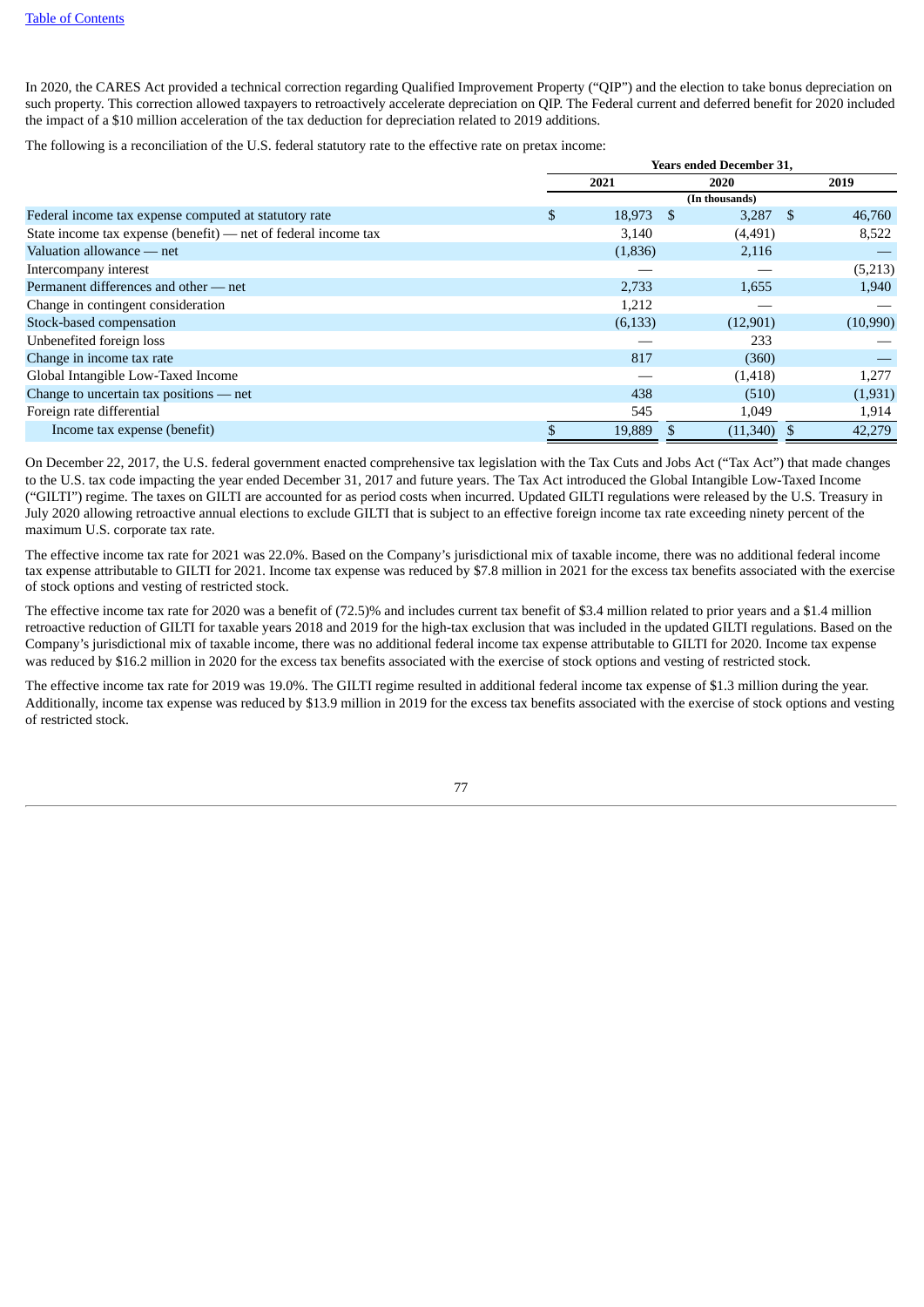Significant components of the Company's net deferred tax liability were as follows:

|                                          | December 31,      |                |  |  |
|------------------------------------------|-------------------|----------------|--|--|
|                                          | 2021              | 2020           |  |  |
|                                          |                   | (In thousands) |  |  |
| Deferred tax assets:                     |                   |                |  |  |
| \$<br>Reserve on assets                  | 390 $\frac{1}{2}$ | 400            |  |  |
| Net operating/capital loss carryforwards | 2,005             | 560            |  |  |
| Liabilities not yet deductible           | 10,042            | 14,377         |  |  |
| Deferred revenue                         | 3,304             | 3,548          |  |  |
| Stock-based compensation                 | 13,322            | 11,523         |  |  |
| <b>Operating lease liabilities</b>       | 212,201           | 204,688        |  |  |
| Other                                    | 4,609             | 6,414          |  |  |
| Deferred tax assets                      | 245,873           | 241,510        |  |  |
| Less: valuation allowance                | (315)             | (2, 116)       |  |  |
| Total net deferred tax assets            | 245,558           | 239,394        |  |  |
|                                          |                   |                |  |  |

| Deferred tax liabilities:           |            |            |
|-------------------------------------|------------|------------|
| Operating lease right-of-use assets | (182, 871) | (174, 961) |
| Intangible assets                   | (80, 243)  | (80, 515)  |
| Depreciation                        | (30, 812)  | (29, 869)  |
| Total deferred tax liabilities      | (293, 926) | (285, 345) |
| Net deferred tax liability          | (48, 368)  | (45, 951)  |

At December 31, 2021, the net deferred tax liability of \$48.4 million includes foreign deferred tax assets of \$0.1 million, which are included in other assets in the consolidated balance sheet.

The Company has foreign net operating loss carryforwards of \$2.0 million and has recorded an associated deferred tax asset totaling \$0.5 million. These net operating losses can be carried forward indefinitely.

During the year ended December 31, 2021, the Company released a valuation allowance of \$1.8 million on foreign deferred tax assets. The Company assesses available positive and negative evidence to estimate if there is sufficient future taxable income to use the existing deferred tax assets. Based on the weight of evidence, the Company determined that it was more likely than not that a portion of the deferred tax assets would not be realized. A \$0.3 million valuation allowance remains on U.S. deferred tax assets as of December 31, 2021.

During the year ended December 31, 2020, the Company recorded a valuation allowance on \$2.1 million of deferred tax assets. The Company assesses available positive and negative evidence to estimate if there is sufficient future taxable income to use the existing deferred tax assets. Based on the weight of evidence, the Company determined that it was more likely than not that the deferred tax assets would not be realized.

The Company considers the earnings of certain non-U.S. subsidiaries to be indefinitely invested outside the United States on the basis of estimates that future domestic cash generation will be sufficient to meet future domestic cash needs and the Company's specific plans for reinvestment of those subsidiary earnings. The Company has not recorded a deferred tax liability of approximately \$1.4 million related to the state taxes and foreign withholding taxes on approximately \$74.5 million of cumulative undistributed earnings of foreign subsidiaries indefinitely invested outside the United States.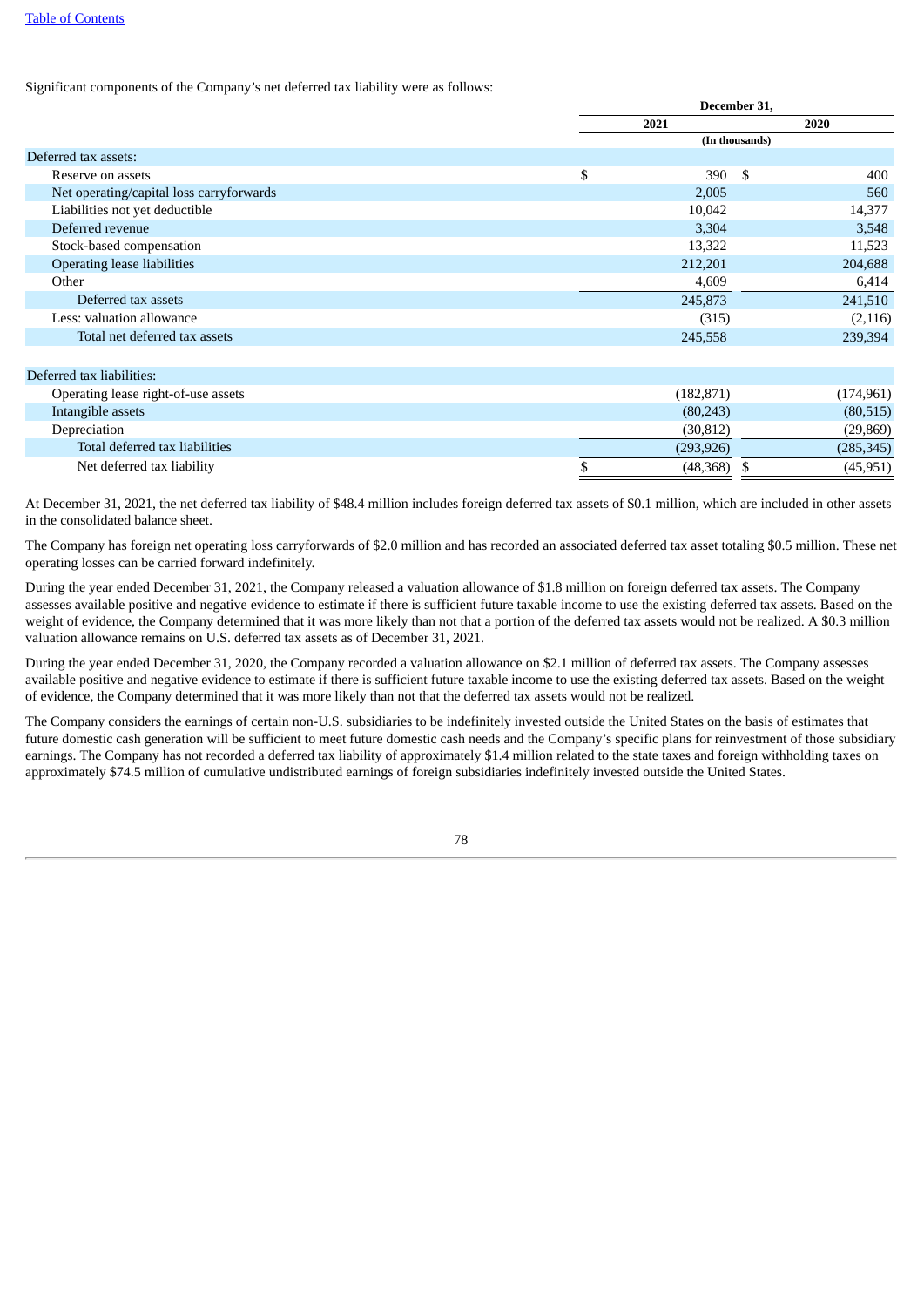## **Uncertain Tax Positions**

The changes in the unrecognized tax benefits were as follows:

|                                             | <b>Years ended December 31,</b> |                |               |  |
|---------------------------------------------|---------------------------------|----------------|---------------|--|
|                                             | 2021                            | 2019           |               |  |
|                                             |                                 | (In thousands) |               |  |
| Beginning balance                           | 2,929                           | 3,725<br>-S    | 5,444<br>- \$ |  |
| Additions for tax positions of prior years  | 343                             | 118            | 755           |  |
| <b>Settlements</b>                          | (363)                           |                |               |  |
| Reductions for tax positions of prior years | (55)                            |                | (2,507)       |  |
| Lapses of statutes of limitations           | (270)                           | (854)          |               |  |
| Effect of foreign currency adjustments      |                                 | (60)           | 33            |  |
| <b>Ending balance</b>                       | 2,584                           | 2,929          | 3,725         |  |

The Company recognizes accrued interest and penalties related to unrecognized tax benefits in income tax expense, which were immaterial for each of the years ended December 31, 2021, 2020 and 2019. Total interest and penalties accrued as of December 31, 2021 was \$1.3 million. In 2021, the Company reduced unrecognized tax benefits by \$0.3 million for lapse of statute of limitations, and \$0.4 million for settlements with states. In 2020, the Company reduced unrecognized tax benefits by \$0.9 million for lapse of statute of limitations, and recorded an unrecognized tax benefit for prior year tax positions in the U.S. In 2019, the Company reduced unrecognized tax benefits by \$2.5 million for prior year tax positions of foreign subsidiaries.

The total amount of unrecognized tax benefits that if recognized would affect the Company's effective tax rate is \$3.9 million, inclusive of interest. The unrecognized tax benefits could change over the next 12 months if certain tax matters ultimately settle with the applicable taxing jurisdiction during this time frame, or if applicable statutes of limitations lapse. The impact of the amount of such changes to previously recorded uncertain tax positions could range from zero to \$0.5 million.

The Company and its domestic subsidiaries are subject to U.S. federal income tax as well as multiple state jurisdictions. U.S. federal income tax returns are typically subject to examination by the Internal Revenue Service (IRS) and the statute of limitations for federal income tax returns is three years. The Company's filings for the tax years 2018 through 2020 are subject to audit based upon the federal statute of limitations.

State income tax returns are generally subject to examination for a period of three to four years after filing of the respective return. The state impact of any federal changes remains subject to examination by various states for a period of up to one year after formal notification to the states. As of December 31, 2021, there was one income tax audit in process and the tax years from 2017 to 2020 are subject to audit.

The Company is also subject to corporate income tax at its subsidiaries located in the United Kingdom, the Netherlands, India, Ireland and Puerto Rico. The tax returns for the Company's subsidiaries located in foreign jurisdictions are subject to examination for periods ranging from one to five years.

## **13. FAIR VALUE MEASUREMENTS**

Fair value is defined as the price that would be received to sell an asset or paid to transfer a liability in an orderly transaction between market participants at the measurement date. Fair value measurements are classified using a three-level hierarchy, which prioritizes the inputs used to measure fair value into three levels and bases the categorization within the hierarchy upon the lowest level of input that is available and significant to the fair value measurement. The hierarchy gives the highest priority to observable inputs such as unadjusted quoted prices in active markets for identical assets or liabilities and the lowest priority to unobservable inputs. The Company uses observable inputs where relevant and whenever possible. The three levels of the hierarchy are defined as follows:

Level 1 — Fair value is derived using quoted prices from active markets for identical instruments.

Level 2 — Fair value is derived using quoted prices for similar instruments from active markets or for identical or similar instruments in markets that are not active; or, fair value is based on model-derived valuations in which all significant inputs and significant value drivers are observable from active markets.

Level 3 — Fair value is derived from valuation techniques in which one or more significant inputs or significant value drivers are unobservable.

The carrying value of cash and cash equivalents, restricted cash, accounts receivable, and accounts payable and accrued expenses approximates their fair value because of their short-term nature.

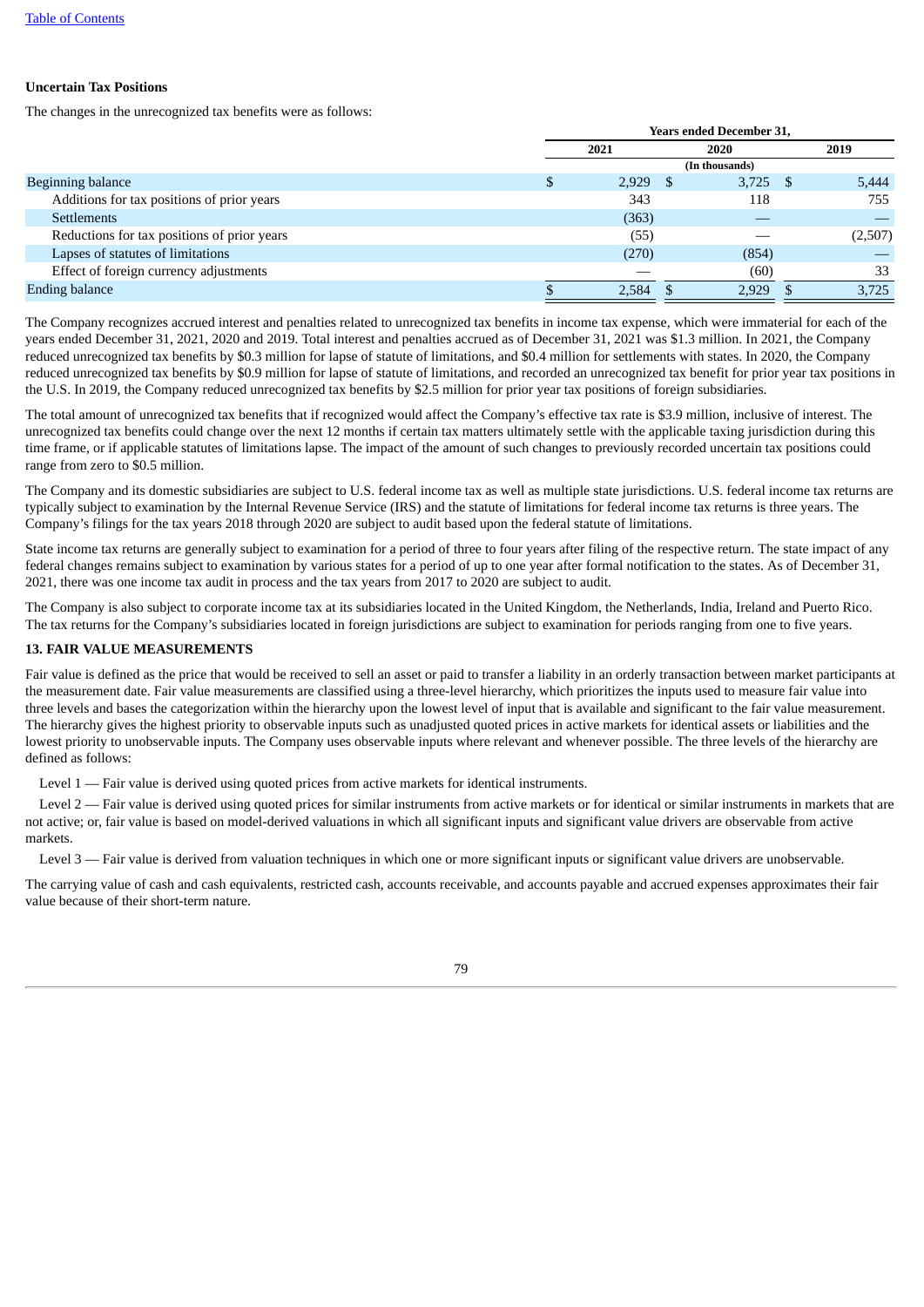**Long-term Debt** — The Company's long-term debt is recorded at adjusted cost, net of original issue discounts and deferred financing costs. The fair value of the Company's long-term debt is based on current bid prices or prices for similar instruments from active markets, which approximates carrying value. As such, the Company's long-term debt was classified as Level 2.

**Derivative Financial Instruments** — The Company's derivative financial instruments, comprised of interest rate cap agreements and interest rate swap agreements, are recorded at fair value and estimated using market-standard valuation models. Such models project future cash flows and discount the future amounts to a present value using market-based observable inputs. Additionally, the fair value of the derivative financial instruments included consideration of credit risk. The Company used a potential future exposure model to estimate this credit valuation adjustment ("CVA"). The inputs to the CVA were largely based on observable market data, with the exception of certain assumptions regarding credit worthiness. As the magnitude of the CVA was not a significant component of the fair value of the derivative financial instruments, it was not considered a significant input. The fair value of the derivative financial instruments are classified as Level 2. The Company's interest rate swap agreements matured on October 31, 2021. As of December 31, 2021, the fair value of the interest rate cap agreements was \$8.8 million, which was recorded in other assets on the consolidated balance sheet. As of December 31, 2020, the fair value of the interest rate swap agreements was \$4.8 million, which was recorded in other current liabilities on the consolidated balance sheet and the fair value of the interest rate cap agreements was \$0.3 million, which was recorded in other assets on the consolidated balance sheet.

**Debt Securities** — The Company's investments in debt securities, which are classified as available-for-sale, consist of U.S. Treasury and U.S. government agency securities and certificates of deposits. These securities are held in escrow by the Company's wholly-owned captive insurance company and were purchased with restricted cash. As such, these securities are not available to fund the Company's operations. These securities are recorded at fair value using quoted prices available in active markets and are classified as Level 1. As of December 31, 2021, the fair value of the available-for-sale debt securities was \$29.9 million and was classified based on the instruments' maturity dates, with \$22.7 million included in prepaid expenses and other current assets and \$7.2 million in other assets on the consolidated balance sheet. As of December 31, 2020, the fair value of the available-for-sale debt securities was \$27.9 million, with \$21.5 million included in prepaid expenses and other current assets and \$6.4 million in other assets on the consolidated balance sheet.

**Liabilities for Contingent Consideration** — The Company is subject to contingent consideration arrangements in connection with certain business combinations. Liabilities for contingent consideration are measured at fair value each reporting period, with the acquisition-date fair value included as part of the consideration payable for the related business combination and subsequent changes in fair value recorded to selling, general and administrative expenses on the Company's consolidated statement of income. The fair value of contingent consideration was generally calculated using customary valuation models based on probability-weighted outcomes of meeting certain future performance targets and forecasted results. The key inputs to the valuations are the projections of future financial results in relation to the business and the company-specific discount rates. The Company classified the contingent consideration liabilities as a Level 3 fair value measurement due to the lack of observable inputs used in the model. The contingent consideration liabilities outstanding as of December 31, 2021 related to 2019 and 2021 acquisitions. The contingent consideration liabilities outstanding as of December 31, 2020 related to a 2019 acquisition. See Note 5, *Acquisitions*, for additional information.

The following table provides a roll forward of the recurring Level 3 fair value measurements:

|                                                     |   | <b>Years ended December 31,</b> |         |  |  |
|-----------------------------------------------------|---|---------------------------------|---------|--|--|
|                                                     |   | 2021                            | 2020    |  |  |
|                                                     |   | (In thousands)                  |         |  |  |
| Beginning balance                                   | Ъ | 13,721 \$                       | 15,987  |  |  |
| Contingent consideration issued for acquisitions    |   | 7,337                           |         |  |  |
| Settlements of contingent consideration liabilities |   | (594)                           | (1,238) |  |  |
| Changes in fair value                               |   | 7,338                           | (1,390) |  |  |
| Foreign currency translation                        |   | (328)                           | 362     |  |  |
| Ending balance                                      |   | 27.474                          | 13.721  |  |  |
|                                                     |   |                                 |         |  |  |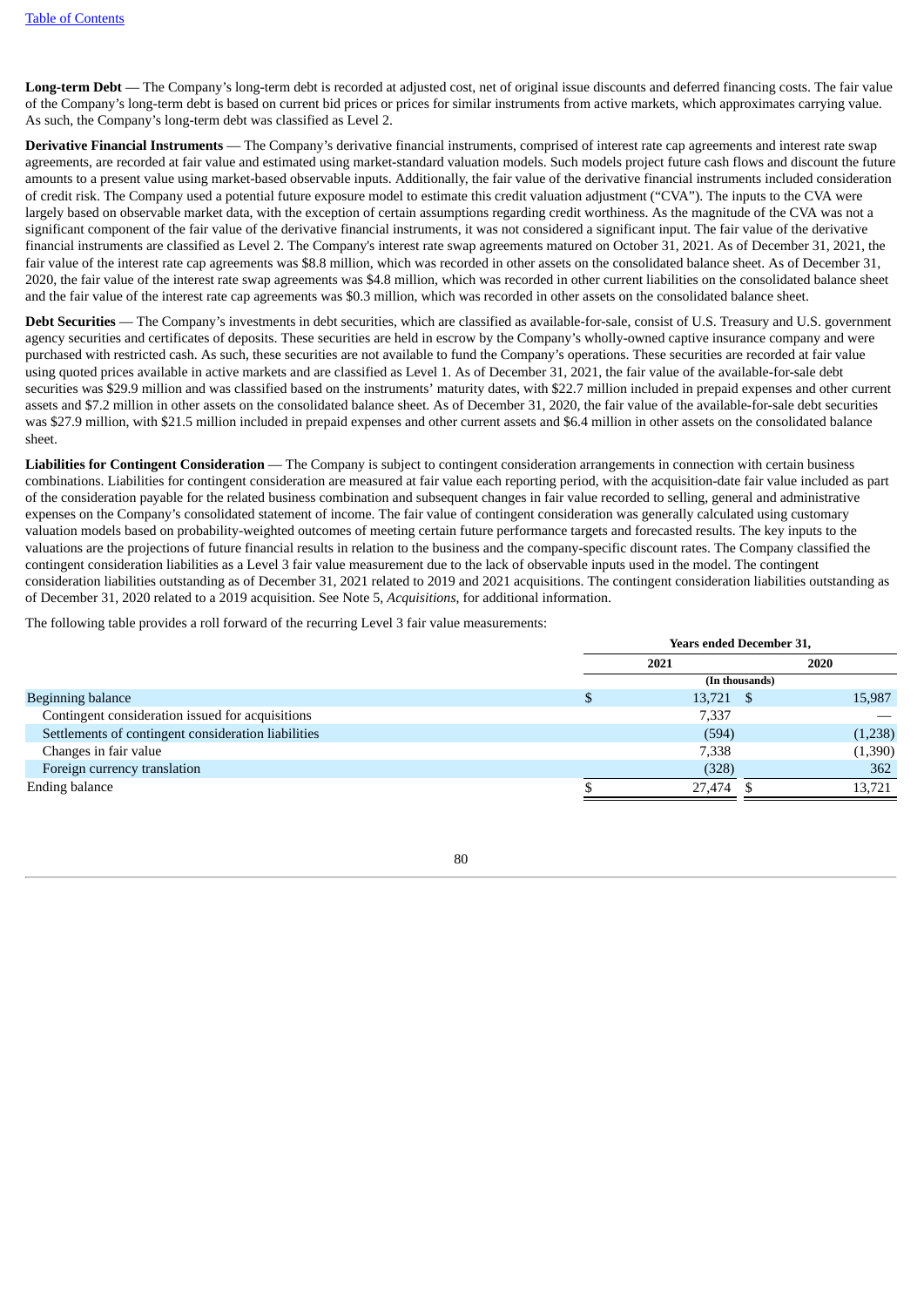**Nonrecurring Fair Value Estimates** — During the year ended December 31, 2021, the Company recognized impairment losses of \$10.6 million, of which \$9.3 million related to fixed assets and \$1.3 million related to operating lease right-of-use assets. During the year ended December 31, 2020, the Company recognized impairment losses of \$26.2 million, of which \$16.2 million related to fixed assets and \$10.0 million related to operating lease right-of-use assets. The impairment losses were included in cost of services on the consolidated statement of income and were allocated to the full service center-based child care segment. The estimated fair value of the applicable center long-lived assets was based on the fair value of the asset groups, calculated using a discounted cash flow model, with unobservable inputs. The fair value of the fixed assets was insignificant given the current and expected cash flows for the related centers and the valuation of the lease right-of-use-assets considered the amount a market participant would pay for use of the asset. The Company classified the center long-lived assets as a Level 3 fair value measurement due to the lack of observable inputs used in the model.

During the year ended December 31, 2020, the Company recognized a \$2.1 million impairment loss on an equity investment. The impairment loss was included in cost of services on the consolidated statement of income, which has been allocated to the back-up care segment. The estimated fair value of the equity investment was based on a qualitative assessment that considered the current economic environment, business prospects and transaction information in the entity's securities, among other factors considered. The Company classified the equity investment as a Level 3 fair value measurement due to the lack of observable inputs.

## **14. STOCKHOLDERS' EQUITY AND STOCK-BASED COMPENSATION**

### **Preferred Stock**

The Company has 25 million shares of authorized undesignated preferred stock available for issuance, of which none have been issued. The Company's board of directors has the authority, without further action by stockholders, to issue up to 25 million shares of preferred stock in one or more series. The Company's board of directors may designate the rights, preferences, privileges, and restrictions of the preferred stock, including dividend rights, conversion rights, voting rights, terms of redemption, liquidation preference, and number of shares constituting any series or the designation of any series. The issuance of preferred stock could have the effect of restricting dividends on the Company's common stock, diluting the voting power of its common stock, impairing the liquidation rights of its common stock, or delaying or preventing a change in control. As of December 31, 2021 and 2020, no shares of preferred stock were outstanding.

### **Issuance of Stock**

On April 21, 2020, the Company completed the issuance and sale of 2,138,580 shares of common stock, par value \$0.001 per share, to Durable Capital Master Fund LP at a price of \$116.90 per share. The Company subsequently filed a registration statement to register the resale of these shares in accordance with the terms of the purchase agreement. The Company received net proceeds from the offering of \$249.8 million.

### **Treasury Stock**

The board of directors of the Company authorized a share repurchase program of up to \$400 million of the Company's outstanding common stock, effective December 16, 2021. The share repurchase program has no expiration date and replaced the prior June 2018 authorization, of which \$0.2 million remained available thereunder. The shares may be repurchased from time to time in open market transactions at prevailing market prices, in privately negotiated transactions, under Rule 10b5-1 plans, or by other means in accordance with federal securities laws. During the year ended December 31, 2021, the Company repurchased 1.6 million shares for \$214.1 million. At December 31, 2021, \$380.6 million remained available under the repurchase program.

During the year ended December 31, 2020, the Company repurchased 0.2 million shares for \$32.2 million. During the year ended December 31, 2019, the Company repurchased 0.2 million shares for \$31.9 million.

### **Equity Incentive Plan**

The Company's 2012 Omnibus Long-Term Incentive Plan, as Amended and Restated (the "Plan"), allows for the issuance of equity awards of up to 7.4 million shares of common stock. The Plan's original authorization of 5.0 million shares was increased in 2019 by 2.4 million shares as approved by the Company's stockholders on May 29, 2019. As of December 31, 2021, there were approximately 2.0 million shares of common stock available for grant. The equity awards that have been granted under the Plan consist of time-based stock options, restricted stock, restricted stock units, and performance restricted stock units, which are described below.

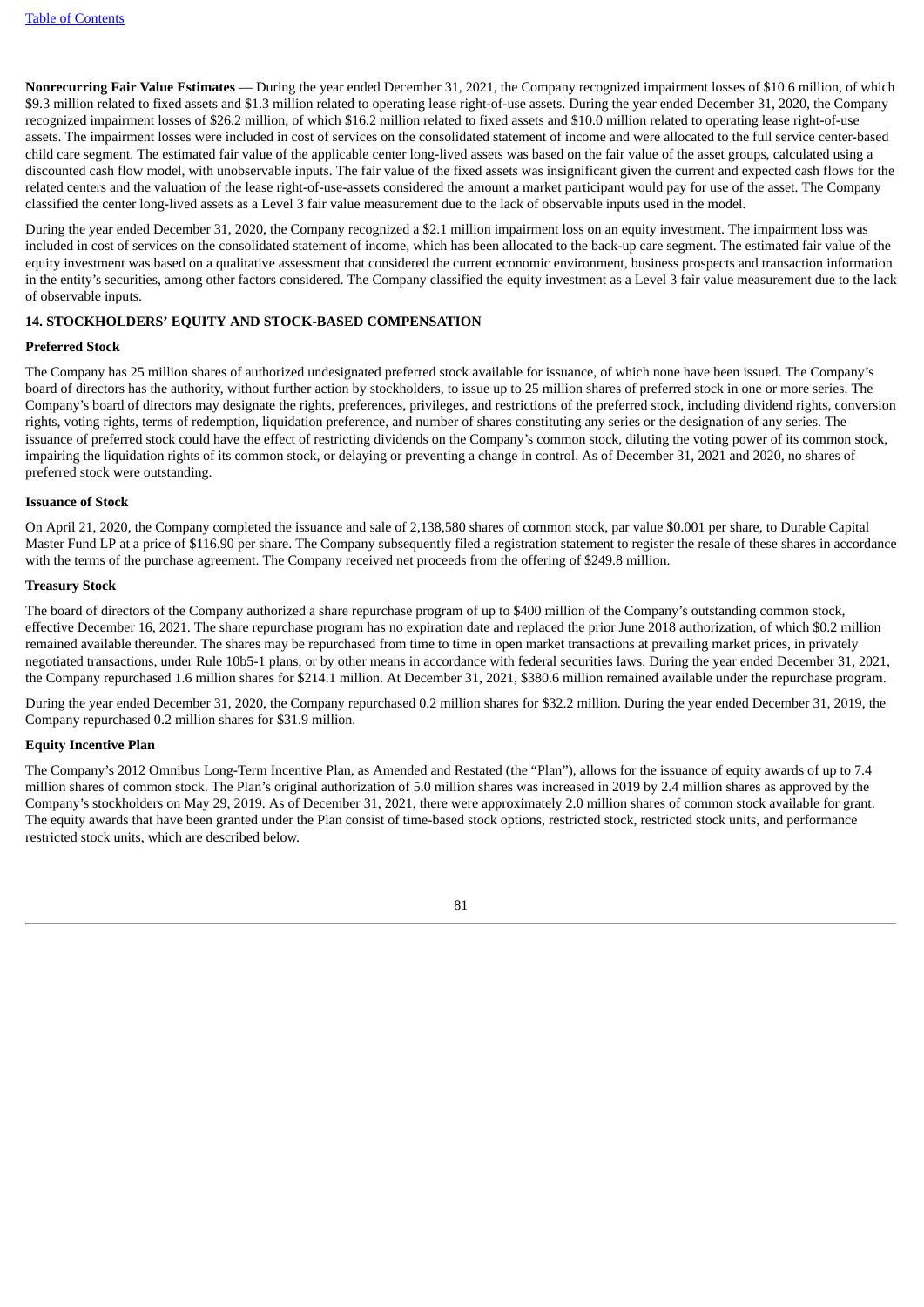# **Stock-Based Compensation**

The Company recognized the impact of stock-based compensation in its consolidated statement of income for the years ended December 31, 2021, 2020, and 2019 and did not capitalize any amounts on the consolidated balance sheet. In the years ended December 31, 2021, 2020, and 2019 the Company recorded stock-based compensation expense of \$23.1 million, \$21.0 million, and \$17.3 million, respectively. Stock-based compensation expense of \$21.0 million, \$19.1 million, and \$15.8 million was recorded in selling, general and administrative expenses in the years ended December 31, 2021, 2020, and 2019, respectively, and \$2.1 million, \$1.9 million, and \$1.5 million was recorded in cost of services, respectively, in the consolidated statement of income in relation to all awards granted under the equity incentive plans. Stock-based compensation expense generated a deferred income tax benefit of \$5.2 million, \$5.5 million, and \$4.5 million in the years ended December 31, 2021, 2020 and 2019, respectively.

Income tax benefits realized from the exercise of stock options and vesting of restricted stock in the years ended December 31, 2021, 2020, and 2019 were \$11.8 million, \$20.1 million, and \$16.7 million, respectively, inclusive of the excess tax benefits realized of \$7.8 million, \$16.2 million, and \$13.9 million in the years ended December 31, 2021, 2020, and 2019, respectively.

As of December 31, 2021, there was \$33.6 million of total unrecognized compensation expense, net of estimated forfeitures, related to unvested sharebased compensation arrangements granted under the Plan. That expense is expected to be recognized over a weighted average remaining requisite service period of approximately two years. Estimated forfeitures are based on the Company's historical forfeitures and is adjusted periodically based on actual results. There were no share-based awards classified as a liability during the year ended December 31, 2021.

### **Stock Options**

Stock options granted under the Plan are subject to a service condition and expire in seven years from date of grant or upon termination of the holder's employment with the Company, unless such termination was due to death, disability or retirement, or unless otherwise determined by the administrator of the Plan. Stock options are granted with an exercise price equal to the closing market price of the Company's common stock on the date of grant, generally have a requisite service period of five years, and are subject to graded vesting throughout the service term.

Stock-based compensation expense for stock options is based on the fair value of the award on the date of grant. The fair value of stock options granted was estimated using the Black-Scholes option pricing model and the following weighted average assumptions:

|                                                                            |         | <b>Years ended December 31.</b> |         |
|----------------------------------------------------------------------------|---------|---------------------------------|---------|
|                                                                            | 2021    | 2020                            | 2019    |
| Expected dividend yield                                                    | $0.0\%$ | $0.0\%$                         | $0.0\%$ |
| Expected stock price volatility                                            | 33.7%   | 24.7%                           | 20.0%   |
| Risk free interest rate                                                    | $0.8\%$ | 0.8%                            | 2.4%    |
| Expected life of options (years)                                           | 5.3     | 5.1                             | 5.1     |
| Weighted average fair value per share of options granted during the period | \$48.64 | \$35.62                         | \$29.16 |

The expected dividend yield was based on the Company's expectation of not paying dividends in the foreseeable future. The expected stock price volatility assumption was determined using the historical volatility of the Company's stock price over a term equal to the expected life of the options. The risk free interest rate was based on the U.S. Treasury rates for U.S. Treasury zero-coupon bonds with maturities similar to those of the expected term of the awards being valued. For grants issued during the year ended December 31, 2021, the expected life of the options was based on historical exercise behavior for similar awards, giving consideration to the contractual terms, vesting schedules, and expectations of future employee behavior. For grants issued during the years ended December 31, 2020, and 2019, the expected life of the options was calculated using the simplified method. We utilized the simplified method because the Company did not have sufficient historical exercise data over the life of awards to provide a reasonable basis upon which to estimate expected term.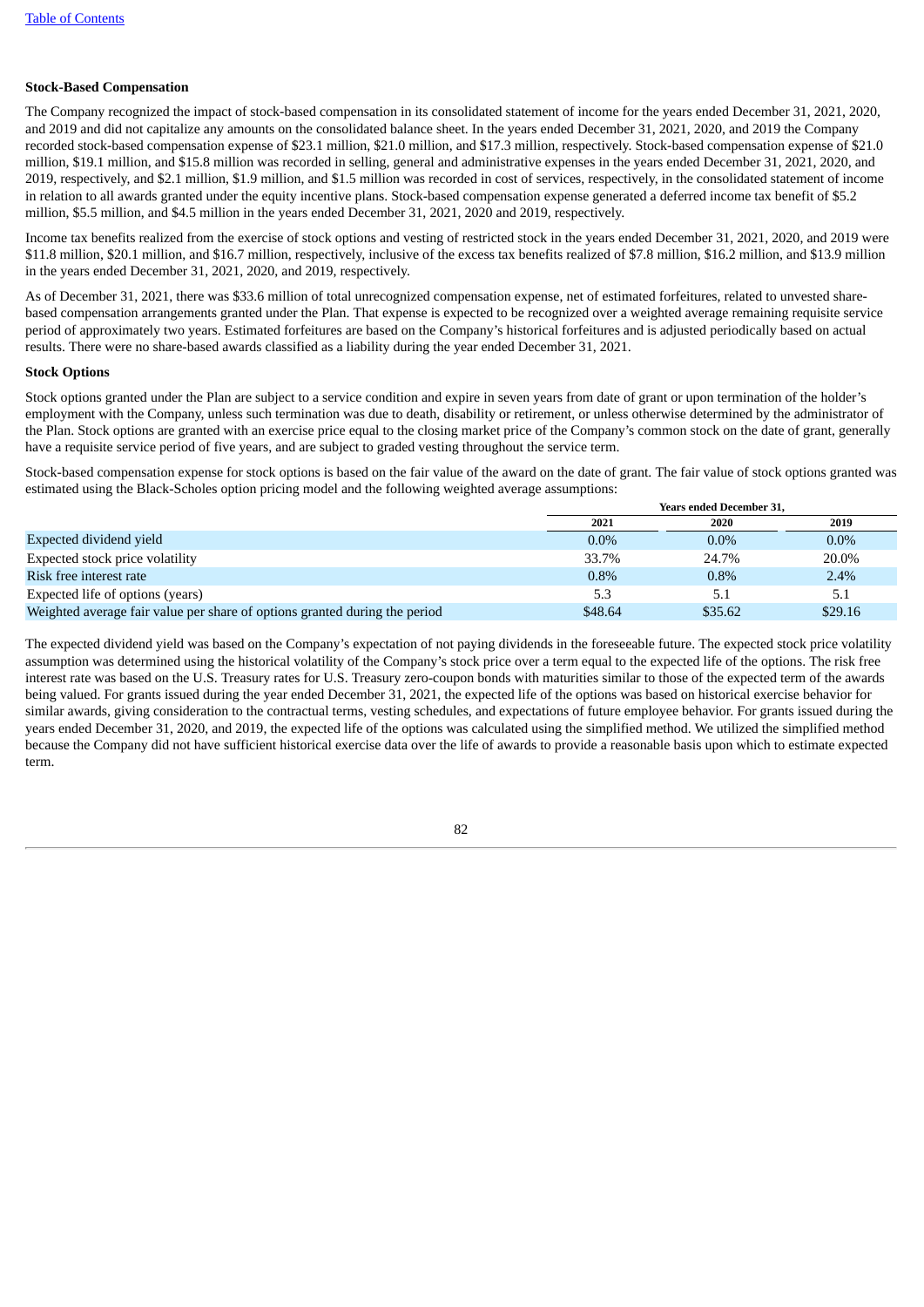The following table summarizes the stock option activity under the Company's equity plan for the year ended December 31, 2021:

|                                                  | <b>Weighted Average</b><br>Remaining<br><b>Contractual Life</b><br>(In years) | <b>Number of Options</b> |      | <b>Weighted Average</b><br><b>Exercise Price</b> |      | <b>Aggregate Intrinsic</b><br>Value<br>(In millions) |
|--------------------------------------------------|-------------------------------------------------------------------------------|--------------------------|------|--------------------------------------------------|------|------------------------------------------------------|
| Outstanding at January 1, 2021                   | 4.4                                                                           | 2,259,475                | - \$ | 105.34                                           |      |                                                      |
| Granted                                          |                                                                               | 472,440                  |      | 153.35                                           |      |                                                      |
| Exercised                                        |                                                                               | (416,708)                |      | 72.24                                            |      |                                                      |
| Forfeited/Expired                                |                                                                               | (155, 395)               |      | 136.65                                           |      |                                                      |
| Outstanding at December 31, 2021                 | 4.1                                                                           | 2,159,812                | -S   | 119.97                                           | - \$ | 38.9                                                 |
| Exercisable at December 31, 2021                 | 2.3                                                                           | 678.948                  |      | 82.34                                            | - \$ | 30.2                                                 |
| Vested and expected to vest at December 31, 2021 | 4.1                                                                           | 2,043,281                |      | 118.56                                           |      | 38.6                                                 |

The fair value (pre-tax) of options that vested during the years ended December 31, 2021, 2020, and 2019 was \$16.6 million, \$8.6 million, and \$7.8 million, respectively. The intrinsic value of options exercised during the years ended December 31, 2021, 2020, and 2019 was \$36.4 million, \$60.3 million, and \$54.4 million, respectively. Cash proceeds from the exercise of stock options for the years ended December 31, 2021, 2020, and 2019 were \$30.1 million, \$31.4 million, and \$21.8 million, respectively.

### **Restricted Stock, Restricted Stock Units, and Performance Restricted Stock Units**

Restricted stock awards are granted to certain senior managers at the discretion of the board of directors as allowed under the Plan. Restricted stock awards generally vest on the earliest of the third anniversary of the grant date, a change in control of the Company, or the termination of employment by reason of death or disability, and are accounted for as non-vested stock. Restricted stock is generally sold for a price equal to 50% of the fair value of the Company's common stock at the date of grant. Proceeds from the issuance of restricted stock are recorded as other liabilities in the consolidated balance sheet until the earlier of vesting or forfeiture of the awards. The unvested shares of restricted stock participate equally in dividends with common stock. Restricted stock is considered legally issued at the date of grant, but is not considered common stock issued and outstanding in accordance with accounting guidance until the requisite service period is fulfilled. All outstanding shares of restricted stock are expected to vest. Cash proceeds from the issuance of restricted stock for each of the years ended December 31, 2021 and 2020 were \$7.4 million, and for the year ended December 31, 2019 were \$4.8 million.

Stock-based compensation expense for restricted stock awards is based on the intrinsic value of the award on the date of grant. The Company's stock-based compensation expense recorded in selling, general and administrative expenses in the consolidated statements of income for the years ended December 31, 2021, 2020, and 2019 included \$6.9 million, \$5.2 million, and \$4.2 million, respectively, for restricted stock awards. As of December 31, 2021, total unrecognized compensation expense included \$9.6 million related to unvested restricted stock, which is expected to be recognized over the weighted average remaining requisite service period of approximately two years.

The following table summarizes the restricted stock activity under the Company's equity plan for the year ended December 31, 2021:

|                                                         | <b>Number of Shares</b> | <b>Weighted Average</b><br><b>Grant Date Fair Value</b> | <b>Aggregate Intrinsic</b><br>Value<br>(In millions) |
|---------------------------------------------------------|-------------------------|---------------------------------------------------------|------------------------------------------------------|
| Non-vested restricted stock shares at January 1, 2021   | 251,256                 | 67.45                                                   |                                                      |
| Granted                                                 | 105,360                 | 81.80                                                   |                                                      |
| Vested                                                  | (97,780)                | 53.49                                                   |                                                      |
| Forfeited                                               | (7,500)                 | 82.81                                                   |                                                      |
| Non-vested restricted stock shares at December 31, 2021 | 251,336                 | 79.87                                                   | 12.7                                                 |

The fair value of restricted shares vested during the years ended December 31, 2021, 2020, and 2019 was \$5.2 million, \$4.7 million, and \$3.6 million, respectively. The weighted average grant date fair value of restricted shares granted during the years ended December 31, 2021, 2020, and 2019 was \$81.80, \$87.65, and \$63.65, respectively.

Restricted stock units are awarded to members of the board of directors as allowed under the Plan and are vested upon award. The awards allow for the issuance of a share of the Company's common stock for each unit upon the earliest of termination of service as a member of the board of directors or five years after the date of the award. The fair value of restricted stock unit awards is the closing market price of the Company's common stock at the date of grant.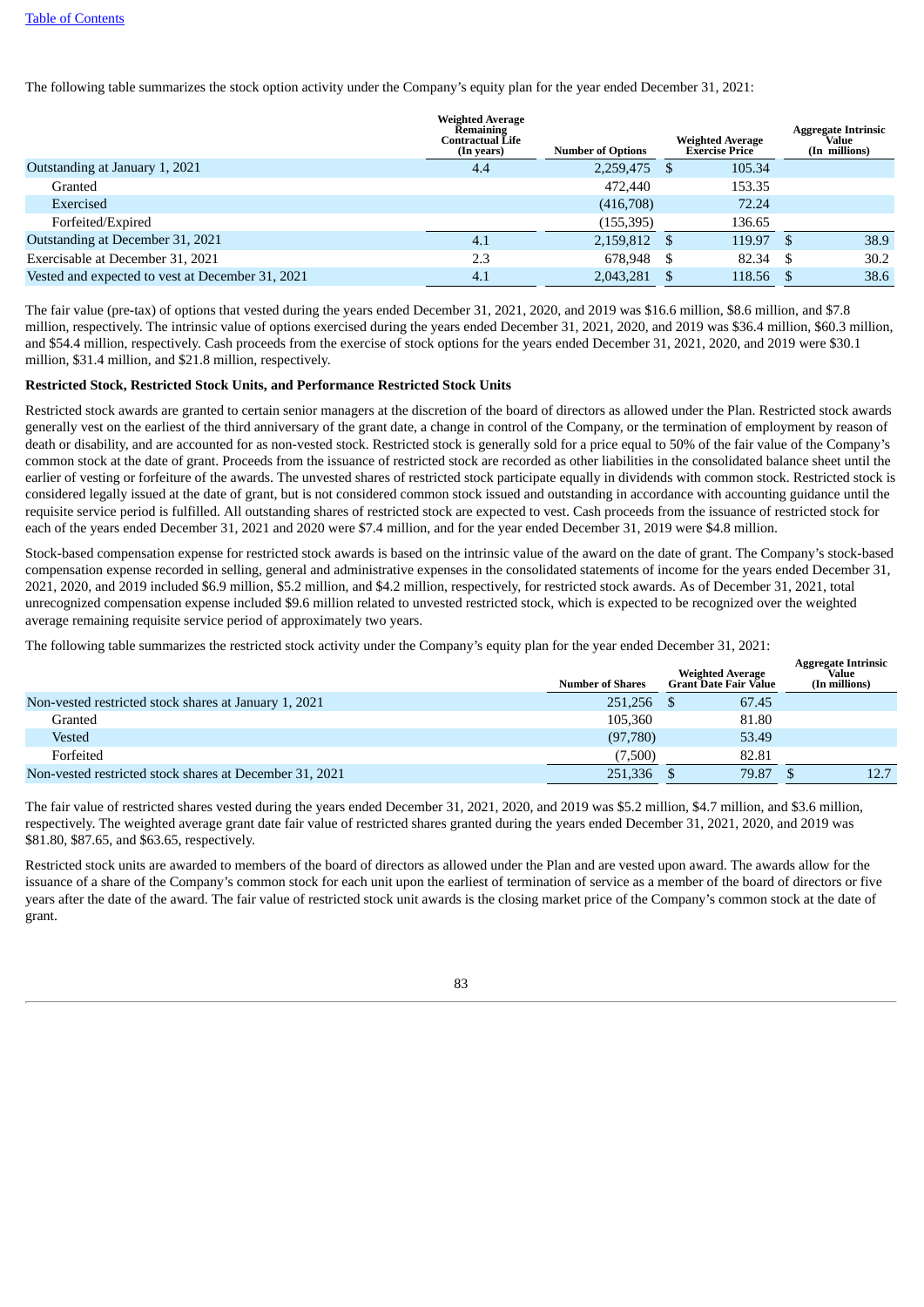The following table summarizes the restricted stock unit activity under the Company's equity plan for the year ended December 31, 2021:

|                                             | <b>Number of Shares</b> | <b>Weighted Average</b><br><b>Grant Date Fair Value</b> | <b>Aggregate Intrinsic</b><br>Value<br>(In millions) |
|---------------------------------------------|-------------------------|---------------------------------------------------------|------------------------------------------------------|
| Restricted stock units at January 1, 2021   | 48.660                  | 101.04                                                  |                                                      |
| Granted                                     | 6.374                   | 149.09                                                  |                                                      |
| Converted                                   | (20, 241)               | 88.52                                                   |                                                      |
| Restricted stock units at December 31, 2021 | 34,793                  | 117.13                                                  | 4.4                                                  |

The weighted average grant date fair value of restricted stock units granted during the years ended December 31, 2021, 2020, and 2019 was \$149.09, \$124.82, and \$135.14, respectively.

Performance restricted stock units are awarded to certain employees as allowed under the Plan and vest upon certain performance conditions being met. The awards allow for the issuance of a share of the Company's common stock for each unit upon the achievement of stated performance goals, which are generally within five years from the date of the award. The fair value of performance restricted stock unit awards is the closing market price of the Company's common stock at the date of grant.

The following table summarizes the performance restricted stock unit activity under the Company's equity plan for the year ended December 31, 2021:

|                                                         | <b>Number of Shares</b> | <b>Weighted Average</b><br><b>Grant Date Fair Value</b> | <b>Aggregate Intrinsic</b><br>Value<br>(In millions) |
|---------------------------------------------------------|-------------------------|---------------------------------------------------------|------------------------------------------------------|
| Performance restricted stock units at January 1, 2021   | 21,000                  | 121.65                                                  |                                                      |
| Granted                                                 | 20,000                  | 142.35                                                  |                                                      |
| Forfeited                                               | (15,000)                | 121.65                                                  |                                                      |
| Performance restricted stock units at December 31, 2021 | 26,000                  | 137.57                                                  | 3.3                                                  |

The weighted average grant date fair value of performance restricted stock units granted during the years ended December 31, 2021 and 2020 was \$142.35 and \$121.61, respectively. As of December 31, 2021, 24,350 shares of performance restricted stock units were not deemed probable of vesting.

## **15. EARNINGS PER SHARE**

The following tables sets forth the computation of basic and diluted earnings per share using the two-class method:

|                                                  | <b>Years ended December 31,</b> |            |      |                                   |      |            |
|--------------------------------------------------|---------------------------------|------------|------|-----------------------------------|------|------------|
|                                                  |                                 | 2021       | 2020 |                                   |      | 2019       |
|                                                  |                                 |            |      | (In thousands, except share data) |      |            |
| <b>Basic earnings per share:</b>                 |                                 |            |      |                                   |      |            |
| Net income                                       | \$                              | 70,459     | - \$ | 26,992                            | - \$ | 180,386    |
| Allocation of net income to common stockholders: |                                 |            |      |                                   |      |            |
| Common stock                                     | \$                              | 70,154     | -\$  | 26,876                            | - \$ | 179,520    |
| Unvested participating shares                    |                                 | 305        |      | 116                               |      | 866        |
| Net income                                       |                                 | 70,459     | .S   | 26,992                            | - \$ | 180,386    |
|                                                  |                                 |            |      |                                   |      |            |
| Weighted average common shares outstanding:      |                                 |            |      |                                   |      |            |
| Common stock                                     |                                 | 60,312,690 |      | 59,533,104                        |      | 57,838,245 |
| Unvested participating shares                    |                                 | 257,024    |      | 255,733                           |      | 278,808    |
| Earnings per common share:                       |                                 |            |      |                                   |      |            |
| Common stock                                     |                                 | 1.16       | -S   | 0.45                              |      | 3.10       |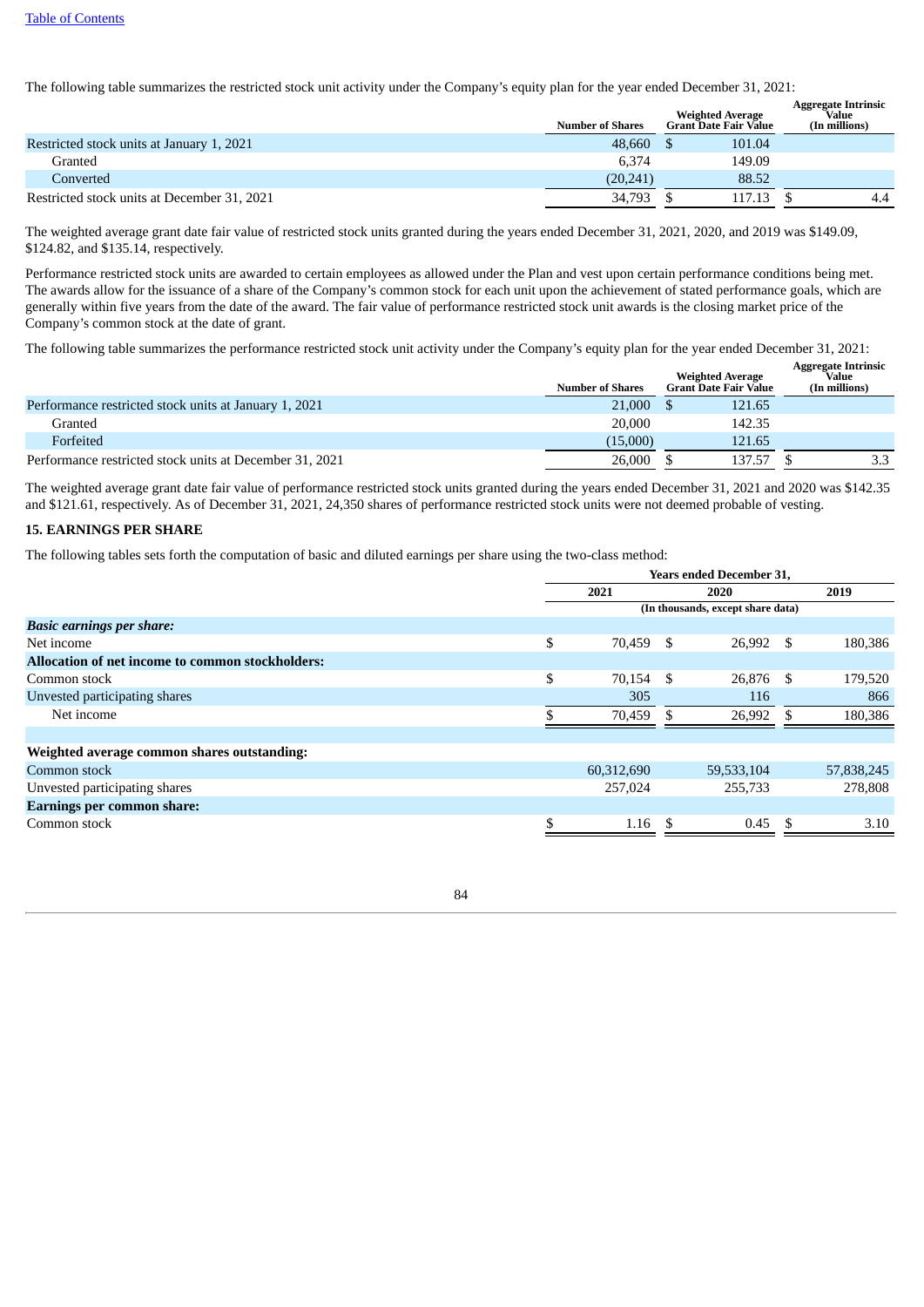|                                                                    | <b>Years ended December 31,</b> |            |     |                                   |      |            |
|--------------------------------------------------------------------|---------------------------------|------------|-----|-----------------------------------|------|------------|
|                                                                    |                                 | 2021       |     | 2020                              |      | 2019       |
|                                                                    |                                 |            |     | (In thousands, except share data) |      |            |
| Diluted earnings per share:                                        |                                 |            |     |                                   |      |            |
| Earnings allocated to common stock                                 | \$                              | 70,154 \$  |     | 26,876 \$                         |      | 179,520    |
| Plus: earnings allocated to unvested participating shares          |                                 | 305        |     | 116                               |      | 866        |
| Less: adjusted earnings allocated to unvested participating shares |                                 | (302)      |     | (114)                             |      | (850)      |
| Earnings allocated to common stock                                 |                                 | 70,157     | -86 | 26,878                            | - \$ | 179,536    |
|                                                                    |                                 |            |     |                                   |      |            |
| Weighted average common shares outstanding:                        |                                 |            |     |                                   |      |            |
| Common stock                                                       |                                 | 60,312,690 |     | 59,533,104                        |      | 57,838,245 |
| <b>Effect of dilutive securities</b>                               |                                 | 558,709    |     | 776,881                           |      | 1,108,995  |
| Weighted average common shares outstanding — diluted               |                                 | 60.871.399 |     | 60,309,985                        |      | 58,947,240 |
| Earnings per common share:                                         |                                 |            |     |                                   |      |            |
| Common stock                                                       |                                 | 1.15       | -S  | 0.45                              |      | 3.05       |

Options outstanding to purchase 0.9 million shares of common stock were excluded from diluted earnings per share for both the years ended December 31, 2021 and 2020, and 0.4 million shares of common stock were excluded from diluted earnings per share for the year ended December 31, 2019, since their effect was anti-dilutive. These options may become dilutive in the future.

## **16. ACCUMULATED OTHER COMPREHENSIVE INCOME (LOSS)**

Accumulated other comprehensive income (loss), which is included as a component of stockholders' equity, is comprised of foreign currency translation adjustments and unrealized gains (losses) on cash flow hedges and investments, net of tax.

The changes in accumulated other comprehensive income (loss) by component were as follows:

|                                                                                                        | Unrealized gain<br><b>Foreign currency</b><br>(loss) on cash flow<br>translation<br>adjustments (1) |               | hedges | <b>Unrealized gain</b><br>(loss) on<br>investments |  |      | Total |           |
|--------------------------------------------------------------------------------------------------------|-----------------------------------------------------------------------------------------------------|---------------|--------|----------------------------------------------------|--|------|-------|-----------|
|                                                                                                        |                                                                                                     |               |        | (In thousands)                                     |  |      |       |           |
| Balance at January 1, 2020                                                                             | S                                                                                                   | $(47,835)$ \$ |        | $(2,566)$ \$                                       |  | 70   | - \$  | (50, 331) |
| Other comprehensive income (loss) before reclassifications — net<br>of tax                             |                                                                                                     | 22,622        |        | (5,577)                                            |  | (22) |       | 17,023    |
| Less: amounts reclassified from accumulated other comprehensive<br>income $(\text{loss})$ — net of tax |                                                                                                     | (2,881)       |        | (3,358)                                            |  |      |       | (6,239)   |
| Net other comprehensive income (loss)                                                                  |                                                                                                     | 25,503        |        | (2,219)                                            |  | (22) |       | 23,262    |
| Balance at December 31, 2020                                                                           |                                                                                                     | (22, 332)     |        | (4,785)                                            |  | 48   |       | (27,069)  |
| Other comprehensive income (loss) before reclassifications $-$ net<br>of tax                           |                                                                                                     | (15, 354)     |        | 1,909                                              |  | (72) |       | (13,517)  |
| Less: amounts reclassified from accumulated other comprehensive<br>income (loss) — net of tax          |                                                                                                     | 387           |        | (3,614)                                            |  |      |       | (3,227)   |
| Net other comprehensive income (loss)                                                                  |                                                                                                     | (15,741)      |        | 5,523                                              |  | (72) |       | (10, 290) |
| Balance at December 31, 2021                                                                           |                                                                                                     | (38,073)      |        | 738                                                |  | (24) |       | (37, 359) |

(1) Taxes are not provided for the currency translation adjustments related to the undistributed earnings of foreign subsidiaries that are intended to be indefinitely reinvested.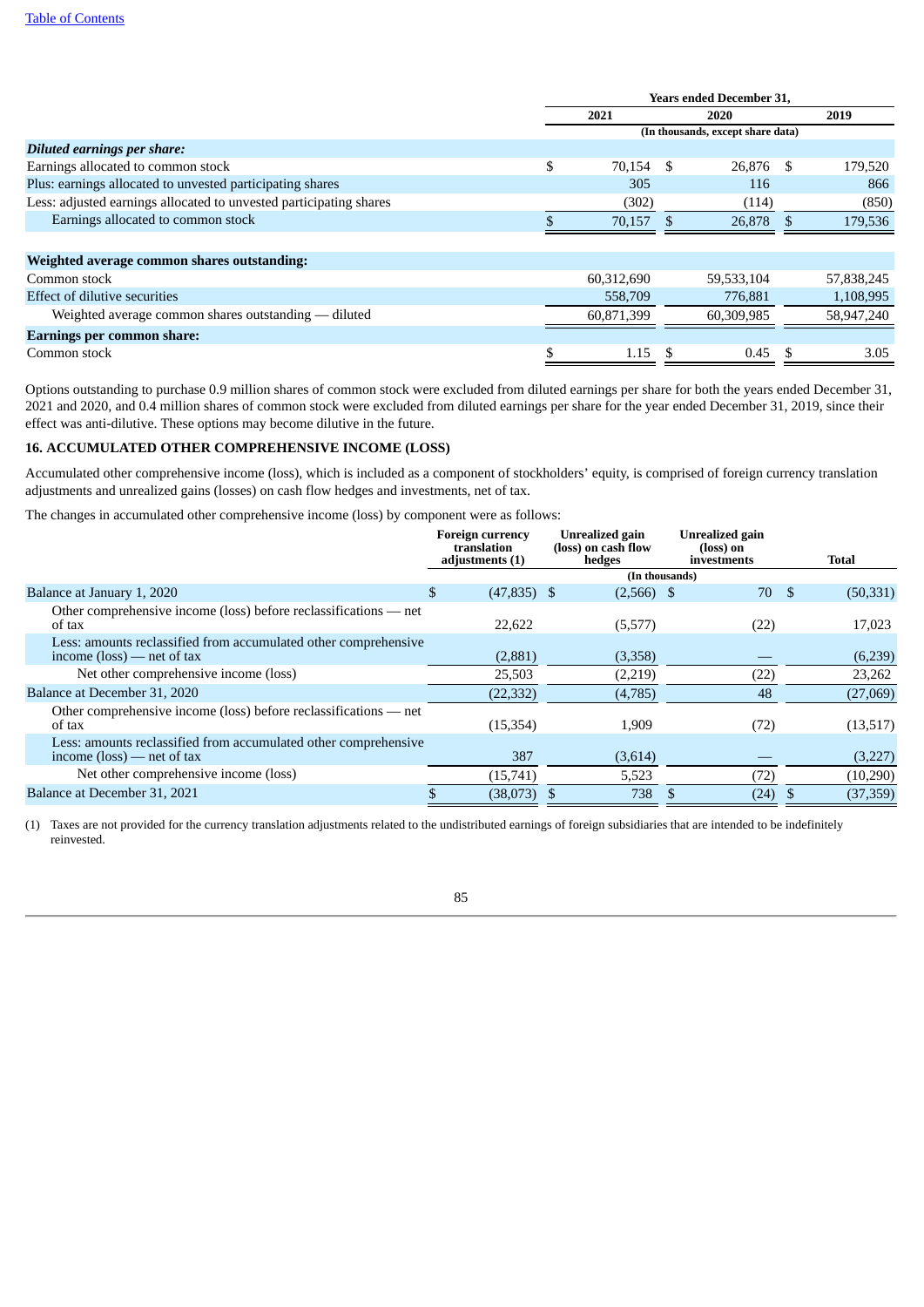# **17. SEGMENT AND GEOGRAPHIC INFORMATION**

The Company's reportable segments are comprised of (1) full service center-based child care, (2) back-up care, and (3) educational advisory and other services. The full service center-based child care segment includes the traditional center-based early education and child care, preschool, and elementary education. The Company's back-up care segment consists of center-based back-up child care, in-home child and adult/elder care, and self-sourced reimbursed care. The Company's educational advisory and other services segment consists of tuition assistance and student loan repayment program administration, workforce education and related educational advising, college admissions advisory services, and an online marketplace for families and caregivers, which have been aggregated. The Company and its chief operating decision maker evaluate performance based on revenue and income from operations. Intercompany activity is eliminated in the segment results. The assets and liabilities of the Company are managed centrally and are reported internally in the same manner as the consolidated financial statements; therefore, no segment asset information is produced or included herein.

Revenue and income (loss) from operations by reportable segment were as follows:

|                                     | <b>Full service</b><br><b>Educational</b><br>center-based<br>advisory and<br>child care<br>Back-up care<br>other services |  |                |      |         |      |           |  |
|-------------------------------------|---------------------------------------------------------------------------------------------------------------------------|--|----------------|------|---------|------|-----------|--|
|                                     |                                                                                                                           |  | (In thousands) |      |         |      |           |  |
| Year ended December 31, 2021        |                                                                                                                           |  |                |      |         |      |           |  |
| Revenue                             | \$<br>1,297,208 \$                                                                                                        |  | 351,103 \$     |      | 106.996 | - \$ | 1,755,307 |  |
| Income (loss) from operations $(1)$ | (8,431)                                                                                                                   |  | 115,173        |      | 22,276  |      | 129,018   |  |
|                                     |                                                                                                                           |  |                |      |         |      |           |  |
| Year ended December 31, 2020        |                                                                                                                           |  |                |      |         |      |           |  |
| Revenue                             | \$<br>1,032,266 \$                                                                                                        |  | 388,294        | - \$ | 94,533  | - \$ | 1,515,093 |  |
| Income (loss) from operations $(2)$ | (155, 382)                                                                                                                |  | 182,938        |      | 25,778  |      | 53,334    |  |
|                                     |                                                                                                                           |  |                |      |         |      |           |  |
| Year ended December 31, 2019        |                                                                                                                           |  |                |      |         |      |           |  |
| Revenue                             | \$<br>1.684.006 \$                                                                                                        |  | 296,330 \$     |      | 81,681  | - \$ | 2,062,017 |  |
| Income from operations $(3)$        | 166.011                                                                                                                   |  | 80,394         |      | 21,414  |      | 267,819   |  |

(1) For the year ended December 31, 2021, loss from operations for the full service center-based child care segment included \$10.6 million of impairment losses related to fixed assets and operating lease right-of-use assets, and \$0.6 million of transaction costs related to completed acquisitions. Refer to Note 13, *Fair Value Measurements*, for additional information on impairment losses.

(2) For the year ended December 31, 2020, income (loss) from operations included impairment losses of \$26.2 million related to fixed assets and operating lease right-ofuse assets in the full service center-based child care segment, and \$2.1 million related to an equity investment in the back-up care segment. Additionally, loss from operations in the full service center-based child care segment included \$6.6 million in costs primarily associated with the closure of centers, including related severance and facilities costs. Refer to Note 13, *Fair Value Measurements*, for additional information on impairment losses.

(3) For the year ended December 31, 2019, income from operations included \$0.6 million of transaction costs related to completed acquisitions, of which \$0.2 million was allocated to the full service center-based child care segment and \$0.4 million to the back-up care segment.

Refer to Note 3, *Revenue Recognition*, for revenue by geographic region. Fixed assets by geographic region were as follows:

|                    | December 31, |  |                |  |         |  |
|--------------------|--------------|--|----------------|--|---------|--|
|                    | 2020<br>2021 |  |                |  | 2019    |  |
|                    |              |  | (In thousands) |  |         |  |
| North America      | 346,030      |  | 370,275        |  | 369,851 |  |
| Europe             | 252,104      |  | 258,482        |  | 266,302 |  |
| Total fixed assets | 598,134      |  | 628,757        |  | 636,153 |  |

The classification "North America" is comprised of the Company's United States, Canada and Puerto Rico operations and the classification "Europe" includes the United Kingdom, Netherlands, and India operations. During the year ended December 31, 2020, the Company divested its child care center business and ceased to operate its two centers in Canada. Fixed assets in the United States were substantially all of the fixed assets in North America, and fixed assets in the United Kingdom were \$213.5 million, \$225.0 million, and \$240.5 million at December 31, 2021, 2020, and 2019, respectively. Fixed assets associated with other countries were not material.

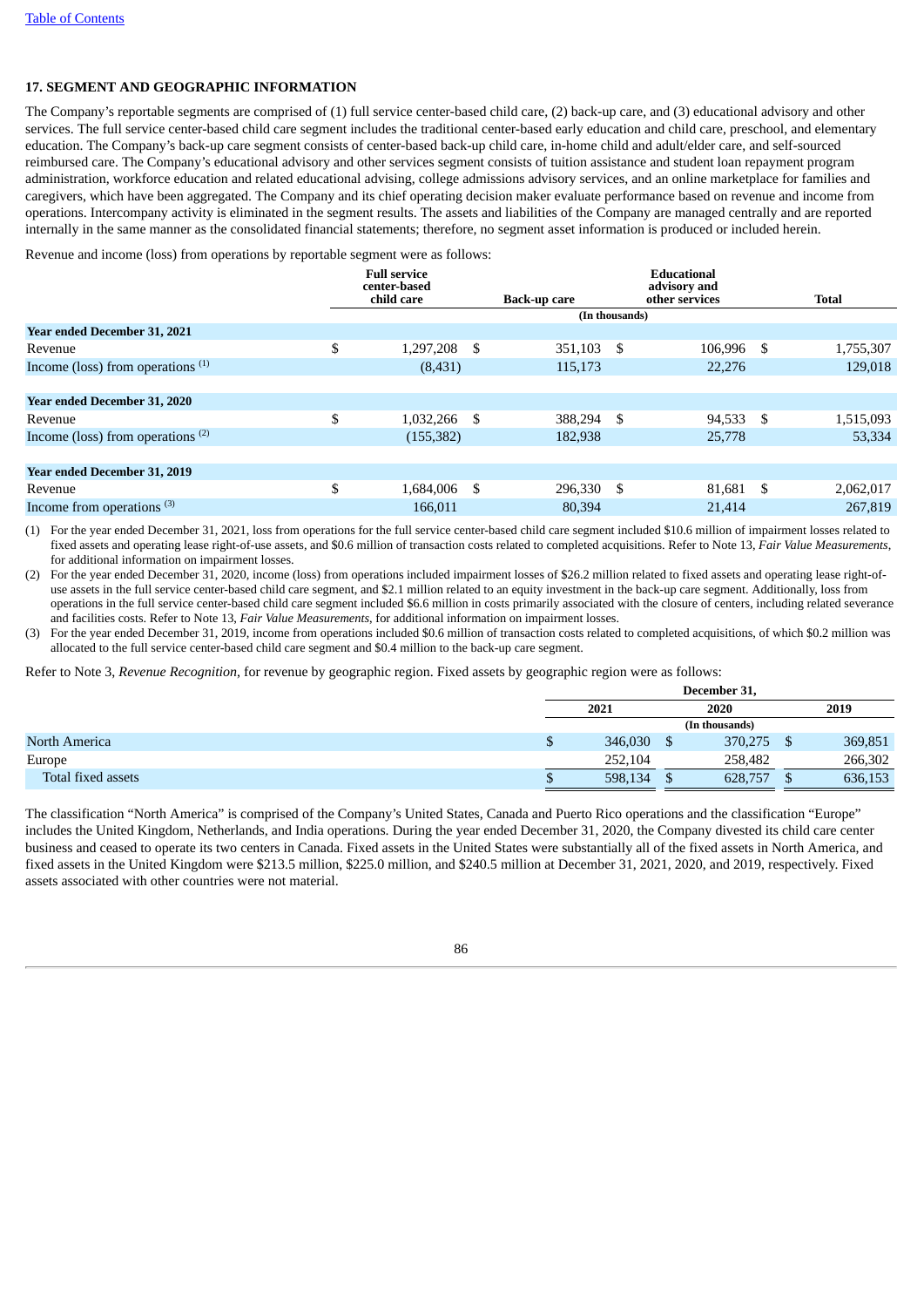# **18. EMPLOYEE BENEFIT PLANS**

The Company maintains a 401(k) Retirement Savings Plan (the "401(k) Plan") for all eligible employees in the United States. To be eligible for the 401(k) Plan, an employee must be at least 20 years of age and have completed their eligibility period of 60 days of service from date of hire. The 401(k) Plan is funded by elective employee contributions of up to 75% of their compensation, subject to certain limitations. Under the 401(k) Plan, the Company matches 25% of employee contributions for each participant up to 8% of the employee's compensation after one year of service. Expense under the 401(k) Plan, consisting of Company contributions and plan administrative expenses paid by the Company, totaled approximately \$4.1 million for the year ended December 31, 2021, and approximately \$3.4 million for each of the years ended December 31, 2020 and 2019.

The Company maintains other defined contribution and defined benefit pension plans that cover eligible employees in the United Kingdom and the Netherlands. These plans are generally funded by employee and employer contributions. Expense under these plans, including employer contributions, totaled approximately \$10.2 million, \$9.3 million and \$9.2 million for the years ended December 31, 2021, 2020 and 2019, respectively.

The Company maintains a Non-qualified Deferred Compensation Plan (the "NQDC Plan") for eligible employees. Eligible employees are employees who have capped contribution levels in the existing 401(k) Plan due to the thresholds dictated by the IRS definition of "highly compensated" employees, as well as other employees at the Company's discretion. The NQDC Plan is funded by elective employee contributions of up to 50% of their base compensation and up to 100% of other forms of compensation, as defined. Under the NQDC Plan, the Company matches 25% of employee contributions for each participant up to \$2,500. The Company holds investments in company-owned life insurance policies to offset the Company's liabilities under the NQDC Plan. Total investments included in prepaid expenses and other current assets and in other assets in the consolidated balance sheet were \$1.0 million and \$16.1 million, respectively, at December 31, 2021. NQDC Plan liabilities, included in other current and long-term liabilities in the consolidated balance sheet, were \$1.0 million and \$16.2 million at December 31, 2021, respectively. At December 31, 2020, total investments included in prepaid expenses and other assets and in other assets were \$0.9 million, and \$11.5 million. respectively. NQDC Plan liabilities, included in other current and long-term liabilities in the consolidated balance sheet, were \$1.0 million and \$12.3 million at December 31, 2020, respectively.

## **19. COMMITMENTS AND CONTINGENCIES**

### **Letters of Credit**

The Company has 56 letters of credit outstanding used to guarantee certain rent payments for up to \$2.5 million. These letters of credit are secured by cash deposits included in prepaid expenses and other current assets in the consolidated balance sheet. No amounts have been drawn against these letters of credit.

#### **Litigation**

The Company is a defendant in certain legal matters in the ordinary course of business and records accruals for outstanding legal matters when the Company believes it is probable that a loss has been incurred, and the amount can be reasonably estimated. The Company's accruals for outstanding legal matters are not material, individually or in the aggregate, to the Company's consolidated financial position. Management believes the resolution of such pending legal matters will not have a material adverse effect on the Company's financial condition, results of operations or cash flows, although the Company cannot predict the ultimate outcome of any such actions.

#### **Insurance and Regulatory**

The Company self-insures a portion of its medical insurance plans and has a high deductible workers' compensation plan. Additionally, a portion of the general liability coverage is provided by the Company's wholly-owned captive insurance entity. Management believes that the amounts accrued for these obligations are sufficient and that ultimate settlement of such claims or costs associated with claims made under these plans will not have a material adverse effect on the Company's financial position, results of operations or cash flows. The net assets of the captive insurance subsidiary were not material to the consolidated financial statements as of December 31, 2021 and 2020, respectively.

The Company's early education and child care centers are subject to numerous federal, state and local regulations and licensing requirements. Failure of a center to comply with applicable regulations can subject it to governmental sanctions, which could require expenditures by the Company to bring its early education and child care centers into compliance.

## **Item 9. Changes in and Disagreements with Accountants on Accounting and Financial Disclosure**

None.

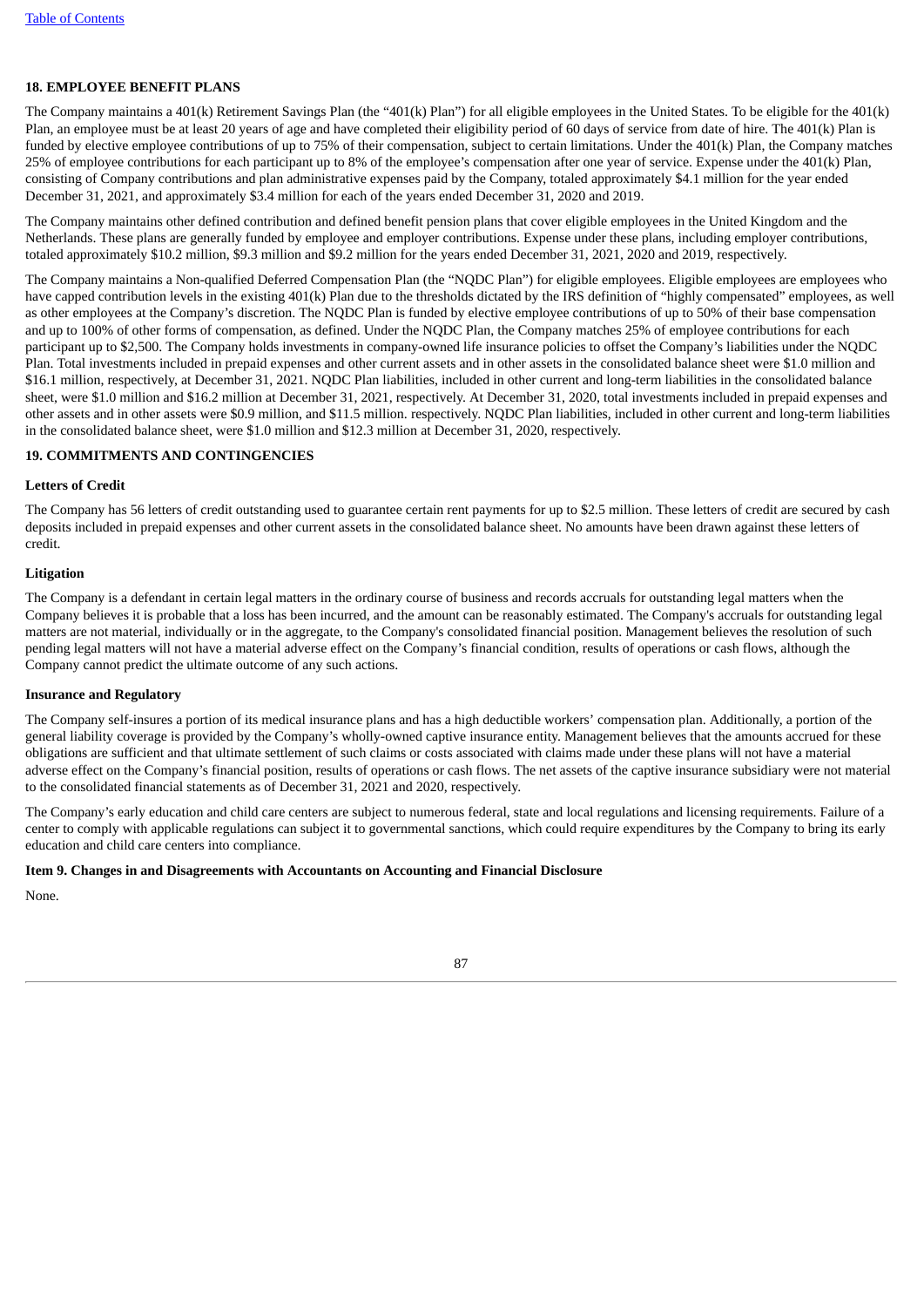# **Item 9A. Controls and Procedures**

# *Disclosure Controls and Procedures*

We maintain disclosure controls and procedures (as defined in Rule 13a-15(e) under the Exchange Act) that are intended to ensure that information that would be required to be disclosed in Exchange Act reports is recorded, processed, summarized and reported within the time periods specified in the SEC's rules and forms, and that such information is accumulated and communicated to our management, including the Chief Executive Officer and the Chief Financial Officer, as appropriate, to allow timely decisions regarding required disclosure.

We carried out an evaluation, under the supervision, and with the participation of our management, including our Chief Executive Officer and Chief Financial Officer, of the effectiveness of the design and operation of our disclosure controls and procedures as of December 31, 2021. Based on this evaluation, our Chief Executive Officer and Chief Financial Officer concluded that, as of December 31, 2021, such disclosure controls and procedures were effective.

# *Management's Report on Internal Control Over Financial Reporting*

Management of the Company is responsible for establishing and maintaining adequate internal control over financial reporting. Internal control over financial reporting is defined in Rule 13a-15(f) promulgated under the Exchange Act as a process, designed by, or under the supervision of the Company's principal executive and principal financial officers and effected by the Company's board of directors, management and other personnel, to provide reasonable assurance regarding the reliability of financial reporting and the preparation of financial statements for external purposes in accordance with generally accepted accounting principles. Internal control over financial reporting includes maintaining records that in reasonable detail accurately and fairly reflect our transactions and disposition of assets; providing reasonable assurance that transactions are recorded as necessary for preparation of our financial statements; providing reasonable assurance that receipts and expenditures are made only in accordance with management and board authorizations; and providing reasonable assurance regarding prevention or timely detection of unauthorized acquisition, use or disposition of our assets that could have a material effect on our financial statements.

Because of its inherent limitations, internal control over financial reporting is not intended to provide absolute assurance that a misstatement of our financial statements would be prevented or detected. Also, projections of any evaluation of effectiveness to future periods are subject to the risk that controls may become inadequate because of changes in conditions or that the degree of compliance with policies or procedures may deteriorate.

Management, with the participation of the Company's principal executive and principal financial officers, conducted an evaluation of the effectiveness of our internal control over financial reporting as of December 31, 2021 based on the framework and criteria established in *Internal Control — Integrated Framework (2013)* issued by the Committee of Sponsoring Organizations of the Treadway Commission. This evaluation included review of the documentation of controls, evaluation of the design effectiveness of controls, testing of the operating effectiveness of controls and a conclusion on this evaluation.

Based on the foregoing, management concluded that the Company's internal control over financial reporting was effective as of December 31, 2021.

# *Attestation Report of the Independent Registered Public Accounting Firm*

Our internal control over financial reporting as of December 31, 2021 has been audited by Deloitte & Touche LLP, an independent registered public accounting firm, as stated in their attestation report, which follows below.

# *Changes in Internal Control Over Financial Reporting*

There have been no changes in our internal control over financial reporting that occurred during the three months ended December 31, 2021 that have materially affected, or are reasonably likely to materially affect, our internal control over financial reporting.

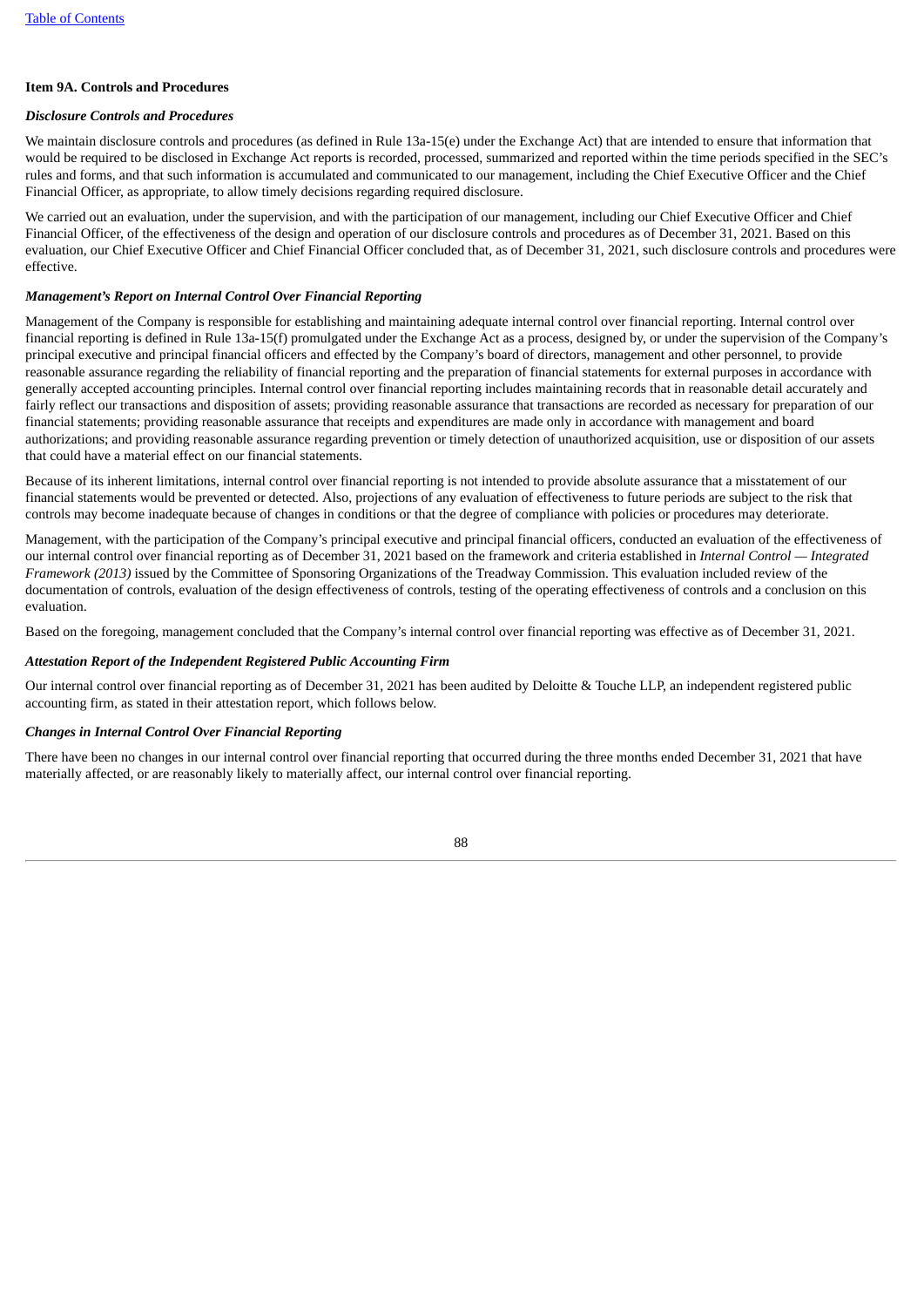## **REPORT OF INDEPENDENT REGISTERED PUBLIC ACCOUNTING FIRM**

To the Stockholders and the Board of Directors of Bright Horizons Family Solutions Inc.

#### **Opinion on Internal Control over Financial Reporting**

We have audited the internal control over financial reporting of Bright Horizons Family Solutions Inc. and subsidiaries (the "Company") as of December 31, 2021, based on criteria established in *Internal Control Integrated Framework (2013)* issued by the Committee of Sponsoring Organizations of the Treadway Commission (COSO). In our opinion, the Company maintained, in all material respects, effective internal control over financial reporting as of December 31, 2021, based on criteria established in *Internal Control* - *Integrated Framework (2013)* issued by COSO.

We have also audited, in accordance with the standards of the Public Company Accounting Oversight Board (United States) (PCAOB), the consolidated financial statements as of and for the year ended December 31, 2021, of the Company and our report dated February 25, 2022, expressed an unqualified opinion on those financial statements.

### **Basis for Opinion**

The Company's management is responsible for maintaining effective internal control over financial reporting and for its assessment of the effectiveness of internal control over financial reporting, included in the accompanying Management's Report on Internal Control over Financial Reporting. Our responsibility is to express an opinion on the Company's internal control over financial reporting based on our audit. We are a public accounting firm registered with the PCAOB and are required to be independent with respect to the Company in accordance with the U.S. federal securities laws and the applicable rules and regulations of the Securities and Exchange Commission and the PCAOB.

We conducted our audit in accordance with the standards of the PCAOB. Those standards require that we plan and perform the audit to obtain reasonable assurance about whether effective internal control over financial reporting was maintained in all material respects. Our audit included obtaining an understanding of internal control over financial reporting, assessing the risk that a material weakness exists, testing and evaluating the design and operating effectiveness of internal control based on the assessed risk, and performing such other procedures as we considered necessary in the circumstances. We believe that our audit provides a reasonable basis for our opinion.

### **Definition and Limitations of Internal Control over Financial Reporting**

A company's internal control over financial reporting is a process designed to provide reasonable assurance regarding the reliability of financial reporting and the preparation of financial statements for external purposes in accordance with generally accepted accounting principles. A company's internal control over financial reporting includes those policies and procedures that (1) pertain to the maintenance of records that, in reasonable detail, accurately and fairly reflect the transactions and dispositions of the assets of the company; (2) provide reasonable assurance that transactions are recorded as necessary to permit preparation of financial statements in accordance with generally accepted accounting principles, and that receipts and expenditures of the company are being made only in accordance with authorizations of management and directors of the company; and (3) provide reasonable assurance regarding prevention or timely detection of unauthorized acquisition, use, or disposition of the company's assets that could have a material effect on the financial statements.

Because of its inherent limitations, internal control over financial reporting may not prevent or detect misstatements. Also, projections of any evaluation of effectiveness to future periods are subject to the risk that controls may become inadequate because of changes in conditions, or that the degree of compliance with the policies or procedures may deteriorate.

/s/ Deloitte & Touche LLP

Boston, Massachusetts February 25, 2022

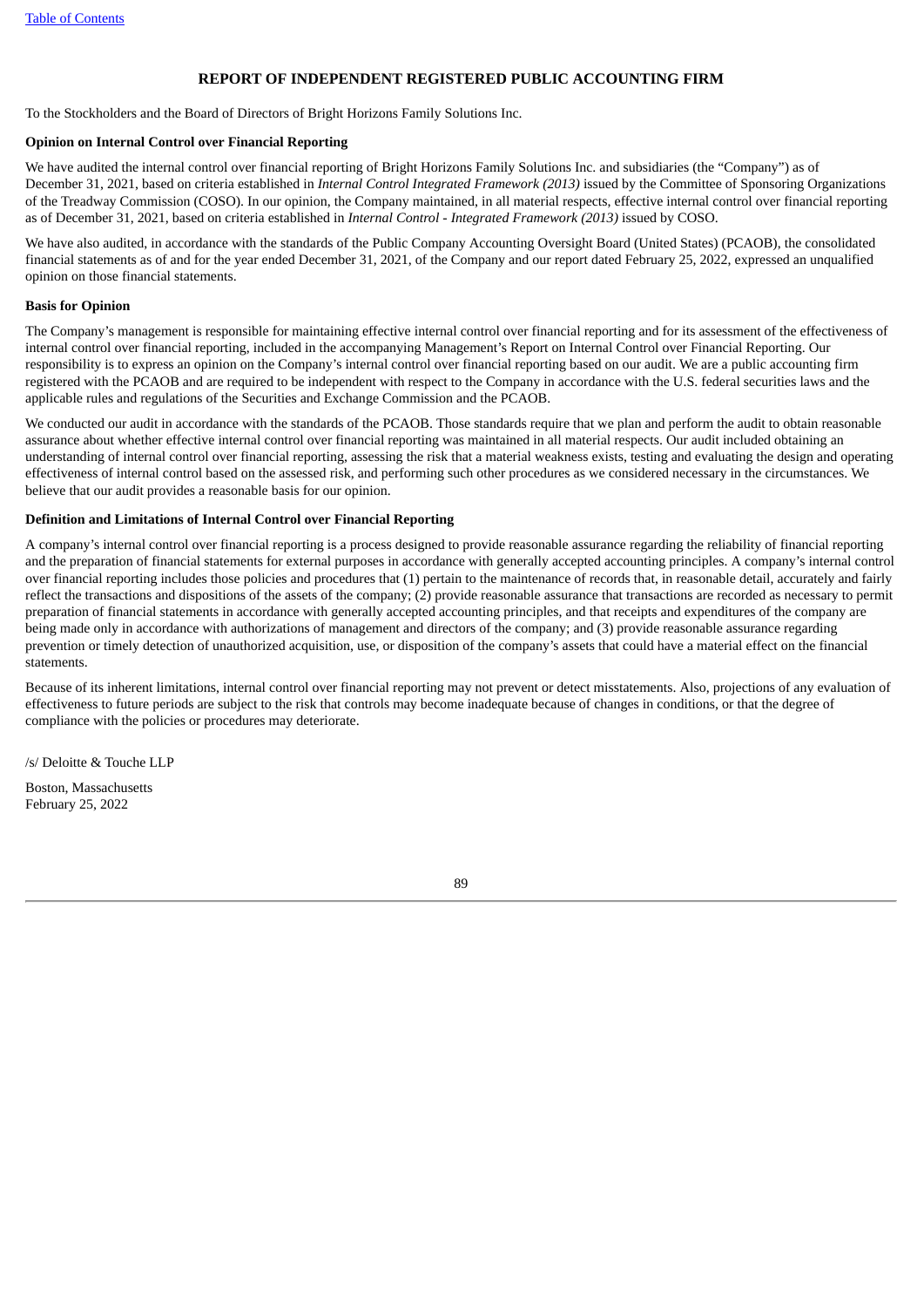## **Item 9B. Other Information**

None.

### **Item 9C. Disclosure Regarding Foreign Jurisdictions that Prevent Inspections**

Not Applicable.

#### **PART III**

## **Item 10. Directors, Executive Officers and Corporate Governance**

Information regarding our executive officers is set forth at the end of Part I of this Annual Report on Form 10-K under the caption "*Information about our Executive Officers.*" The remaining information required by this item will be contained in our Definitive Proxy Statement for our 2022 Annual Meeting of Stockholders, which will be filed no later than 120 days after the close of our fiscal year ended December 31, 2021 (the "Definitive Proxy Statement") and is incorporated herein by reference.

#### **Item 11. Executive Compensation**

Except for information regarding securities authorized under our equity compensation plans as set forth in Item 5 of this Annual Report on Form 10-K under the caption "*Equity Compensation Plans*," the information required by this item will be contained in our Definitive Proxy Statement and is incorporated herein by reference.

## **Item 12. Security Ownership of Certain Beneficial Owners and Management and Related Stockholder Matters**

The information required by this item will be contained in our Definitive Proxy Statement and is incorporated herein by reference.

### **Item 13. Certain Relationships and Related Transactions, and Director Independence**

The information required by this item will be contained in our Definitive Proxy Statement and is incorporated herein by reference.

### **Item 14. Principal Accountant Fees and Services**

The information required by this item will be contained in our Definitive Proxy Statement and is incorporated herein by reference.

### **PART IV**

### **Item 15. Exhibits and Financial Statement Schedules**

(a) The following documents are filed as part of this report:

- 1. Financial statements: All financial statements are included in Part II, Item 8 of this Annual Report on Form 10-K.
- 2. Financial statement schedules: All other financial statement schedules are omitted because they are not required or are not applicable, or the required information is provided in the consolidated financial statements or notes described in Item 15(a)(1) above.
- 3. Exhibits: The following is an index of the exhibits included in this Annual Report on Form 10-K or incorporated by reference.

| Exhibit<br>Number | <b>Exhibit Title</b>                                                                                                                                                                                                                                             |
|-------------------|------------------------------------------------------------------------------------------------------------------------------------------------------------------------------------------------------------------------------------------------------------------|
| 3.1               | Form of Second Restated Certificate of Incorporation of Bright Horizons Family Solutions Inc. (incorporated by reference to Exhibit 3.1 to<br>the Company's Registration Statement on Form S-1, File No. 333-184579, filed October 24, 2012)                     |
| 3.2               | Amended and Restated Bylaws of Bright Horizons Family Solutions Inc. (incorporated by reference to Exhibit 3.1 to the Company's<br>Registration Statement on Form 8-K, File No. 001-35780, filed March 15, 2017)                                                 |
| 4.1               | Description of Registrant's Securities registered pursuant to the Securities Exchange Act of 1934 (incorporated by reference to Exhibit 4.1)<br>to the Company's Annual Report on Form 10-K, File No. 001-35780, filed March 1, 2021)                            |
| $10.1+$           | Bright Horizons Family Solutions Inc. (f/k/a Bright Horizons Solutions Corp.) 2008 Equity Incentive Plan amended (incorporated by<br>reference to Exhibit 10.1 to the Company's Registration Statement on Form S-1, File No. 333-184579, filed October 24, 2012) |
| $10.2+$           | Amendment to Bright Horizons Family Solutions Inc. 2008 Equity Incentive Plan (incorporated by reference to Exhibit 10.1(1) to<br>Amendment No. 2 to the Company's Registration Statement on Form S-1, File No. 333-184579, filed on January 14, 2013)           |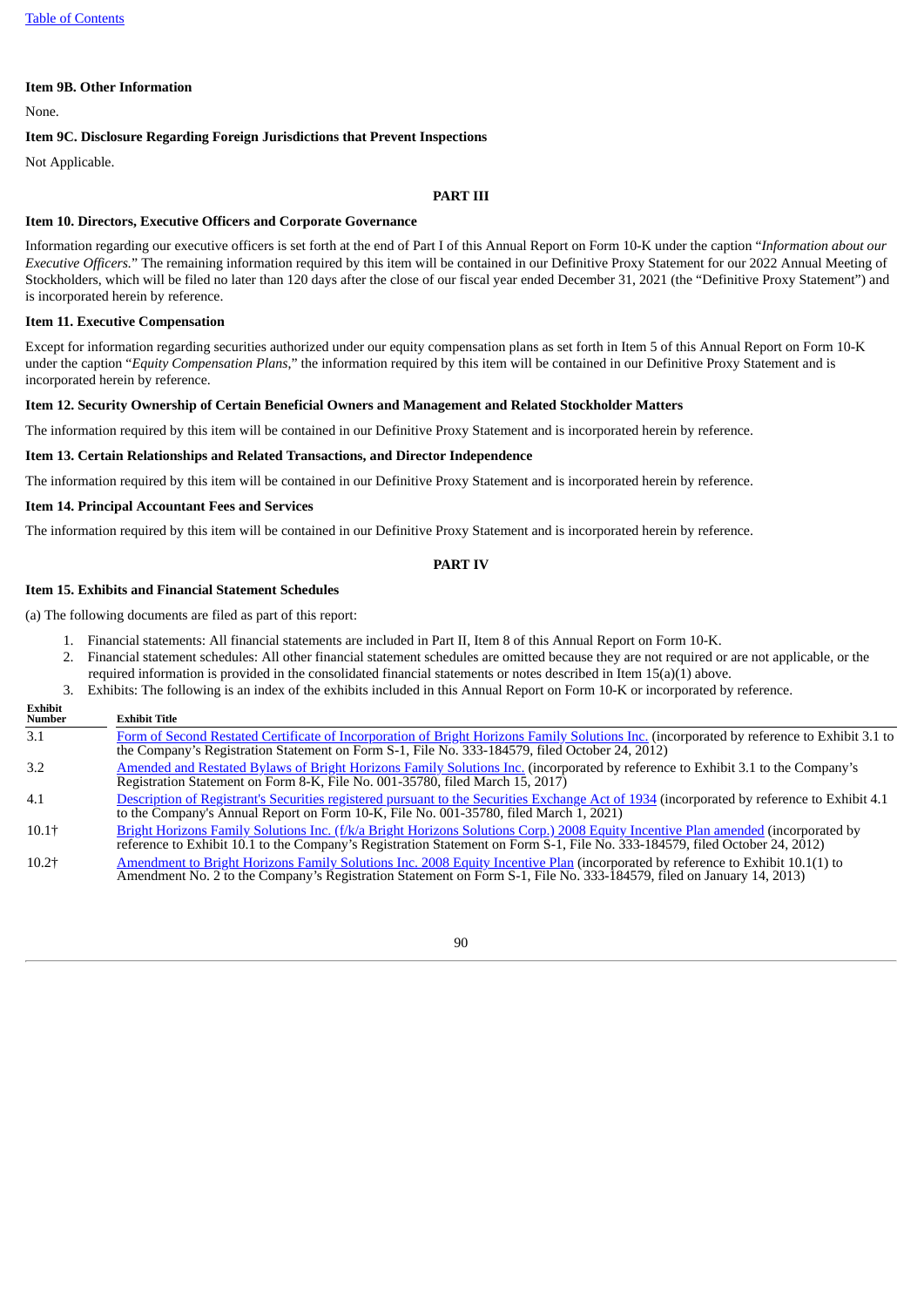| <b>Exhibit</b><br><b>Number</b>        | <b>Exhibit Title</b>                                                                                                                                                                                                                                                                                                                                                                                                                                                                                                              |
|----------------------------------------|-----------------------------------------------------------------------------------------------------------------------------------------------------------------------------------------------------------------------------------------------------------------------------------------------------------------------------------------------------------------------------------------------------------------------------------------------------------------------------------------------------------------------------------|
| 10.3.1                                 | Incremental and Amendment and Restatement Agreement, dated as of November 7, 2016, among Bright Horizons Family Solutions LLC,<br>Bright Horizons Capital Corp., Goldman Sachs Bank USA, JPMorgan Chase Bank, N.A. and the Incremental Term Lenders as parties<br>thereto (incorporated by reference to Exhibit 10.3(1) to the Company's Annual Report on Form 10-K, filed March 1, 2017)                                                                                                                                         |
| 10.3.2                                 | Credit Agreement, as amended and restated as of November 7, 2016, by and among Bright Horizons Family Solutions LLC, Bright<br>Horizons Capital Corp., JPMorgan Chase Bank, N.A., the Lenders and other parties thereto, as previously named (incorporated by<br>reference to Exhibit 10.3(2) to the Company's Annual Report on Form 10-K, filed March 1, 2017)                                                                                                                                                                   |
| 10.3.3                                 | Amendment Agreement, dated as of May 8, 2017, among Bright Horizons Family Solutions LLC, Bright Horizons Capital Corp.,<br>JPMorgan Chase Bank, N.A., the Existing Lenders as parties thereto and the New Lenders as parties thereto (incorporated by reference to<br>Exhibit 10.6 to the Company's Quarterly Report on Form 10-Q, filed August 7, 2017)                                                                                                                                                                         |
| 10.3.4                                 | Amendment to Credit Agreement, dated as of November 30, 2017, by and among Bright Horizons Family Solutions LLC, Bright<br>Horizons Capital Corp. JPMorgan Chase Bank, N.A., as Administrative Agent, L/C Issuer and assignee Lender under Sections 2(b) and<br>$\overline{3(b)}$ thereof, each other Loan Party, and the Lenders as parties thereto (incorporated by reference to Exhibit 99.1 to the Company's Current<br>Report on Form 8-K, filed December 1, 2017)                                                           |
| 10.3.5                                 | Third Amendment to Credit Agreement, dated as of May 31, 2018, by and among Bright Horizons Family Solutions LLC, Bright Horizons<br>Capital Corp., JPMorgan Chase Bank, N.A., as Administrative Agent, L/C Issuer and assignee Lender under Sections 2(b) and 3(b)<br>thereof, each other Loan Party, and the Lenders as parties thereto (incorporated by reference to Exhibit 99.1 to the Company's Current<br>Report on Form 8-K, filed June 4, 2018)                                                                          |
| 10.3.6                                 | Fourth Amendment to Credit Agreement, dated as of April 24, 2020, by and among Bright Horizons Family Solutions LLC, Bright<br><u>Horizons Capital Corp., the Loan parties, the Lenders party thereto, the Fourth Amendment Incremental Revolving Credit Lenders thereto,</u><br>and JPMorgan Chase Bank N.A., as administrative agent and L/C Issuer (incorporated by reference to Exhibit 10.1 to the Company's<br>Current Report on Form 8-K, filed April 27, 2020).                                                           |
| 10.3.7                                 | Fifth Amendment to Credit Agreement, dated as of May 7, 2020, by and among Bright Horizons Family Solutions LLC, Bright Horizons<br>Capital Corp., the Loan Parties, the Fifth Amendment Incremental Revolving Credit Lender party thereto, and JPMorgan Chase Bank,<br>N.A., as Administrative Agent and L/C Issuer (incorporated by reference to Exhibit 10.5 to the Company's Quarterly Report on Form 10-<br>Q, filed May 11, 2020).                                                                                          |
| 10.3.8                                 | Sixth Amendment to Credit Agreement, dated as of May 26, 2021, by and among Bright Horizons Family Solutions LLC, Bright Horizons<br>Capital Corp., the Loan Parties as parties thereto, JPMorgan Chase Bank, N.A., as administrative agent and L/C issuer, and each<br>Refinancing Revolver Lender as parties thereto (incorporated by reference to Exhibit 99.1 to the Company's Current Report on Form 8-K,<br>filed May 26, 2021).                                                                                            |
| 10.3.9                                 | Amendment Agreement, dated as of November 23, 2021, including the Second Amended and Restated Credit Agreement, by and among<br>Bright Horizons Family Solutions LLC, Bright Horizons Capital Corp., certain other subsidiaries of the Borrower, JPMorgan Chase Bank,<br>N.A., as Administrative Agent and L/C Issuer, Bank of America, N.A., as the 2021 Term B Lender, and the other Lenders party thereto<br>(incorporated by reference to Exhibit 10.1 to the Company's Current Report on Form 8-K, filed November 24, 2021). |
| $10.4$ <sup><math>\dagger</math></sup> | Form of Non-Statutory Time-Based Stock Option Agreement under the 2008 Equity Incentive Plan (incorporated by reference to Exhibit<br>10.2 to the Company's Registration Statement on Form S-1, File No. 333-184579, filed October 24, 2012)                                                                                                                                                                                                                                                                                      |
| $10.5+$                                | Form of Non-Statutory Performance-Based Stock Option Agreement under the 2008 Equity Incentive Plan (incorporated by reference to<br>Exhibit 10.3 to the Company's Registration Statement on Form S-1, File No. 333-184579, filed October 24, 2012)                                                                                                                                                                                                                                                                               |
| 10.6†                                  | Form of Non-Statutory Continuation Option Agreement under the 2008 Equity Incentive Plan (incorporated by reference to Exhibit 10.4 to<br>the Company's Registration Statement on Form S-1, File No. 333-184579, filed October 24, 2012)                                                                                                                                                                                                                                                                                          |
| 10.7†                                  | Bright Horizons Family Solutions Inc. Annual Incentive Plan (incorporated by reference to Exhibit 10.7 to the Company's Annual Report<br>on Form 10-K, filed on February 27, 2020)                                                                                                                                                                                                                                                                                                                                                |
| 10.8†                                  | Form of Non-Statutory Stock Option Agreement (Directors) under 2012 Omnibus Long-Term Incentive Plan (incorporated by reference to<br>Exhibit 10.6(1) to Amendment No. 1 to the Company's Registration Statement on Form S-1, File No. 333-184579, filed November 9,<br>2012)                                                                                                                                                                                                                                                     |
| 10.9†                                  | Form of Non-Statutory Stock Option Agreement (Employees) under 2012 Omnibus Long-Term Incentive Plan (incorporated by reference<br>to Exhibit 10.6(2) to Amendment No. 1 to the Company's Registration Statement on Form S-1, File No. 333-184579, filed November 9,<br>2012)                                                                                                                                                                                                                                                     |
| 10.10+                                 | Bright Horizons Family Solutions Inc. 2012 Omnibus Long-Term Incentive Plan, as Amended and Restated Effective as of June 1, 2017<br>(incorporated by reference to Exhibit 10.1 to the Company's Quarterly Report on Form 10-Q, filed August 7, 2017)                                                                                                                                                                                                                                                                             |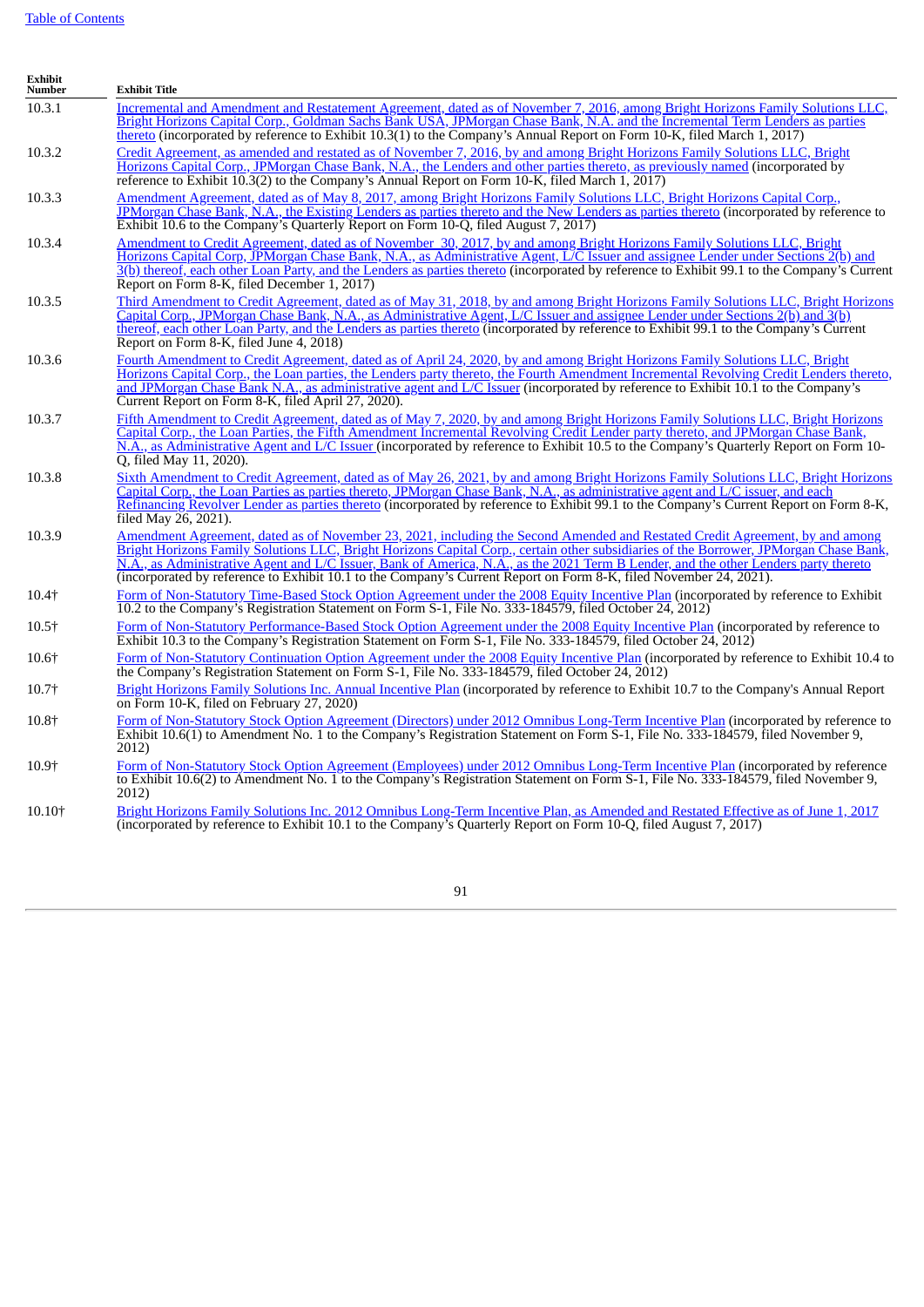| Exhibit<br><b>Number</b> | <b>Exhibit Title</b>                                                                                                                                                                                                                                                        |
|--------------------------|-----------------------------------------------------------------------------------------------------------------------------------------------------------------------------------------------------------------------------------------------------------------------------|
| 10.11 <sup>†</sup>       | Amended and Restated Severance Agreement between Bright Horizons Family Solutions LLC and Elizabeth Boland (incorporated by<br>reference to Exhibit 10.10 to the Company's Registration Statement on Form S-1, File No. 333-184579, filed October 24, 2012)                 |
| 10.12†                   | Form of Director and Officer Indemnification Agreement (incorporated by reference to Exhibit 10.16 to the Company's Registration<br>Statement on Form S-1, File No. 333-184579, filed October 24, 2012)                                                                     |
| 10.13†                   | Form of Indemnification Agreement (incorporated by reference to Exhibit 10.28 to the Company's Annual Report on Form 10-K, filed<br>March 2, 2015)                                                                                                                          |
| $10.14\dagger$           | Amended and Restated Severance Agreement between Bright Horizons Family Solutions LLC and Mary Lou Burke (incorporated by<br>reference to Exhibit 10.17 to the Company's Annual Report on Form 10-K, filed March 1, 2017)                                                   |
| 10.15†                   | 2012 Omnibus Long-Term Incentive Plan, as Amended and Restated effective as of May 29, 2019 (incorporated by reference to Exhibit<br>10.1 to the Company's Current Report on Form 8-K, filed May 30, 2019)                                                                  |
| 10.16†                   | Sub-Plan for U.K. Employees under 2012 Omnibus Long-Term Incentive Plan (incorporated by reference to Exhibit 10.1 to the<br>Company's Quarterly Report on Form 10-Q, filed May 9, 2019)                                                                                    |
| $10.17+$                 | Form of Non-Statutory Stock Option Agreement (Employees) under the 2012 Omnibus Long-Term Incentive Plan, as Amended and<br>Restated as of May 29, 2019 (incorporated by reference to Exhibit 10.2 to the Company's Current Report on Form 8-K, filed May 30,<br>2019)      |
| 10.18†                   | Form of Restricted Stock Agreement (Employees) under the 2012 Omnibus Long-Term Incentive Plan, as Amended and Restated as of<br>May 29, 2019 (incorporated by reference to Exhibit 10.3 to the Company's Current Report on Form 8-K, filed May 30, 2019)                   |
| 10.19†                   | Form of Restricted Stock Unit Agreement (Directors) under the 2012 Omnibus Long-Term Incentive Plan, as Amended and Restated as of<br>May 29, 2019 (incorporated by reference to Exhibit 10.4 to the Company's Current Report on Form 8-K, filed May 30, 2019)              |
| 10.20†                   | Form of Restricted Stock Agreement under 2012 Omnibus Long-Term Incentive Plan (incorporated by reference to Exhibit 10.24 to the<br>Company's Annual Report on Form 10-K, filed March 2, 2015)                                                                             |
| $10.21\dagger$           | Form of Restricted Stock Unit Agreement (Directors) under 2012 Omnibus Long-Term Incentive Plan (incorporated by reference to<br>Exhibit 10.25 to the Company's Annual Report on Form 10-K, filed March 2, 2015)                                                            |
| 10.22†                   | Amended and Restated Severance Agreement between Bright Horizons Family Solutions LLC and Stephen Kramer (incorporated by<br>reference to Exhibit 10.26 to the Company's Annual Report on Form 10-K, filed March 2, 2015)                                                   |
| $10.23\dagger$           | Bright Horizons Family Solutions Non-Qualified Deferred Compensation Plan (incorporated by reference to Exhibit 10.29 to the<br>Company's Annual Report on Form 10-K, filed March 2, 2015)                                                                                  |
| 10.24†                   | Bright Horizons Family Solutions Inc. 2017 Annual Incentive Plan (incorporated by reference to Exhibit 10.2 to the Company's Quarterly<br>Report on Form 10-Q, filed August 7, 2017)                                                                                        |
| $10.25\dagger$           | Form of Non-Statutory Stock Option Agreement (Employees) under the 2012 Omnibus Long-Term Incentive Plan, as Amended and<br>Restated as of June 1, 2017 (incorporated by reference to Exhibit 10.3 to the Company's Quarterly Report on Form 10-Q, filed August 7,<br>2017) |
| 10.26†                   | Form of Restricted Stock Unit Agreement (Directors) under the 2012 Omnibus Long-Term Incentive Plan, as Amended and Restated as of<br>June 1, 2017 (incorporated by reference to Exhibit 10.4 to the Company's Quarterly Report on Form 10-Q, filed August 7, 2017)         |
| $10.27+$                 | Form of Restricted Stock Agreement under the 2012 Omnibus Long-Term Incentive Plan, as Amended and Restated as of June 1, 2017<br>(incorporated by reference to Exhibit 10.5 to the Company's Quarterly Report on Form 10-Q, filed August 7, 2017)                          |
| 10.28+                   | Amended and Restated Severance Agreement between Bright Horizons Family Solutions LLC and John Casagrande (incorporated by<br>reference to Exhibit 10.36 to the Company's Annual Report on Form 10-K, filed on February 27, 2020)                                           |
| 10.29†                   | Severance Agreement between Bright Horizons Family Solutions LLC and Maribeth Bearfield (incorporated by reference to Exhibit 10.37<br>to the Company's Annual Report on Form 10-K, filed on February 27, 2020)                                                             |
| 10.30                    | Stock Purchase Agreement, dated as of April 19, 2020, by and between Bright Horizons Family Solutions Inc. and Durable Capital Master<br>Fund LP. (incorporated by reference to Exhibit 10.1 to the Company's Quarterly Report on Form 10-Q, filed May 11, 2020)            |
| $21.1*$                  | Subsidiaries of Bright Horizons Family Solutions Inc.                                                                                                                                                                                                                       |
| $23.1*$                  | Consent of Independent Registered Public Accounting Firm Deloitte & Touche LLP                                                                                                                                                                                              |
| $31.1*$                  | Principal Executive Officer Certification Pursuant to Securities Exchange Act Rules 13a-14(a) and 15d-14(a) as Adopted Pursuant to<br>Section 302 of the Sarbanes-Oxley Act of 2002.                                                                                        |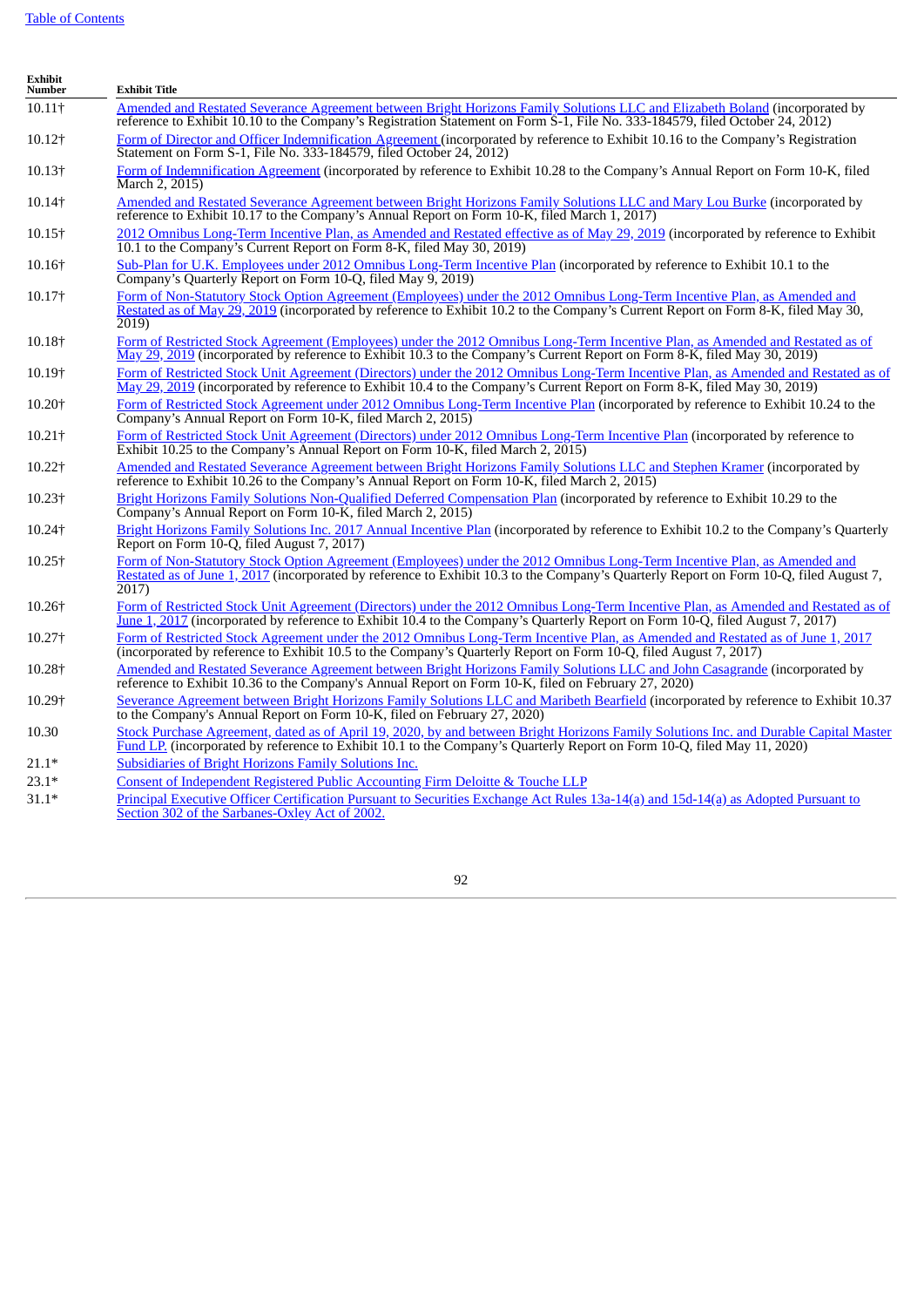| Exhibit<br>Number | <b>Exhibit Title</b>                                                                                                                                                                 |
|-------------------|--------------------------------------------------------------------------------------------------------------------------------------------------------------------------------------|
| $31.2*$           | Principal Financial Officer Certification Pursuant to Securities Exchange Act Rules 13a-14(a) and 15d-14(a) as Adopted Pursuant to<br>Section 302 of the Sarbanes-Oxley Act of 2002. |
| $32.1**$          | Principal Executive Officer Certification Pursuant to 18 U.S.C. Section 1350 as Adopted Pursuant to Section 906 of the Sarbanes-Oxley<br>Act of 2002.                                |
| $32.2**$          | Principal Financial Officer Certification Pursuant to 18 U.S.C. Section 1350 as Adopted Pursuant to Section 906 of the Sarbanes-Oxley<br>Act of 2002.                                |
| $101.INS*$        | Inline XBRL Instance Document - the instance document does not appear in Interactive Data File because its XBRL tags are embedded<br>within the Inline XBRL document.                |
| $101.SCH*$        | Inline XBRL Taxonomy Extension Schema Document                                                                                                                                       |
| $101.CAL*$        | Inline XBRL Taxonomy Extension Calculation Linkbase Document                                                                                                                         |
| $101.DEF*$        | Inline XBRL Taxonomy Extension Definition Linkbase Document                                                                                                                          |
| $101.LAB*$        | Inline XBRL Taxonomy Extension Label Linkbase Document                                                                                                                               |
| 101.PRE*          | Inline XBRL Taxonomy Extension Presentation Linkbase Document                                                                                                                        |
| 104               | Cover Page Interactive Data File (formatted as inline XBRL with applicable taxonomy extension information contained in Exhibits 101)                                                 |
| $\ast$            | Exhibits filed herewith.                                                                                                                                                             |
| $**$              | Exhibits furnished herewith.                                                                                                                                                         |
| ÷                 | Management contract or compensatory plan.                                                                                                                                            |

# **Item 16. Form 10-K Summary**

None.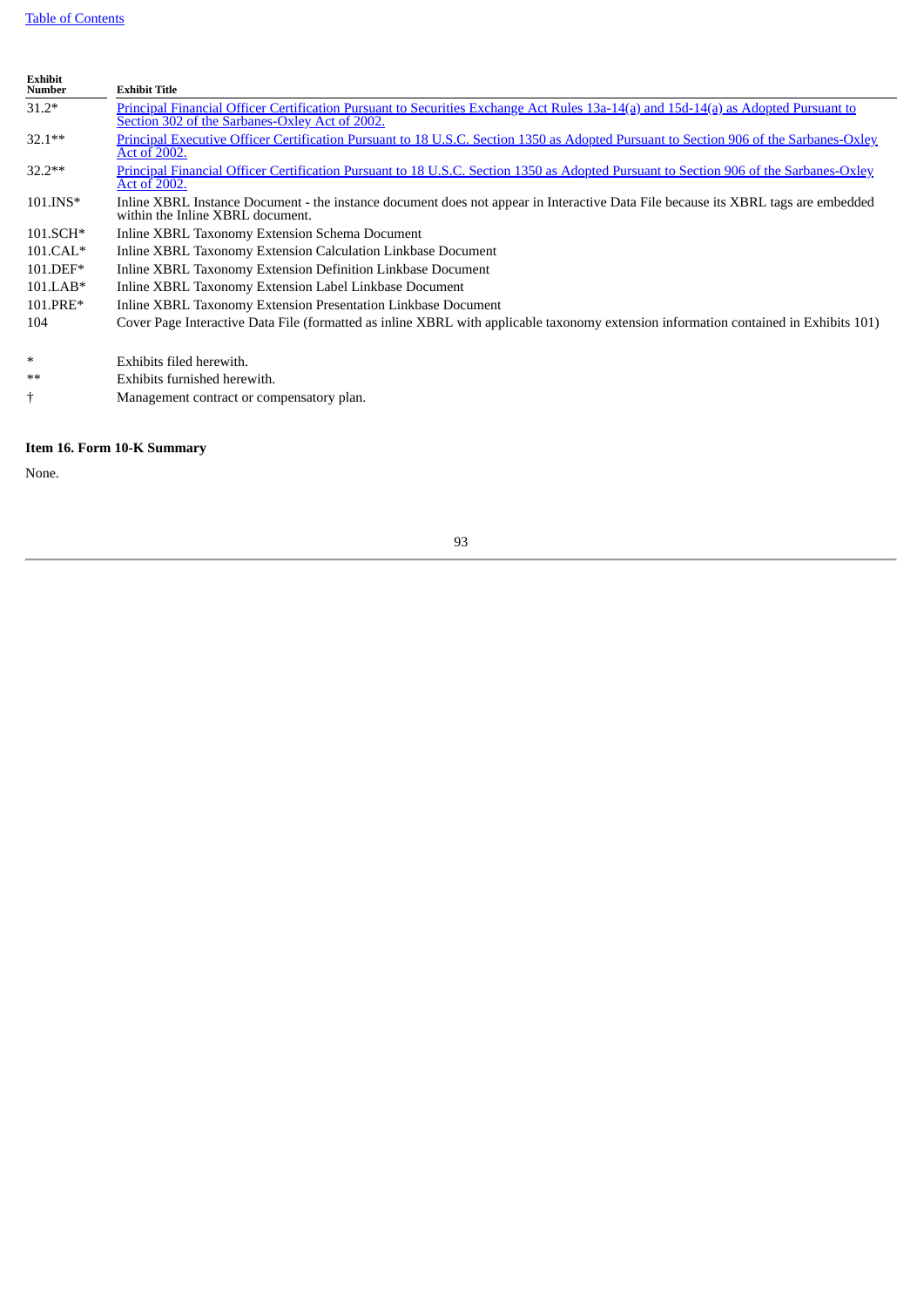## **SIGNATURES**

Pursuant to the requirements of Section 13 or 15(d) of the Securities Exchange Act of 1934, the registrant has duly caused this report to be signed on its behalf by the undersigned, thereunto duly authorized.

Date: February 25, 2022

Bright Horizons Family Solutions Inc.

By: /s/ Stephen H. Kramer Name: Stephen H. Kramer Title: Chief Executive Officer and President

Pursuant to the requirements of the Securities Exchange Act of 1934, this report has been signed below by the following persons on behalf of the registrant and in the capacities and on the dates indicated.

| Signature                                | Title                                                                            | Date              |
|------------------------------------------|----------------------------------------------------------------------------------|-------------------|
| /s/ Stephen H. Kramer                    | Director, Chief Executive Officer and President<br>(Principal Executive Officer) | February 25, 2022 |
| Stephen H. Kramer                        |                                                                                  |                   |
| /s/ Elizabeth Boland<br>Elizabeth Boland | Chief Financial Officer<br>(Principal Financial Officer)                         | February 25, 2022 |
| /s/ Jason Janoff<br>Jason Janoff         | <b>Chief Accounting Officer</b><br>(Principal Accounting Officer)                | February 25, 2022 |
| /s/ David Lissy                          | Director, Chair                                                                  | February 25, 2022 |
| David Lissy                              |                                                                                  |                   |
| /s/ Lawrence Alleva                      | Director                                                                         | February 25, 2022 |
| Lawrence Alleva                          |                                                                                  |                   |
| /s/ Julie Atkinson                       | Director                                                                         | February 25, 2022 |
| Julie Atkinson                           |                                                                                  |                   |
| /s/ Joshua Bekenstein                    | <b>Director</b>                                                                  | February 25, 2022 |
| Joshua Bekenstein                        |                                                                                  |                   |
| /s/ Jordan Hitch                         | Director                                                                         | February 25, 2022 |
| Jordan Hitch                             |                                                                                  |                   |
| /s/ Sara Lawrence-Lightfoot              | Director                                                                         | February 25, 2022 |
| Sara Lawrence-Lightfoot                  |                                                                                  |                   |
| /s/ Cathy E. Minehan                     | Director                                                                         | February 25, 2022 |
| Cathy E. Minehan                         |                                                                                  |                   |
| /s/ Laurel Richie                        | Director                                                                         | February 25, 2022 |
| Laurel Richie                            |                                                                                  |                   |
| /s/ Mary Ann Tocio                       | Director                                                                         | February 25, 2022 |
| Mary Ann Tocio                           |                                                                                  |                   |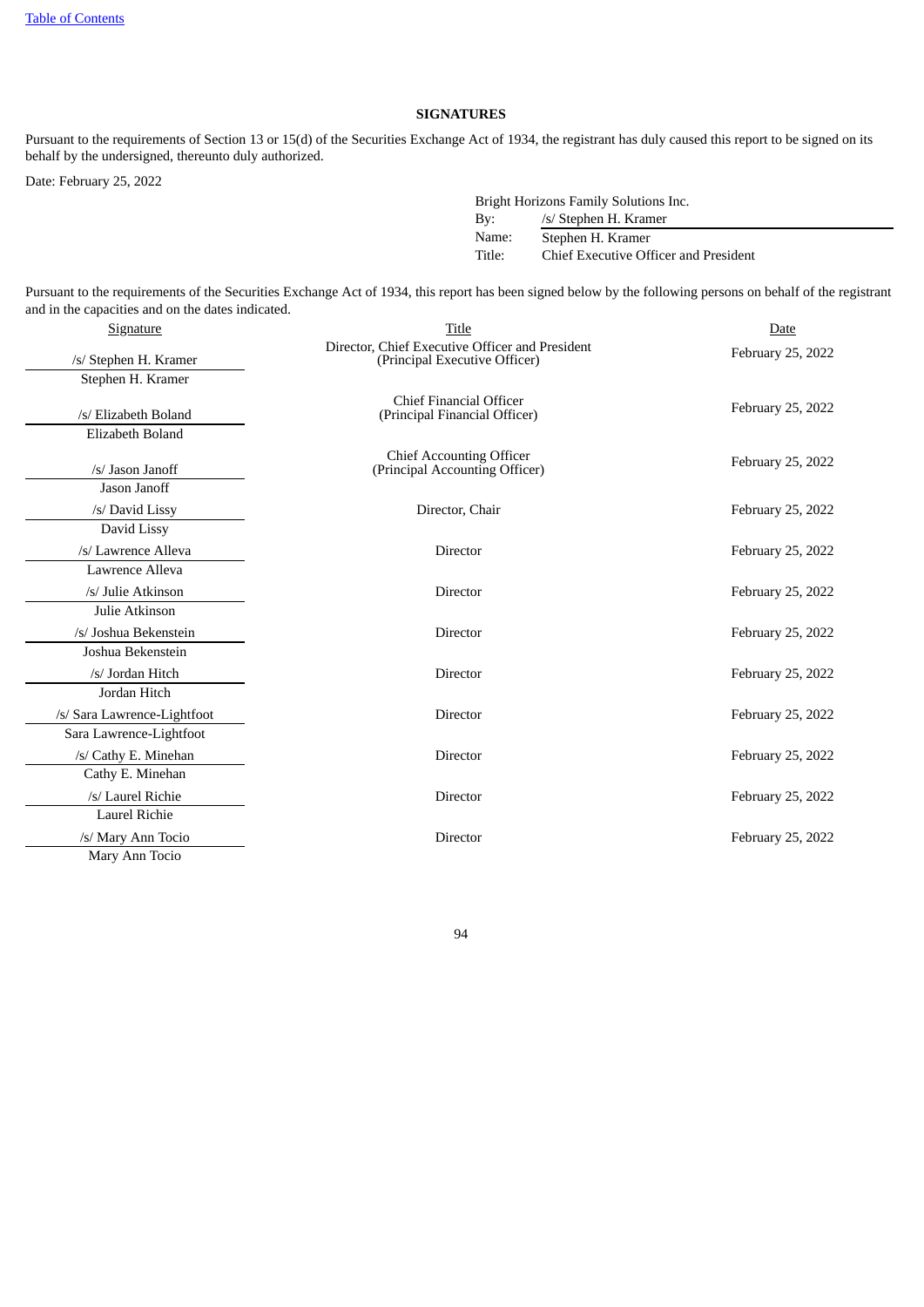# <span id="page-94-0"></span>**Bright Horizons Family Solutions Inc. and Subsidiaries** As of December 31, 2021

| Entity                                      | <b>Jurisdiction</b>   |
|---------------------------------------------|-----------------------|
| Bright Horizons Family Solutions Inc.       | Delaware              |
| Bright Horizons Capital Corp.               | Delaware              |
| <b>Bright Horizons Family Solutions LLC</b> | Delaware              |
| Choice Sitter Solutions LLC                 | Delaware              |
| Apex Insurance Inc.                         | Vermont               |
| CorporateFamily Solutions LLC               | Tennessee             |
| Bright Horizons LLC                         | Delaware              |
| Bright Horizons Children's Centers LLC      | Delaware              |
| ChildrenFirst LLC                           | Massachusetts         |
| Resources in Active Learning                | California            |
| Edlink, LLC.                                | Delaware              |
| Hildebrandt Learning Centers, LLC           | Pennsylvania          |
| Children's Choice Learning Centers, Inc.    | Nevada                |
| Children's Choice SB Corporation            | Nevada                |
| UVP Holdings, LLC                           | Delaware              |
| College Nannies & Tutors Development, Inc.  | Minnesota             |
| Aspirations, Inc.                           | California            |
| <b>BHFS One Limited</b>                     | <b>United Kingdom</b> |
| <b>BHFS Two Limited</b>                     | <b>United Kingdom</b> |
| Bright Horizons Family Solutions Limited    | <b>United Kingdom</b> |
| Zoom Nurseries Limited                      | <b>United Kingdom</b> |
| Zoom Nurseries (Blackhealth) Limited        | <b>United Kingdom</b> |
| Zoom Nurseries (Brockley) Limited           | <b>United Kingdom</b> |
| Zoom Nurseries (Eltham) Limited             | <b>United Kingdom</b> |
| BHFS (Maidenhead) Limited                   | United Kingdom        |
| My Family Care Limited                      | <b>United Kingdom</b> |
| Poppetts Limited                            | <b>United Kingdom</b> |
| Tinysaurus Nurseries Ltd                    | <b>United Kingdom</b> |
| Rose Cottage Day Nursery Limited            | <b>United Kingdom</b> |
| Magic Nursery Group Limited                 | <b>United Kingdom</b> |
| Magic Daycare Nursery Limited               | <b>United Kingdom</b> |
| Magic Daycare Nursery (Finchley) Limited    | <b>United Kingdom</b> |
| Magic Nursery Muswell Hill Limited          | <b>United Kingdom</b> |
| Yellow Dot Holdings Limited                 | <b>United Kingdom</b> |
| <b>Yellow Dot Limited</b>                   | United Kingdom        |
| Yellow Dot (Ampfield) Limited               | <b>United Kingdom</b> |
| Yellow Dot (Andover) Limited                | <b>United Kingdom</b> |
| Yellow Dot (Chilworth) Limited              | <b>United Kingdom</b> |
| Yellow Dot (Eastleigh) Limited              | <b>United Kingdom</b> |
| Yellow Dot (Fair Oak) Limited               | <b>United Kingdom</b> |
| Yellow Dot (Hedge End) Limited              | <b>United Kingdom</b> |
| Yellow Dot (North Baddesley) Limited        | <b>United Kingdom</b> |
| Yellow Dot (Otterbourne) Limited            | <b>United Kingdom</b> |
| Yellow Dot (Romsey) Limited                 | <b>United Kingdom</b> |
| Yellow Dot (Winchester) Limited             | <b>United Kingdom</b> |
| Conchord Limited                            | <b>United Kingdom</b> |
| Chestnutbay Acquisitionco Limited           | <b>United Kingdom</b> |
| Chestnutbay Limited                         | <b>United Kingdom</b> |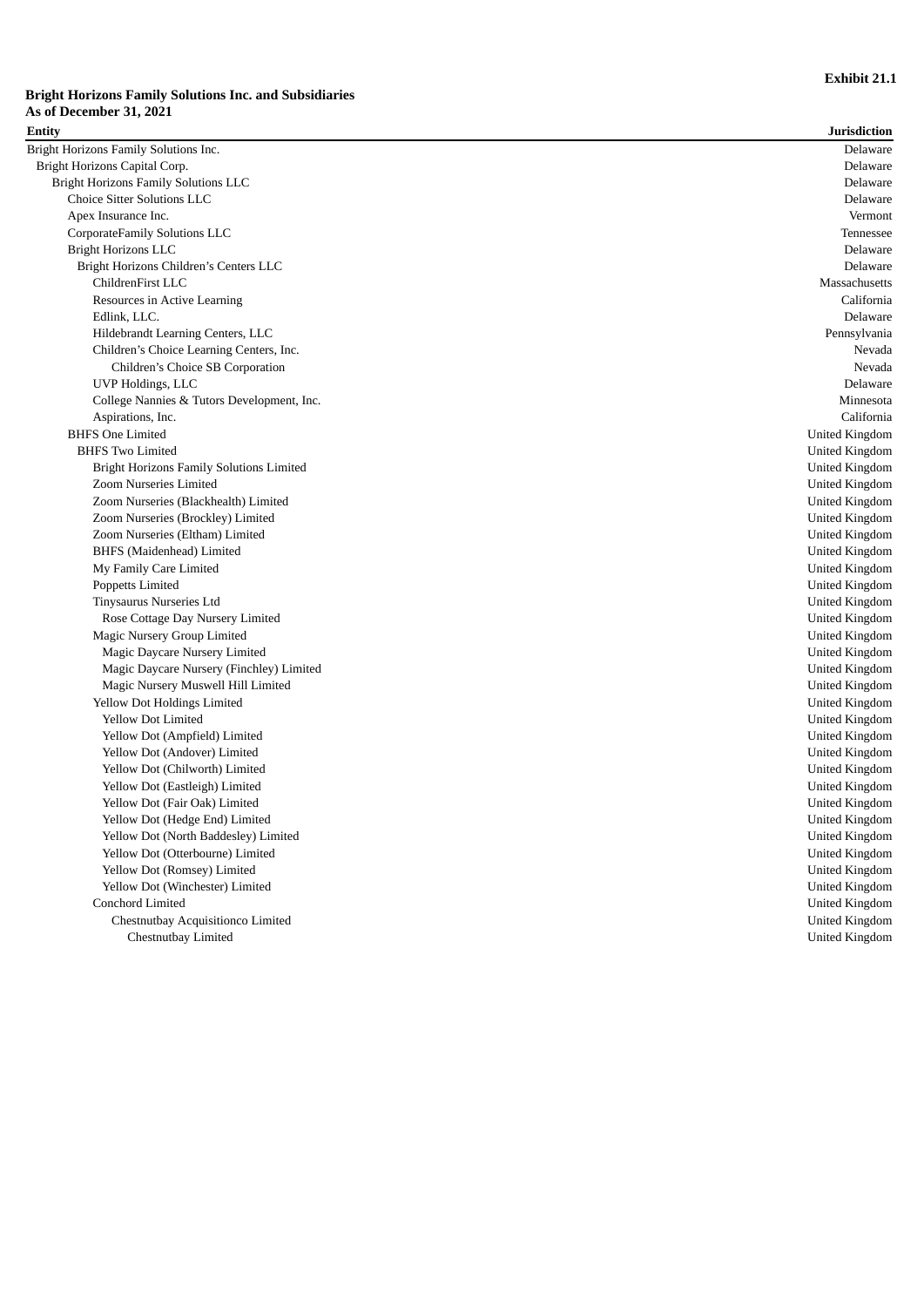## Acorndrive Limited **Material Contract Contract Contract Contract Contract Contract Contract Contract Contract Contract Contract Contract Contract Contract Contract Contract Contract Contract Contract Contract Contract Cont** Acorndrift Limited **Kingdom** United Kingdom Contact Acorndrift Limited Kingdom United Kingdom Asquith Court Holdings Limited **Example 20** and the United Kingdom Court Holdings Limited Kingdom Court **Example 20** and the United Kingdom Court **Example 20 and the United Kingdom** Goosebrook Limited United Kingdom Rivertide Day Nurseries Limited United Kingdom Chesire Plato LLP<sup>(1)</sup> United Kingdom Asquith Nannies Limited United Kingdom Asquith Nurseries Limited United Kingdom Asquith Nurseries Developments Limited **Example 2018** United Kingdom United Kingdom **Kids 2 Us Limited** United Kingdom Communication Communication Communication Communication Communication Communication Communication Communication Communication Communication Communication Communication Communication Commu Kinderstart Day Nurseries Limited **Exercise 2** Control of the United Kingdom United Kingdom Bobby's Playhouse Limited United Kingdom Four Seasons at Spectrum Limited **Example 2018** United Kingdom United Kingdom Four Seasons at Skypark Limited United Kingdom Hickory House Children's Day Nursery Limited **Example 2018** 2019 12:30 Million 2019 12:30 Million 2019 12:30 Million 2019 12:30 Million 2019 12:30 Million 2019 12:30 Million 2019 12:30 Million 2019 12:30 Million 2019 12:30 Allgold Investments Limited United Kingdom Norfolk Lodge School Limited United Kingdom Le Club Frere Jacques Limited United Kingdom Muddy Puddles Childcare Limited United Kingdom Bishopbriggs Childcare Centre Limited **Nights and Science Centre Limited** United Kingdom Pegasus Childcare Limited United Kingdom Bright Horizons B.V. Netherlands

Kindergarden Nederland B.V. Netherlands Bright Horizons Child Care Services Private Limited <sup>(2)</sup> 2008 and 2009 and 2009 and 2009 and 2009 and 2009 and 2009 and 2009 and 2009 and 2009 and 2009 and 2009 and 2009 and 2009 and 2009 and 2009 and 2009 and 2009 and 20 Bright Horizons Corp. Puerto Rico

(1) Owned 99.9% by Acorndrift Limited and 0.01% by Asquith Court Holdings Limited.

(2) 9,999 shares owned by Bright Horizons B.V., 1 share owned by BHFS Two Limited.

In accordance with Item 601(b)(21) of Regulation S-K, the Company has omitted from this Exhibit list the names of certain subsidiaries.

## **Entity Jurisdiction**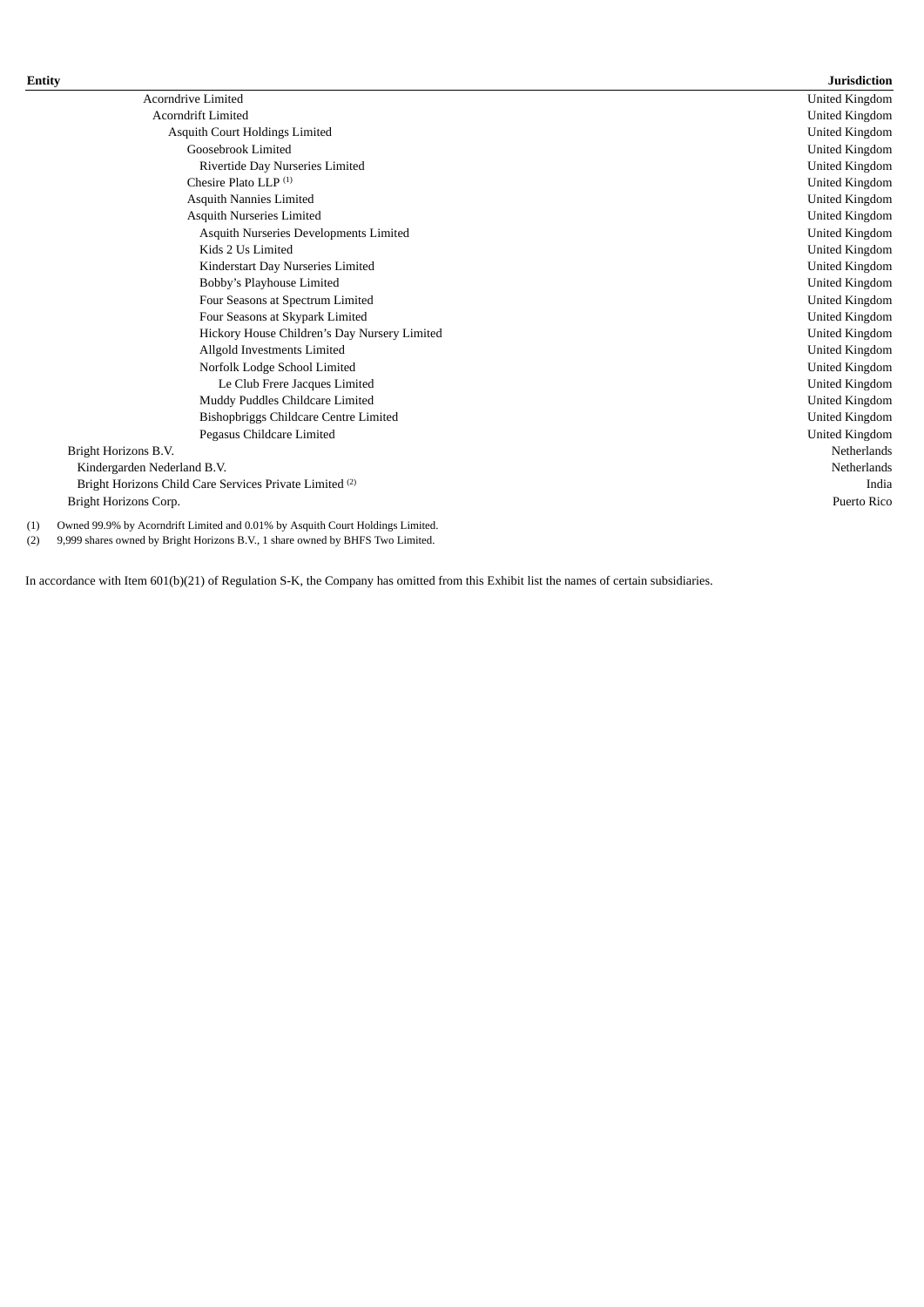### CONSENT OF INDEPENDENT REGISTERED PUBLIC ACCOUNTING FIRM

<span id="page-96-0"></span>We consent to the incorporation by reference in Registration Statements Nos. 333-231987, 333-186193, and 333-193066 on Form S-8 and No. 333-239269 on Form S-3 of our reports dated February 25, 2022, relating to the financial statements of Bright Horizons Family Solutions Inc. and the effectiveness of Bright Horizons Family Solutions Inc.'s internal control over financial reporting, appearing in this Annual Report on Form 10-K of Bright Horizons Family Solutions Inc. for the year ended December 31, 2021.

/s/ Deloitte & Touche LLP

Boston, Massachusetts February 25, 2022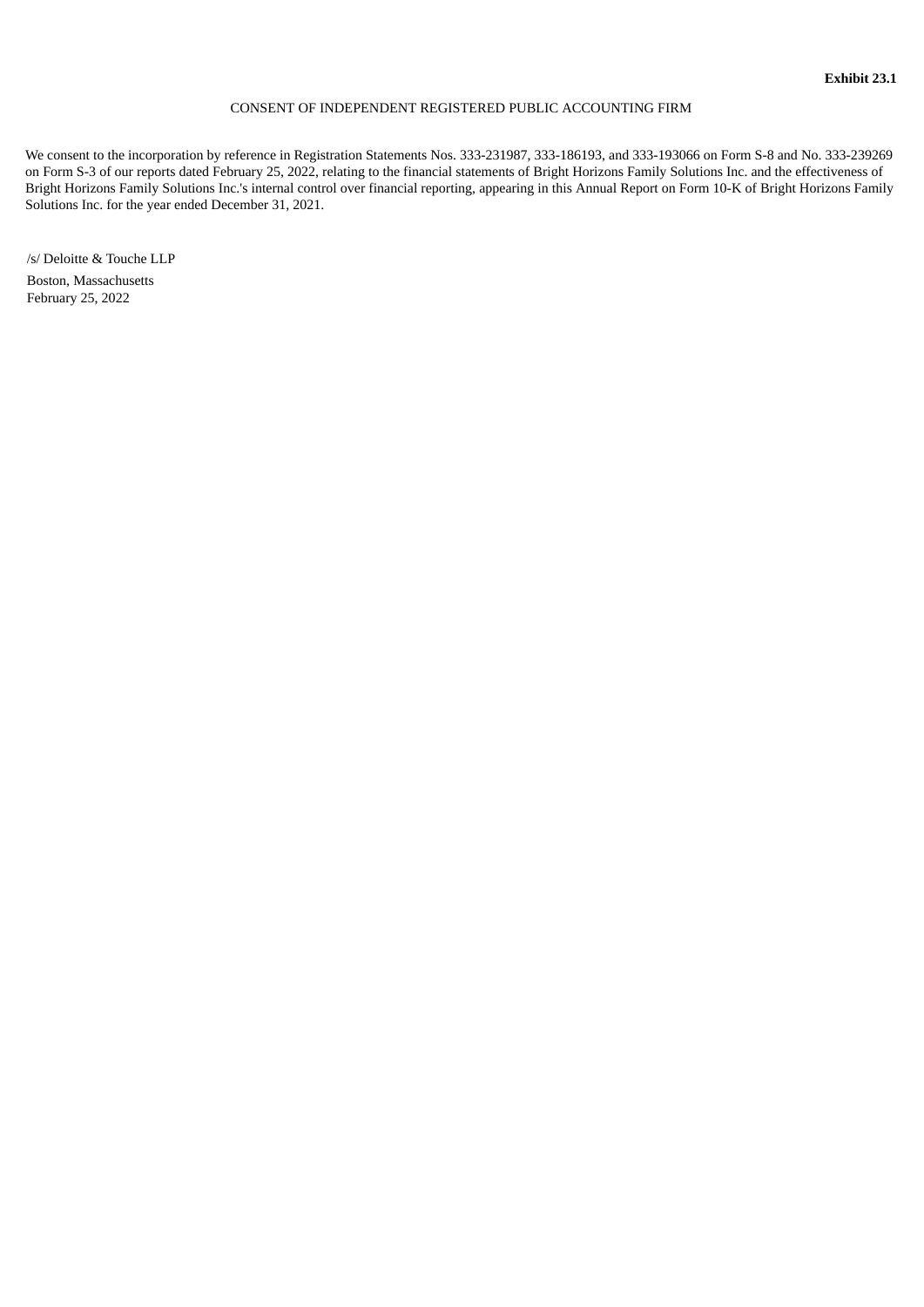### **CERTIFICATION PURSUANT TO SECURITIES EXCHANGE ACT RULES 13a-14 and 15d-14 AS ADOPTED PURSUANT TO SECTION 302 OF THE SARBANES-OXLEY ACT OF 2002**

<span id="page-97-0"></span>I, Stephen H. Kramer, certify that:

- 1. I have reviewed this annual report on Form 10-K of Bright Horizons Family Solutions Inc.;
- 2. Based on my knowledge, this report does not contain any untrue statement of a material fact or omit to state a material fact necessary to make the statements made, in light of the circumstances under which such statements were made, not misleading with respect to the period covered by this report;
- 3. Based on my knowledge, the financial statements, and the other financial information included in this report, fairly present in all material respects the financial condition, results of operations and cash flows of the registrant as of, and for, the periods presented in this report;
- 4. The registrant's other certifying officer and I are responsible for establishing and maintaining disclosure controls and procedures (as defined in Exchange Act Rules 13a-15(e) and 15d-15(e)) and internal control over financial reporting (as defined in Exchange Act Rules 13a-15(f) and 15d- $15(f)$ ) for the registrant and have:
	- a. Designed such disclosure controls and procedures, or caused such disclosure controls and procedures to be designed under our supervision to ensure that material information relating to the registrant, including its consolidated subsidiaries, is made known to us by others within those entities, particularly during the period in which this report is being prepared;
	- b. Designed such internal control over financial reporting, or caused such internal control over financial reporting to be designed under our supervision, to provide reasonable assurance regarding the reliability of financial reporting and the preparation of financial statements for external purposes in accordance with generally accepted accounting principles;
	- c. Evaluated the effectiveness of the registrant's disclosure controls and procedures and presented in this report our conclusions about the effectiveness of the disclosure controls and procedures as of the end of the period covered by this report based on such evaluation; and
	- d. Disclosed in this report any change in the registrant's internal control over financial reporting that occurred during the registrant's most recent fiscal quarter (the registrant's fourth fiscal quarter in the case of an annual report) that has materially affected, or is reasonably likely to materially affect, the registrant's internal control over financial reporting; and
- 5. The registrant's other certifying officer and I have disclosed, based on our most recent evaluation of internal control over financial reporting, to the registrant's auditors and the audit committee of the registrant's board of directors (or persons performing the equivalent functions):
	- a. All significant deficiencies and material weaknesses in the design or operation of internal control over financial reporting which are reasonably likely to adversely affect the registrant's ability to record, process, summarize and report financial information; and
	- b. Any fraud, whether or not material, that involves management or other employees who have a significant role in the registrant's internal control over financial reporting.

Date: February 25, 2022 /s/ Stephen H. Kramer

Stephen H. Kramer Chief Executive Officer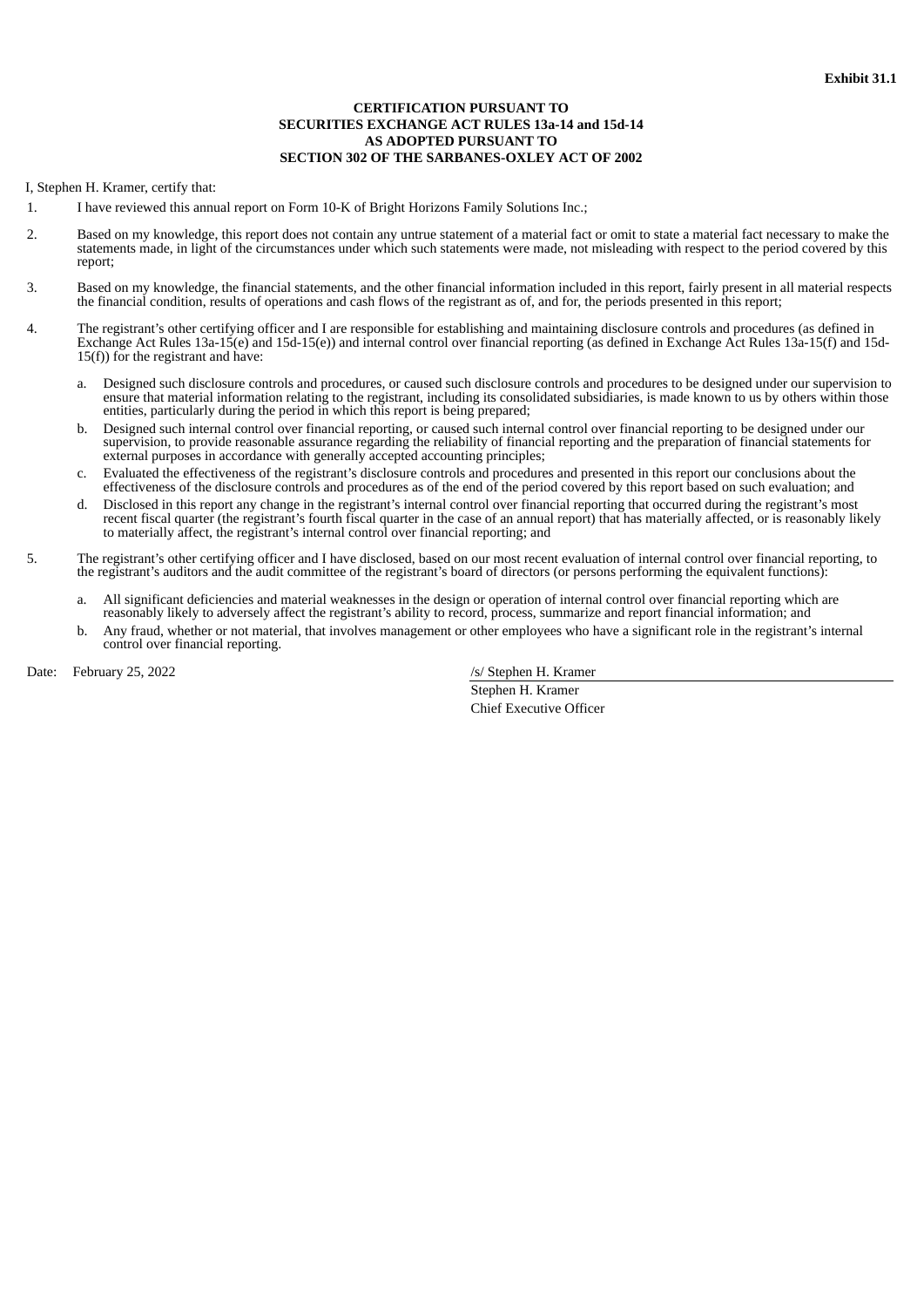## **CERTIFICATION PURSUANT TO SECURITIES EXCHANGE ACT RULES 13a-14 and 15d-14 AS ADOPTED PURSUANT TO SECTION 302 OF THE SARBANES-OXLEY ACT OF 2002**

<span id="page-98-0"></span>I, Elizabeth Boland, certify that:

- 1. I have reviewed this annual report on Form 10-K of Bright Horizons Family Solutions Inc.;
- 2. Based on my knowledge, this report does not contain any untrue statement of a material fact or omit to state a material fact necessary to make the statements made, in light of the circumstances under which such statements were made, not misleading with respect to the period covered by this report;
- 3. Based on my knowledge, the financial statements, and the other financial information included in this report, fairly present in all material respects the financial condition, results of operations and cash flows of the registrant as of, and for, the periods presented in this report;
- 4. The registrant's other certifying officer and I are responsible for establishing and maintaining disclosure controls and procedures (as defined in Exchange Act Rules 13a-15(e) and 15d-15(e)) and internal control over financial reporting (as defined in Exchange Act Rules 13a-15(f) and 15d- $15(f)$ ) for the registrant and have:
	- a. Designed such disclosure controls and procedures, or caused such disclosure controls and procedures to be designed under our supervision to ensure that material information relating to the registrant, including its consolidated subsidiaries, is made known to us by others within those entities, particularly during the period in which this report is being prepared;
	- b. Designed such internal control over financial reporting, or caused such internal control over financial reporting to be designed under our supervision, to provide reasonable assurance regarding the reliability of financial reporting and the preparation of financial statements for external purposes in accordance with generally accepted accounting principles;
	- c. Evaluated the effectiveness of the registrant's disclosure controls and procedures and presented in this report our conclusions about the effectiveness of the disclosure controls and procedures as of the end of the period covered by this report based on such evaluation; and
	- d. Disclosed in this report any change in the registrant's internal control over financial reporting that occurred during the registrant's most recent fiscal quarter (the registrant's fourth fiscal quarter in the case of an annual report) that has materially affected, or is reasonably likely to materially affect, the registrant's internal control over financial reporting; and
- 5. The registrant's other certifying officer and I have disclosed, based on our most recent evaluation of internal control over financial reporting, to the registrant's auditors and the audit committee of the registrant's board of directors (or persons performing the equivalent functions):
	- a. All significant deficiencies and material weaknesses in the design or operation of internal control over financial reporting which are reasonably likely to adversely affect the registrant's ability to record, process, summarize and report financial information; and
	- b. Any fraud, whether or not material, that involves management or other employees who have a significant role in the registrant's internal control over financial reporting.

Date: February 25, 2022 /s/ Elizabeth Boland

Elizabeth Boland Chief Financial Officer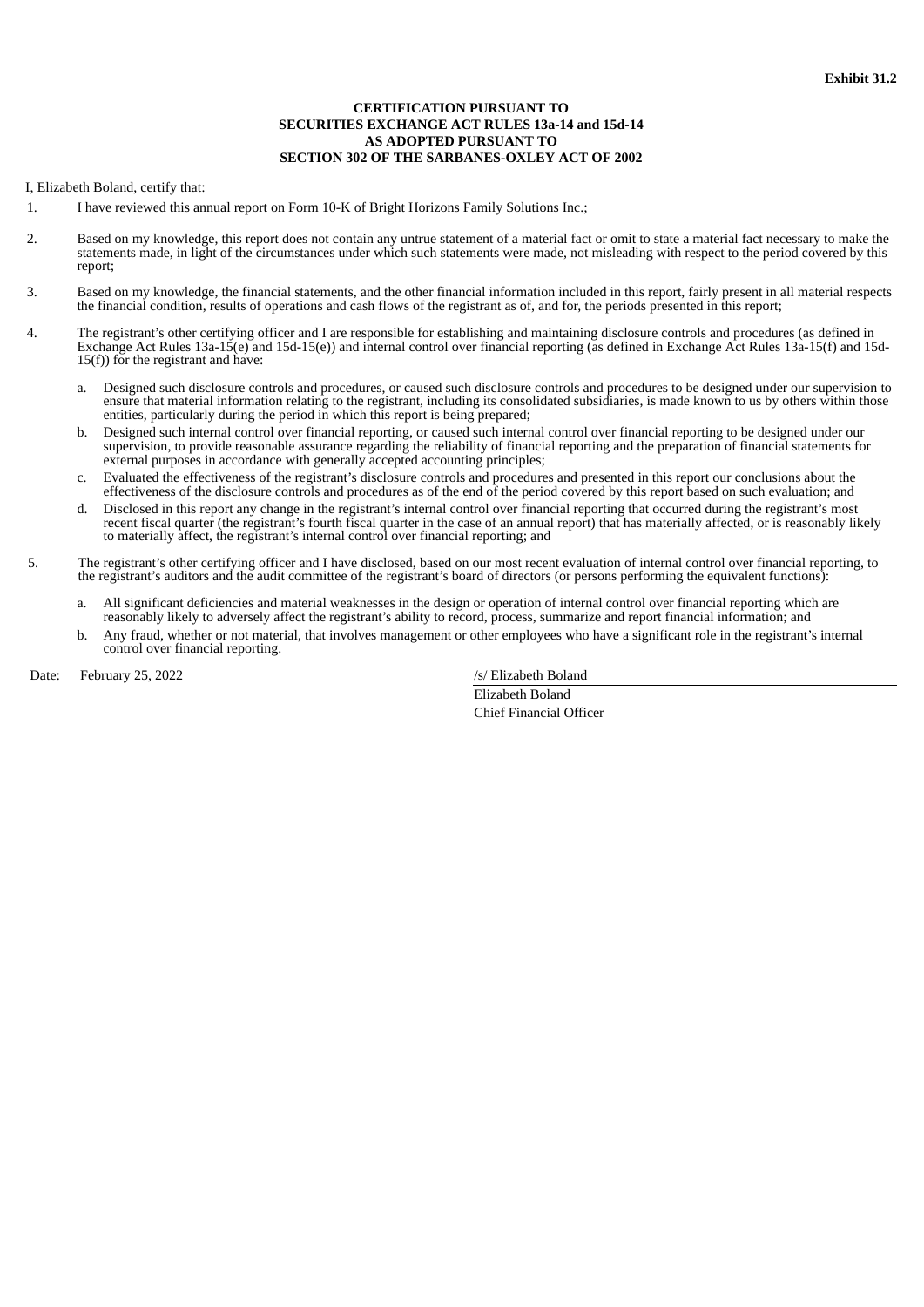### **CERTIFICATION PURSUANT TO 18 U.S.C. SECTION 1350, AS ADOPTED PURSUANT TO SECTION 906 OF THE SARBANES-OXLEY ACT OF 2002**

<span id="page-99-0"></span>In connection with the Annual Report of Bright Horizons Family Solutions Inc. (the "Company") on Form 10-K for the period ending December 31, 2021 as filed with the Securities and Exchange Commission on the date hereof (the "Report"), I, Stephen H. Kramer, as the Chief Executive Officer of the Company, certify, pursuant to 18 U.S.C. 1350, as adopted pursuant to section 906 of the Sarbanes-Oxley Act of 2002, that, to the best of my knowledge:

- (1) The Report fully complies with the requirements of section 13(a) or 15(d) of the Securities Exchange Act of 1934; and
- (2) The information contained in the Report fairly presents, in all material respects, the financial condition and result of operations of the Company.

Date: February 25, 2022 *CON CON CON CON CON CON CON CON CON CON CON CON CON CON CON CON CON CON CON CON CON CON CON CON CON* 

Stephen H. Kramer\* Chief Executive Officer

\* A signed original of this written statement required by Section 906 has been provided to Bright Horizons Family Solutions Inc. and will be retained by Bright Horizons Family Solutions Inc. and furnished to the Securities and Exchange Commission or its staff upon request.

The foregoing certification is being furnished solely pursuant to Section 906 of the Sarbanes-Oxley Act of 2002 (subsections (a) and (b) of Section 1350, Chapter 63 of Title 18, United States Code) and is not being filed as part of the Form 10-K or as a separate disclosure document.